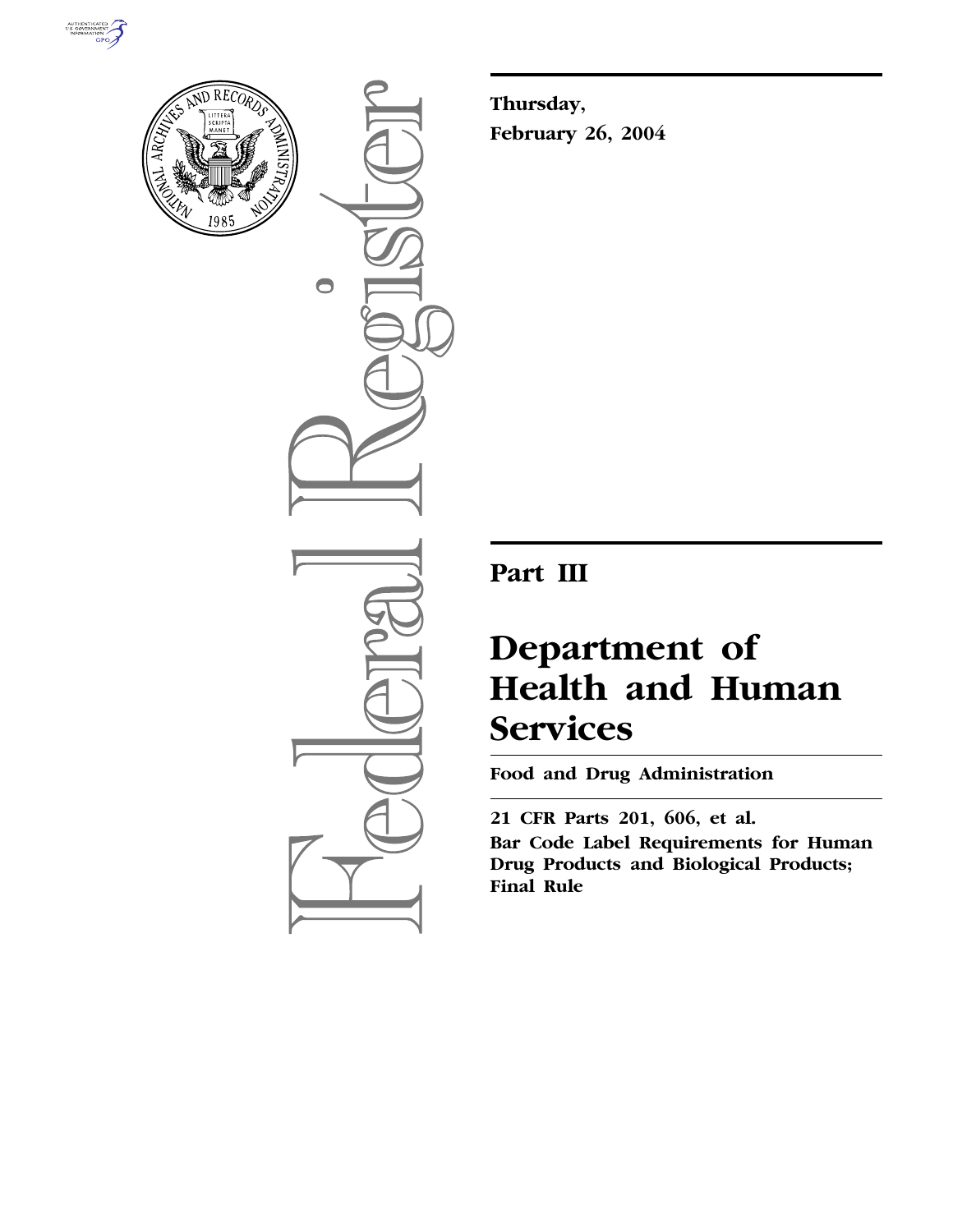# **DEPARTMENT OF HEALTH AND HUMAN SERVICES**

# **Food and Drug Administration**

### **21 CFR Parts 201, 606, and 610**

**[Docket No. 2002N–0204]**

# **Bar Code Label Requirement for Human Drug Products and Biological Products**

**AGENCY:** Food and Drug Administration, HHS.

# **ACTION:** Final rule.

**SUMMARY:** The Food and Drug Administration (FDA) is issuing a new rule to require certain human drug and biological product labels to have bar codes. The bar code for human drug products and biological products (other than blood, blood components, and devices regulated by the Center for Biologics Evaluation and Research) must contain the National Drug Code (NDC) number in a linear bar code. The rule will help reduce the number of medication errors in hospitals and other health care settings by allowing health care professionals to use bar code scanning equipment to verify that the right drug (in the right dose and right route of administration) is being given to the right patient at the right time. The rule also requires the use of machinereadable information on blood and blood component container labels to help reduce medication errors.

**DATES:** *Effective Date*: This rule is effective on April 26, 2004.

*Compliance Dates*: Drug products that receive approval on or after the rule's effective date must comply with the bar code requirement within 60 days after the drug's approval date. Drug products that received approval before the final rule's effective date must comply with the bar code requirement within 2 years after the final rule's effective date. Specific information on how the rule will be implemented can be found in section II.I of this document.

### **FOR FURTHER INFORMATION CONTACT:**

Philip L. Chao, Office of Policy and Planning (HF–23), Food and Drug Administration, 5600 Fishers Lane, Rockville, MD 20857, 301–827–0587.

# **SUPPLEMENTARY INFORMATION:**

# **Table of Contents**

- I. Introduction
- II. Comments on the Proposed Rule and FDA's Responses
	- A. Who Is Subject to the Bar Code Requirement? (§ 201.25(a))
	- B. What Products Must Have a Bar Code? (§ 201.25(b))
- 1. Should Prescription Drug Samples Be Excluded From the Rule?
- 2. Which OTC Drug Products Must Have a Bar Code?
- 3. Must Vaccines Have a Bar Code?
- 4. What Other Types of Drugs Should Be Subject to a Bar Code Requirement?
- 5. Should Medical Devices Be Excluded From the Rule?
- C. What Must the Bar Code Contain?  $(S 201.25(c)(1))$
- 1. Should We Require the Bar Code to Contain the NDC Number?
- 2. Should the Bar Code Contain Lot Number and Expiration Date Information?
- 3. Can Information Be Omitted from the Label to Accommodate the Bar Code?
- D. Does the Rule Require a Specific Type of Bar Code? (§ 201.25(c)(1))
- 1. Should the Rule Require Linear Bar Codes?
- 2. Should the Rule Impose Any Conditions on the Bar Code?
- E. Where Does the Bar Code Go? (§ 201.25(c)(2))
- F. Must Blood and Blood Components Bear ''Machine-Readable'' Information? (§ 606.121(c)(13))
- G. Must Biological Products Have a Bar Code? (§ 610.67)
- H. What Other Comments Did We Receive?
- 1. Comments Seeking More Action by FDA
- 2. Comments Relating to Bar Code Problems or Quality
- 3. Comments Regarding FDA's Future Involvement with Bar Codes
- 4. Miscellaneous Comments
- I. How Will We Implement the Rule?
- III. Legal Authority
- IV. Environmental Impact
- V. Paperwork Reduction Act of 1995 A. What Is the Estimated Information Collection Burden?
	- B. What Comments Did We Receive on Our Estimates?
- VI. Federalism
- VII. Analysis of Impacts
	- A. Introduction
	- B. Objective of the Rule
	- C. Estimate of Preventable Adverse Drug Events and Acute Hemolytic Transfusion Reactions
	- D. The Final Rule
	- E. Description of Affected Sectors
	- 1. Current Machine-Readable
	- Technologies 2. Manufacturers and Packagers of
	- Affected Products
	- 3. Retail Outlets
	- 4. Hospitals
	- 5. Nursing Homes and Long-Term Care Facilities
	- 6. FDA Oversight and Responsibilities
	- F. Regulatory Costs of the Final Rule
- 1. Introduction
- 2. Costs to Manufacturers and
- Packagers of Affected Products
- 3. Costs to Retailers and Distributors
- 4. Costs to Hospitals
- 5. Costs to the Food and Drug Administration
- 6. Total Regulatory Costs
- G. Other Anticipated Expenditures
- H. Reduction in Preventable Adverse Drug Events and Preventable Acute Hemolytic Transfusion Reactions
- I. Value of Avoided ADEs and AHTRs
- 1. Value of Avoided ADEs
- 2. Value of Avoided AHTRs
- J. Aggregate Benefit of Avoiding ADEs and AHTRs
- K. Cost Effectiveness of Bar Coding
	- L. Other Benefits of Bar Code Technology
	- M. Distributional Effects of Bar Code Technology
	- N. Comparison of Costs, Expenditures, and Benefits
	- O. Uncertainty and Sensitivity
	- 1. Voluntary Share of Labeling Costs
	- 2. Packaging Decisions
	- 3. Implementation Period
	- 4. Value of Mortality Associated with ADEs
	- 5. Value per QALY
	- 6. Boundary Analysis
	- 7. Hospital Response Rates
	- 8. Hospital Intercept Rates with
	- Machine-Readable Technology 9. Productivity Losses in Hospital Wards
	- 10. Investments by Hospital Size
		- P. Small Business Analysis and
		- Discussion of Alternatives 1. Affected Sectors and Nature of
		- Impacts
		- 2. Alternatives
	- 3. Outreach
	- 4. What Comments Did We Receive on Our Economic Analysis?
	- Q. Conclusion
	- R. References

### **I. Introduction**

In the **Federal Register** of March 14, 2003 (68 FR 12500), FDA (we) published a proposed rule that would require certain human drug and biological product labels to have a linear bar code (the March 2003 proposal). The proposal would require the bar code to contain the drug's NDC number. For blood and blood components, the proposal would require the use of machine-readable information on the container label. Our intent was to help reduce the number of medication errors in hospitals and health care settings by allowing health care professionals to use bar code scanning equipment to verify that the right drug, in the right dose and right route of administration, is being given to the right patient at the right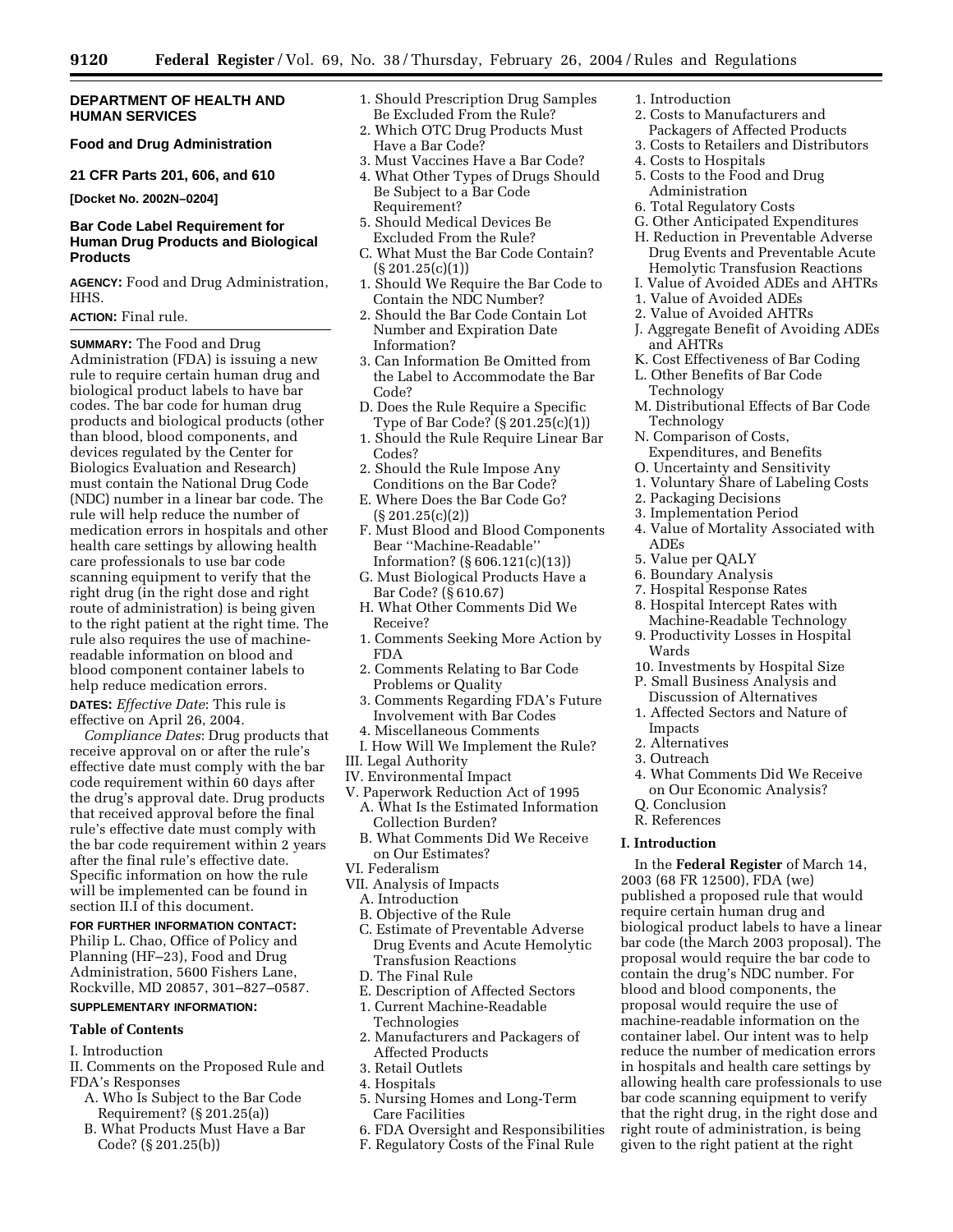time. For blood and blood components, the machine-readable information would perform a similar function and help prevent errors such as transfusion errors.

The preamble to the March 2003 proposal described the events that led us to issue the proposal (see 68 FR 12500 through 12503), and we refer readers to that preamble if they wish to obtain details on the events, recommendations, meetings, and literature that shaped the proposed rule. In brief, medication errors are a serious public health problem, and putting bar codes on drug products is expected to significantly reduce medication errors. Medication errors can occur at several points from the time the physician prescribes the drug to a patient to the time when the patient receives the drug. For example, the physician may write a prescription for the right drug, but in the wrong dose. The pharmacist might misread the prescription and provide the wrong drug, or read the prescription correctly and dispense the wrong drug. The health care professional administering the drug might give it to the wrong patient or give it to the right patient, but at the wrong time or in the wrong dose. Although most medication errors do not result in harm to patients, medication errors can result and have resulted in serious injury or death. Medication errors also represent a significant economic cost to the United States; one article published in 2001 (Ref. 30) estimated the direct cost to be \$177.4 billion, while another (Ref. 31) estimated the cost of preventable adverse drug events in hospitalized patients to be \$5,857 for each adverse drug event, with the estimated annual costs for preventable adverse drug events for a 700-bed hospital to be \$2.8 million.

Bar codes can help reduce or detect potential medication errors by enabling health care professionals to check whether they are giving the right drug via the right dose and right route of administration to the right patient at the right time. The bar codes would be part of a system, along with bar code scanners and computerized databases, where:

• A patient would have his or her drug regimen information entered into a computerized database.

• Each drug would have a bar code. The bar code would provide unique, identifying information about the drug that is to be dispensed to the patient.

• In hospitals, health care professionals, such as pharmacists and nurses, would use bar code scanners (also called bar code readers) to read the bar code on the drug before dispensing the drug to the patient and to read a bar coded wristband on the patient before giving the drug to the patient. In an outpatient setting, the health care professional (such as a pharmacist) could scan the bar code on the drug and compare the scanned information against the patient's electronic prescription information before giving the drug to the patient.

• The bar code scanner's information would go to the computer where it would be compared against the patient's drug regimen information to check whether the right patient is receiving the right drug (including the right dose of that drug in the right route of administration). The system could also be designed to check whether the patient is receiving the drug at the right time.

• If the identity of the health care professional administering the drug were desired, each health care professional could also have a bar code. The health care professional would scan his or her own bar code before giving the drug to the patient.

Bar codes can also complement other efforts to reduce medication errors, such as computer physician order entry (CPOE) systems (where a physician enters orders into a computer instead of writing them on paper, and the order can be checked against the patient's records for possible drug interactions, overdoses, and patient allergies) and pharmacy-based computer systems that use a bar-coded NDC number to verify that a consumer's prescription is being dispensed with the correct drug.

We (FDA) held a public meeting on July 26, 2002, to discuss a possible rule to require bar codes on human drug products, blood, and blood components (see 67 FR 41360, June 18, 2002). Nearly 400 individuals attended that public meeting, and many submitted comments to us. We then published the March 2003 proposal. The March 2003 proposal would create a new § 201.25 (21 CFR 201.25) entitled ''Bar Code

Label Requirements.'' (For biological products other than blood and blood components, the bar code requirement would exist through a cross-reference at a new § 610.67 (21 CFR 610.67.) The proposal also would amend the preexisting, voluntary provision regarding ''machine-readable'' symbols on blood and blood component container labels at § 606.121(c)(13) (21 CFR  $606.121(c)(13)$  to require the use of machine-readable information.

We received approximately 190 comments on the proposal, and almost all comments supported the rule in whole or in part. For example, one comment said that ''FDA is to be highly commended for both the proposed regulation and the process leading to it'' while another said that the rule was an ''excellent step toward reducing medication errors.'' Other comments reported favorably on their own experiences with bar codes on drugs. One comment from a hospital said that the hospital had recently begun bedside verification of medications, using bar codes, and that the bar codes were a valuable tool for reducing medication errors. A comment from a health professional noted that his health care system used bar codes to dispense patient medications and those using robots to dispense medications reduced the manual error dispensing rate by 50 percent.

A few comments, however, were skeptical about the value of bar coding drugs. For example, one comment described problems associated with installing new technology in old buildings. The comment also feared that our rule would cause hospitals to lose their accreditation if they did not adopt bar coding technology. Another comment expressed concern about the impact on nurses' workloads. The comment said bar codes on drugs could cause nurses to spend more time administering medications because of scanning errors or problems with the bar code, but concluded that ''the ultimate outcomes will be worth the investment for the manufacturers, the providers, and ultimately the patients.''

After reviewing the comments, FDA made several changes to the rule. The principal changes between the proposed and final rule are as follows: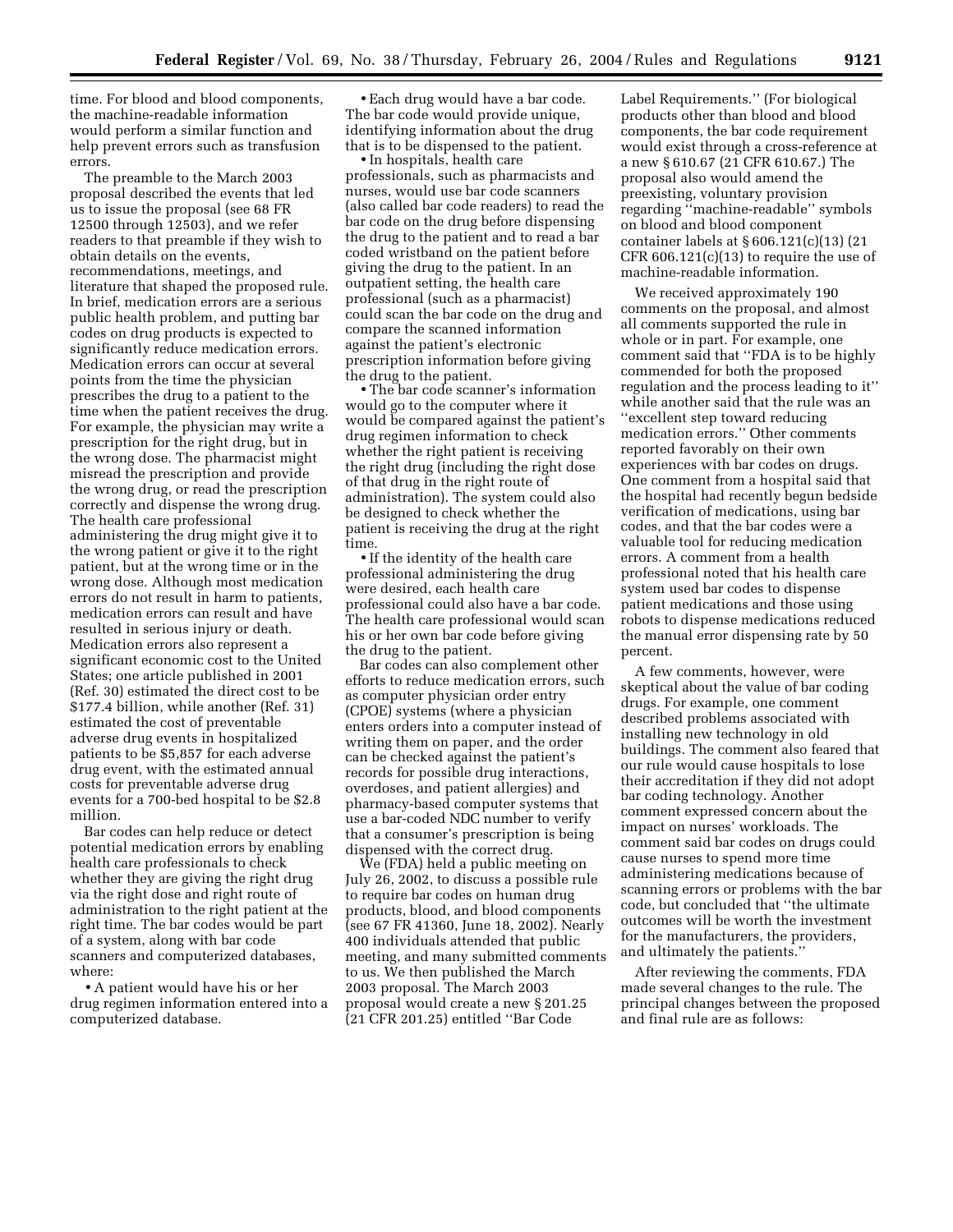| Proposed Rule                                                                                                                                             | <b>Final Rule</b>                                                                                                                                                                                                                                                                                                                                                                                                                                                                                                                                                                                                                                                              |  |  |  |
|-----------------------------------------------------------------------------------------------------------------------------------------------------------|--------------------------------------------------------------------------------------------------------------------------------------------------------------------------------------------------------------------------------------------------------------------------------------------------------------------------------------------------------------------------------------------------------------------------------------------------------------------------------------------------------------------------------------------------------------------------------------------------------------------------------------------------------------------------------|--|--|--|
| Would apply to prescription drugs (except for samples) and to over-the-<br>counter drugs commonly used in hospitals and dispensed pursuant<br>to an order | Applies to most prescription drugs (except for samples, allergenic ex-<br>tracts, intrauterine contraceptive devices that are regulated as drugs,<br>medical gases, radiopharmaceuticals, low-density polyethylene form<br>fill and seal containers, and prescription drugs sold directly to pa-<br>tients) and to over-the-counter drugs commonly used in hospitals<br>and dispensed under an order. We explain the reasons for exempt-<br>ing certain prescription drugs in section II.B.4 of this document.                                                                                                                                                                 |  |  |  |
| Did not contain a general exemption provision                                                                                                             | Contains a limited, general exemption provision. We explain the rea-<br>sons for creating a general exemption provision in section II.B.4.c of<br>this document.                                                                                                                                                                                                                                                                                                                                                                                                                                                                                                               |  |  |  |
| Would require a linear bar code that meets Uniform Code Council<br>standards                                                                              | Requires a linear bar code that meets Uniform Code Council standards<br>or Health Industry Business Communications Council standards. We<br>explain the reasons for this change at section II.D.1 of this docu-<br>ment.                                                                                                                                                                                                                                                                                                                                                                                                                                                       |  |  |  |
| Would create a 3-year implementation period                                                                                                               | Establishes different compliance dates depending on when a drug was<br>approved. In general, the rule is effective 60 days after date of publi-<br>cation in the Federal Register. If a drug receives approval on or<br>after the effective date, it must comply with the bar code requirement<br>within 60 days of the drug's approval date. If the drug received ap-<br>proval before the rule's effective date, it must comply with the bar<br>code requirement within 2 years of the final rule's effective date. For<br>blood and blood components, a 2 year compliance date exists. We<br>explain the implementation of this rule at section II.I of this docu-<br>ment. |  |  |  |

We describe and respond to the comments in section II of this document. To make it easier to identify comments and our responses, the word ''Comment,'' in parentheses, will appear before the comment's description, and the word ''Response,'' in parentheses, will appear before our response. We have also numbered each comment to help distinguish between different comments. The number assigned to each comment is purely for organizational purposes and does not signify the comment's value or importance or the order in which it was received.

# **II. Comments on the Proposed Rule and FDA's Responses**

# *A. Who Is Subject to the Bar Code Requirement? (§ 201.25(a))*

Under proposed § 201.25(a), manufacturers, repackers, relabelers, and private label distributors of human prescription drug products and overthe-counter (OTC) drug products regulated under the Federal Food, Drug, and Cosmetic Act (the act) or the Public Health Service Act (PHS Act) would be subject to the bar code requirement unless they are exempt from the establishment registration and drug listing requirements in section 510 of the act (21 U.S.C. 360).

In the preamble to the proposed rule (68 FR 12500 at 12503), we acknowledged that some hospitals place bar codes on drugs themselves and have reduced their medication error rates significantly, but we stated that

requiring manufacturers, repackers, relabelers, and private label distributors to bar code their own products should be more efficient and result in better quality bar codes because manufacturers, repackers, relabelers, and private label distributors generally have sophisticated manufacturing processes, labeling machinery, and quality control systems that hospitals cannot afford. We added that bar coding by third parties (such as hospitals) could increase the possibility of a label error through the attachment of the wrong bar code and could lead to inconsistent bar code quality; in fact, one organization that submitted a comment at our public meeting on July 26, 2002, estimated the error rate in hospital labeling to be approximately 17 percent nationwide.

We also stated that requiring manufacturers, repackers, relabelers, and private label distributors to bar code their own products and to use the same bar coding standard would result in a more uniform bar coding system that could be used regardless of a patient's or hospital's location in the United States, and that this uniformity would also make it easier for health care professionals to train themselves on bar coding procedures and technique and make it easier and less expensive for hospitals to buy bar coding equipment.

(Comment 1) One comment stated that hospital pharmacies should be subject to the bar code requirements. The comment explained that hospitals frequently compound drugs for

pediatric use and that omitting such compounded drugs from the rule would leave ''infants and children without the protections that bar codes are intended to provide.''

Another comment argued that we should exempt nuclear pharmacies from the rule. The comment claimed that a bar code requirement would subject hospital personnel and employees to additional radiation (because they would have to scan the bar codes).

(Response) Section 510(g)(1) of the act states that pharmacies

which maintain establishments in conformance with any applicable local laws regulating the practice of pharmacy and medicine and which are regularly engaged in dispensing prescription drugs or devices, upon prescriptions of practitioners licensed to administer such drugs or devices to patients under the care of practitioners in the course of their professional practice, and which do not manufacture, prepare, propagate, compound, or process drugs or devices for sale other than in the regular course of their business of dispensing or selling drugs or devices at retail

do not have to register their establishments or list their products with FDA. Thus, if a pharmacy is exempt, under section  $510(g)(1)$  of the act, from our establishment registration and drug listing requirements, the pharmacy is not subject to the bar code requirements.

We also note that drugs compounded at pharmacies generally would not have NDC numbers. NDC numbers are assigned to drugs that are listed under section 510(j) of the act, but, as we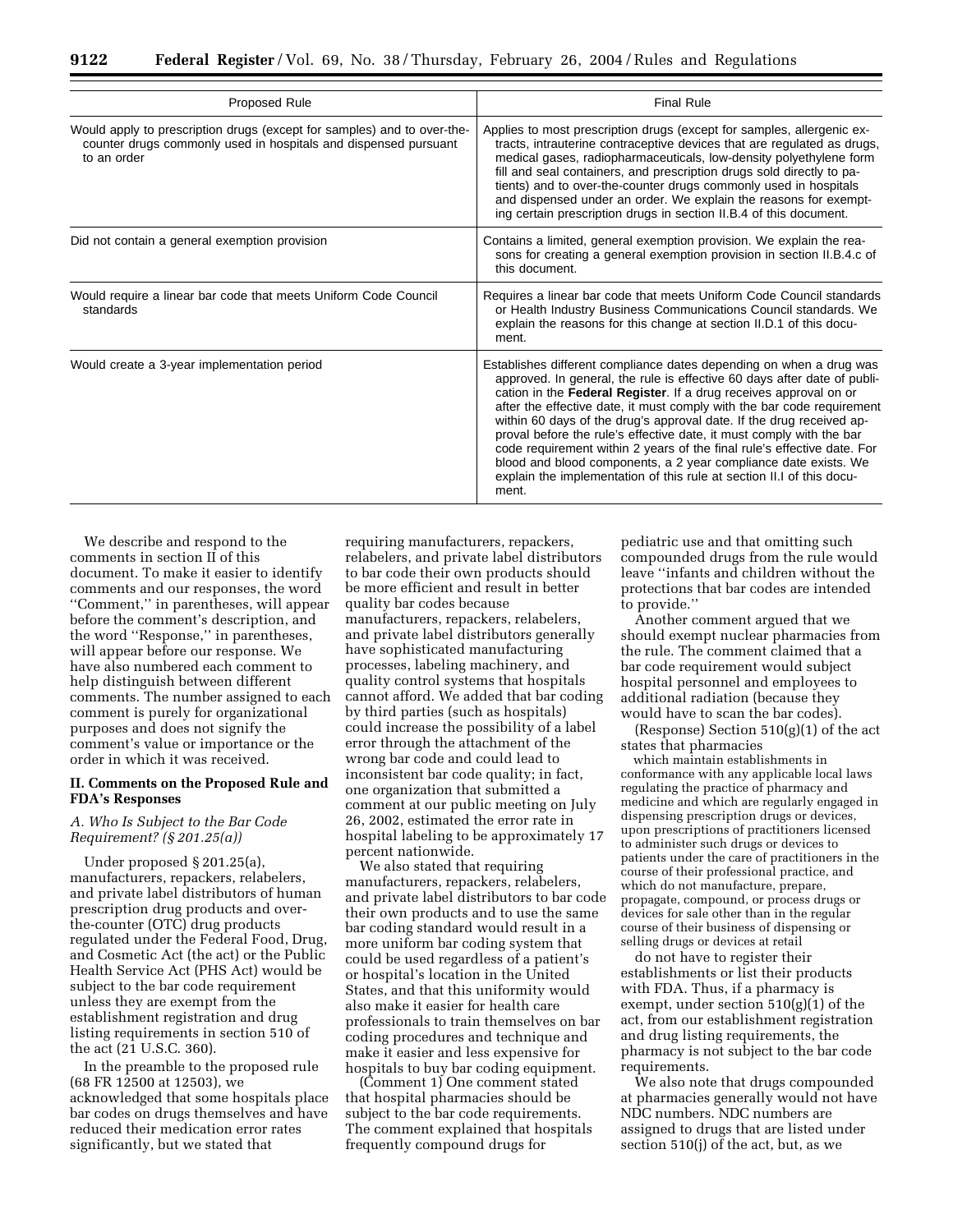explained earlier, section 510(g)(1) of the act would exempt a pharmacy from the registration and listing requirements. Consequently, a compounded drug would not be listed, would not be assigned an NDC number, and would therefore lack the information required to be in the bar code.

Regarding the comment claiming that a bar code requirement would lead to greater radiation exposure for nuclear pharmacy employees, the comment did not provide any evidence or data to show that using a bar code scanner would constitute a significant or even appreciable risk or that bar code scanners would undermine or compromise any existing measures taken to protect such employees from radiation exposure. Nevertheless, as we explain in our response to comment 24 in section II.B.4.b. of this document, we have decided to exempt radiopharmaceuticals from the bar code requirement.

(Comment 2) One comment said we should exempt hospitals, institutional providers, and large clinics from the rule. The comment interpreted the rule's reference to repackers and relabelers as covering hospitals and other providers and said that hospitals and other providers would still have to repack and relabel drugs (such as intravenous solutions and mixes). The comment declared it would be ''unrealistic'' to expect hospitals and other providers to obtain NDC labeler codes and ''participate in the NDC system.''

In contrast, several comments said we should extend the rule to hospitals or expressed disappointment that the rule did not require hospitals to use bar codes. For example, one comment said the Federal Government should establish requirements so that hospitals would have to adopt technologies to use the bar codes. Another comment said that we should ''encourage,'' but not require, hospitals to use bar code technology. The comment said that most hospitals would find it difficult to adopt bar code technology due to the age of their buildings and their construction.

Another comment asked us to clarify that relabeled, repackaged, or privately labeled drugs must have their own NDC numbers. The comment said that hospitals and pharmacies must not use the same NDC number that the drug's manufacturer used.

(Response) Some comments appear to have misinterpreted the rule. Repackers, relabelers, and private label distributors that are exempt from the establishment registration and drug listing requirements in section 510 of the act (see 68 FR 12500 at 12503; see also

proposed § 201.25(a)) are not subject to the bar code requirements. Hospitals, clinics, and public health agencies that ''maintain establishments in conformance with any applicable local laws regulating the practices of pharmacy or medicine and that regularly engage in dispensing prescription drugs \* \* \* upon prescription of practitioners licensed by law to administer these drugs to patients under their professional care'' are exempt from the establishment registration requirements (see § 207.10(b) (21 CFR 207.10(b)); as a result, such hospitals, clinics, and public health agencies are also exempt from the bar code requirements.

The rule also does not require hospitals to use or adopt bar code technology. Hospitals are free to decide whether to take advantage of the bar codes on human drug and biological products. Our legal authority, in this case, extends to the products and not to hospitals. Nevertheless, we advise hospitals and other potential bar code users that we are aware of electromagnetic interference (EMI) problems associated with the use of wireless technology products, such as cell phones, local area networks (LANs), and personal digital assistants (PDAs), in the vicinity of electrically-powered medical devices. EMI problems are a particular concern in health care facilities as well as home care settings. We caution that wireless bar code scanning technologies may present similar concerns about their electromagnetic compatibility (EMC) with other hospital equipment. We encourage hospitals and other potential bar code users to consider EMC with medical devices when developing their policies and implementing a bar code scanning system. Additional information about EMC with medical devices is available at *http:// www.fda.gov/cdrh/emc*.

We recommend that interested parties gather information and conduct research about wireless bar code scanners (or other scanning or reading equipment) and their EMI potential on other medical devices. We also encourage voluntary standards development organizations, such as the Association for the Advancement of Medical Instrumentation, the Joint Commission on Accreditation of Healthcare Organizations (JCAHO), the American National Standards Institute (ANSI), and the International Electrotechnical Commission (IEC) to work with us toward the goal of coordinated policies, research, and standards development to ensure a base level of EMC in all health care facilities. This would include

recommendations for safely deploying wireless technology in hospitals and health care facilities.

As for entities that repack or relabel drugs, if a repacker, relabeler, or private label distributor is subject to the establishment registration requirement at section 510 of the act, then that person would also be subject to the bar code requirements. We would expect that repacker, relabeler, or private label distributor to use its own NDC numbers on its products. In other words, a manufacturer, repacker, relabeler, or private label distributor must not use an NDC number that is not assigned to it. Use of another establishment's NDC number in the bar code would cause the product to be misbranded under section 502(a) of the act (21 U.S.C. 352(a)) because the drug's label would be misleading.

# *B. What Products Must Have a Bar Code? (§ 201.25(b))*

Proposed § 201.25(b) would require bar codes on the labels of:

• All human prescription drug products, excluding samples;

• Biological products; and

• OTC drug products that are commonly used in hospitals and dispensed pursuant to an order.

We proposed to exclude prescription drug samples because most samples are given to patients at physicians' offices, and we did not believe that physicians or patients would have or be inclined to buy bar code scanners for their own use in the immediate future. We invited comment as to whether we should require bar codes on prescription drug samples and sought cost and benefit data associated with placing bar codes on such samples (see 68 FR 12500 at 12505 and 12529).

As for OTC drug products, the phrase ''commonly used in hospitals'' reflected our primary focus of helping to reduce the number of medication errors occurring in hospitals. We added the phrase, ''dispensed pursuant to an order,'' because we knew that some products that are regulated as OTC drug products, such as mouth rinses and toothpastes, are not likely to contribute to medication errors, and are not dispensed in hospitals pursuant to a physician's or health care professional's order. Thus, the phrase, ''dispensed pursuant to an order,'' was designed to capture those OTC drug products that are likely to contribute to medication errors. The preamble to the proposed rule invited comment as to whether there was a better way to describe the types of OTC drug products that should have a bar code (see 68 FR 12500 at 12506 and 12529).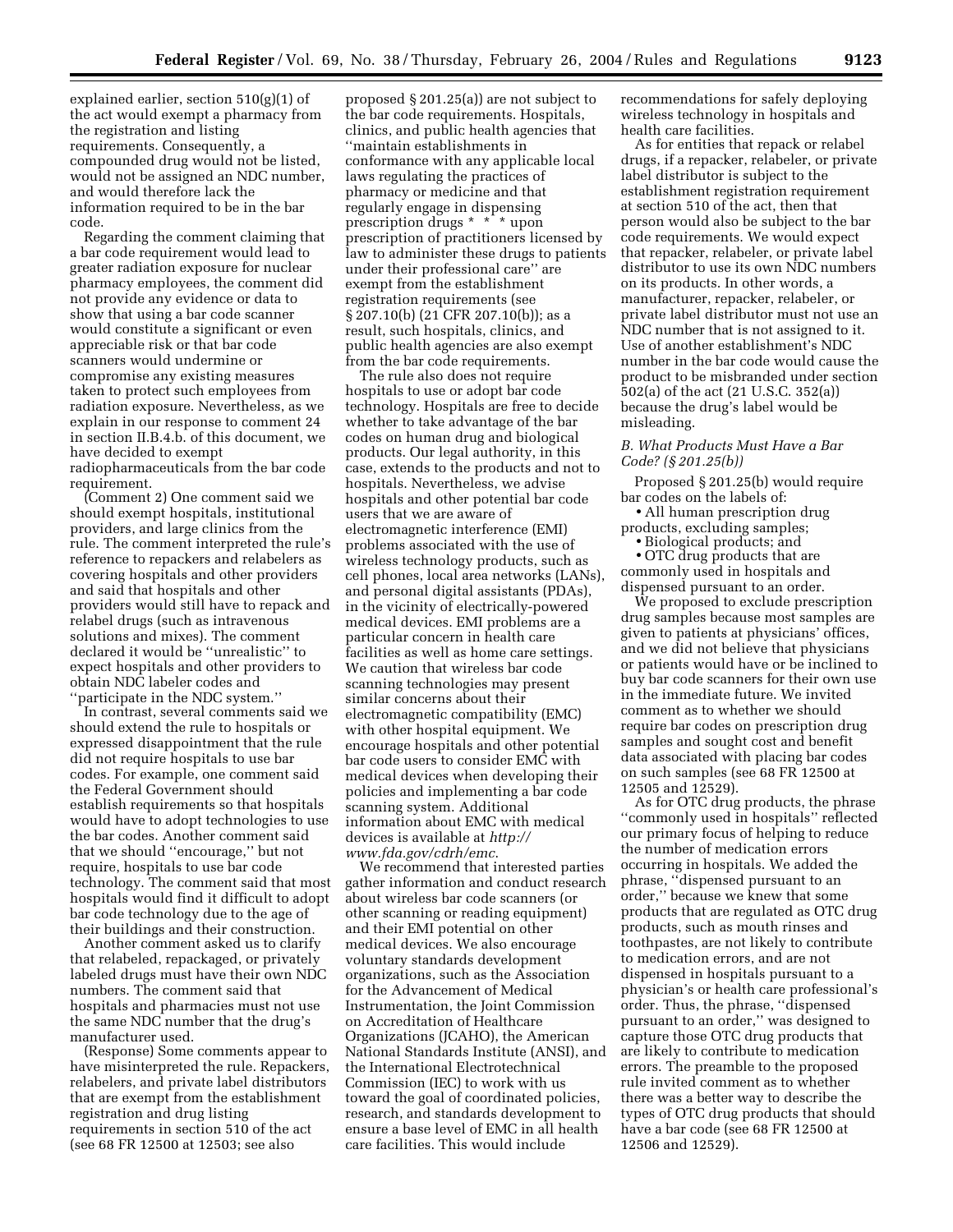The preamble to the March 2003 proposal also invited comment on whether any specific product or class of products should be exempt from the rule and the reasons for an exemption (see 68 FR 12500 at 12511 through 12512 and 12529).

1. Should Prescription Drug Samples Be Excluded From the Rule?

(Comment 3) Several comments said we should require bar codes on prescription drug samples. One comment stated that bar codes on samples would make it easier to monitor inventory or distribution to patients. Another comment said that prescription drug samples are ''commonly dispensed in numerous hospital settings,'' such as emergency departments, and that ''the very nature of treatment and medication administration (in an emergency department) presents unique challenges for which bar coding would prove instrumental.'' The comment also stated that JCAHO requires institutions to have policies and procedures in place to control drug samples and requires quick retrieval of recalled drugs, so hospitals must keep detailed records, ''often including lot and expiration date, of drug samples dispensed to patients.'' Another comment suggested that, rather than require bar codes on all prescription drug sample labels, we could simply require bar codes on the outer package because patients receive the entire package rather than a portion of a drug sample.

Other comments also wanted bar codes on prescription drug samples for reasons unrelated to medication errors. For example, one comment said that bar codes on prescription drug samples would reduce the amount of time spent tracking samples. Another comment said that bar codes could help pharmacists identify samples that patients present to them; the comment said that patients sometimes bring prescription drug samples to pharmacists because they wish to continue receiving the same drug. A third comment said clinicians might be confused if they had to follow one procedure for bar coded prescription drugs and a different procedure for nonbar coded prescription drug samples.

Conversely, several comments agreed with our decision to exclude prescription drug samples from the bar code requirement. The comments said there would be no benefit to bar coding such products, although one comment suggested that we conduct a study to see how prescription drug samples are used in institutional settings and to determine whether they should be the

subject of a future rulemaking. Another comment agreed that bar coding prescription drug samples would not enhance patient safety, but said that one possible benefit would be that manufacturers could monitor disbursement of prescription drug samples.

Other comments suggested that bar codes on samples could be voluntary or noted that bar codes can fit easily on prescription drug samples because their packaging is often larger than unit-dose packaging (so that it is technologically feasible to put bar codes on prescription drug packaging) and that the Uniform Code Council (UCC) system requires bar codes on promotional products such as samples.

(Response) We decline to require bar codes on prescription drug samples. The comments did not offer any data to contradict our position that most prescription drug samples are dispensed by physicians in their offices and that physicians and patients will not be inclined to buy or use bar code scanners. We realize that bar codes could help with inventory control and help monitor distribution of samples, but those objectives have no bearing on medication errors or drug safety and are outside the scope of this rule.

Although one comment did claim that prescription drug samples are commonly dispensed in hospitals, particularly in emergency departments, we could not determine whether the comment meant to say that hospitals administer samples to patients or whether they simply provide samples to patients to take home. We also could not determine whether such practices are common in hospitals, but note that, under section 503(d) of the act (21 U.S.C. 353(d), hospitals may distribute prescription drug samples at the direction of a practitioner who is licensed to prescribe such drugs and who received such samples. (However, sections 301(t) (21 U.S.C. 331(t)) and 503(c) of the act prohibit the sale and purchase of drug samples.) If we assume that the comment pertained to distribution of samples in hospitals, then we reiterate that the physicians directing the distribution of the samples and the patients receiving such samples will not be inclined to buy or use bar code scanners. Consequently, requiring bar codes on prescription drug samples would have little benefit insofar as medication errors are concerned.

As for the possible use of bar codes in helping pharmacists identify drugs presented by patients, we note that part 206 (21 CFR part 206) requires imprinting on solid oral dosage forms. The code imprint was designed to help

identify solid oral dosage forms, particularly in emergency situations, and to help consumers and health care professionals identify drugs (see 58 FR 47958, September 13, 1993; part 206). Thus, drug imprinting already exists to help emergency departments, and pharmacists can also use the imprint codes to help identify samples presented to them by patients.

As for the voluntary use of bar codes on prescription drug samples, we do not object to such use.

2. Which OTC Drug Products Must Have a Bar Code?

(Comment 4) Several comments focused on OTC drug products. One comment agreed that only OTC drug products commonly used in hospitals and dispensed pursuant to an order should be required to have bar codes. In contrast, an OTC drug firm stated that the rule's description of OTC drug products might be clear to hospitals, but was unclear to OTC drug manufacturers. The comment said that, instead of describing the OTC drug products that must have a bar code, we should list OTC drug products, categories of OTC drug products, and/or ingredients that do not require bar codes. The comment said such a list would give ''clear direction'' as to those OTC drug products that are subject to a bar code requirement.

Two other comments expressed similar views on listing OTC drugs. One comment said we should list categories of OTC drug products that would not have to have a bar code, whereas another comment said we should list the types of OTC drugs that would or should be subject to a bar code requirement.

(Response) We decline to revise the rule to describe the OTC drug products that would be subject to §§ 201.25 and 610.67 in terms of specific drugs, categories, or ingredients. The comments' suggestion that we list OTC drug products, categories, and/or ingredients would effectively force us to engage in case-by-case analyses to decide whether a particular OTC drug, category, and/or ingredient should or should not have a bar code and force us to engage in repeated rulemakings each time we wanted to modify the list. Additionally, parties that objected to listing a particular OTC drug product or class could attempt to challenge our decisions, creating an added burden on our resources. The result would be a cumbersome, time-consuming, resourceintensive, and inefficient administrative process that would detract from, rather than contribute to, efforts to improve patient safety. The original proposal's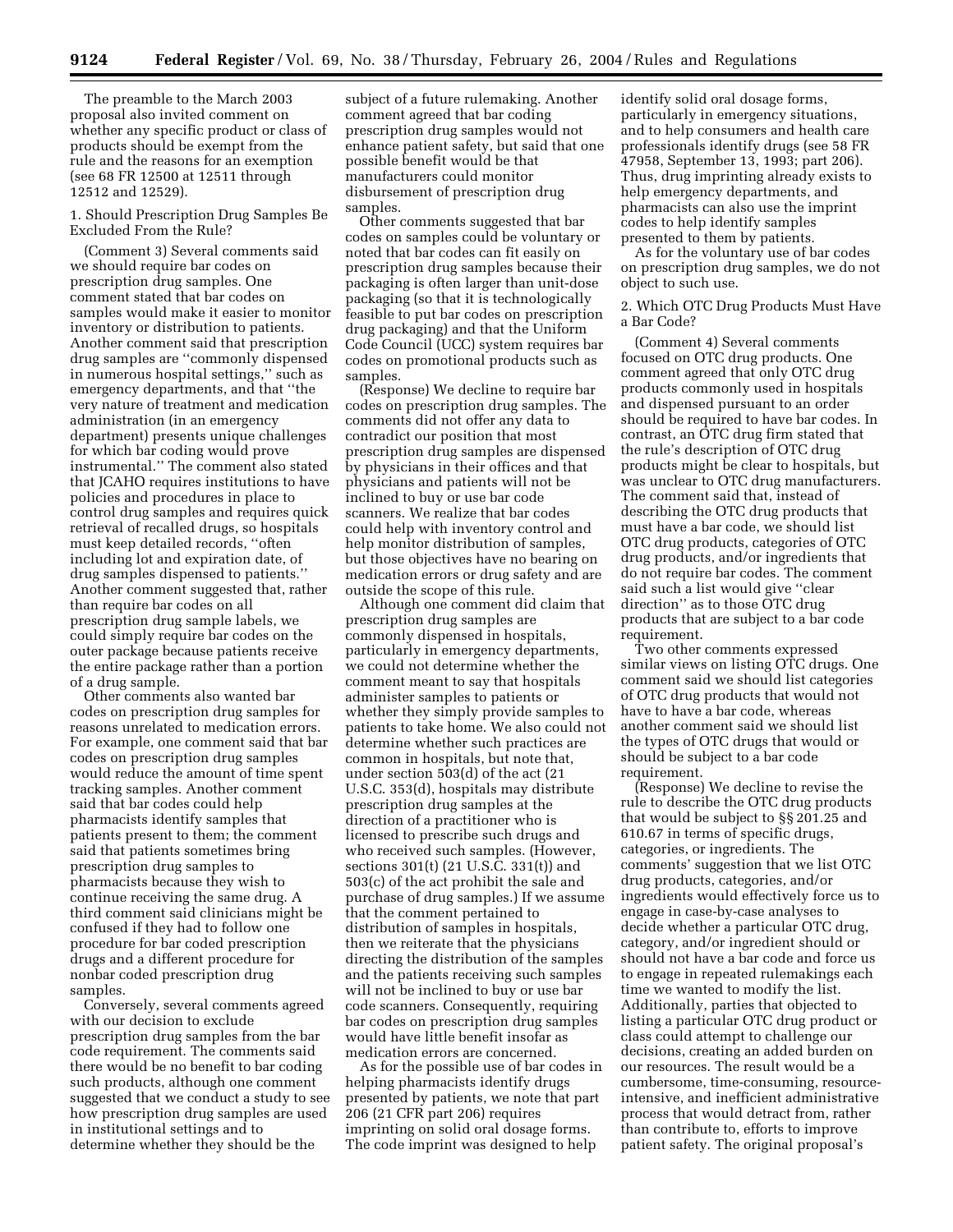formulation makes the distinction we are trying to draw and places the burden on manufacturers, repackers, relabelers, and private label distributors of OTC drug products to determine whether their products are commonly used in hospitals and dispensed under an order.

We have, however, re-worded § 201.25(a) to refer to ''over-the-counter (OTC) drug products'' and to use the shorter term of ''OTC drug products'' in the remainder of § 201.25. This change corrects an oversight in the proposed rule because it referred to ''OTC drug products'' without explaining what ''OTC'' meant.

(Comment 5) Proposed § 201.25(b) had explained that an OTC drug is ''commonly used in hospitals'' if it is ''packaged for institutional use, labeled for institutional use, or marketed, promoted, or sold to hospitals.'' One comment stated that the rule's reference to OTC drug products packaged and labeled for ''institutional'' use was confusing because the rule also referred to ''hospitals.'' Thus, the comment said we should clearly define the sites to which bar coded products must be distributed and define ''hospital'' and ''institution.''

Two other comments suggested that we interpret ''commonly used in hospitals'' as ''packaged for hospital use, labeled for hospital use, or marketed, promoted, or sold to hospitals.'' Another comment said the interpretation of the phrase, ''commonly used in hospitals,'' should depend on a combination of two or more ''indicators,'' such as ''packaging designed for institutional use, package labeling for institutional use, or marketing or promotion (including through sales catalogues) to hospitals.'' The comment explained that our rule would ''inadvertently sweep a far larger range of OTC medicines into the rule's coverage.'' It also asked us to clarify that an OTC drug manufacturer would not be responsible for bar coding the drug if it was ''marketed, promoted, or sold to hospitals'' by someone else.

(Response) The proposed rule referred to ''institutional use'' because we knew that some OTC drug packages and labels state that the drug is ''for institutional use'' or ''for institutional use only'' (see 68 FR 12500 at 12505). We did not intend to imply that the rule would cover OTC drug products that were commonly used in ''institutions'' other than hospitals, and we have revised § 201.25(b) to replace ''institutional use'' with ''hospital use.'' However, we also have added the parenthetical phrase, ''or uses similar terms'' after ''labeled for hospital use'' to indicate that persons subject to the rule should adopt

a common sense interpretation of § 201.25(b). For example, a manufacturer who labels an OTC drug ''for institutional use only'' and sells that OTC drug to hospitals should comply with the bar code requirement notwithstanding the fact that it labeled the drug ''for institutional use only'' instead of ''for hospital use only.'' In other words, we do not consider the OTC drug label's use of the word ''institution'' or its avoidance of the word ''hospital'' as being the determining factor in whether an OTC drug must comply with the bar code requirement.

As for defining what constitutes a ''hospital,'' the preamble to the proposed rule interpreted the word ''hospital'' as ''a facility that provides medical, diagnostic, and treatment services that include physician, nursing, and other health services to inpatients and the specialized accommodation services required by inpatients'' (see 68 FR 12500 at 12517, footnote 4 of table 2). We consider this interpretation to be sufficient for the final rule, but decline to codify this interpretation in the final rule. A codified interpretation of ''hospital'' would invite arguments as to whether a particular facility purchasing OTC drug products was or was not a ''hospital,'' whether the majority of purchasing institutions were or were not ''hospitals,'' and, as a result, would likely lead to further arguments about whether a particular OTC drug product sold to such facilities was subject to the bar code requirements. Engaging in such arguments would neither enhance patient safety, nor would it be an efficient use of our resources.

We also decline to interpret ''commonly used in hospitals'' as requiring two or more ''indicators.'' If we were to make the change as suggested by the comment, fewer OTC drug products would be subject to the bar code rule despite their use in hospitals and despite their potential for causing medication errors. For example, if we interpreted the rule to apply only to those OTC drug manufacturers who directly sold their products to hospitals, then an OTC drug manufacturer could avoid the bar code requirement simply by selling the OTC drug products, complete with labeling for ''hospital use,'' to wholesalers or middlemen for resale to hospitals. Similarly, if we were to adopt the comment's suggestion to change ''packaged for institutional use'' to ''packaging designed for institutional use,'' a firm could avoid the bar code requirement by making no distinction between its packages for retail sale and its packages for hospital use, because

the package is arguably not ''designed'' for institutional use.

(Comment 6) Two comments stated that the phrase, ''dispensed pursuant to an order,'' is inappropriate because some institutions do not have orders provided by physicians or because some institutions allow nurses to request OTC drugs. Another comment suggested that we refer to OTC drugs that are ''dispensed upon a prescription of a practitioner licensed by law to administer a drug;'' the comment said this language would be clearer and eliminate any confusion as to what constitutes an ''order.''

Several comments suggested that we refer to ''non-prescription drugs used therapeutically pursuant to a prescriber's order,'' although one comment used the phrase ''pursuant to a rescuer's order.'' The comments explained that the word ''therapeutically'' would exclude OTC drugs such as toothpastes and mouth rinses. Another comment suggested that the rule state that OTC drug products ''are excluded from the bar coding requirements except for those OTC therapeutic drugs that are packaged for institutional use or specifically marketed for use in an institution for therapeutic purposes.''

(Response) The word ''order,'' in § 201.25(b), is not confined to any particular manner, document, or format for requesting a drug, nor is it confined to any particular type of health care professional. The phrase ''dispensed pursuant to an order'' should be interpreted as applying to an OTC drug that is to be administered to a patient as directed by a health care professional, regardless of whether he or she is a physician, nurse, or other professional. Consequently, we decline to revise the rule to refer to a ''prescription of a practitioner licensed by law to administer a drug'' because those terms would be more restrictive and would create more, rather than less, uncertainty over the rule's applicability to OTC drug products. For example, the word, ''prescription'' could be interpreted as requiring the practitioner to write a prescription for the OTC drug product before it could be administered to the patient. In contrast, an ''order'' could be an instruction written on a patient's medical chart, and could even be entered into the chart at the same time when the OTC drug is administered. As another example, the phrase, ''practitioner licensed by law to administer a drug'' could create uncertainty or disagreement as to whether a person was a ''practitioner,'' whether he or she was ''licensed by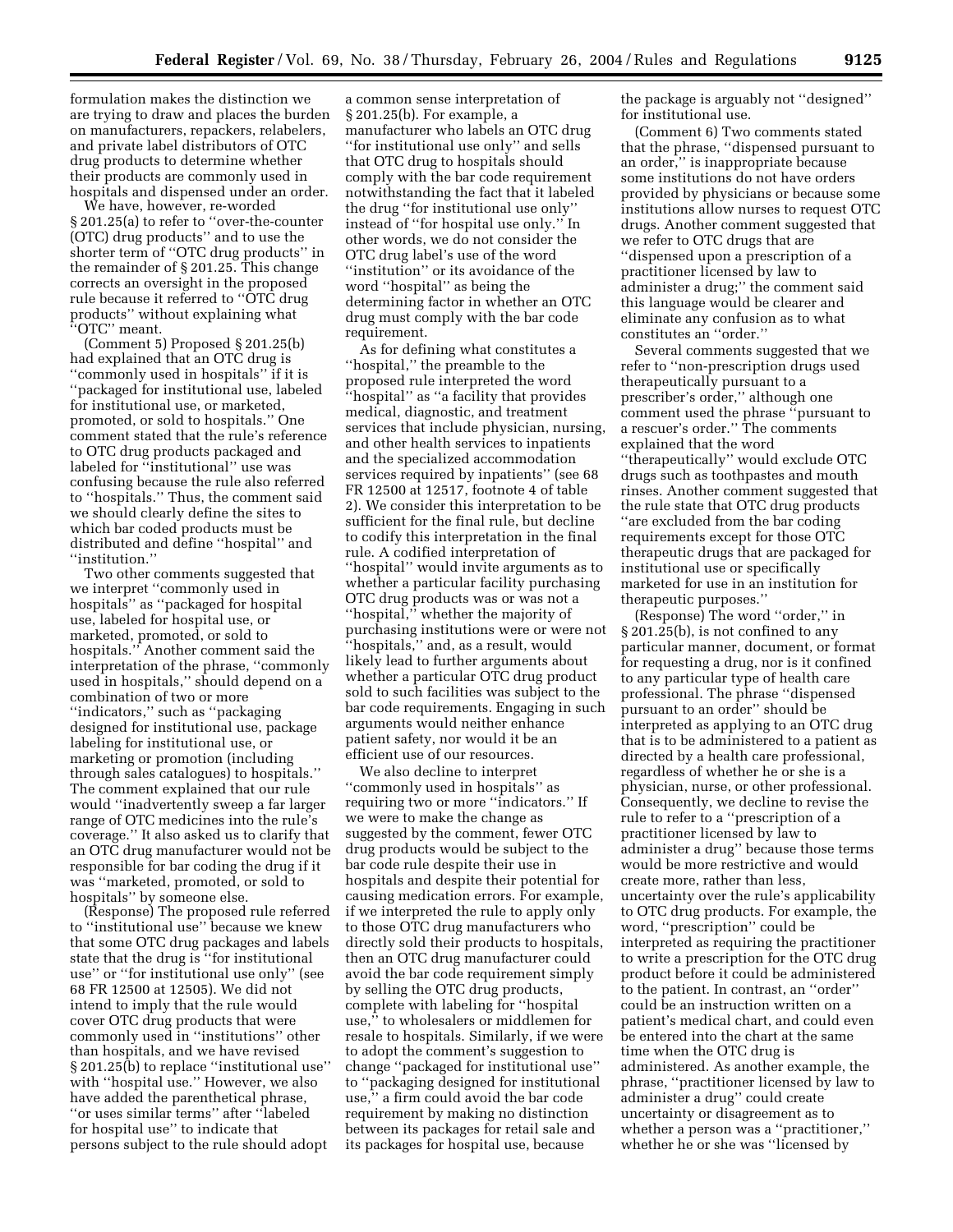law,'' and whether that license included the ability to ''administer a drug.''

Similarly, we decline to revise the rule to refer to ''non-prescription drugs used therapeutically pursuant to a prescriber's order.'' There is no apparent distinction between a ''non-prescription drug'' and ''OTC drug product,'' and requiring such drugs to be used ''therapeutically'' could result in disagreements as to whether a particular use was ''therapeutic.'' For example, a person might interpret ''therapeutic'' as meaning that the OTC drug product must have curative or healing properties and distinguish such drugs from those whose purpose is prophylactic or intended to prevent disease. Another person might distinguish between OTC drug products that provide symptomatic relief and ''therapeutic'' OTC drug products by arguing that providing symptomatic relief does not address the underlying cause of a disease or condition and, therefore, is not ''therapeutic.'' We can avoid such potential arguments by not referring to 'therapeutic' use.

We did not understand the comment that referred to a ''rescuer's order'' and did not believe the use of the word to be an appropriate substitute for an ''order.''

(Comment 7) One comment suggested that the rule cover OTC drug products that are intended to be dispensed intact and in the original container as provided by the manufacturer, for use by inpatients. The comment explained that this description would cover various OTC drug products and also cover OTC drug products that are ''comfort medications'' that nurses can request without a physician's order.

(Response) We decline to adopt the comment's suggestion. The comment's suggested definition would encompass some OTC drug products, such as mouth rinses and toothpastes, that are not likely to contribute to medication errors but are nevertheless dispensed intact and in the original container to inpatients.

(Comment 8) One comment asked us to exclude OTC drug samples from the rule. The comment noted that we had excluded prescription drug samples because prescription drug samples are usually dispensed in physicians' offices and because we did not believe that physicians or patients would be inclined to buy or use bar code scanners. The comment claimed that the same rationale applied to OTC drug samples.

(Response) We decline to amend the rule as suggested by the comment because an amendment is unnecessary. The rule requires bar codes only for

OTC drugs that are ''commonly used in hospitals'' and ''dispensed pursuant to an order.'' OTC drug samples would fall outside this bar code requirement because OTC drug samples are not ''commonly used in hospitals'' and are not ''dispensed pursuant to an order.''

(Comment 9) One comment from an OTC drug manufacturer asked if the rule applied to all packages of a specific OTC drug. The comment explained that the firm uses a ''modified open stock catalogue'' that includes all retail and some hospital-specific OTC drug products and that hospitals can buy products from the catalogue. The comment asked if the rule would require the firm to put bar codes on all OTC drug products in the catalogue or whether the firm could put a bar code on one or more OTC drug products and still offer OTC drug products without bar codes in the same catalogue. The comment appeared to suggest that hospitals could then decide which version (i.e., bar coded vs. nonbar coded) to buy, and the OTC drug manufacturer would still be in compliance with the rule.

(Response) We interpret the comment as meaning that an OTC drug manufacturer may make two versions of the same OTC drug product. Both versions would use the same drug (in the same dosage form and strength); they would differ only with respect to the presence of a bar code on the product labels. Under such a scenario, we agree that the OTC drug manufacturer could, indeed, offer both the bar coded and nonbar coded versions of the OTC drug product in the same catalogue for hospital and retail sales, and we would consider the firm to be in compliance with the rule.

However, if the OTC drug manufacturer had several different versions of an OTC drug product that is commonly used in hospitals and dispensed under an order, and the OTC drug manufacturer decided to put the bar code only on one product, we might consider the OTC drug manufacturer to be in violation of the rule. To illustrate, assume that the OTC drug manufacturer makes three different dosages of a drug: A 50 milligram (mg) tablet, a 100 mg tablet, and a 200 mg tablet, and it sells all three products to hospitals. If the OTC drug manufacturer placed the bar code on the 50 mg tablet labels, but not on the 100 mg and 200 mg tablet labels, we would not consider the OTC drug manufacturer to be in compliance with the rule. In this scenario, we would expect the OTC drug manufacturer to put bar codes on the 100 mg and 200 mg versions of its product as well.

(Comment 10) One comment asked us to clarify that the phrases relating to hospital use and to institutional use pertained only to OTC drug products.

(Response) The comment understands the rule correctly. The rule applies to all prescription drug products (except for prescription drug samples, allergenic extracts, intrauterine contraceptive devices regulated as drugs, medical gases, radiopharmaceuticals, lowdensity polyethylene form fill and seal containers, drug products shipped by manufacturers, repackers, relabelers, and private label distributors directly to patients, and blood and blood components). We explain the reasons for excluding these drugs later in this section.

Insofar as OTC drug products are concerned, the rule applies to those OTC drugs that are commonly used in hospitals and dispensed under an order.

(Comment 11) One comment stated that we should require bar codes on Betadine. The comment did not explain why it singled out this particular OTC drug, but stated that including drugs such as Betadine would allow computerized databases to check for potential allergic reactions.

(Response) Betadine is an iodine solution and an OTC drug product that is commonly used in hospitals, but only some versions are dispensed under an order. Thus, under the final rule, only those versions that are both commonly used in hospitals and dispensed under an order would be subject to the bar code requirement.

While Betadine has the potential to cause allergic reactions, it would be impractical to revise this rule to impose a bar code requirement based on a drug's potential for allergic reactions. For example, an individual might be allergic to a color additive used in a drug; another individual might be allergic to a different drug component. Accounting for all potential allergens would require additional data to be encoded, and it may be difficult to accommodate more data on product labels.

# 3. Must Vaccines Have a Bar Code?

In the preamble to the March 2003 proposal, we invited comment on the risks and benefits of including vaccines in the rule (see 68 FR 12500 at 12505 and 12529). We explained that we were sensitive to possible adverse impacts on vaccine production and availability.

(Comment 12) Most comments, including comments submitted by individual vaccine manufacturers and a pharmaceutical industry trade association, said vaccines should be subject to a bar code requirement. Some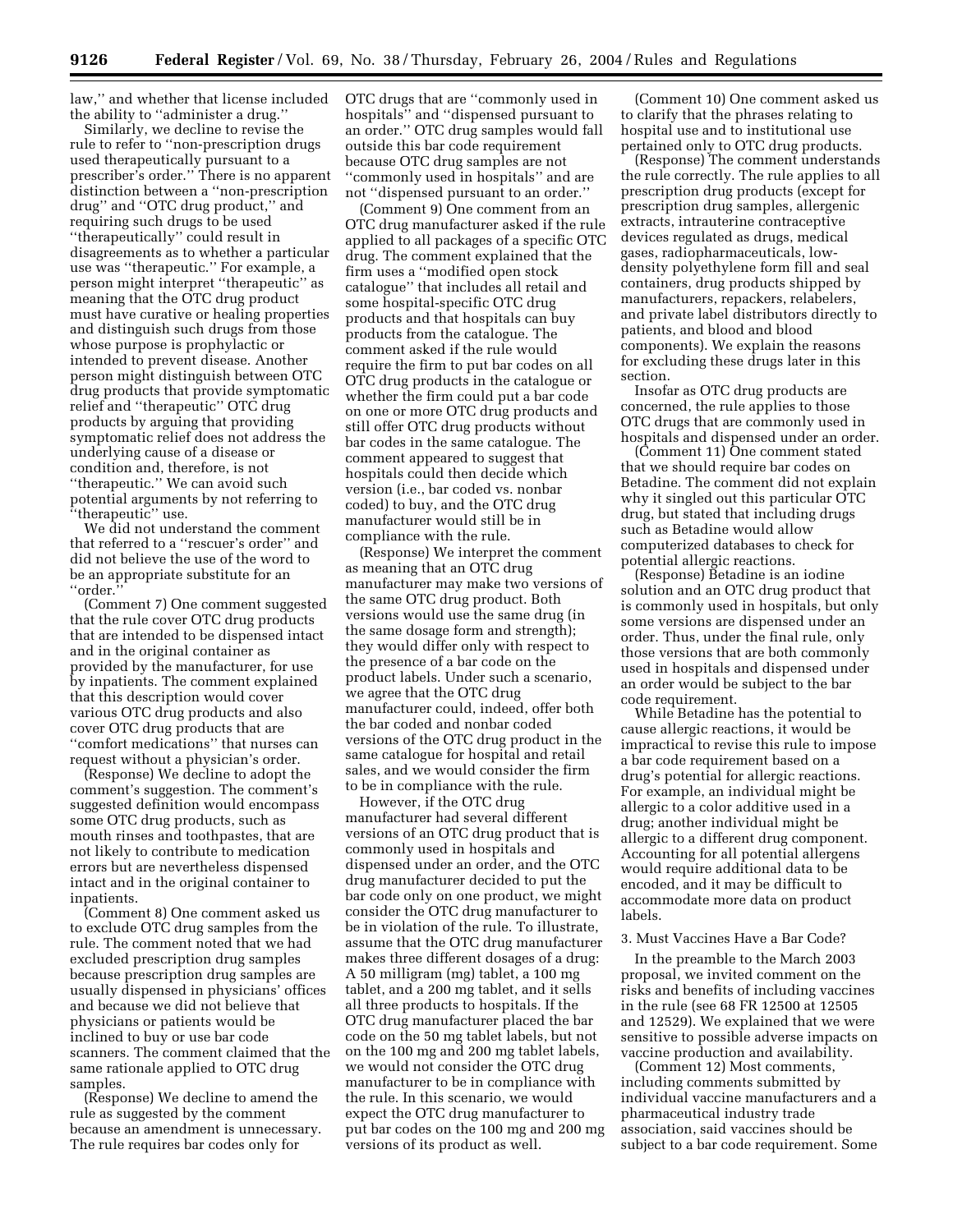comments also stated that we should require lot number and expiration date information to be encoded for vaccines, too, because such information is needed for accurate medical records.

In contrast, several comments suggested that we consider carefully the impact of bar coding on vaccines. Although these comments did not recommend exempting vaccines from the rule, neither did they appear to fully support bar codes on vaccines. For example, one comment said that bar codes on vaccines will have minimal impact because most vaccines are administered in physicians' offices, and bar code scanners will not be readily available at those offices. Several comments, submitted by health professional societies or organizations, urged ''caution,'' stating that a bar code requirement could disrupt vaccine supplies and create a burden that exceeded the benefits of bar-coded vaccines. Another comment suggested that we create a separate regulatory process for vaccines and that we ''engage'' the vaccine industry to address data encoding issues.

(Response) Vaccines are subject to the final rule's bar code requirements by virtue of being prescription drugs. The comments did not show that the costs of bar coding vaccines exceeded the benefits, and we note that vaccine manufacturers themselves did not indicate that a bar code requirement would adversely affect vaccine production or supplies.

We decline, however, to require inclusion of lot number and expiration date information in a vaccine's bar code. As we stated in the preamble to the March 2003 proposal, the costs associated with encoding lot number and expiration date information appear to exceed the benefits (see 68 FR 12500 at 12507–12508). The comments did not provide evidence that would alter the cost-benefit analysis regarding lot number and expiration date information, so the final rule does not require such information in the bar code. Nevertheless, as we stated in the preamble to the March 2003 proposal, we will not object if firms voluntarily encode lot number and expiration date information (see 68 FR 12500 at 12508).

We also decline to establish a separate regulatory process for vaccines. We presented our concerns regarding bar codes and vaccines in a notice of a public meeting (see 67 FR 41360, June 18, 2002) and in the preamble to the March 2003 proposal (see 68 FR 12500 at 12504 and 12505). This rulemaking process, therefore, has given vaccine manufacturers and other interested parties ample notice and opportunity to

participate on bar coding matters, so there is no public health need to create a separate regulatory process for vaccine bar codes.

4. What Other Types of Drugs Should Be Subject to a Bar Code Requirement?

*a. Comments seeking to cover more drug products.* (Comment 13) Many comments stated that we should require bar codes on all human drugs. Health care professionals and hospitals submitted most of these comments, but the comments frequently gave no rationale for covering all human drugs or argued that failure to require bar codes on all human drugs would force hospitals to repack drugs and apply bar codes themselves, thereby increasing the risk that hospitals might apply the wrong bar code.

(Response) We decline to require bar codes on all human drugs. By focusing on prescription drugs and certain OTC drug products, the rule covers those drugs that are most likely to be involved in medication errors. We also note that the rule should reduce the need for hospitals to put bar codes on drugs.

If we required bar codes on all human drugs, then some drugs (such as samples) would have bar codes even though they are used outside the hospital setting and in situations where the patient is unlikely to have access to, or be willing to buy, scanning or reading equipment to read the bar code. Other drugs, such as certain toothpastes, mouth rinses, and even homeopathic drugs (which are ''drugs'' under section 201(g) of the act (21 U.S.C. 321(g)) would also have to have bar codes even though they are not associated with medication errors. Thus, bar coding all human drugs is unnecessary and would not contribute significantly to an overall improvement in patient safety.

(Comment 14) Two comments asked us to require bar codes on investigational new drugs or asked if investigational new drugs are subject to the rule.

(Response) Investigational new drugs have not been assigned NDC numbers because the number of investigational new drugs is constantly changing, and that constant change would exhaust the number of available NDC numbers quickly.

In addition, bar codes on investigational new drugs also could result in misleading information or compromise the clinical study. For example, if the clinical trial involved placebo controls, and the placebo used the same bar code as the investigational new drug, the bar code could mislead the computerized database into believing that the patient received an

active ingredient rather than a placebo. If the placebo used a different bar code compared to the investigational new drug, the different bar code would reveal the difference between the placebo and the investigational new drug and introduce bias into the clinical study. Consequently, we decline to require bar codes on investigational new drugs.

*b. Comments seeking to exclude specific drug products.* Although nearly all comments supported the rule, many comments sought to exempt or exclude particular products or classes of products from a bar code requirement or asked us to create a provision allowing case-by-case exemptions. In contrast, many comments, submitted mostly by hospitals and individuals, opposed any exemptions or opposed exemptions for specific products.

(Comment 15) Several comments asked us to exclude allergenic extracts from the rule. The comments argued that allergenic extracts encompass hundreds of different antigens, are sold directly to physicians, physician group practices, and clinics (or are not commonly used in hospitals) where bar code scanning equipment would not be used or where physicians and patients would have no incentive to buy bar code scanners, and that allergenic extracts do not always have NDC numbers. Another comment said that allergenic extracts are unique and tailored to each patient, so a manufacturer that had to comply with the bar code requirement would have to obtain NDC numbers for each extract, and this process would increase the likelihood of labeling errors. The comment also stated that a bar code requirement for allergenic extracts would be ''unduly burdensome'' and expensive; the comment estimated the cost of putting bar codes on allergenic extracts to be more than \$120,000 for one firm alone.

(Response) We agree that allergenic extracts are used primarily in physicians' offices and that physicians and patients are not likely to buy or use bar code scanners. Consequently, we have excluded allergenic extracts from the final rule.

Because we have decided to exempt allergenic extracts, we do not find it necessary to address the comments' claims regarding burdens and costs.

(Comment 16) Some comments asked us to exempt products that are packaged together (''copackaged products''). One comment gave examples of products sold with titration packages or sold with different strengths or types in a package or carton that are used together. The comment explained that each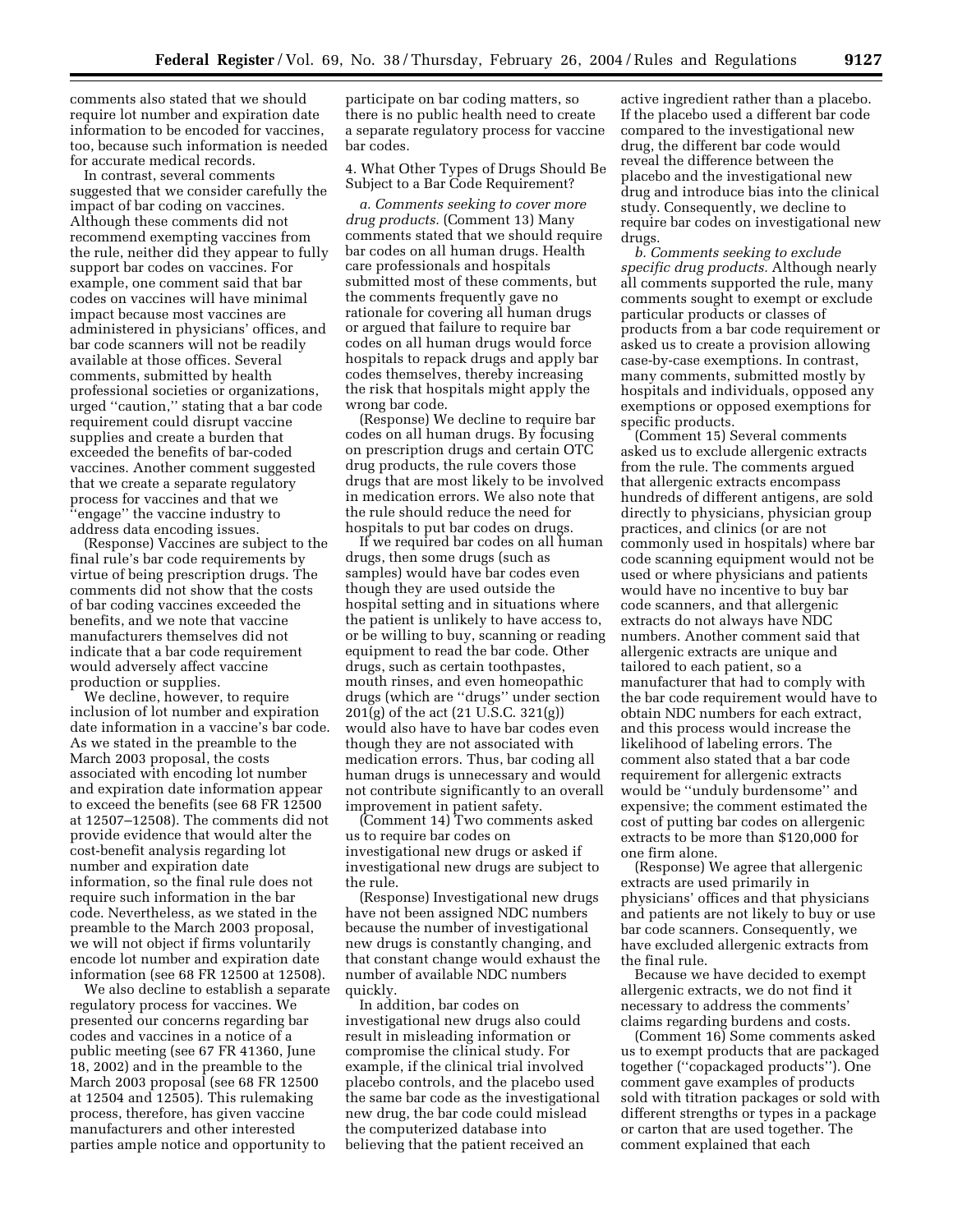component could have its own NDC number, and asked what NDC number would be used for the copackaged product.

(Response) Even if two products are packaged together, and each product has its own NDC number, the copackaged product would have its own distinct NDC number. Thus, in the comment's example, the NDC number in the bar code would reflect the copackaged product and be distinct from the NDC numbers for the individual products, and so there is no reason to exclude copackaged products from the rule.

(Comment 17) Many comments asked us to exclude medical gases from the rule. The comments explained that compressed and liquid medical gases should be exempt from the rule because:

• Gas cylinders are located at a central supply point away from patients (so bar codes cannot be scanned easily);

• There is no easy way to affix a bar code at the quick-connect patient usage area that would discriminate between gas manufacturers;

• It is not technologically or financially feasible to have bar codes or to expect paramedics (who may be administering a medical gas) to use scanners;

• Cylinders and/or connectors are specific for gases;

• Cylinders are color-coded to reduce the potential for error;

• Gases, unlike other drugs, have dosages that vary per patient; and

• There are no known adverse events linked to medical gases.

Other comments asked us to exempt oxygen and medical gases for home use, stating that patients are unlikely to have bar code scanners in their homes, or that, for oxygen, the comment knew of no adverse reactions between oxygen and other drugs.

(Response) We agree that medical gases should be exempt from the bar code requirement. We do not, however, agree with all of the comments' arguments for exempting medical gases.

We are exempting medical gases from the bar code requirement because we conclude that bar codes on medical gases are not the best way to address medication errors associated with such drug products. We agree that, because medical gas cylinders are most frequently located at a central supply point away from patients, bar codes would not be scanned easily or in sufficiently close proximity to patients.

We also agree that there is no easy way to affix a bar code at the quickconnect patient usage area that would differentiate among gas manufacturers, and that the majority of medical gas cylinders are not patient-specific, but,

rather, are used to administer medical gas to multiple patients. Because of these factors, which are unique to the administration of medical gases, we believe that bar codes are not the best way to address medication errors associated with medical gases.

We disagree with the arguments regarding the number of medical gas medication errors and the existence of adequate safeguards against such errors. The comments state that there have been very few medical gas medication errors. Low numbers of medication errors, alone, cannot justify an exemption. For example, if the type of medication error is serious (such as an error that results in death), then it would be difficult to justify an exemption on the grounds that a ''low'' number of deaths occur. Moreover, we have no basis to establish a threshold or baseline number of medication errors that would determine whether a particular drug had to comply with the bar code requirement. Even if we could establish such a threshold or baseline figure, that figure would be subject to challenge because health care professionals are not required to submit adverse event reports to us; in other words, the adverse event reporting system can signal the possible existence of a problem, but it cannot reliably predict the frequency with which such problems may occur.

We also disagree with the comments' claim that current provisions for the color-coding of high-pressure cylinders sufficiently protect against medication errors. At this time, color-coding of high-pressure cylinders is an industry recommendation rather than a requirement, so we cannot assume that all affected parties will choose to follow the recommendation. Additionally, injuries and deaths have resulted from administering medical gas from incorrectly colored high-pressure cylinders.

We also disagree with the comments' claim that medical gas containers have ''unique connectors and valves'' that decrease the potential for medication errors. Like color-coding, the use of unique connectors and valves is an industry recommendation and not a requirement. Our experience indicates that these connectors and valves can be and have been compromised such that incorrect gas has been administered, resulting in deaths and injuries.

Although we do not believe that bar codes are the best way to reduce medication errors in the administration of medical gases, we recognize the need for preventing such errors and have issued guidance on the matter, including a ''Draft Guidance on the

Current Good Manufacturing Practice for Medical Gases'' (68 FR 24005, May 6, 2003), as well as a ''Compressed Medical Gases Guideline'' (February 1989). We intend to continue to evaluate medication errors associated with medical gases, and, as necessary, we may propose a regulation to reduce or prevent those errors.

(Comment 18) Two comments focused on contraceptives. One comment asked us to exempt oral contraceptives. The comment stated that it will be difficult to put bar codes on oral contraceptives because the tablets are contained in individual blister cells. The comment noted that oral contraceptives also have information regarding drug regimen compliance and placebos built into the package. The comment added that oral contraceptives are used outside the hospital setting.

The other comment asked us to exclude the Copper T intrauterine contraceptive and other intrauterine devices that are regulated as drugs. The comment asserted that these products are inserted into patients by physicians, are used outside hospital settings, and present no potential dosage error or administration error.

(Response) We decline to exclude oral contraceptives from the rule. Although oral contraceptives are contained in individual blister cells, those cells are usually placed in a single package with a single label, so the bar code would go on the label rather than on each individual blister cell. As for their use, we agree that oral contraceptives are used outside hospital settings, but do not believe that they are never used in hospitals.

As for the Copper T intrauterine contraceptive and other intrauterine products, we agree that such products, when used as specified, do not present medication error risks in the same manner as other prescription drug products, and we have excluded them from the rule. (These intrauterine contraceptive products are devices, but are regulated as drugs.) We also note that some hospitals may have additional procedures, such as requiring informed consent, before these intrauterine products are inserted, and those procedures may further reduce the risk of error.

(Comment 19) One comment asked us to exclude cosmetic-drug products which the comment characterized as not being subject to dosage limitations, such as anti-dandruff shampoo, deodorants, skin protectants, soaps, and sanitizers.

(Response) We decline to amend the rule as requested by the comment. Most products described by the comment would be OTC drug products and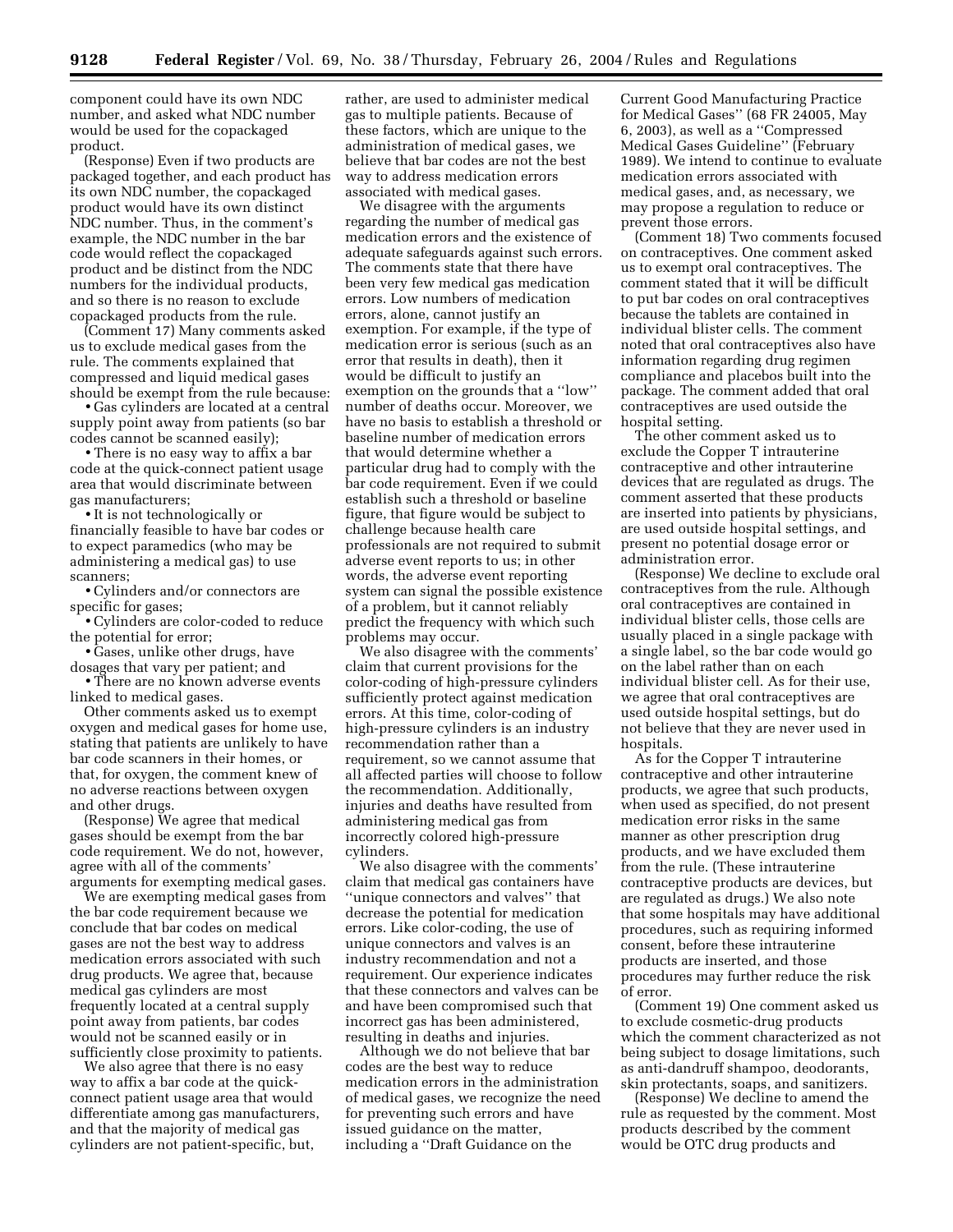probably would not be dispensed under an order. As a result, such products would not be subject to the bar code requirements. (It is also possible that some products, such as soaps, would be considered to be cosmetics rather than OTC drug products and would also be outside this rule.) We reiterate that only OTC drug products that are commonly used in hospitals and dispensed under an order are subject to the bar code requirements.

(Comment 20) Several comments sought an exemption for diluents. (A diluent is an agent, usually a liquid, that dilutes a substance (a drug, in this case) or makes it less potent or less irritating.) One comment claimed that diluents are not drugs, but acknowledged that some diluents do have NDC numbers. Another comment would not put bar codes on diluents that are packaged with another drug product because, the comment asserted, misidentification could occur after the diluent has been reconstituted with the other drug product. Another comment declared that bar codes on diluents should be voluntary and driven by the market rather than by regulation. Several other comments mentioned diluents or drug/ diluent kits in a list of small products that, in the comments' view, warranted a waiver from the bar code requirement.

(Response) We decline to exclude diluents from the rule. Diluents are drugs under section 201(g)(1)(D) of the act if they are intended to be components of a drug. We are aware of medication errors involving diluents, so bar codes on diluents might help reduce or eliminate such errors. For example, bar codes on diluents could help prevent the following types of medication errors involving diluents:

• Use of the incorrect or improper diluent. Certain drug products are compatible with specific diluents, so using the incorrect diluent can compromise patient safety, especially if the incorrect diluent causes a precipitate to form that is not recognized when the drug is administered. Some precipitates are not recognizable by the human eye. An incorrect diluent can also be a problem if the patient has a particular medical condition (e.g., a diabetic patient receiving a diluent consisting of dextrose in water rather than normal saline). A bar code could alert a health care professional to the presence of an incorrect or improper diluent.

• Use of the incorrect amount of diluent. This can cause an incorrect final concentration of a drug, resulting in either an overdose or underdose of the prescribed drug. A bar code could

verify that a diluent's amount was correct.

• Use of a diluent alone. We have reports where diluents were administered without the active ingredient. This error appears more likely to occur when the diluent and drug are removed from their package. In one case where a patient was supposed to receive an antibiotic oral suspension which was supplied as a lyophilized powder in a small bottle and milky white diluent in a larger bottle, the patient received the diluent only and not the antibiotic itself. A bar code could alert a health care professional that he or she is administering a diluent only.

• Incorrectly packaged or labeled diluents. There have been cases where a package was supposed to contain a diluent and active drug ingredient, but the product was incorrectly packaged so that it contained two vials of diluent. A bar code could alert a health care professional that the package contains only diluents.

If, as one comment indicated, a diluent does not have an NDC number, an NDC number should be obtained for that product. If a diluent is packaged with another drug, then, as we stated in our response to comment 16 of this document, the diluent, the drug, and the copackaged product would each have its own distinct bar code. Thus, if the diluent were separated from the drug in a copackaged product, the diluent would still have its own distinct bar code, and that bar code could be scanned.

(Comment 21) One comment asked that we exclude drug products that are shipped directly to patients. The comment gave an example of peritoneal dialysis solutions and said that an exclusion would be appropriate because patients would not be inclined to buy and use bar code scanners within their homes. The comment also claimed that the product it shipped is not typically used in hospitals.

(Response) We agree, in part, with the comment. If a prescription drug product is shipped directly from a manufacturer, repacker, relabeler, or private label distributor to a patient, then we will not require that product to be bar coded. We agree that patients will not have or be inclined to buy scanners for use within their homes.

However, similiar to our response to comment 9 in section II.B.2 of this document, if the same prescription drug product is marketed to hospitals, then we will expect that drug to have a bar code. In other words, to use the comment's example of a peritoneal dialysis solution, a manufacturer could

produce two different versions of the same product; the version sold directly to patients would not have to have a bar code, but the version that is intended for sale to hospitals will be subject to the bar code requirement. By requiring the latter version to be bar coded, we will help prevent or reduce medication errors in the hospital.

(Comment 22) Several comments asked us to exclude nebules from the rule. (A nebule is a vial or container that holds a drug, usually in liquid form, before the drug is administered or dispensed in a device called a nebulizer.) The comments explained that we have been reluctant to approve nebules with a label due to concerns that labeling components could leach into the nebule and contaminate the drug. One comment added that, even if we were to approve a label on a nebule, it was unclear how a manufacturer could print the bar code.

Another comment asked whether the rule should apply to pharmaceuticals packaged with low-density polyethylene (LDPE) form fill and seal containers. The comment explained that placing a bar code on such products would present a drug stability issue. The comment said that if the rule applied to these products, then drug manufacturers would need additional time to comply with the rule because they would need to conduct stability tests.

(Response) The comments are correct that printing a bar code on such products could introduce volatile impurities into the drug (because the ink from the bar code could leach into the drug). We have provided guidance on LDPE container closure systems in ''Guidance for Industry on Inhalation Drug Products Packaged in Semipermeable Container Closure Systems'' (July 2002).

However, we also know that some products may be packaged with a foil overwrap. Consequently, we are granting a limited exemption. We will not require a bar code on LDPE form fill and seal containers that are not packaged with an overwrap, due to the potential leaching and contamination problem. (We do not need to mention nebules in this limited exemption because nebules are LDPE form fill and seal containers.) If the product is packaged with an overwrap, then we will expect the bar code to be displayed on the overwrap. A bar code on the foil overwrap (the secondary protective packaging) for individual or multiple LDPE units will not be in direct contact with the drug product, and the foil overwrap will prevent the ink and other impurities from contaminating the drug.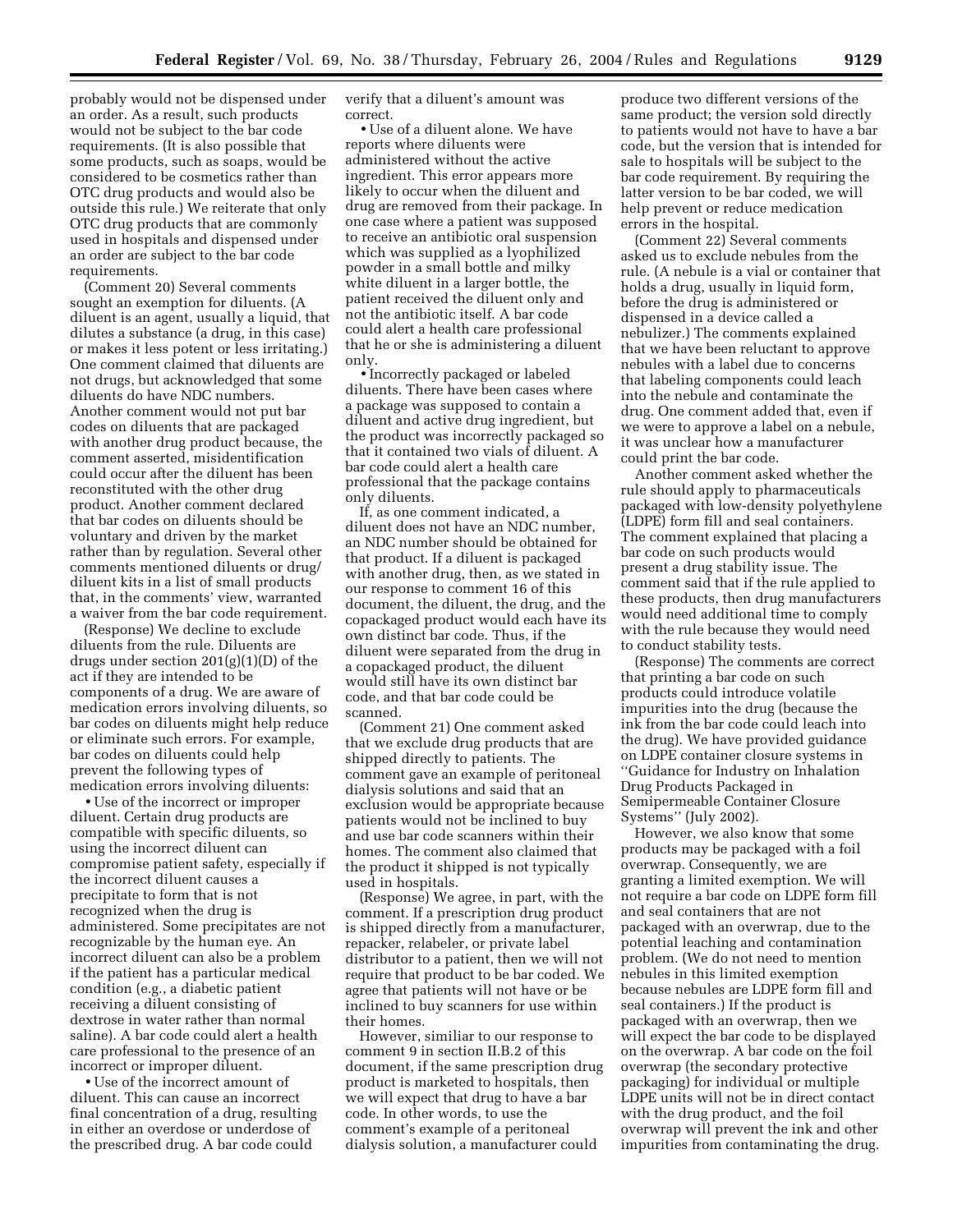(Comment 23) One comment asked us to exclude prescription dental drugs from the rule. The comment claimed that prescription dental drugs are not used in hospitals and are applied by dentists in their offices or prescribed for home use, so bar codes would not be helpful.

(Response) We decline to exclude prescription dental drugs from the rule. We believe that prescription dental drugs are used in hospitals, so bar codes on prescription dental drugs would help prevent medication errors.

(Comment 24) One comment said we should exempt radionuclear drugs from the rule. The comment explained that the outside containers of radiopharmaceuticals are lead ''pigs'' that encase syringes and vials and are used to ship radioactive materials. The lead pigs are recycled, so any bar codes on the pigs would have to be removable. However, the comment claimed, a removable bar code on the lead pigs would require new labeling or shrink wrapping equipment, thus leading to a significant financial burden on nuclear pharmacies. The comment added that radiopharmaceuticals have a low ''misadministration'' rate of 30–40 reportable ''events'' annually compared against more than 14 million nuclear medicine procedures in 2002. The comment also claimed that a bar code would require nuclear pharmacies to amend their Nuclear Regulatory Commission (NRC) Agreement State licenses because the licensing authority would have to approve all labeling changes.

(Response) We agree that radiopharmaceuticals prepared at nuclear pharmacies should be exempt from the bar code requirement. The comment correctly stated that radiopharmaceuticals have a low misadministration rate. According to NRC data, the number of reportable medical misadministrations of radiopharmaceuticals has been in the range of 32 to 42 out of more than 14 million administrations per year for the last 5 years. The highest number of reportable misadministrations occurred in 1998, when there were 42 reportable events; this represented the highest total since the NRC began collecting data under the Government Performance and Results Act of 1992.

Low medication error rates are not, however, sufficient to warrant an exemption from the bar code requirement. Instead, our principal reason for exempting radiopharmaceuticals is that NRC regulations pertaining to the medical use of radiation byproducts render bar codes unnecessary for patient safety. For

example, NRC regulations require, in many cases, that radiopharmaceuticals be administered under a written directive that ensures verification of a patient's identity before each administration (see 10 CFR 35.40(a) through (b), and 35.41(a) through (b)). We believe that NRC regulations pertaining to the use of radiation byproducts provide sufficient safeguards in preventing medication errors involving radiopharmaceuticals, and, because of this alternative regulatory program for these products, the benefits associated with a bar code would not justify the costs.

Because we have decided to exempt radiopharmaceuticals from the bar code requirement, we do not need to address the comment's other claims regarding labeling, packaging, and financial burdens.

(Comment 25) One comment, submitted by an OTC drug manufacturer, asked us to exempt its OTC drug products due to their ''distinctive form'' and ''clear labeling.'' The comment said that medication errors for its products (such as ready-touse enemas, suppositories, and medicated topical creams) are ''exceedingly rare.''

(Response) We decline to exclude OTC drug products that purport to have a ''distinctive form'' and ''clear labeling.'' A product's ''distinctive form'' and labeling do not preclude the possibility of drug interactions, wrong drug, wrong dose, wrong route of administration, or other types of medication errors.

We also decline to exclude OTC drug products, or even prescription drug products, from the rule even if their potential for medication errors is 'exceedingly rare'' (as the comment claimed). We have no basis to establish a threshold or baseline medication error rate that would determine whether a product should have a bar code, and even a ''low'' medication error rate could result in death or harm to patients. Furthermore, if we linked the bar code to a drug's medication error rate, the result could be that a drug might be bar coded at one time if its medication error rate exceeded the threshold, but not bar coded once the medication error rate fell below that threshold, and this could create confusion. For example, assume that the rule based the bar code requirement on a medication error rate of 5 percent. If Drug X had a medication error rate of 5.2 percent in Year A, it would be bar coded. If Drug X had a medication error rate of 4.9 percent in Year B, then it would not be bar coded. However, in all likelihood, in Year B, both bar coded

and nonbar coded versions of Drug X would exist in the marketplace. If Drug X's medication error rate was 5.1 percent in Year C, the drug would, again, be subject to the bar code requirement. In such circumstances, the bar code would lose its value and reliability, insofar as medication errors are concerned, because hospitals would confront a constantly changing environment of drugs that have or lack bar codes, and hospitals would either not rely on such codes or lose confidence in the bar code system.

(Comment 26) One comment asked whether pharmacy-compounded prescription drugs would be subject to the bar code requirement.

(Response) As we noted in the response to comment 1 of this document, under section 510(g) of the act, pharmacies:

which maintain establishments in conformance with any applicable local laws regulating the practice of pharmacy and medicine and which are regularly engaged in dispensing prescription drugs or devices, upon prescriptions of such practitioners licensed to administer such drugs or devices to patients under the care of such practitioners in the course of their professional practice, and which do not manufacture, prepare, propagate, compound, or process drugs or devices for sale other than in the regular course of their business of dispensing or selling drugs or devices at retail

do not have to register their establishments or list their products with FDA. Thus, a pharmacy that compounds drugs in accordance with this provision would probably fall outside § 201.25(a) and compounded drugs made by that pharmacy would not have to bear a bar code.

We also note that pharmacycompounded drugs do not have NDC numbers.

(Comment 27) Several comments focused on drugs in small vials or containers. Comments from several drug manufacturers and a trade association suggested that we exempt small vials and/or small containers from the rule, and several of these comments mentioned 5 milliliter (mL) vials, suppositories, small ophthalmic containers, prefilled syringes, and blister packs as examples of products that need an exemption. The comments stated that some vials or containers would be too small for a bar code. One comment suggested exempting vaccine unit-of-use containers if a manufacturer demonstrated an inability to apply a bar code due to space limitations.

In contrast, several comments strongly opposed exemptions for small vials and ampules. These comments explained that many of these products are high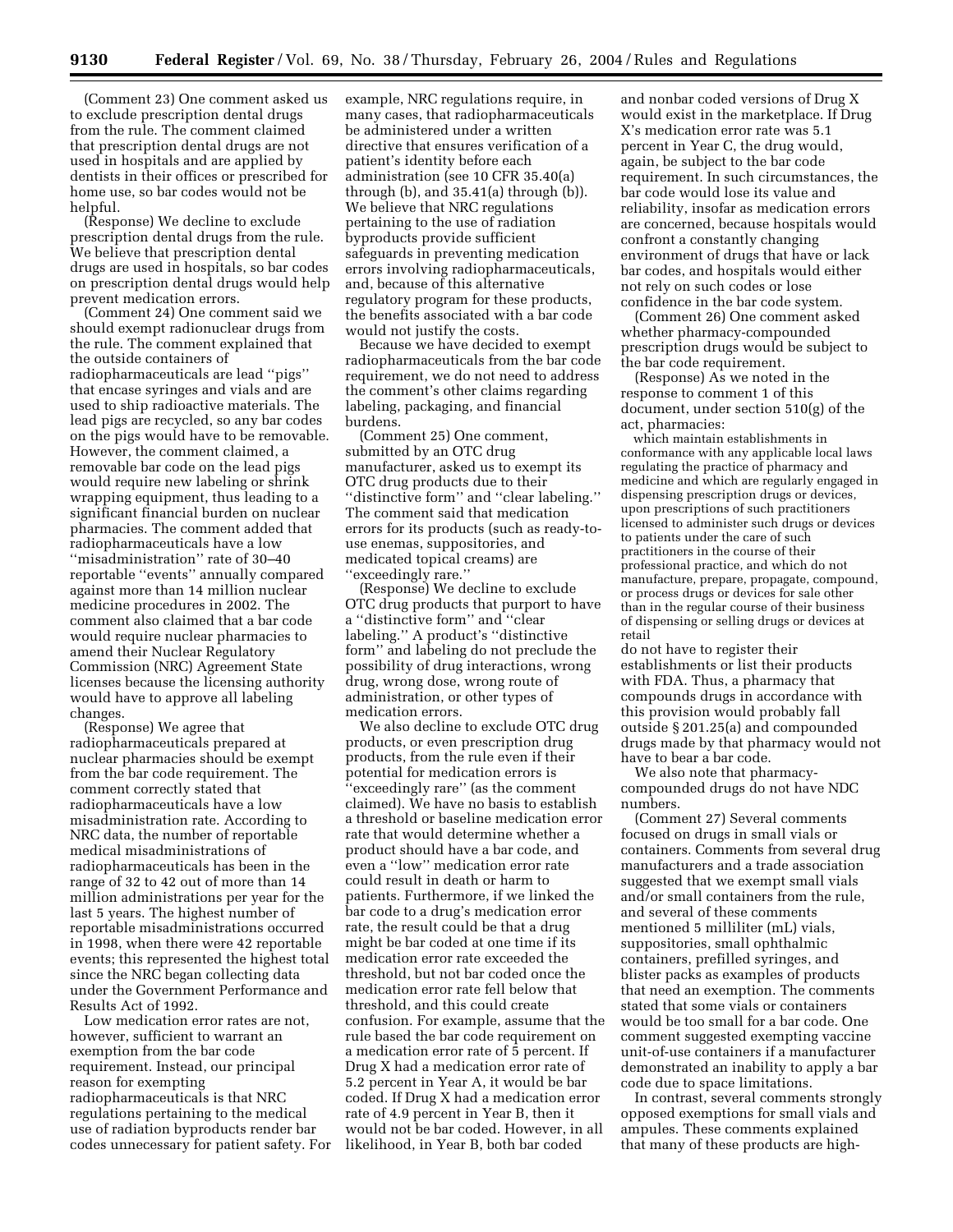risk medications or that most injectable products come in small vials or ampules. Other comments said that liquid medications are more often linked to medication errors than solid dosage forms, so creating an exemption for vials and ampules would undermine the rule's effectiveness. Other comments opposed exemptions for small vials because the absence of a bar code would force hospitals to apply bar codes to the products themselves, and this would create the potential for labeling errors by the hospital.

One comment, submitted by the UCC, stated that, ''No [UCC] pharmaceutical member has presented the UCC with a healthcare product too small for a [Reduced Space Symbology] symbol.'' However, the UCC could not preclude the possibility that some small product could not be bar coded, although it did note that one firm had put bar codes on vials as small as 1 mL. The UCC comment also contained attachments describing how several pharmaceutical manufacturers (Abbott Laboratories, Baxter Healthcare Corp., Pfizer, Inc., and Aventis Behring) had decided to put bar codes on injectable pharmaceuticals, intravenous solutions, and other drug products.

(Response) We decline to exempt small vials or containers (including suppositories, prefilled syringes, and other small products for which comments sought exemptions). We agree that the risk of medication errors for these products cannot be ignored, and we also find the UCC's comments persuasive. If several pharmaceutical companies have already shown their ability to place a bar code on a 1 mL vial, we cannot justify a blanket exemption for comparatively larger products, such as 5 mL vials, and prefilled syringes.

Furthermore, we note that § 201.25(c) requires the bar code to appear on the drug's label. For some products described by the comments, the drug's label appears on an overwrap or packaging. Alternatively, it may be possible to modify the drug's immediate container to accommodate a label bearing a bar code.

*c. Comments seeking a general exemption provision.* (Comment 28) In the preamble to the March 2003 proposal, we explained our reasons for not including a general exemption provision (see 68 FR 12500 at 12511 through 12512). We noted that industryconducted pilot studies had placed reduced space symbology (RSS) bar codes on small vials and that those studies suggested that almost all products are capable of bearing a bar code. We also pointed out practical

problems with an exemption provision, such as potential arguments as to whether it was ''feasible'' to affix a bar code and the resources that would be needed to deal with exemption requests (id.). Nevertheless, the preamble to the March 2003 proposal invited comment on whether we needed to create a waiver provision and how we could create a provision that would minimize the potential for misuse (see 68 FR 12500 at 12529 (question 8)).

Most comments opposed a general exemption or waiver provision. The comments said we would find ourselves expending resources to deal with exemption requests and that exemptions would cause more harm than good. Some comments opposed creating an exemption mechanism because they would prefer to have manufacturers repack their products or develop packaging that would support a bar code. Other comments noted that, if we exempt various products from the rule, hospitals will be forced to bar code those products themselves, and this could result in labeling errors and require hospitals to rely on two different data systems (one for bar codes with NDC numbers and another for drugs that the hospital has bar coded itself).

A few comments suggested that we create an exemption provision that would consider requests on a case-bycase basis or would be ''limited.'' The comments did not suggest how we might prevent misuse of an exemption provision. Another comment asked that we define an exemption review process.

(Response) Given the number of comments we received requesting an exemption for a specific product or class of products, the fact that the final rule contains certain categorical exemptions requested by some comments, and our inability to predict every future product or class of products for which an exemption might be justified, we felt it would be prudent to add a general exemption provision to the rule. Consequently, we have added a new § 201.25(d) which states that we may, on our own initiative or in response to a written request from a manufacturer, repacker, relabeler, or private label distributor, exempt a drug from the bar code requirement. The exemption request, under  $\S 201.25(d)(1)(i)$ , must document why compliance with the bar code requirement would adversely affect the drug's safety, effectiveness, purity, or potency or not be technologically feasible. The request must also explain why the problem cannot be reasonably remedied by measures such as package redesign or use of overwraps. Alternatively, under  $§ 201.25(d)(1)(ii)$ , the request must

document why an alternative regulatory program or method of product use renders the bar code unnecessary for patient safety. For example, as explained earlier in our response to comment 24 of this document, we exempted radiopharmaceuticals from the bar code requirement because existing NRC regulations on the medical use of radiation byproducts render the bar code unnecessary for patient safety.

Section 201.25(d)(2) provides the address to which exemption requests should be sent. For human drug products, the request should be sent to the Office of New Drugs (HFD–020), Center for Drug Evaluation and Research, Food and Drug Administration, 5600 Fishers Lane, Rockville, MD 20857. For biological products, the request should be sent to the Office of Compliance and Biologics Quality (HFM–600), Center for Biologics Evaluation and Research, Food and Drug Administration, 1401 Rockville Pike, Rockville, MD 20852.

We reiterate that we have created this general exemption provision to allow us to efficiently and justly address products or classes of products that we have not already considered. We emphasize that almost all drug products are capable of bearing, and should in fact bear, a bar code. We will not consider written requests that are based on other reasons (such as financial reasons, a claimed low rate of medication errors, or a claim that the product is somehow unique such that medication errors do not occur or rarely occur). Similarly, we will not entertain written requests seeking an exemption for a particular drug, class of drugs, or group of products when we have already refused to grant an exemption for the same drug, class of drugs, or group of products in this final rule. The general exemption provision is intended to be used in rare cases.

If we refuse to grant an exemption in response to a written request, our decision can be reviewed under our existing regulation at 21 CFR 10.75, ''Internal agency review of decisions.''

5. Should Medical Devices Be Excluded From the Rule?

The preamble to the March 2003 proposal explained that we did not intend to issue any bar code requirement for medical devices at this time (see 68 FR 12500 at 12506). The preamble to the March 2003 proposal stated that devices present different issues compared to human drug and biological products and that we would continue to study whether to develop a proposed rule to require bar codes on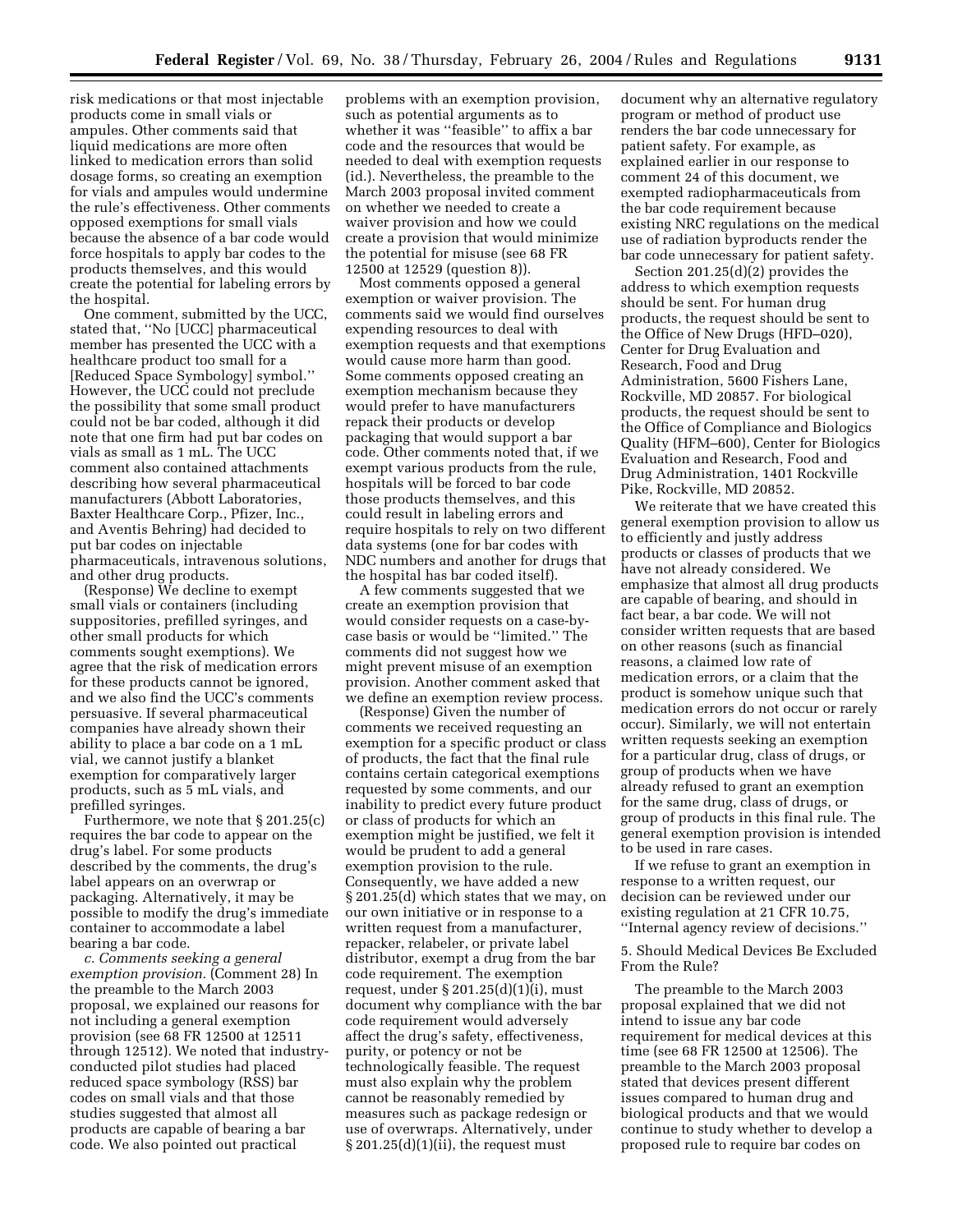medical devices to prevent or reduce medication errors (id.).

(Comment 29) Two comments said we should reject the device industry's request for further study and require bar codes on devices. The comments said that implantable devices are made to detailed specifications and sometimes fail, so one could presume that a device manufacturer would recall defective devices. The comments added that bar codes on devices would help create patient records that could be easily searched so that hospitals could determine an appropriate course of action if a patient received an implantable device that was recalled.

Other comments argued that we should examine the benefits of bar code labeling on devices or that bar codes would be helpful on certain devices. For example, one comment said that patient safety would be further enhanced by applying bar codes to devices such as blood bags, filters, and apheresis kits.

Conversely, one comment agreed with our decision to omit devices from the rule. The comment said that devices present ''unique'' issues, such as product diversity, evolving coding technology, and unique product identification needs that are often negotiated between customers and device manufacturers. The comment recommended that we allow for voluntary use of Universal Product Numbers (UPNs) on devices in either the European Article Number/Uniform Code Council (EAN/UCC) or Health Industry Business Communications Council (HIBCC) standard. The comment explained that the UPN system is established and provides greater consistency with global identification trends compared to the NDC number.

(Response) We decline to include devices in the final rule. Unlike drugs, medical devices do not have a standardized, unique identifying system comparable to the NDC number. (There is a National Health Related Items Code (NHRIC) system for identifying and numbering marketed medical device packages, but participation in the NHRIC system is voluntary, and the database may contain out-of-date information due to industry acquisitions and mergers.) The absence of a standard, numerical identification system comparable to the NDC number is one of several issues that complicate efforts to put bar codes on medical devices for purposes of preventing or reducing medication errors.

We also note that permanently implantable devices are subject to our device tracking requirements at part 821 (21 CFR part 821), and those

requirements can be quite detailed. For example, under § 821.25(a)(2)(iii), a device manufacturer must have a method of tracking each device that it distributes that enables the manufacturer to give FDA, within 10 working days of a request from FDA, information regarding the name, address, telephone number, and social security number (if available) of the patient receiving the device.

As for voluntary use of UPNs on medical devices and the use of EAN.UCC or HIBCC standards, we recognize that some devices already bear a bar code for reasons relating to purchasing or inventory control, and we have not objected to their use nor to the bar code standards used.

# *C. What Must the Bar Code Contain? (§ 201.25(c)(1))*

1. Should We Require the Bar Code to Contain the NDC Number?

Proposed § 201.25(c)(1) would require the bar code to contain, at a minimum, the drug's NDC number. The NDC number identifies each drug product that is listed under section 510 of the act or section 351 of the PHS Act.

(Comment 30) Two comments claimed that their products, allergenic extracts, do not have NDC numbers. The comments stated, as part of a request to have allergenic extracts excluded from the rule, that FDA has allowed generic groupings for allergens under one NDC number. The comments added that they market nearly 200 to 300 allergens in four different package configurations each, so, if allergenic extracts had to carry bar codes, the firms would need from 800 to 1,200 new NDC numbers respectively, and this would have ''enormous'' implications for the firms and FDA.

(Response) As we stated in our response to comment 15 in section II.B.4.b of this document, we have excluded allergenic extracts from the rule. As a result, issues regarding NDC numbers for allergenic extracts are moot.

(Comment 31) Several comments focused on the NDC number itself. One comment said that the NDC number contains the necessary information for bar code purposes. However, several comments argued that OTC drug products should be allowed to use the Universal Product Code (UPC) number either instead of or in addition to the NDC number. Some comments said that OTC drug manufacturers would incur thousands of dollars of ''unnecessary extra 'new item' costs'' because different NDC numbers would be necessary for new, minor formulation changes to their

drugs and create logistical complications for retailers (because retailers use the UPC codes). Two comments said that requiring OTC drug bar codes to contain the NDC number would increase the demand on NDC numbers, increase FDA's workload, or exhaust the number of available NDC numbers. One comment said it should be feasible for a database to handle both NDC and UPC numbers, whereas another comment said that allowing OTC drug products to continue using UPC numbers would make more NDC numbers available for other drug products and thus benefit the NDC number system.

Another comment supported the use of the NDC number with four extra digits. The comment said this 15-digit number, called ''NDC Plus Four,'' would identify individual doses and vital information about the drug, including, among other things, the drug's lot number, expiration date, and recall status.

Another comment asked us to change the NDC number so that it contained a drug's expiration date.

(Response) We decline to amend the rule as suggested by the comments. The UPC code does not necessarily identify a unique drug product. For example, if an OTC drug manufacturer made and sold a particular drug product, that drug product would have a UPC code, and it would also have a unique NDC number. If the OTC drug manufacturer reformulated the product (such as changing an ingredient), the manufacturer could use the same UPC code for the reformulated product, but the reformulated drug would have a different, unique NDC number. This could be significant to a patient's health if, for example, the reformulated product contained an ingredient that caused allergic reactions or drug interactions. Thus, requiring the use of NDC numbers, rather than UPC numbers, will help ensure that the drug is identified correctly.

Additionally, as we stated in the preamble to the March 2003 proposal (see 68 FR 12500 at 12507), we intend, through a separate rulemaking, to change the NDC number so that it becomes a unique identifying number for listed drugs. If we were to allow the use of other coding systems, such as UPC numbers that did not contain the drug's NDC number or an NDC number with additional digits, persons who wanted to decipher a drug's bar code would need to consult multiple information sources, and this would increase the likelihood that some information and databases might not be updated as frequently as others, that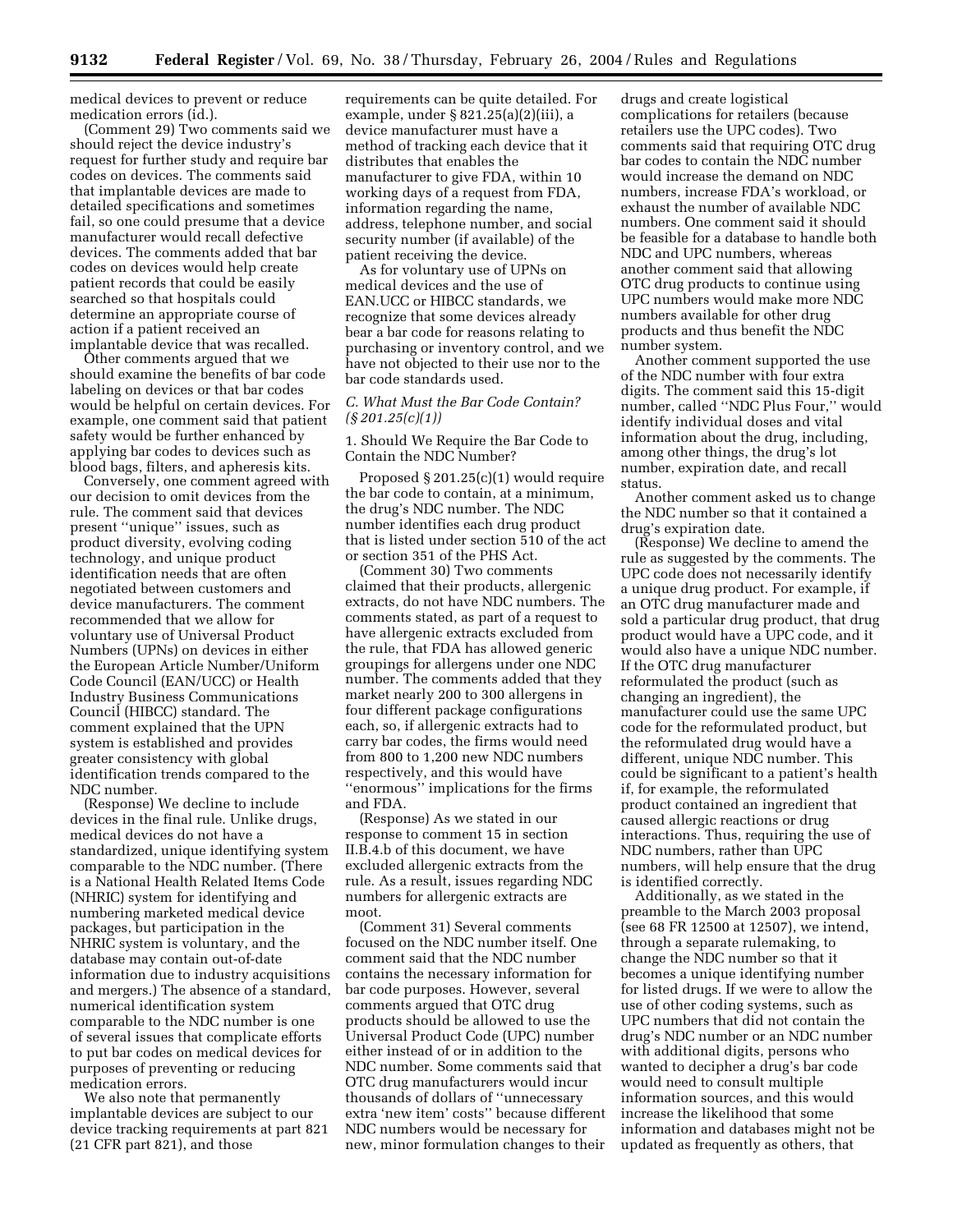some information might be unavailable, or that the information would be presented in different or incompatible ways. Although we understand the OTC drug industry's reservations about changing UPC codes to include NDC numbers because of a possible cost impact, § 201.25(b) only requires bar codes on OTC drug products that are dispensed under an order and are commonly used in hospitals. Furthermore, as we stated in our response to comment 9 of this document, we will allow OTC drug manufacturers to create bar coded and nonbar coded versions of the same OTC drug product; the bar coded versions, which would be intended for hospital sale and use, would carry the NDC number in the bar code. The versions intended for retail sale could continue to use the UPC code.

We also decline to revise the NDC number to include expiration dates or to add more digits to the NDC number. Revising the NDC number is outside the scope of this rule. Furthermore, expiration dates vary with each new batch or production run, so if we were to revise the NDC number to include expiration dates, we would quickly exhaust the number of available NDC numbers and be forced either to redefine the NDC number or develop an alternative system relatively quickly, and other databases that relied on the NDC number would also be forced to adapt or develop new systems themselves. Restructuring the NDC number in this manner would, therefore, be impractical and costly.

Similarly, adding more digits to the NDC number might be disruptive for those databases that already use or rely upon the NDC number. Those databases would either have to reconfigure themselves to handle 14-digit numbers (assuming all preexisting NDC numbers were modified to contain 14 digits) or reconfigure themselves to handle 10 and 14-digit NDC numbers (assuming that preexisting NDC numbers remained the same, but new drugs would receive a 14-digit number). Such reconfigurations could be expensive for those who maintain the databases and those who use them. A 14-digit number could also be either redundant or confusing in comparison to the Global Trade Item Number (GTIN). As the preamble to the March 2003 proposal mentioned, the GTIN is a 14-digit number which, when used in a bar code on drug products, contains the NDC number in conjunction with a code that identifies the product's packing level (see 68 FR 12500 at 12506).

(Comment 32) Two comments asked us to ensure that different parties use

different NDC numbers. One comment said that the proposed rule failed to explain how repackers will distinguish a repacked product from the original manufacturer's package. The comment suggested that manufacturers use certain digits to signal the presence of an original manufacturer's package and that repackers use other digits to identify repackaged products. The comment said we should require repackers to have a manufacturer's identification number.

The other comment asked that we ensure that hospitals do not use the manufacturer's NDC codes when repacking a drug.

(Response) As we stated in our response to comment 2 of this document, if a repacker, relabeler, or private label distributor is subject to the establishment registration requirement at section 510 of the act, then that person is also subject to the bar code requirements and must use its own NDC numbers on its products. In other words, a manufacturer, repacker, relabeler, or private label distributor cannot and should not use an NDC number that is not assigned to it. Use of another establishment's NDC number in the bar code would cause the product to be misbranded under section 502(a) of the act because the drug's label would be misleading.

Hospitals, though, are exempt from the establishment registration requirements. Consequently, hospitals themselves are not subject to the bar code requirement, and we consider drug repacking and dispensing operations inside hospitals to be within the practice of pharmacy.

(Comment 33) Several comments addressed possible changes to the NDC number. The preamble to the proposed rule stated that we intended to redefine the NDC number through a proposed rule on drug establishment registration and listing (see 68 FR 12500 at 12506). Most comments opposed any redefinition of the NDC number. One comment said that redefining the NDC number would create confusion, possibly harm patients (although the comment did not explain how such harm would occur), and undermine the bar code rule. Other comments said that redefining the NDC number would be costly and disruptive to various databases that rely on or use NDC numbers. One comment said that we should not make a final bar code rule effective until the drug industry has had the opportunity to understand and comment on any changes to the NDC number. A different comment said we should consult various ''stakeholders'' before we make changes to the NDC

number. Another comment said that we did not need to redefine the NDC number because the GTIN would provide ''sufficient direction.''

(Response) As we stated in the preamble to the March 2003 proposal, we intend to revise our drug establishment registration and listing regulations to make the NDC number unique and more useful to informational databases, whether those databases are created to prevent medication errors, to obtain the latest information about a drug, or to track drug use and distribution. We are still preparing the proposed rule, and when we publish it in the **Federal Register**, we will invite comment on our proposed NDC number changes. Until we revise our drug establishment registration and listing regulations, the current requirements at § 207.35 continue to apply to the NDC number.

We also must point out that, even under a proposed drug establishment registration and listing rule, assuming there is no change in the product or packaging, we do not intend to replace currently-used NDC numbers. For existing NDC numbers, we would consider issuing a new number to an existing drug product only if there were two drugs that had the same NDC number.

(Comment 34) One comment criticized the NDC number, stating that it cannot tell whether the right dose is being administered because the actual dose may be a partial dose or multiple doses of the drug identified by the bar code. The comment said this reflected a technological limitation with NDC numbers, so the comment suggested that the computer systems used to document drug administration alert users and require manual intervention by health care professionals to verify doses.

(Response) The comment is correct that the NDC number may have certain limitations when different dosages are administered from a single package or when partial dosages are administered. For example, assume that a drug's package contains 20 tablets. The drug's NDC number will reflect the fact that the package contains 20 tablets. If the drug administered to the patient consists only of one tablet, then scanning the NDC number for the package alone will not show the correct dose given to the patient. The NDC number's principal value, in this scenario, is verifying that the correct drug in the correct dosage form is being administered. As another example, some drug product labels do not state pediatric dosages, so a physician might prescribe a partial dose for a pediatric patient. In this scenario, the NDC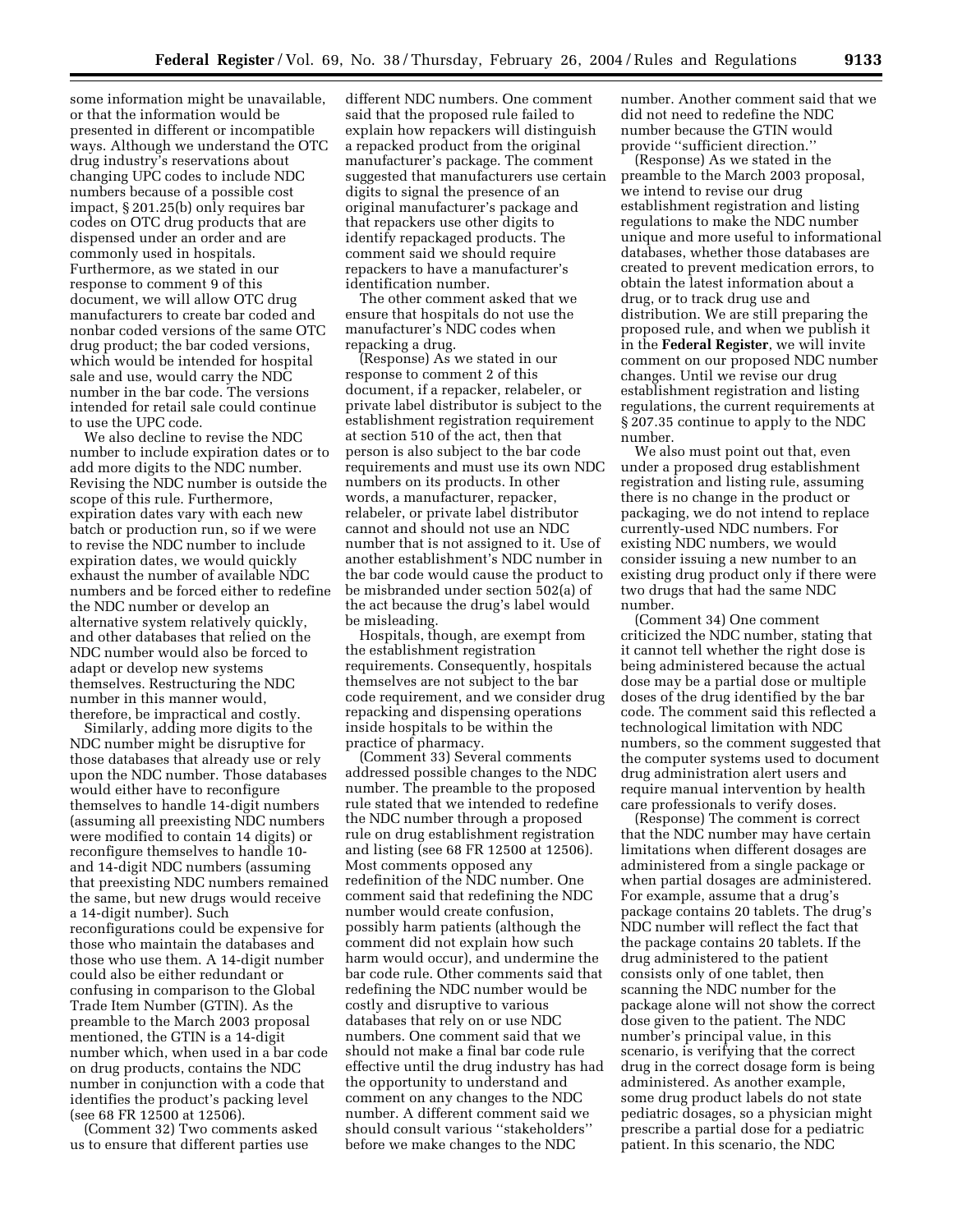number's principal value is verifying that the correct drug, in the correct dosage form, is being administered.

Regarding the comment's suggestions concerning computer systems, we agree that it could be helpful if a computerized database alerted health care professionals to check dosages given to patients. However, we do not intend to create, maintain, or regulate the databases that scanning equipment would consult to decode NDC numbers, so we advise parties to consider this issue when they develop computer systems associated with scanners to decode the NDC numbers.

2. Should the Bar Code Contain Lot Number and Expiration Date Information?

The March 2003 proposal would not require the bar code to contain the drug's lot number or expiration date. In the preamble to the March 2003 proposal, we explained that we were unable to show that the benefits associated with encoding lot number and expiration date information exceeded the costs, so we proposed to omit lot number and expiration date information from the bar code (see 68 FR 12500 at 12507). However, we also said that we would not object if drug manufacturers, repackers, relabelers, and private label distributors decided to encode lot number and expiration date information voluntarily (id. at 12508). We stated that industry representatives had suggested that they might add such information if a demand existed for it (id.), but we did not know whether hospitals and other health care facilities would be willing to pay more for drugs that had lot number and expiration date information encoded in the bar code. We invited comment on the costs and benefits associated with putting lot number and expiration date information in the bar code.

(Comment 35) Many comments urged us to require lot number and expiration date information in the bar code, but did not provide evidence to support their views. Instead, most comments declared that lot number and expiration date information would make it easier to identify recalled, contaminated, and expired drugs, would improve entries into medical records, or would provide greater patient safety. Other comments said we should phase-in a requirement to encode lot number and expiration date information over an extended time period, but did not discuss why a phased-in approach would alter the cost-benefit problem that we identified in the preamble to the proposed rule. Some comments would extend the rule's effective date to give firms more

time to encode such information. Another comment urged firms to encode lot number and expiration date information, but only if the costs were not passed on to hospitals.

Other comments advanced different arguments for requiring lot number and expiration date information as part of a bar code. For example, one comment stated that the American Society of Hospital Pharmacists and others want lot number and expiration date information encoded, and so we should defer to them. Several comments said manufacturers should encode such information because they could do so at less cost compared to hospitals.

Several comments advocating the inclusion of lot number and expiration date information in a bar code argued that technology could encode such information. For example, one comment claimed that the information can be easily encoded using two-dimensional symbologies and noted that some manufacturers plan to encode such information voluntarily. Another comment noted that the GTIN, rather than the NDC number alone, could be used to provide additional patient safety information. Another comment declared that encoding lot number and expiration date information could be inexpensive because, the comment noted, firms already print the same information, in human-readable form, on packages.

In contrast, other comments supported our decision to omit lot number and expiration date information from the rule. Several comments conceded that the information could help trace recalled drugs and help with product inventory, but said that the information would not significantly reduce medication errors and that the costs of encoding the information would exceed the benefits. For example, one comment estimated that encoding lot number and expiration date information would cost \$7,500 to \$20,000 per manufacturer's line, excluding costs to verify the information. Several comments expressed concerns about the impact on production line speed. For example, one comment said that the online printing equipment that would be needed for encoding lot number and expiration date information is ''highly ineffective and unreliable'' at production speeds above 120 units per minute and that alternatives, such as preprinting labels, would present serious good manufacturing practice (GMP) concerns in verifying that the right label with the correct lot number and expiration date is used on the correct product. Another comment said that online printing and verification technology has not been demonstrated

at production line speeds of 250 to 300 units per minute. A different comment listed various problems associated with online printing of lot number and expiration date information, such as adverse impacts on line speed and print quality, the need to develop unique bar codes for each packaging run, and limiting packaging options until printing and packaging technology becomes capable of supporting online product speeds and adequate print quality.

Another comment said we were correct to omit lot number and expiration date information from the rule because it would make bar coding more complex and perhaps discourage manufacturers from making unit-dose packages. The comment, along with other comments opposed to requiring lot numbers and expiration dates in a bar code, shared our view that the market would determine whether manufacturers and others encode lot number and expiration date information voluntarily.

One comment suggested that, if we decide to require lot number and expiration date information to be encoded, the information should only go on shipping cartons and not on individual packages because this would reduce the manufacturer's costs.

The comments also disagreed on how to interpret our recall data. The preamble to the proposed rule stated that we had examined the number of recalled drugs from fiscal year 1997 through fiscal year 2002 and that, while there were 1,230 recalls during that time period, there were few reports of adverse experiences associated with the administration of a recalled drug (see 68 FR 12500 at 12507). One comment said this data supported inclusion of lot number and expiration date information in the bar code because Class I recalls represent a reasonable probability that the use or exposure to the drug will cause serious adverse health consequences or death, and 97 of the 1,230 recalls were Class I recalls. In contrast, a comment that opposed inclusion of lot number and expiration date information in the bar code said the data were not sufficient to show any public health problem resulting from the administration of recalled or expired drugs.

(Response) The final rule does not require lot number or expiration date information to be included in the bar code. As we stated in the preamble to the March 2003 proposal, the data available to us do not indicate the magnitude of the public health problem associated with administering expired or recalled drugs, and we cannot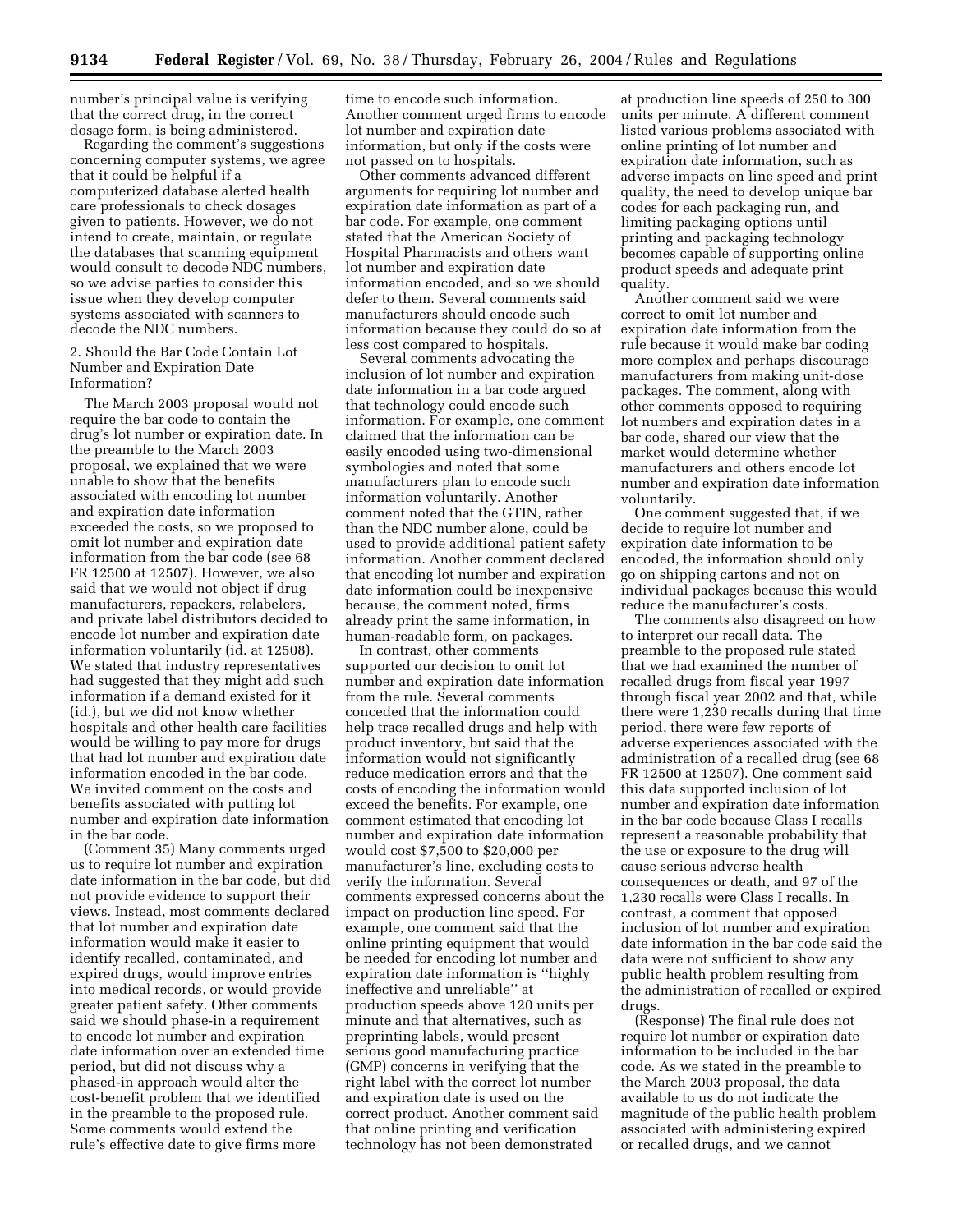quantify the patient safety benefit associated with requiring lot number and expiration date information in the bar code (see 68 FR 12500 at 12507). The potential burden of encoding lot number and expiration date information appears to outweigh the potential benefit of encoding such information.

We emphasize that we do not dispute whether encoded lot number and expiration date information would be helpful in certain contexts that are unrelated to medication errors. We also do not dispute that the technology exists to encode such information or that certain firms have expressed their intent to encode such information. Nevertheless, while we recognize the strong desires expressed by some regarding lot number and expiration date information, we must also recognize the potential impact on manufacturers, repackers, relabelers, and private label distributors if we required them to encode lot number and expiration date information. The evidence before us indicates that the costs associated with encoding lot number and expiration date information, insofar as medication errors are concerned, exceed the benefits, so we decline to require such information as part of the bar code.

We reiterate that we will not prevent or prohibit firms from encoding lot number and expiration date information if they wish to do so, and we note that some drug manufacturers are encoding or intend to encode such information. We also remind hospitals and other potential bar code users that lot number and expiration date information may be encoded in two-dimensional or other technologies, so if they intend to purchase drug products with lot number and expiration date information encoded, they should consider carefully their scanning or reading equipment purchases (see 68 FR 12500 at 12507).

(Comment 36) Several comments would require other information to be encoded. For example, one comment said we should require the bar code to contain information regarding the drug's concentration, amount, and route of administration. The comment explained that information on the drug's concentration and amount could prevent errors involving concentration or overdose. It explained that information regarding the drug's route of administration could be helpful because, the comment claimed, some drugs are not to be administered intravenously or as major nerve anesthetics. Another comment focused on clotting factor products and wanted the bar code for these products to contain (among other things) the drug's

brand name and number of units in a vial. The comment recognized that encoding the number of units in a vial might be difficult, but said that persons with hemophilia and other bleeding disorders often carry vials, but not package boxes that contained the vials, with them. It added that the additional information would provide better information about the product's efficacy, i.e., whether the patient achieved the expected hemostatic response given the units administered.

Several comments asked that we require the bar code to indicate the drug's waste disposal status under the Resource Conservation and Recovery Act (RCRA). The comments explained that medical personnel might not know that a particular drug, when it becomes a waste product, is regulated under RCRA. Some comments suggested that the drug's waste disposal status could be identified by adding another digit to the NDC number. One comment suggested that we coordinate with the Environmental Protection Agency to capture a drug's hazardous waste disposal status.

(Response) We decline to revise the rule as suggested by the comments. The NDC number, under a bar code system, is a link to information held in a database. For example, assume that the bar code contains the drug's NDC number. The scanner reading the bar code would transmit the NDC number to a computerized database, and that database could be designed to generate information regarding the drug's names, dose, concentration, route of administration, waste disposal status, etc. In other words, the information sought by the comments could be built into a database and does not have to be encoded in the bar code itself and does not require changes to the NDC number.

3. Can Information Be Omitted From the Label to Accommodate the Bar Code?

(Comment 37) Several comments suggested that we allow firms to exclude certain information from their labels so that they could affix a bar code. Some comments sought relief from the labeling requirements at § 201.10(i) (21 CFR 201.10(i)); that provision requires drug labels to contain the drug's proprietary name, established name (if one exists), an identifying lot or control number, and the manufacturer's, packer's, labeler's, or distributor's name. One comment suggested amending § 201.25(c), regarding the bar code's placement on a label, to state that any drug complying with the bar code requirement is exempt from  $\S 201.10(i)(1)(iii)$  and  $(i)(1)(iv)$ (provisions regarding the identifying lot

number or control number and manufacturer's, packer's, labeler's, or distributor's name) if the packaging size is such that the required information is not easily readable.

One comment sought clarification regarding a label requirement imposed by another Federal agency. The comment claimed that the Consumer Product Safety Commission (CPSC) has a regulation that requires drug products labeled for hospital use only to also bear a statement regarding use in households without young children.

Several comments focused on small labels. One comment stated that excluding ''some'' label information would help print high quality bar codes; the comment identified the manufacturer's or distributor's name and address as information that it would exclude from a label. Similarly, another comment would remove the manufacturer's name from the label because, the comment explained, the manufacturer's name is on the outer package and is part of the NDC number. Another comment stated that the only way to create room for a bar code on a small label would be to reduce font size, but the resulting print would be difficult to read.

(Response) We decline to amend the rule as suggested by the comments. In most cases, the information that the comments would remove from the label is required by Federal law, so we are unable to provide the relief sought by the comments. For example, section 502(b)(1) of the act considers a drug to be misbranded if it is in package form and its label does not contain ''the name and place of business of the manufacturer, packer, or distributor.'' Section 502(b) of the act does not authorize any exemptions from this requirement, so we cannot delete such information from the label simply to accommodate a bar code. Similarly, section 502(e)(1)(A)(i) of the act considers a drug to be misbranded if its label does not bear the drug's established name, so we cannot allow firms to exclude the drug's established name from the label. Additionally, section 351(a)(1)(B) of the PHS Act requires the package of a biological product to be marked with the product's proper name, the name, address, and applicable license number of the product's manufacturer, and the product's expiration date.

Furthermore, because the rule does not require lot number and expiration date information to be encoded, we decline to allow firms to remove the human-readable lot number and expiration date information from the label.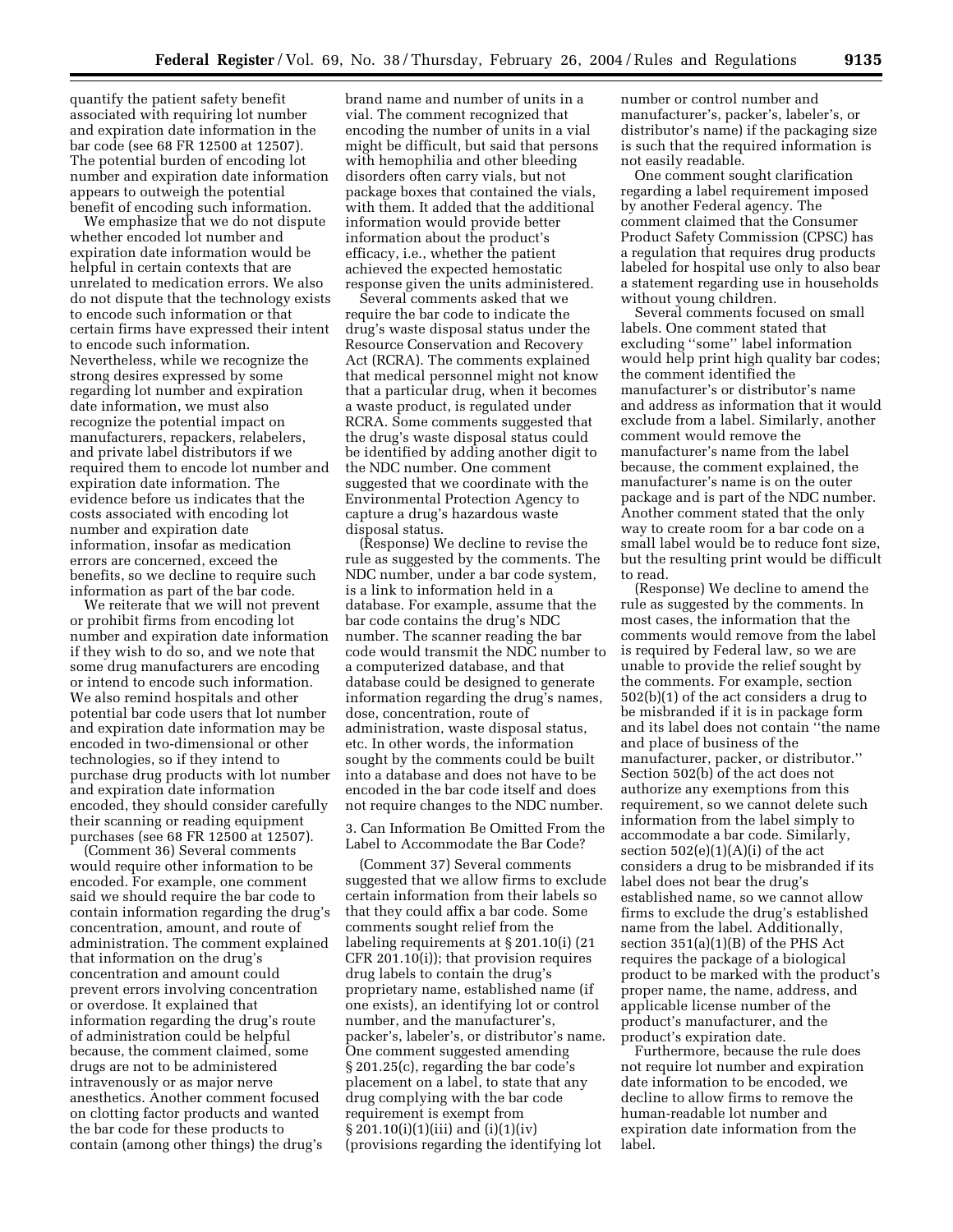As for the comment seeking clarification of CPSC requirements, such matters are outside the scope of this rule and outside FDA's jurisdiction.

# *D. Does the Rule Require a Specific Type of Bar Code? (§ 201.25(c)(1))*

1. Should the Rule Require Linear Bar Codes?

Proposed § 201.25(c)(1) would require the bar code to be a linear bar code that meets EAN/UCC standards. The preamble to the March 2003 proposal discussed, in some detail, how we decided to propose the use of linear bar codes and described the tension between trying to create a bar code requirement that would enable hospitals to buy scanning equipment with the confidence that their purchased equipment would not be rendered obsolete by new technology and trying to create a bar code requirement that offered some room for technological innovation (see 68 FR 12500 at 12508 through 12510). We also invited comment on whether we should consider the use of another symbol, standard, or technology, either with or in place of a linear bar code, the acceptance of that other symbol, standard, or technology among parties that would be subject to the rule, and the ability of hospitals to read or use other symbols, standards, or technologies (id. at 12510 and 12529).

(Comment 38) Many comments addressed the subject of linear bar codes. Several comments indicated the rule should require the use of linear bar codes because of their widespread use and because hospitals that are currently printing and scanning bar codes might be unable to upgrade their technology to support nonlinear technologies. One comment stated that our decision to require linear bar codes was ''brilliant'' and that our logic was ''impeccable.'' Another comment said that linear bar codes could be used as an initial requirement and that technology currently installed in most hospitals cannot be upgraded to support nonlinear technologies. The comment added that if we required nonlinear bar codes, hospitals could face significant costs, and those hospitals that had already implemented linear bar code systems would be penalized. Another comment said that many applications of currently-used linear bar code systems are appropriate for suppliers and end users. The comment, which was submitted by a supply company for two large, not-for-profit hospital alliances, added that it shared our concern that ''technologies/standards not be so advanced that hospitals are then unable

to read and scan the bar codes,'' and it urged us to evaluate and promote new and emerging technologies ''only as they become more readily available, and easily embraced by end users.''

Another comment said we should require the bar code to meet certain ''attributes;'' the comment explained that this would provide some flexibility (although it did not explain what the attributes would be or what that flexibility was) while still ensuring a minimum standard. The comment added that the standard should be one that does not require hospitals to spend significant amounts of money to replace scanning equipment that would otherwise be acceptable for use. Two comments submitted by drug manufacturers expressed a similar opinion, stating that we should allow firms to use any linear bar code symbology so that firms could pick the symbology that best fits their needs.

One comment agreed with our proposal to require linear bar codes, but asked whether this included multidimensional codes. The comment claimed that multidimensional codes are several thinly-stacked linear codes. It added that, while older bar code scanners might not be able to read multidimensional codes, we should not be concerned about older scanners because most hospitals would not have scanners (and therefore would not need upgrades) or that hospitals with older scanners could upgrade those scanners.

Most comments, however, argued against the use of linear bar codes or asked us to encompass other technologies or to eliminate any reference to linear bar codes in the final rule. Many comments claimed that the rule would discourage or inhibit technological innovation, although they differed as to their preferred alternatives to a linear bar code. For example, one comment said laws and regulations should encourage technological innovation, but did not explain why our particular rule had to do so. Comments opposed to a linear bar code requirement generally advocated the following alternatives:

• Two-dimensional symbologies, on the grounds that such symbologies can be used on small packages, require less space compared to linear bar codes, can encode more data than a linear bar code (although the comments usually did not explain why more data capacity was needed), or can be placed on solid dosage forms themselves. Some comments specifically mentioned DataMatrix as a recommended symbology, whereas others referred to symbols or systems created or marketed by the firm who submitted the comment

or to symbols that would be marketed in addition to the two-dimensional symbology. Other comments suggested using two-dimensional symbologies in conjunction with linear bar codes, with the two-dimensional symbology encoding lot number and expiration date information.

• The EAN/UCC system generally, on the grounds that the EAN/UCC system is widely used for drug products, has defined data structures, is used internationally, and would be less expensive compared to a regulatory approach that imposed no standard. However, other comments opposed the EAN/UCC system, declaring it to be ''obsolete,'' or declaring that selecting the EAN/UCC would serve no purpose, would violate unspecified Federal laws, or would create a ''monopoly'' for the UCC. (We discuss comments on the EAN/UCC standard and HIBCC standards in more detail in comment 41 of this document.)

• Radio frequency identification chips. Some comments advocated the use of these chips and claimed that such chips could be an alternative to or used with the bar code and can be ''highly effective'' at identifying individuals and animals in a cost-effective manner. One comment noted that we had mentioned the comparatively high costs associated with radio frequency identification chips, but said we should not reject the chips on cost grounds alone. It said the pharmaceutical industry and health care providers should have the flexibility to choose identification techniques that are the most suited to a product or clinical setting. The comment added that if we required the use of a particular technology, we would create a conflict with our GMP principles because our GMP regulations do not require use of a particular piece of equipment, and we would be creating a disincentive for industry to develop more cost-effective identification systems.

• No standard or symbology at all. These comments advocated the use of ''open'' or ''machine-readable'' requirements so that market forces would decide which technologies would be used. One comment added that the use of nonlinear codes would make linear bar codes technologically obsolete by the time the final rule became effective. Another comment said we should require ''automatic identification'' instead of bar codes. Another comment suggested that manufacturers, repackers, and relabelers be allowed to customize symbols to meet customer needs, although the comment did agree that the NDC number should be present.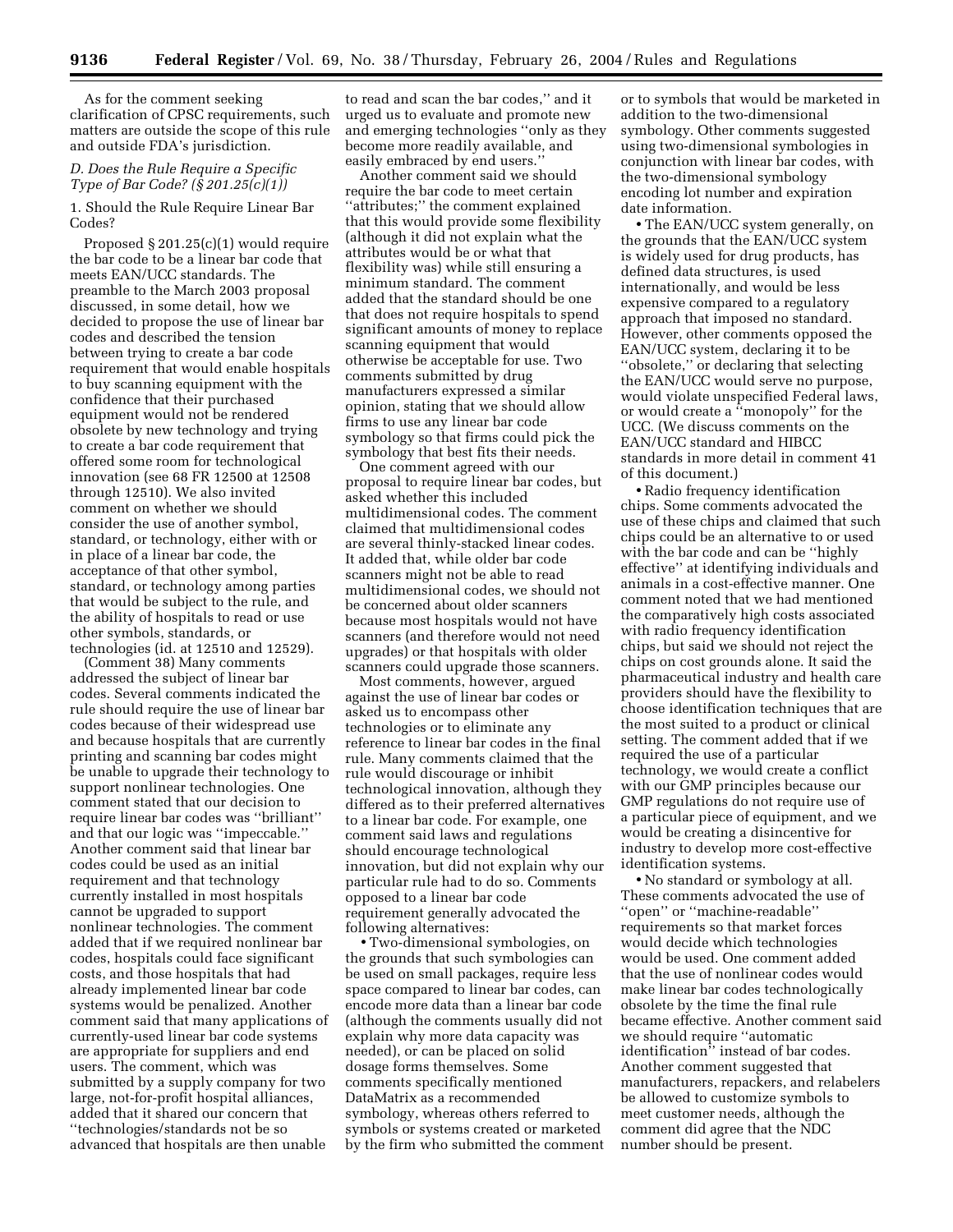Comments were also divided on scanner technology. Most comments that addressed scanner technology declared scanner technology to be a ''non-issue'' because, they claimed, scanners can automatically discriminate between linear bar codes and can be reprogrammed or updated to read specific codes and even complex codes. One comment stated that the adoption rate of two-dimensional image readers is increasing and that such readers are becoming popular and less expensive. Others declared that high-resolution scanners can read both one- and twodimensional symbologies and predicted that scanner manufacturers and suppliers would become very attentive to customer needs, so that scanner prices would fall. One comment said we should not be concerned about hospital costs at all or not consider such costs as limiting the industry's technological options; the comment argued that our consumer safety mandate precludes financial considerations, and claimed that the OTC drug industry ''rises to the financial challenges presented by government regulations.'' The comment noted that the rule does not require hospitals to buy scanners, so the comment said, ''it seems irrational to tailor these requirements based upon what hospitals may or may not do to ensure the safety of their patients.''

In contrast, two comments indicated that technological limitations do exist. One comment agreed that scanners can read different symbologies, but said that printing technology, particularly with respect to variable information (such as lot number and expiration date), does not exist for high-speed, online printing. Another comment said that technology currently installed in most hospitals cannot be upgraded to support nonlinear symbologies; the comment said that if we required nonlinear bar codes, hospitals could incur significant costs, and those who had adopted bar code systems earlier would be ''penalized.''

(Response) The comments reflect the same array of differing opinions that we encountered at the public meeting and described in the preamble to the March 2003 proposal (see 68 FR 12500 at 12508 and 12509). As we noted in the preamble to the March 2003 proposal, there are two principal, yet contradictory, themes. One theme advocates a specific technology or standard to promote uniformity and to create the conditions under which hospitals could invest confidently in their bar code scanning equipment. The other theme advocates innovation so that newer and perhaps better technologies might be adopted easily.

Each theme has its advantages, disadvantages, and assumptions. For example, linear bar codes have the advantage of being a proven, established technology that is easily recognized and easily used. They may also be less expensive than newer, emerging technologies, and are capable of encoding the NDC number. However, linear bar codes have several disadvantages, too, as they offer limited opportunity for innovation and may take up more label space than newer technologies. They also may encode less data compared to other technologies. Thus, if we were to require more data to be encoded on the packaging or labeling for any other reason (such as to allow tracking and tracing of drug products through the drug distribution system), a linear bar code might prove too limiting.

In contrast, a position that advocates innovation, with or without identifying a particular technology, has the potential advantages of encoding more data in a smaller space and perhaps accommodating new technologies as they arise without any additional rulemaking. The disadvantages, however, would include the possibilities that new, emerging technologies may be unproven, not widely accepted, or present unknown risks. For example, current radio frequency identification chips may have less reliable read rates than a linear bar code, and we do not know whether the equipment needed to detect such chips will present EMI issues for other medical devices in the hospital environment. As another example, failure to prescribe a specific technology might deter hospitals and other potential users from buying scanning or reading equipment because there would be no assurance that drug manufacturers would use the same or compatible technologies. As yet another example, requiring ''automatic identification'' of the NDC number could lead some manufacturers to develop their own, exclusive identifiers, and individuals might not recognize those identifiers, particularly if those identifiers are very small, not widely used, or placed under the product's label. Thus, if we were to revise the rule to promote innovation, with or without identifying a particular technology, hospitals and other potential users might be reluctant to purchase scanning or reading equipment, and the rule's benefits would not be fully realized.

After reviewing the comments, we have decided to retain the linear bar code requirement, but will consider revising the rule to accommodate newer technologies as they become more

mature and established. Our decision to retain the linear bar code requirement rests largely on the following considerations:

• Linear bar codes are an established and proven technology. They are widely used in many sectors, and we are unaware of any significant problems associated with linear bar codes and their scanners. In contrast, new technologies, such as the radio frequency identification chip, are still being developed or refined, and we do not know, at this time, whether or when those new technologies have or will have widespread acceptance or become standardized, or whether the equipment used to detect or read those new technologies will present any safety or regulatory issues. For example, we do not know whether the equipment needed to detect radio frequency identification chips will present EMI or EMC issues for other devices that are used inside hospitals.

• Linear bar codes are easily recognized and easily used or applied. Most individuals can identify a linear bar code quickly and can scan it without much training. For example, various grocery store chains have installed ''selfscan'' stations where consumers scan the bar codes on their purchases themselves; the consumers are able to do this with little or no training. In contrast, two-dimensional symbologies come in different shapes and sizes, and they can be smaller than linear bar codes. As a result, individuals might not recognize two-dimensional symbologies as quickly and might not even recognize them as encoding data. If the rule allowed any ''automatic identification'' technology, then the risk that individuals might not recognize the technology or lack the proper equipment to read that technology would increase.

• Although most comments opposed the proposed linear bar code requirement, they failed to agree on alternative technologies. For example, some comments supported twodimensional codes, particularly DataMatrix, but others supported radio frequency identification chips. Some comments endorsed products that a specific company had created, while others suggested that we simply require ''automatic identification'' technology. We believe that if the rule is to result in any significant benefits, it must specify a technology so that hospitals and other interested parties can purchase the correct scanning or reading equipment. We do not agree with the comment that claimed it would be ''irrational to tailor these requirements based upon what hospitals may or may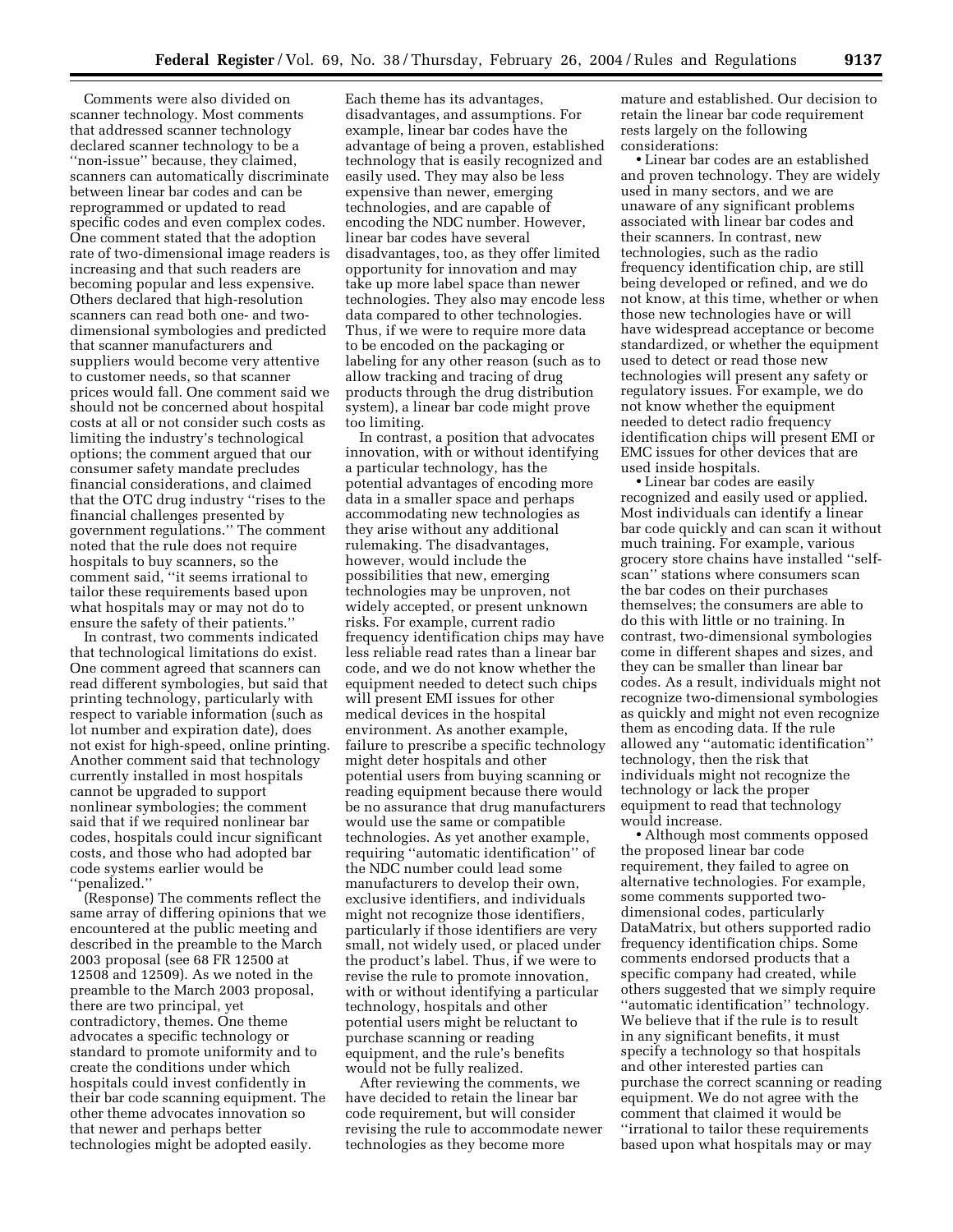not do.'' The rule's expected benefits are realized only if hospitals accept and use bar code technology. Therefore, we consider it prudent to consider what hospitals may or may not do when prescribing a regulation that is intended to benefit hospitals and their patients.

We also disagree that the rule prevents or otherwise hinders innovation. Automatic identification technologies are useful in other contexts, such as retail environments, and are used on many different consumer goods. In other words, the fact that the final rule requires the use of linear bar codes does not mean that all progress on other automatic identification technologies must stop, nor does it mean that innovative automatic identification technologies cannot be used on other products.

We recognize that other technologies may be able to encode more data in less space compared to linear bar codes. These arguments do not address the fact that this rule only requires firms to encode one piece of datum (the NDC number). A linear bar code is capable of encoding the 10-digit NDC number. Furthermore, such arguments do not address the principles of regulation that we must observe pursuant to Executive Order 12866; under section 1(b)(5), we are to design our regulations ''in the most cost-effective manner to achieve the regulatory objective'' and to consider ''incentives for innovation, consistency, predictability, the costs of enforcement and compliance \* \* \* flexibility, distributive impacts, and equity.'' Applying that principle to this rule, we believe that a linear bar code is the most ''cost-effective'' device for encoding the NDC number particularly when, as the comments suggest, the alternative would be to specify no technology at all or encompass technologies whose data encoding capacities far exceed the information required. A linear bar code requirement offers consistency, predictability, and lower costs of enforcement and compliance compared to technologies whose acceptance and reliability may be uncertain, or compared to a requirement that offered no criteria upon which hospitals could rely.

We realize that, in October 2003, we issued a report entitled ''FDA Counterfeit Drug Task Force Interim Report'' (see Food and Drug Administration Press Release, ''FDA Anti-Counterfeiting Task Force Interim Report Focuses on High-Tech Weapons and Other New Promising Measures,'' dated October 2, 2003). This report discussed, among other things, anticounterfeiting technologies, including ''track and trace technologies.'' The final rule does not affect the development or adoption of such ''track and trace technologies.'' Moreover, the final rule's underlying purpose (prevention of medication errors) is distinct from the purposes underlying anti-counterfeiting efforts (preventing the introduction of counterfeit drugs, facilitating identification of counterfeit drugs, minimizing consumer risk and exposure to counterfeit drugs, and avoidance of unnecessary costs on the prescription drug system). For example, in the medication error prevention context, the goal is to ensure that the right drug, in the right dose and right route of administration, is given to the right patient at the right time, so requiring a bar code on a unit-dose product is both necessary and appropriate, but information regarding the drug's origin (i.e., place of manufacture) is not essential. In contrast, for track and trace purposes, the goal is to ensure that individual products can be followed through the drug distribution system from the point of manufacture, but this goal does not necessarily extend down to the unit-dose package level.

Nevertheless, we reiterate that we will consider revising the rule to accommodate new technologies. As we explain in more detail in section II.I of this document, we expect compliance with the bar code requirement within 2 years after the final rule's effective date. At that time, we will begin examining other automatic identification technologies to determine whether we should amend the rule to allow the use of such technologies. We intend to conduct our examination in a public and transparent manner, with opportunity for public participation and comment. This could be done, for example, through a public meeting, a document inviting comment, an advance notice of proposed rulemaking, or other public forum. We will decide on the appropriate public forum at a future time.

Regarding the EAN/UCC system, the final rule allows the use of either EAN/ UCC or HIBCC standards. We discuss the reasons behind this change at comment 41 of this document.

As for the comment concerning multidimensional codes, we note that there is disagreement whether certain symbologies are two-dimensional or simply a series of thin, one-dimensional codes stacked upon each other. Therefore, we cannot say, as a general matter, whether multidimensional codes are ''linear bar codes'' within this final rule because we cannot be sure that all parties share the same interpretation as to what constitutes a multidimensional code. Nevertheless, if a firm believes

that a particular type of thin, onedimensional codes that are stacked upon each other is still a ''linear bar code'' and intends to use that stacked code, that stacked code must be capable of being read clearly by scanning or reading equipment in the same manner as conventional linear bar codes to fall within § 201.25(c).

Finally, regarding one comment's claim that a linear bar code requirement would create a conflict with our GMP principles and will create a disincentive for industry development of other identification systems, we disagree. The linear bar code is not a manufacturing process; it is instead the visual representation of information. To use an analogy, we require labels to use the English language except where the article is to be distributed solely in the Commonwealth of Puerto Rico or in a U.S. Territory where the predominant language is not English (see 21 CFR  $201.15(c)(1)$ . The English word is the visual representation of the information. If we had to accept any language on product labels (using the comment's GMP theory), then those using the product might not understand the information if they did not know the language used on the label. Furthermore, as we stated earlier in this response, the linear bar code requirement does not prevent anyone from developing innovative automatic identification technologies for any other industry for any other reason, and we will consider whether to accept other automatic identification technologies as they become more mature and accepted.

(Comment 39) One comment claimed it would be ''legally indefensible'' for hospitals to not choose two-dimensional systems if firms encoded lot number and expiration date information; the same comment also declared that some hospitals have their suppliers use twodimensional codes so requiring linear bar codes would ''force'' those hospitals to ''abandon'' their systems because their suppliers would have to convert to linear bar codes.

(Response) We disagree with the comment. The only required piece of encoded data is the NDC number; hospitals are free to decide which scanning systems are best for them and are also free to decide whether to take advantage of any voluntarily-encoded lot number and expiration date information. We reiterate that we were unable to demonstrate that the benefits of encoding lot number and expiration date information would exceed the costs (see 68 FR 12500 at 12528 and 12529). Therefore, we disagree that it would be ''legally indefensible'' for hospitals to choose linear bar code scanners that are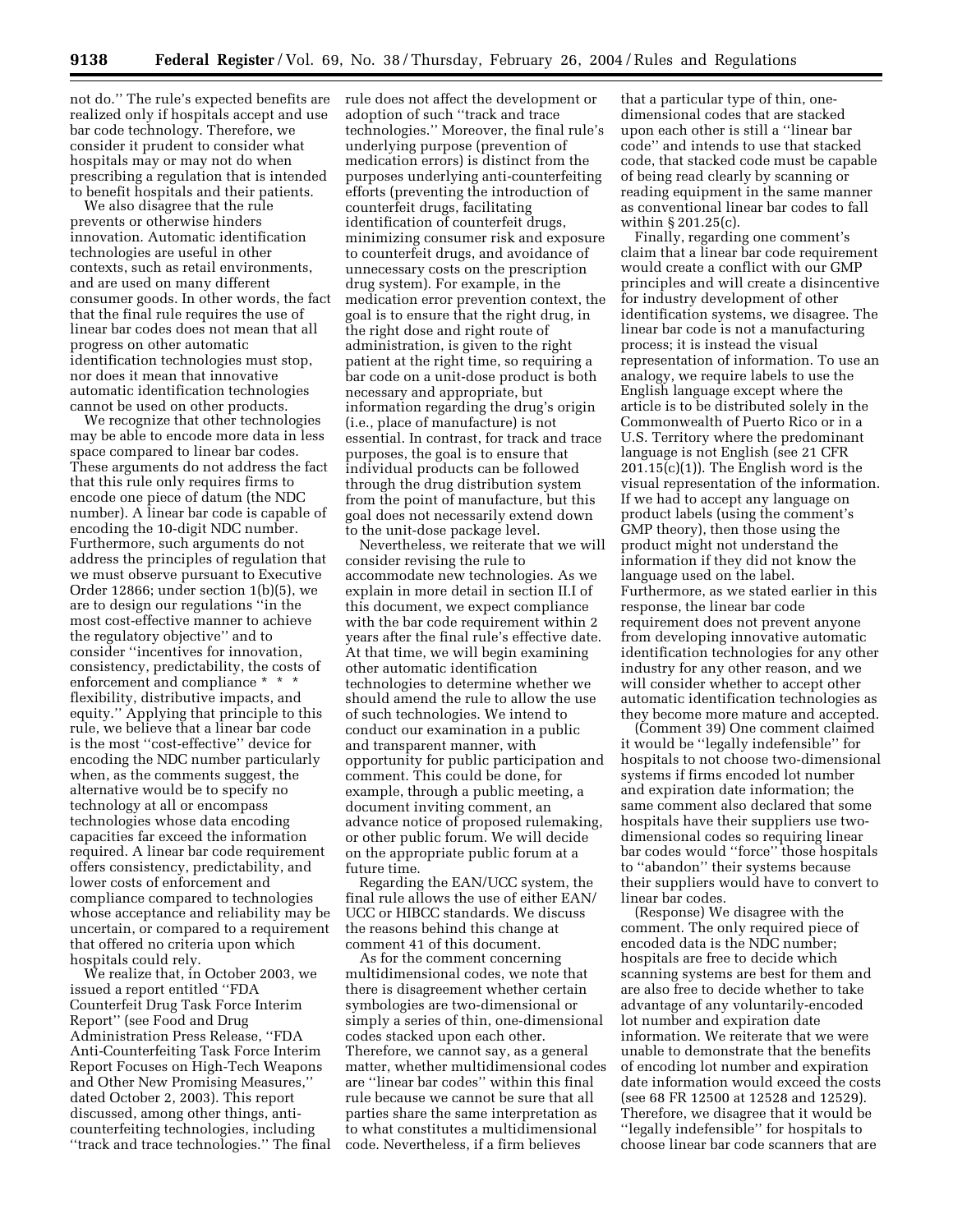perfectly capable of reading the NDC number contained in a linear bar code.

We also disagree that the final rule ''forces'' hospitals to abandon systems that they may have adopted before this rulemaking. If a two-dimensional scanning system is capable of reading both one- and two-dimensional symbologies, then the system should still be able to read the NDC number contained in the one-dimensional, linear bar code. We acknowledge, however, that if a hospital had insisted that its suppliers use only twodimensional codes, the final rule's linear bar code requirement means that those suppliers must use a linear bar code to encode the NDC number. If the supplier wishes, it can encode lot number and expiration date information voluntarily using any symbology or automatic identification technology, so if the hospital insisted that the supplier use two-dimensional symbologies to encode lot number and expiration date information, the hospital's twodimensional scanning system would still be useful.

(Comment 40) One comment asked whether ''linear bar code'' meant to include a specific symbology called ''RSS–14 stacked.'' The comment explained that RSS–14 stacked ''is essentially the same thing as RSS–14, except that it is printed in two rows in order to make it narrower at the expense of height.'' The comment said that a scanner can easily decode an RSS–14 stacked symbol, but added that, ''I hope you get input from Scanner manufacturers on this point.''

(Response) The comment is correct that RSS–14 stacked is a variant of the RSS–14 linear bar code and that it consists of two rows of two segments each. A ''separator pattern'' is printed between the two rows to eliminate cross-row scanning errors.

We believe that RSS-14 stacked symbology can be read by linear bar code scanners, although the scanners would have to be programmed to read RSS–14 codes and, depending on the scanner, may require more time to read a stacked code. Thus, we would consider RSS–14 stacked to be a linear bar code within the rule.

(Comment 41) Some comments questioned or criticized the proposed rule's reference to UCC standards. One comment said that ''standards'' refers to the data structure and not to symbologies. The comment asked if we meant that the linear bar code had to be one used by the UCC and that the NDC number had to be in a UCC data format.

One comment, submitted by a medical device trade association, supported use of either the EAN.UCC or

HIBCC standards. The comment explained that most medical device manufacturers who are voluntarily labeling their products use the UPN system, and the EAN.UCC and HIBCC standards comprise the UPN system. HIBCC also recommended that the final rule not rely solely on EAN.UCC standards; it acknowledged that EAN.UCC standards are ''by far the most prevalent in pharmaceutical labeling,'' but suggested that alphanumeric coding (which HIBCC standards use) ''allows for literally-encoded information that is inherently safer'' (than numeric coding alone).

HIBCC, as well as another comment, also stated that requiring EAN.UCC standards would create a monopolistic environment that might inhibit the development and implementation of technologies outside the EAN.UCC's purview. The other comment claimed that the UCC is not a standards body, has proprietary interests, provides sponsored bar codes to members as part of a variable annual fee, and that the linear bar codes that would be used on hospital patient identification bands are not EAN.UCC codes, so that there would be no benefit in selecting EAN.UCC standards. The comment protested that the EAN.UCC standard requirement would compel manufacturers to join the UCC even though adequate bar codes are available in the public domain, and declared that the rule would violate unnamed Federal laws by referring to EAN.UCC standards.

Another comment advocated use of both EAN.UCC and HIBCC standards. It suggested that this would encourage the adoption of automatic identification technologies as they develop, although the comment also recommended that linear bar codes be the initial technological requirement so that hospitals that have bar code systems are not disadvantaged.

(Response) Proposed  $\S 201.25(c)(1)$ 's reference to UCC.EAN ''standards'' was intended to mean that the linear bar code had to be one that the UCC recognized and the data standard had to be in a UCC.EAN format (see 68 FR 12500 at 12509).

However, after considering the comments, we will interpret § 201.25(c)(1) as meaning that the linear bar code can be in any format, and the final rule gives firms the option of using EAN.UCC or HIBCC data standards. (We have revised the rule to refer to ''EAN.UCC'' standards, rather than ''UCC/EAN'' standards, in order to use the commonly-recognized abbreviation.) In other words, the manner in which the NDC number is encoded may be in an EAN.UCC or HIBCC format, and the

manner in which the NDC number is visually presented must be a linear bar code. We have decided to give firms the option of using HIBCC data formats because HIBCC is a widely-recognized, nonprofit standards development organization whose standards, like EAN.UCC standards, are accredited by ANSI, and, as the comments suggested, allowing the use of either EAN.UCC or HIBCC standards may encourage further development and adoption of other automatic identification technologies. We also cannot preclude the possibility that some firms may prefer using alphanumeric code formats, which HIBCC uses, although we do not express any opinion as to whether alphanumeric codes are ''safer'' than numeric ones.

Allowing the use of HIBCC standards will also prevent the creation of the ''monopolistic'' environment that some comments feared. Although one comment claimed that the UCC is not a standards organization and implied that the UCC will benefit financially if we require bar codes to use EAN.UCC standards, our information is that the UCC is a not-for-profit standards organization.

We strongly recommend that manufacturers, repackers, relabelers, and private label distributors who are subject to the bar code requirement carefully consider their linear bar code symbology and standard choices. (The EAN.UCC or HIBCC standard may also determine the type of linear bar code symbology that is used.) The bar code's ability to affect medication error rates depends largely on the ability of hospitals to scan and interpret the data in the bar code. So, for example, choosing a commonly-used linear bar code symbology in a standard that scanners can easily read will have a greater impact on patient safety compared to a unique bar code symbology that few (if any) scanners are programmed to read.

2. Should the Rule Impose Any Conditions on the Bar Code?

Proposed § 201.25(c)(1)(i) and (c)(1)(ii) would require the bar code to be surrounded by sufficient blank space so that the bar code can be scanned correctly and require the bar code to remain intact under normal conditions of use. The preamble to the March 2003 proposal explained that some manufacturers had placed bar codes at locations where the bar codes are destroyed, damaged, or otherwise rendered useless (see 68 FR 12500 at 12510), so the proposal was intended to help ensure that the bar codes could be read correctly.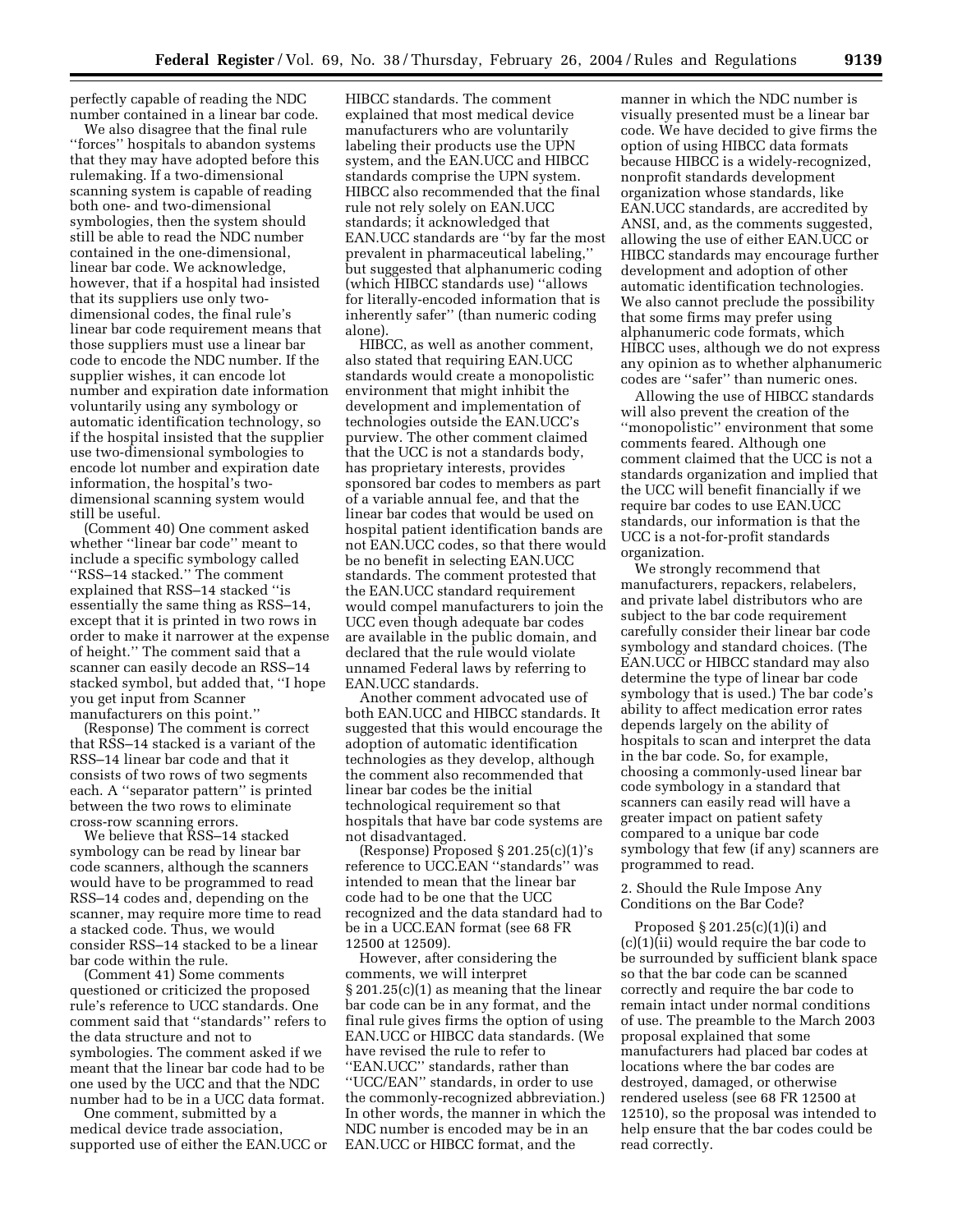(Comment 42) One comment asked whether our reference to ''blank space'' referred to ''quiet zones'' in a bar code. A ''quiet zone'' in a bar code usually refers to a blank space that appears before the first bar and after the last bar.

(Response) Section 201.25(c)(1)(i)'s reference to ''blank space'' means that the linear bar code must be surrounded, on all four sides, by an area where no print occurs. This is slightly different from the ''quiet zone'' in a bar code because  $\S 201.25(c)(1)(i)$ 's "blank space" would include areas that are above and below the bars.

We note, however, that we have previously indicated that we would not object if firms voluntarily encoded lot number and expiration date information (see 68 FR 12500 at 12508) and that such voluntarily-encoded information might appear in another machinereadable format with the linear bar code. For example, a firm might decide to use a composite code, where the NDC number is encoded in a linear bar code and the lot number and expiration date information is encoded in a twodimensional code, with the twodimensional component placed immediately above the linear bar code. If a firm elects to encode lot number and expiration date information voluntarily, and the voluntarily-encoded information is immediately adjacent to the required linear bar code, we will interpret the ''blank space'' requirement as applying to the entire composite code. In other words, we would not interpret the ''blank space'' requirement as preventing firms from using composite codes.

(Comment 43) One comment disagreed with proposed  $\S 201.25(c)(1)(ii)$  insofar as it would require the bar code to remain intact under normal conditions of use. The comment said manufacturers should be allowed to print bar codes across perforations on blister packs as long as this did not affect the ability of the bar code to be scanned correctly. The comment said that printing the bar code across perforations would leave more space on the drug's label for other required information.

In contrast, another comment, submitted by a hospital, stated that the hospital's use of manufacturers' bar codes suggests that those codes sometimes fail to maintain their integrity. The comment said that linear lines become jagged, the markings degrade on the medium on which they are placed, or the bar code is placed in such a manner that it becomes unusable at the unit-dose level. The comment added that ''it has been our experience that the bar code does not always agree

with the written description of the product,'' and it said that we should continue to require the bar code to remain intact under normal conditions of use, particularly with respect to unitdose packages.

(Response) Section 201.25(c)(1)(ii) requires the bar code to remain intact under normal conditions of use. Our fundamental goal is to reduce or prevent medication errors, and that goal is best served when the bar code remains intact under normal conditions of use. As we stated in the preamble to the March 2003 proposal, partial or incomplete bar codes can provide misleading information or not be read at all by scanners (see 68 FR 12500 at 12510); these potential problems are avoided if the bar code remains intact under normal conditions of use.

We realize that label space can be limited due to other information that our statutes or regulations require to be on a drug's label, but there may be alternatives to printing the bar code across perforations. For example, the final rule does not require the bar code to appear on the same surface as other label information. Likewise, the final rule does not prevent a manufacturer, repacker, relabeler, or private label distributor from revising its packaging to accommodate more label information. Thus, there may be other approaches that would ensure that the bar code remains intact under normal conditions of use.

# *E. Where Does the Bar Code Go? (§ 201.25(c)(2))*

Proposed § 201.25(c)(2) would have the bar code appear on the drug's label as defined by section 201(k) of the act. The preamble to the March 2003 proposal explained that section 201(k) of the act defines ''label'' as:

a display of written, printed, or graphic matter upon the immediate container of any article; and a requirement made by or under authority of this Act that any word, statement, or other information appear on the label shall not be considered to be complied with unless such word, statement, or other information also appears on the outside container or wrapper, if any there be, of the retail package of such article, or is easily legible through the outside container or wrapper.

Thus, by proposing to require the bar code to be on the drug's label, proposed § 201.25(c)(2) would result in bar codes on the drug's immediate container label as well as the outside container or wrapper, unless the bar code is easily legible and machine-readable through the outside container or wrapper (see 68 FR 12500 at 12511).

(Comment 44) One comment asked that we require the bar code to ''be

oriented on the label in such a way as to promote visual reading of the drug, strength, etc. while scanning the bar code.'' The comment explained that positioning the bar code in any other way would make users dependent on the scanning process instead of reading the drug's label. The comment said the only exception to its suggested placement restriction should be when the label does not support the bar code format, ''with the burden on the manufacturer to justify the decision not to orient the label contents in this fashion.''

(Response) We decline to revise the rule as suggested by the comment. By not specifying how or where the bar code must appear, the rule gives firms considerable flexibility in designing their labels to include the bar code and any other information required by law or FDA regulations.

Although we recognize the comment's concern about relying too much on technology, we disagree with the comment's assumption that users will become dependent on the bar code and will stop reading drug labels. The human-readable information on a drug's label goes far beyond the drug's NDC number. For example, under § 201.100(d)(1), a drug's labeling, whether or not it is on or within a package from which the drug is to be dispensed, must contain adequate information for the drug's use, including any relevant warnings, hazards, contraindications, side effects, and precautions; the drug's NDC number will not provide such information. As another example, section 502(b)(1) of the act declares a drug to be misbranded if its label does not contain the name and place of business of the manufacturer, packer, or distributor, while section 502(e)(1)(A) declares a product to be misbranded if its label does not contain the drug's established name, quantity or proportion of each active ingredient. In short, the bar code, and the NDC number contained in the bar code, act more as a link between the drug, the patient, and the patient's drug regimen and do not act as a surrogate for the drug's label.

(Comment 45) One comment focused on products that are individually packaged in a tray or pouch and are considered sterile within the tray or pouch. The comment said we should allow the bar code to be placed on the tray or pouch because the drug is supposed to remain sterile and not be removed from the tray or pouch until the time the drug is administered.

(Response) We decline to revise the rule as suggested by the comment. By requiring the bar code to appear on the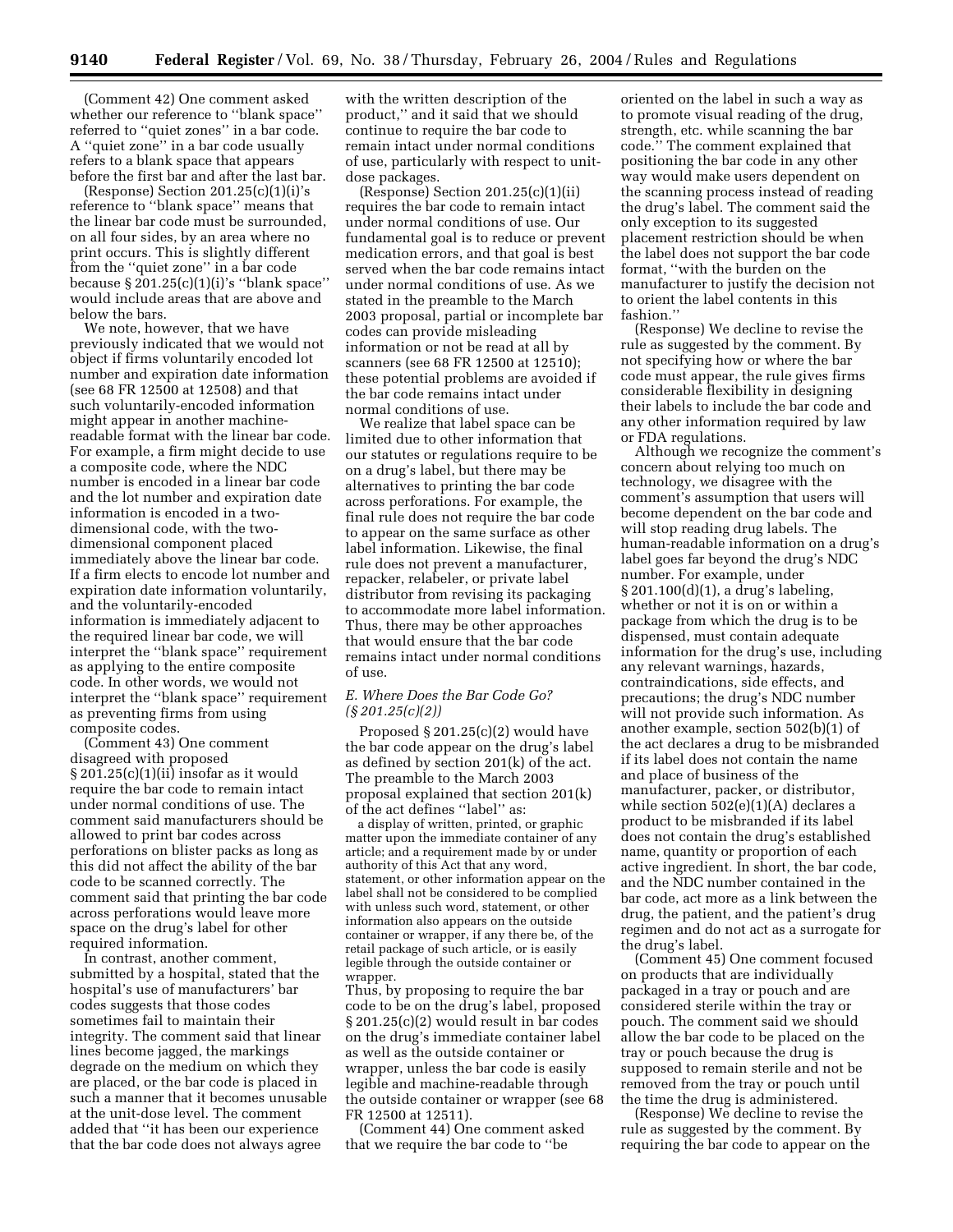product's ''label,'' § 201.25(c)(2) should result in a bar code on the immediate container label and the outer wrapper label. We are aware that, despite labeling instructions to the contrary, individuals might remove the outer wrapper and administer the drug product at a later time. Therefore, a bar code on the immediate container label may help prevent product mixups and medication errors that may occur when the drug product is removed from the outer wrapper and not used immediately.

As for the comment's drug sterility concern, we are not aware of any reason why including a bar code on the immediate container label as well as on the outer wrapper would adversely impact drug product sterility.

(Comment 46) Some comments focused on drug packaging. Some comments asked us to require bar codes on every unit-of-use package so that hospitals do not need to repack drugs. Several comments said we should require single dose packaging to make bar coding easier and accurate dosages more feasible. A different comment said that we should require manufacturers to have unit-dose packaging before they can market a drug. Other comments expressed concern that a bar code requirement might lead manufacturers to stop unit-dose or unit-of-use packaging or insisted that manufacturers use such packaging. Another comment asked us to require bar codes on ''all packaging'' as soon as possible, but a different comment agreed that we should require bar codes on unit-dose packages.

(Response) Regarding unit-of-use packages, the rule does require bar codes on such packages because § 201.25(c)(2) states that the bar code must appear on the drug's label. Section 201(k) of the act defines ''label,'' in part, as ''a display of written, printed, or graphic matter upon the immediate container of any article.'' Thus, because a unit-of-use package would be the immediate container for a drug, the unit-of-use package must bear a label and, under § 201.25(c)(2), have a bar code.

We decline to require manufacturers to use unit-dose or unit-of-use packaging. We recognize that concerns may exist over the rule's impact on such packaging, and we even raised the issue ourselves in our public meeting (see 67 FR 41360 at 41361). However, as we noted in the preamble to the March 2003 proposal, our industry contacts suggest that the costs associated with a bar code requirement ''would not be great enough to significantly impact the market'' and that ''the expected

reduction in hospital over-packaging could increase market demand for unitdose products despite the cost difference'' (see 68 FR 12500 at 12526). In other words, our industry contacts suggest that unit-of-use or unit-dose packaging decisions depend more on market demand than on bar code costs.

We also decline to require bar codes on ''all packaging.'' The preamble to the March 2003 proposal explained that requiring every package to bear a bar code would result in too many packages being bar coded regardless of the potential impact—or absence of impact—on medication errors. For example, we explained that requiring bar codes on every package would mean that a shipping container would have a bar code, yet no hospital would dispense a drug directly from a shipping container to a patient (see 68 FR 12500 at 12511). We maintain that requiring bar codes on all packages would not be helpful insofar as medication errors are concerned.

(Comment 47) One comment said that medicated creams and ointments can now be reduced from multidose tubes to single dose units and that some drugs have specific dosage requirements that further support the use of single dose packaging to mitigate dosing errors. The comment asked what is being done to convert packaging of semi-solids into ''the needed single dose units.''

(Response) Issues regarding the production of unit-dose packaging, regardless of whether the drug is a liquid, cream, or solid, are outside the scope of this rule.

(Comment 48) One comment discussed how bar codes can be imprinted on pills. It described a system that uses images of the drug on medication schedules, prints bar codes on the drugs themselves, and uses twodimensional bar codes with a ''human recognizable icon or symbol'' that identifies the ''general type of pill.''

Another comment said we should consider technologies that allow one- or two-dimensional bar codes to be printed on color film coated tablets and other solid oral dosage forms. It added that covert marking systems could also be used to address drug counterfeiting concerns, and printing codes on the drugs themselves could reduce unitdose packaging requirements.

(Response) We decline to allow the bar codes to be printed on tablets and other solid oral dosage forms. As we stated in our response to comment 3 in section II.B.1 of this document, 21 CFR part 206 requires imprinting on solid oral dosage forms. The imprint was designed to help identify solid oral dosage forms, particularly in emergency

situations, and to help consumers and health care professionals identify drugs (see 58 FR 47948; 21 CFR part 206). If we allowed the bar code to be imprinted directly on a pill, the bar code might interfere with that drug's imprint and could force health care professionals and hospitals to consult two different databases (one on drug imprint codes and another on bar codes) to determine which drug they had before them.

Imprinting a bar code on a drug may also raise drug stability issues or affect a drug's dissolution rate. Imprinting bar codes on tablets has other practical limitations; for example, the same imprinting approach cannot be used for drugs that are in liquid, gaseous, or semi-solid form.

As for covert marking systems and counterfeiting concerns, such matters are outside the scope of this rule.

# *F. Must Blood and Blood Components Bear ''Machine-Readable'' Information? (§ 606.121(c)(13))*

Current FDA regulations, at 21 CFR 606.121(c)(13), state that the container label for blood and blood components ''may bear encoded information in the form of machine-readable symbols approved for use by the Director, Center for Biologics Evaluation and Research.'' The proposed rule would amend § 606.121(c)(13) to require the use of ''machine-readable information'' in a format approved by the Director of the Center for Biologics Evaluation and Research (CBER) (the CBER Director). The CBER Director would review the machine-readable information technology to ensure that the minimum requirements are met regarding the accuracy of the required labeling information, spacing, and conditions of use.

Proposed  $\S 606.121(c)(13)$  also would:

• Explain that all blood establishments that manufacture, process, repackage, or relabel blood or blood components intended for transfusion and regulated under the act or the PHS Act are subject to the machine-readable information requirement;

• State that blood and blood components intended for transfusion are subject to the machine-readable information requirement;

• Describe the minimum contents of the machine-readable information as a unique facility identifier, lot number relating to the donor, product code, and the donor's ABO blood group and Rh type;

• Specify that the machine-readable information must be unique to the blood or blood component, be surrounded by sufficient blank space so that the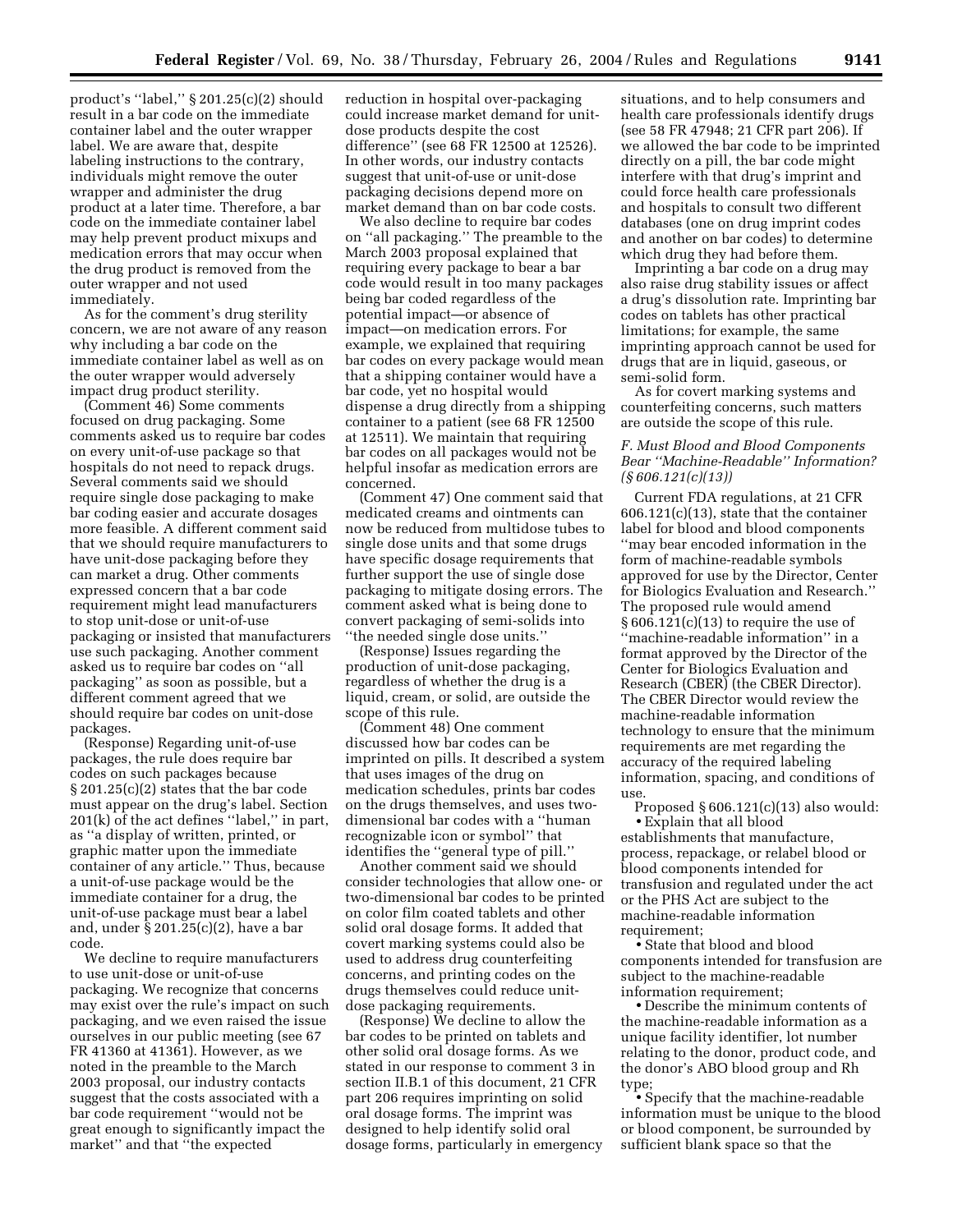machine-readable information can be read correctly, and remain intact under normal conditions of use; and

• State that the machine-readable information must appear on the label of the blood or blood component which is or can be transfused to a patient or from which the blood or blood component can be taken and transfused to a patient.

The proposal would not specify where the machine-readable information must appear on the label. As the preamble to the proposed rule explained, unlike the situation for other drugs, there is already substantial use of bar codes, notably ABC Codabar and ISBT 128, for blood and blood components (see 68 FR 12500 at 12512).

The preamble to the proposed rule invited comment on whether we should specify the use of ABC Codabar, ISBT 128, a different symbology or standard, or simply require the use of ''machinereadable information'' approved by the CBER Director (id.). We also invited comment on whether a ''machinereadable information'' approach was feasible or whether we should require the use of EAN.UCC standards for blood and blood components.

(Comment 49) Many comments urged us to require the use of ISBT 128 rather than ''machine-readable information.'' The comments referred to ISBT 128's international acceptance, ''negligible'' licensing and registration costs, superiority to Codabar, and acceptance by FDA, community blood centers, hospital blood banks, and other parties. Some comments pointed out that ISBT 128 is a data standard rather than a specific bar code; thus, to these comments, requiring ISBT 128 would cover newer machine-readable technologies, including twodimensional symbols and radio frequency identification chips. One comment said that a failure to require ISBT 128 would hinder software development because software could use the identifiers and check digits in ISBT 128.

Other comments opposed requiring the use of ISBT 128 or suggested a different standard. One comment said that requiring ISBT 128 would force FDA to engage in new rulemaking if we decided that a new technology should be adopted. The comment did state, however, that if a single standard must be developed, it would support ISBT 128. Another comment, submitted by the UCC, said that EAN.UCC standards are used in commercial packages for shipping and receiving blood products; the comment said that if the blood products community requested it, the UCC would support creating bar code guidelines for blood products based on

the EAN.UCC system. The comment added that Japan uses the EAN.UCC system for its blood components. Similarly, another comment said that the bar codes for blood components should be the same as those used on prescription and OTC drug products because pharmacies distribute blood components and nurses administer them.

(Response) The final rule retains the ''machine-readable information'' language with a clarification that the format, and not the actual information, must be approved by the CBER Director. This will enable  $\S 606.121(c)(13)$  to accommodate changes in machinereadable technologies. For example, FDA recognized the use of Codabar (a specific bar code symbology) in 1985, and, in 2000, accepted the use of ISBT 128, version 1.2.0. More importantly, unlike the situation for other prescription drugs, there is already substantial consensus on the use of machine-readable symbols on blood and blood component labels. If we were to amend the rule to require the use of ISBT 128, we would ensure a uniform bar coding standard for blood and blood components and be consistent with the existing international standard, but we would also have to engage in new rulemaking if the international consensus standard changed to adopt a new symbology, standard, or technology. We believe that relying on an international consensus standard and requiring ''machine-readable'' information in a format approved by the CBER Director allows us to maintain uniformity in the symbologies or technologies used and accommodate new technologies in the future. We will announce, through guidance documents, our thinking and recommendations about acceptable technologies. In deciding whether a particular technology is acceptable for blood and blood component container labels, we will review the technology to ensure that the minimum requirements are met regarding the accuracy of the required labeling information, spacing, and conditions of use. We anticipate that the blood industry will standardize encoded machine-readable information and reading equipment, using our guidances to minimize, to the greatest extent possible, the need for ''countryspecific'' software and the high cost associated with software development and maintenance.

We also decline to require the use of EAN.UCC standards on blood and blood component container labels. The blood industry currently uses a machinereadable code that does not meet EAN.UCC standards. If an EAN.UCC

standard were implemented, it would require an overhaul of the United States blood industry and the international blood industry (because the resulting standard would depart from ISBT 128). We believe such an impact to be unnecessary given our understanding that bar code scanners can be programmed to recognize different symbologies.

Additionally, on our own initiative, we have revised § 606.121(c)(13)(i) to replace the word ''repackage'' with ''repack.'' ''Repack'' is the preferred term to describe the act of putting a product into a different container.

(Comment 50) One comment said that the type of bar code was not as important as the underlying information contained in the code. The comment wanted to be able to track lot or donation numbers, the manufacturer's license number, country code, information about the blood group, product type, any modifications or special information, and dosage.

(Response) Section 606.121(c)(13)(iii) requires the machine-readable information for blood and blood components to contain, at a minimum,

- A unique facility identifier;
- lot number relating to the donor;

• product code; and

• ABO and Rh of the donor.

Thus, some information sought by the comment would already be required. Other pieces of information are also covered under ISBT 128. For example, ISBT 128 contains a ''donation identification number;'' this number can identify the country/collection facility, the year the donation was made, and a serial number associated with the donation. ISBT 128 also has an optional ''special testing'' field to convey the results of special or additional testing.

Although the comment also mentioned ''dosage'' information, dosage is not normally an issue for blood and blood components, so we decline to require dosage information as part of the machine-readable information for blood and blood components.

(Comment 51) The preamble to the proposed rule asked how the rule might affect hospitals where patients receive blood or blood components, particularly with respect to a hospital's decision to purchase a machine reader for blood and blood component codes and the linear bar codes on drugs and certain OTC drug products (see 68 FR 12500 at 12529).

We received several different opinions on this subject. One comment said that if hospitals had to change their blood and blood component coding systems to use EAN.UCC standards, it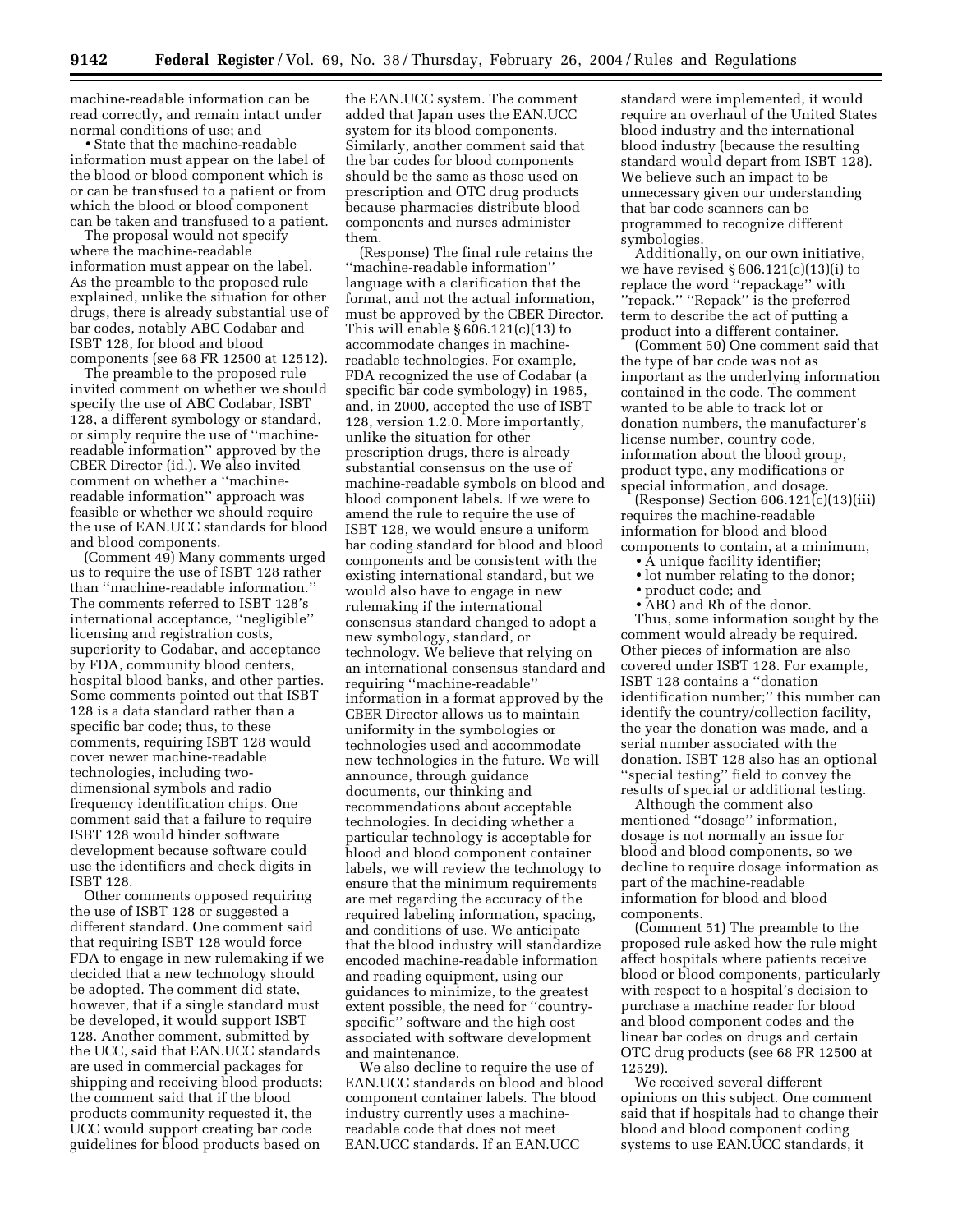would take ''years'' to develop data structures, change transfusion software, and implement the changes, and this would be a setback for industry standardization. In contrast, another comment, submitted by the UCC, said there would be little or no effect on hospitals because scanners can read multiple codes, and so use of the EAN.UCC system on all products would simplify software development and maintenance. It added that we should examine the cost of maintaining two standards (EAN.UCC and ISBT 128) within the global marketplace and any potential disruption if ISBT 128 were abandoned in favor of the EAN.UCC system.

Three comments said that ISBT 128 could be easily compatible with any bar code system. The comments said that software systems developed for blood centers and many hospital blood banks are already ''ISBT 128 ready.''

(Response) As we stated in our response to comment 49 in section II. F of this document, we decline to require the use of EAN.UCC standards on blood and blood component container labels. We agree with those comments stating that bar code scanners can be programmed to recognize ISBT 128 in addition to other symbologies, and requiring the blood industry to convert to EAN.UCC standards would affect efforts to adopt uniform standards within the United States and the international blood industry.

(Comment 52) One comment asked if ''blood component''included intravenous immune globulin (IGIV) and albumin. The comment felt that ISBT 128 and the data that would be encoded for blood components are inappropriate for IGIV and albumin. The comment added that IGIV and albumin are distributed by pharmacies and administered by nurses, so they should be treated like other drugs.

(Response) IGIV and albumin are therapeutic products that would be subject to the bar code requirement for drug products through § 610.67. In other words, IGIV and albumin are not subject to the bar code requirements for blood and blood components, but they are subject to the bar code requirements for drug products.

(Comment 53) One comment asked us to clarify whether source plasma used to manufacture plasma-derived therapies is subject to a bar code requirement. The comment said that Source Plasma, when not intended for use as a final dosage product, should not be subject to the bar code requirement.

(Response) Source Plasma is not subject to the bar code requirements. As stated in § 606.121(a), the container

label requirements for blood and blood components are not applicable to Source Plasma. The machine-readable requirements apply only to blood and blood components intended for transfusion (see § 606.121(c)(13)). Because Source Plasma is intended as source material for further manufacturing use (see § 640.60 (21 CFR 640.60)) and is not intended for transfusion, Source Plasma does not fall within the bar code requirement.

(Comment 54) Two comments suggested that we require bar codes on certain medical devices such as blood bags, filters, and apheresis kits.

(Response) We decline to adopt the comments' suggestion. As we stated in our response to comment 29 above, medical devices present different regulatory issues and challenges compared to drugs, and, unlike drugs, medical devices do not have a unique, reliable identifying number. Consequently, we continue to omit medical devices from the final rule.

# *G. Must Biological Products Have a Bar Code? (§ 610.67)*

The proposed rule would require biological products (other than devices, blood, and blood components intended for transfusion) to comply with the bar code requirements at § 201.25.

We received no comments that were specific to § 610.67. However, on our own initiative, we have revised § 610.67 to clarify that the bar code requirement at § 201.25 does not apply to devices that are regulated by CBER (such as devices that are the subject to the biologics licensing application (BLA), premarket approval (PMA) application, or 510(k) requirements), or to blood and blood components intended for transfusion. As we explained in section II.B.5 of this document, devices are exempt from the bar code requirements, whereas blood and blood components intended for transfusion are subject to the ''machine-readable'' information requirements at  $§ 606.121(c)(13)$ .

# *H. What Other Comments Did We Receive?*

Many comments were not directed at any particular provision but instead asked procedural questions (such as how bar code information should be reported to us), asked us to create more documents (particularly with respect to bar code quality), or discussed whether we should keep these regulations in effect after bar coding, for medication error purposes, became widespread. We discuss these comments in this section.

1. Comments Seeking More Action by FDA

(Comment 55) The preamble to the proposed rule stated that firms whose drug products are already approved or marketed could notify us about the addition of a bar code to their product labels through an annual report (see 68 FR 12500 at 12512).

One comment disagreed, stating that we should apply standard reporting requirements for such label changes. It said that annual reports are not sufficient to provide the maximum benefit to those using the bar codes. It suggested that certain third-party databases might be able to create new data fields that provide information on drugs and drug packaging on a ''very frequent'' basis.

(Response) The comment misunderstood our position. When we referred to the annual report, we meant that firms whose drug products have already been approved would simply notify us that they had added a bar code to their package labels; that notification to FDA could occur on an annual basis. Annual reports are commonly used to report minor label changes to us.

As for transferring information regarding NDC numbers to databases (which bar code scanners and hospital computers might consult in order to decipher the bar code), we routinely make such information available. Moreover, as we stated in the preamble to the proposed rule, we are collaborating with the National Library of Medicine and the Department of Veterans Affairs to create a collection of up-to-date, computer-readable electronic labels for marketed drug products (see 68 FR 12500 at 12511). This collaboration contemplates daily updates of information and, as a result, constant updates of new NDC numbers.

In short, we intend to make NDC number information available to databases constantly. We do not intend to release NDC number information only once per year.

(Comment 56) Several comments asked us to draft additional documents. For example, one comment said we should issue a guidance document to instruct hospitals and others to use the same bar coding methods and principles that manufacturers use if hospitals and other entities decide to bar code or to repack drugs. Another comment suggested that we should issue a guidance document advising firms on how to encode lot number and expiration date information if they choose to do so voluntarily.

(Response) We decline to create the guidance documents that the comments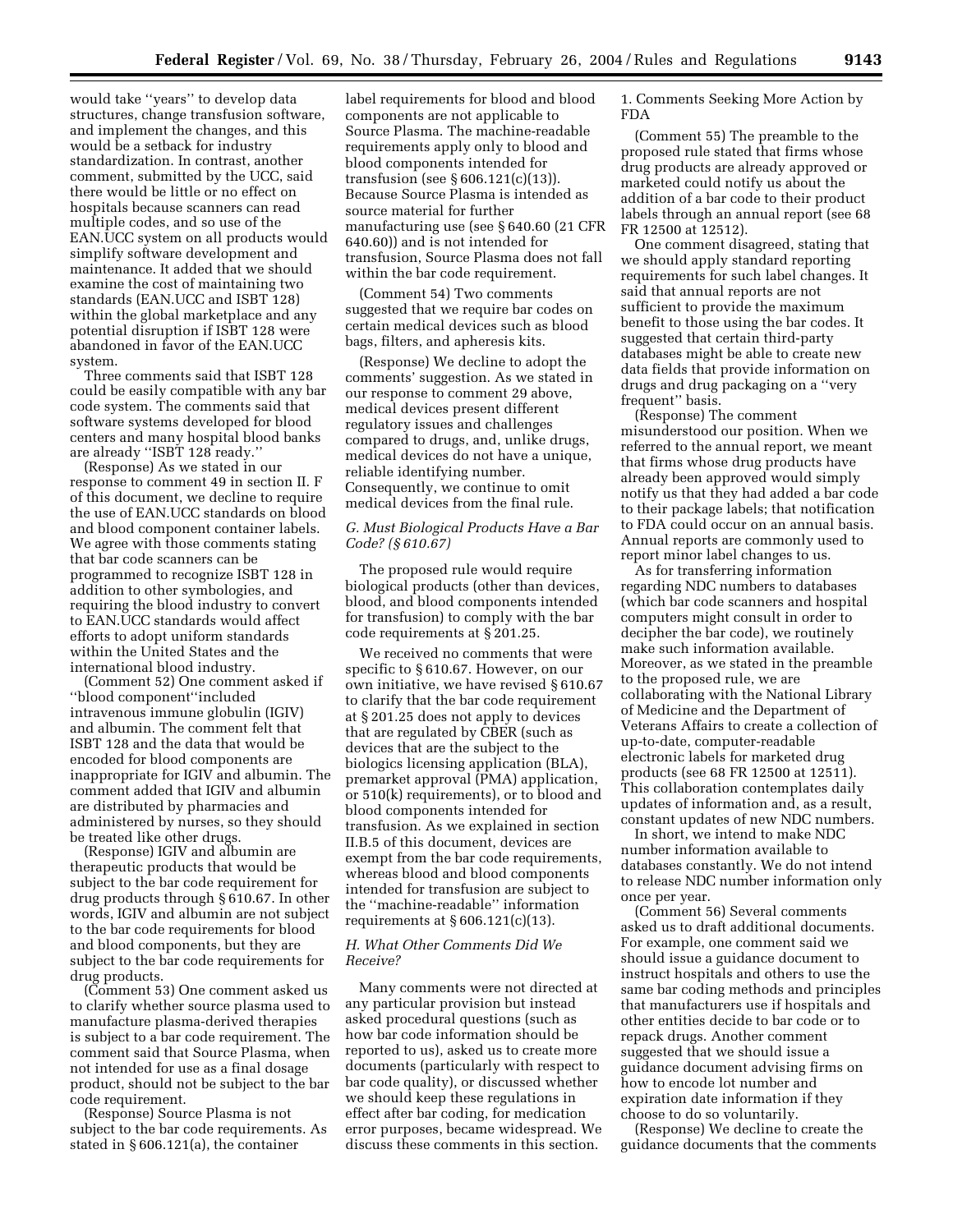sought. In general, hospitals are exempt from the bar code requirements, and so we believe that our resources are better spent developing regulatory materials, when appropriate, for regulated entities. Additionally, we lack sufficient expertise to advise interested parties on bar coding methods and equipment, but we believe there are sufficient documents and standards issued by third parties such that, at this time, we do not need to generate such documents or standards ourselves.

(Comment 57) One comment asked us to provide expedited review of premarket submissions for blood establishment computer software. The comment said that software users must validate software upgrades before such improvements are applied to patient care, but said that validation would require extensive time.

(Response) We decline, in this rulemaking, to provide for expedited review of premarket submissions for blood establishment computer software. The current rulemaking is aimed at describing the bar coding requirements for drugs and similar ''machinereadable'' information requirements for blood and blood components. In the absence of any submissions, it would be both premature and beyond the scope of the current effort to address requests for expedited PMA reviews for blood establishment software. However, in this regard, we have made available a ''Reviewer Guidance for a Premarket Notification Submission for Blood Establishment Computer Software'' on January 13, 1997, and comments on FDA guidance may be submitted at any time to the contact listed in that guidance.

(Comment 58) One comment asked us to create an expedited submission category for packaging changes that would be needed to comply with a bar code requirement. The comment predicted that many firms would submit supplemental applications to us so that we might approve packaging changes, and the comment predicted that a large number of supplemental applications would prevent us from approving packaging changes quickly.

(Response) We decline to adopt the comment's suggestion. We interpret the comment as suggesting that we may need to expedite review of supplemental applications regarding packaging changes and that the comment's use of the word, ''expedited,'' means that we should take such supplemental applications out of the normal review process and review them first, regardless of the order in which they arrived relative to other types of applications.

We do not believe that expedited review will be necessary for several reasons. First, most packaging changes that would be done to accommodate a bar code should not require prior FDA approval. Packaging changes can be reported to us in various ways, through a supplement of changes being effected (see 21 CFR 314.70(c)), a supplement of changes being effected in 30 days (see  $\S 314.70(g)(2)$ , and an annual report (see § 314.70(g)(3)); none of these supplements or reports require prior FDA approval.

Second, for drugs that have already received FDA approval by the time of the final rule's effective date, we are giving such drugs 2 years to comply with the bar code requirement. If a firm believes that its packaging change is of a type that needs prior FDA approval, this 2-year period should give the firm and FDA sufficient time to prepare and review the supplement.

If a firm still believes that it needs expedited review of a packaging change, we would consider such requests under our existing regulations and procedures (see § 314.70(b); Center for Drug Evaluation and Research, ''Requests for Expedited Review of Supplements to Approved ANDA's and AADA's,'' Manual of Policies and Procedures (MAPP) 5240.1 (dated November 1, 1995)); Center for Drug Evaluation and Research, ''Requests for Expedited Review of NDA Chemistry Supplements,'' MAPP 5310.3 (dated June 11, 1999)). Under § 314.70(b), applicants may ask for expedited review of a supplement if a delay in making the change would impose an ''extraordinary hardship'' on the applicant, and we consider expedited review requests on a case-by-case basis and undertake such expedited reviews if adequate review resources are available.

For packaging changes involving a biological product, see 21 CFR 601.12 and 314.70.

2. Comments Relating to Bar Code Problems or Quality

(Comment 59) One comment asked how people might report bar coding and scanning errors.

(Response) As we stated in the preamble to the proposed rule (see 68 FR 12500 at 12510), the bar code would be part of the drug's label, so errors in applying the bar code to the label should be handled like any other packaging or labeling operation problem under GMPs (see 21 CFR 211.122, 211.125, 211.130, 211.180, and 211.184)).

If an individual encounters a problem scanning the bar code, and the problem is due to the bar code's quality, then

such scanning problems can be reported to FDA through the Drug Quality Reporting System. The Drug Quality Reporting System encourages health care professionals to voluntarily report observed or suspected defects or quality problems with marketed drug products. The agency receives reports through the MedWatch Program.

For biological products, manufacturers can report scanning problems as biological product deviations under existing reporting procedures (see 21 CFR 600.14 and 606.171).

(Comment 60) Some comments asked us to audit or monitor bar code quality. One comment said we should require the bar code to maintain a passing grade of C or better to ensure its quality.

(Response) As we noted in the preamble to the proposed rule, various bar code standards exist, as do standard procedures for bar code verification (see 68 FR 12500 at 12510–12511). Given these standards and other documents, as well as the comparatively greater expertise of standards organizations such as the American Society for Testing and Materials and the International Organization for Standardization, we do not intend to audit or monitor bar code quality aggressively. We also believe that our GMP requirements and the Drug Quality Reporting System provide additional safeguards to ensure bar code quality.

3. Comments Regarding FDA's Future Involvement With Bar Codes

(Comment 61) Two comments discussed our future involvement with a bar code requirement. One comment said that if the rule referred to EAN.UCC standards, without specifying the use of linear bar codes, we would not need an ''exit strategy'' to allow for future technologies and innovation.

In contrast, another comment said that the proposed rule had gained the pharmaceutical industry's attention and that there is ''considerable momentum'' towards putting bar codes on drugs. The comment said this voluntary effort would continue even if we did not issue a final rule and said that the market would decide which automatic identifiers meet health care needs so that we no longer had to be involved. The comment said our continued involvement in this area would not be ''efficient;'' it said we could monitor progress towards the use of automatic identifiers, but should not manage it. It also suggested that we include a ''sunset'' date in the final rule because it claimed the rule created ''enormous uncertainty'' for hospitals because the rule permitted inclusion of other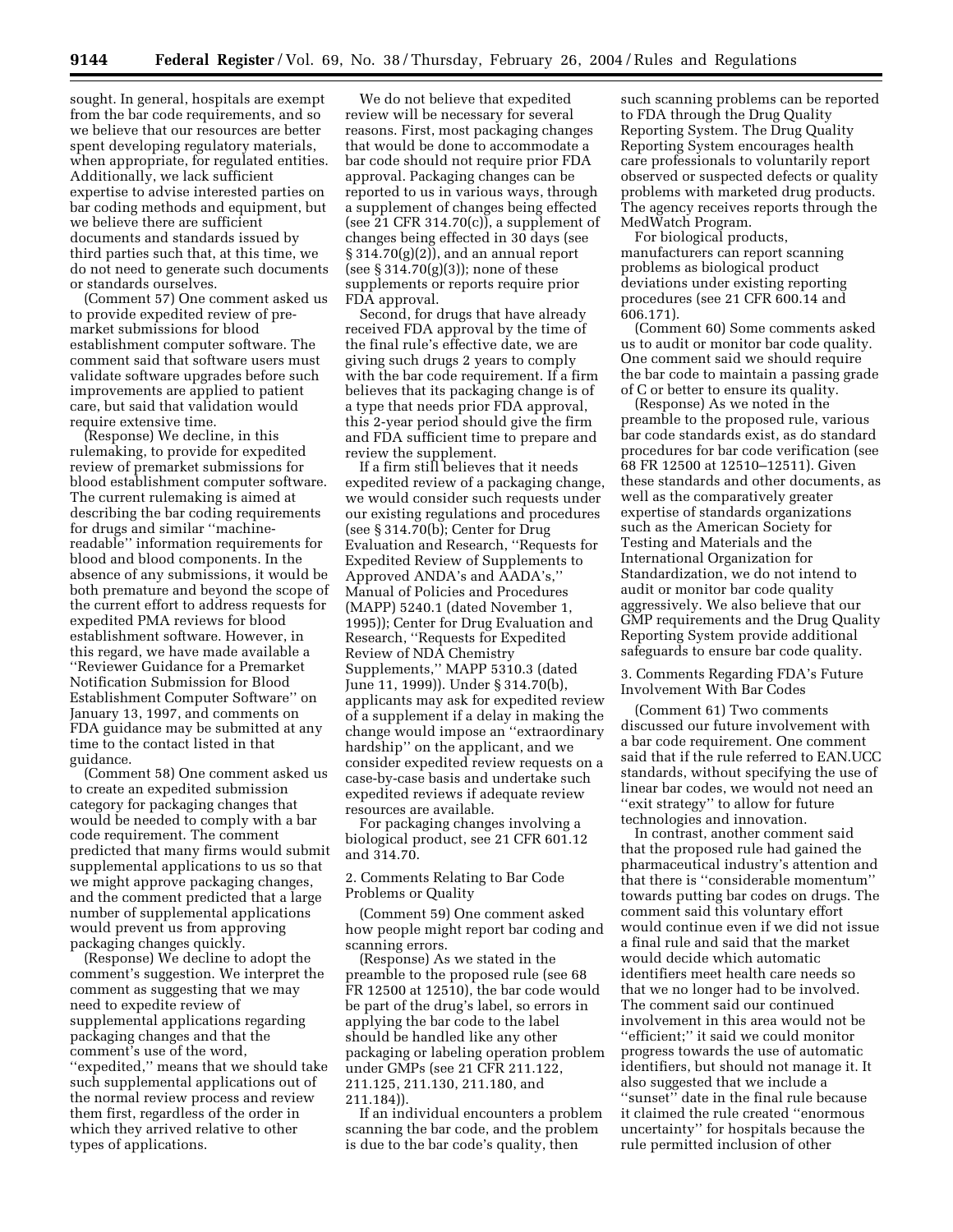information in other formats. Thus, if a ''sunset''date existed, manufacturers would be able to use any one- or twodimensional code after that date, and this would give all parties ''a fair opportunity to invest in the technology that will meet the future needs of their institutions.''

(Response) As we stated earlier in our response to comment 38 in section II.D.1 of this document, we intend to revisit technological issues in the future, but we believe that linear bar codes, as an initial requirement, will help prevent or reduce medication errors.

We agree, in part, with the comment that suggested that market forces could reduce the need for continued FDA involvement. We note that, for blood and blood components, interested parties have been able to agree on domestic and international standards for encoding certain information. For example, ABC Codabar is a bar coding system that the health care industry adopted for blood and blood components and is still commonly used in the United States. ISBT 128 is the product of a consensus conference held by the International Council for Commonality in Blood Bank Automation and is now preferred over ABC Codabar. The use and acceptance of ABC Codabar and ISBT 128 demonstrates that interested parties can agree on specific data standards and formats and, more importantly, use those standards and formats.

Unfortunately, as the comments to the July 26, 2002, public meeting and the proposed rule demonstrate, consensus is either absent or, at best, is still developing when it comes to bar codes or automatic identifiers for drugs. We continue to encourage manufacturers, repackers, relabelers, private label distributors, hospitals, scanning or reading equipment manufacturers, and other interested parties to explore avenues for greater cooperation and consensus. We believe that all parties may benefit by reducing medication errors through the use of bar codes or other automatic identification technologies. For example, manufacturers and hospitals may see fewer medication errors and, as a result, reduced liability. Patient safety would be enhanced as patients would experience fewer medication errors. Scanning or reading equipment manufacturers would benefit by knowing how to develop or program their equipment more effectively and efficiently (based on the bar codes or identifiers used by manufacturers and accepted by hospitals). Parties could also agree to encode information that we do not require as part of the bar code,

such as lot number and expiration date information, and could agree on the automatic identifier(s) for encoding that information and the equipment for reading or interpreting the encoded information. If parties could develop consensus mechanisms that enjoy widespread or unanimous support among those who would apply, use, and develop automatic identification technologies, then we could possibly reduce our involvement.

We disagree, however, with the comment's claim that the rule creates ''enormous uncertainty'' for hospitals. The linear bar code establishes a minimum, technological ''floor'' that hospitals will be able to rely upon when deciding on equipment purchases. Although the comment is correct that we will not object if firms encode lot number and expiration date information voluntarily, we reiterate that the inclusion of such information is voluntary, and so we will not dictate how such voluntarily-provided information is presented. Moreover, creating a ''sunset'' date as the comment suggested could increase the possibility that hospitals will not invest in equipment until the sunset date is reached. Hospitals might decide to defer their investments because, when the sunset date arrives, drug manufacturers could decide to switch to twodimensional symbologies, thereby making one-dimensional scanners either obsolete or in need of upgrades. So, under a ''sunset'' scenario, hospitals could decide to wait until after the sunset date to see whether manufacturers, repackers, relabelers, and private label distributors agree on a particular technology, and this would reduce the rule's benefits.

(Comment 62) One comment said we should review the bar code requirements on a regular basis to determine whether they are preventing or reducing medication errors.

(Response) We intend to monitor medication error reports and published literature to assess the rule's impact on medication error rates. As more drugs are bar coded and as more hospitals become capable of scanning and interpreting those bar codes, we will be interested to hear from hospitals about their experiences using bar coded drugs and the impact on medication errors.

# 4. Miscellaneous Comments

(Comment 63) One comment said that scanning devices must be ergonomically designed and the labels must be small enough to fit on drug products. The comment added that scanners must be able to read labels that are on curved surfaces.

(Response) Issues concerning scanner design and capability are outside the scope of this rule. Given the abundance and variety of scanners (i.e., whether the scanner is ''tethered'' to another device or ''wireless'' or whether the scanner is ''heavy duty'' to withstand impact in case it is dropped), we believe that hospitals should be free to choose the scanners or reading equipment that is best suited to their needs.

Similarly, issues concerning label size are outside the scope of this rule.

However, with respect to reading bar codes on drug labels, the bar code's ''readability'' would be subject to GMPs, and, under 21 CFR 211.122, any labeling material (which would include the product label) that does not meet appropriate written specifications ''shall be rejected to prevent their use in operations for which they are unsuitable.''

(Comment 64) One comment said that the rule could advance other public health objectives or issues, such as product traceability, authentication, counterfeiting, and terrorism. It said we should not ignore such issues during the rulemaking process.

(Response) We know that various public health initiatives might benefit from technological solutions. However, consideration of other public health initiatives should occur in a different forum where all interested parties have the opportunity to consider the initiative or issue and explore options (see, e.g., 68 FR 52773, September 5, 2003) (announcing a public meeting on FDA's efforts to combat counterfeit drugs)). It would be inappropriate for this final rule to invoke other reasons for a bar code requirement when the administrative record has focused almost exclusively on the need to prevent or reduce medication errors.

(Comment 65) One comment said that the rule could have a negative impact on hospital pharmacies if the bar code technology does not recognize generic drug products. The comment also stated that, if a pharmacy stocks one brand, and then stocks a different brand the next week, drugs from both brands might still be located in automated dispensing machines; in such a scenario, the comment asked how bar coding would work.

(Response) The comment may have misunderstood the rule. Regarding generic drug products, the final rule requires the bar code to contain the drug's NDC number. Generic drug products have their own NDC numbers that are distinct from those used by other manufacturers. Thus, there should be no technological barrier to using the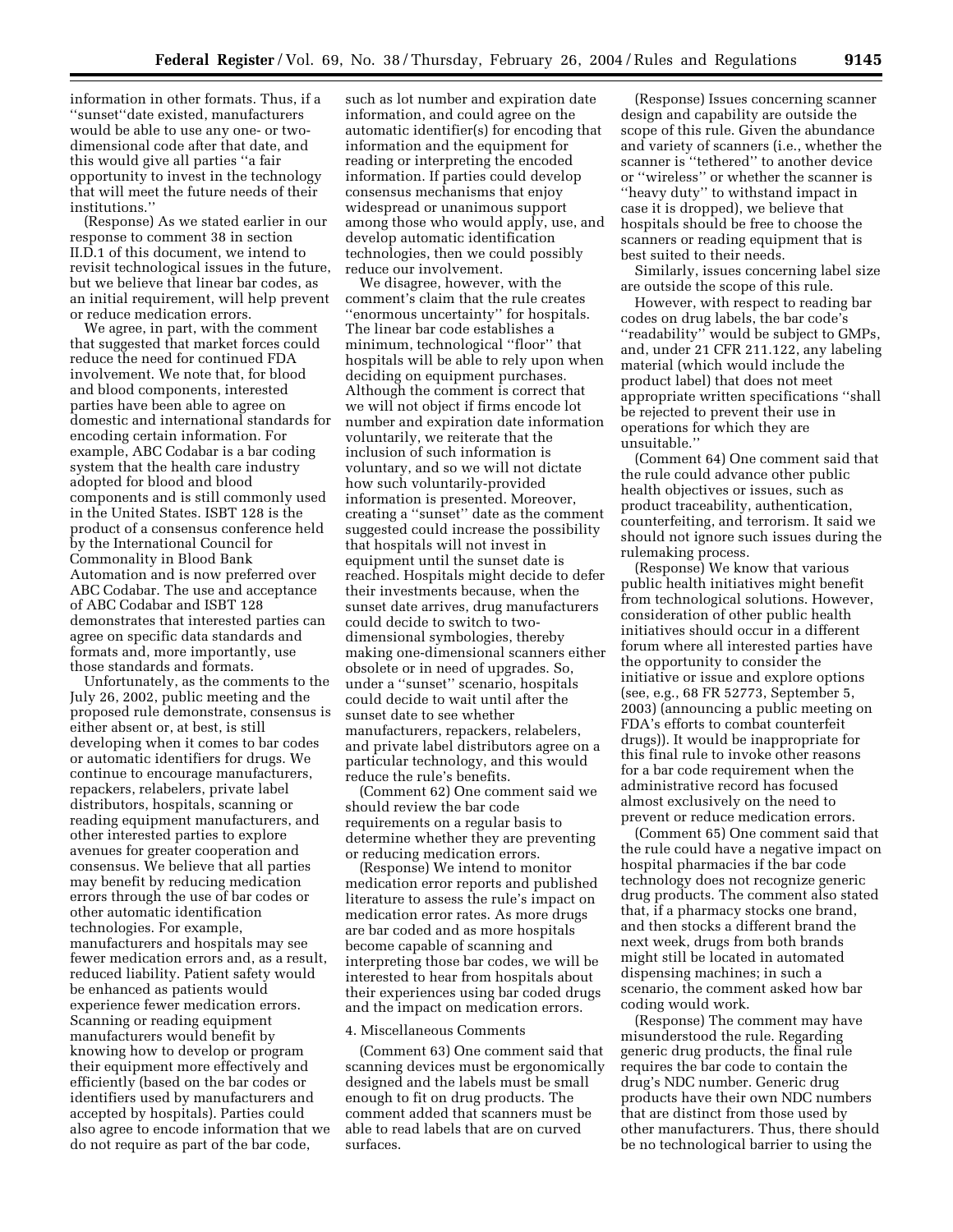bar code to identify generic drug products.

As for automated dispensing machines, this rule is neither intended nor designed to assist in inventory control matters. Thus, a hospital pharmacy that mixes drugs from different sources in its automated dispensing machines (and presumably removes those drugs from their packages and accompanying labels) may not be able to use bar code technology to differentiate between different drugs inside the automated dispensing machine.

(Comment 66) One comment said we should address the subject of prescribers' handwriting because misread or illegible handwriting may lead to medication errors. It added that we should address drug names that sound alike and copies of ''NCR paper'' that are difficult to read. The comment did not explain what it meant by NCR paper or why copies of such paper are difficult to read.

(Response) Issues regarding handwriting and paper quality are outside the scope of this rule and may also be outside our jurisdiction.

(Comment 67) One comment said we should do ''whatever it takes'' to decrease medication errors and increase the productivity of nursing staff. Another comment said that nurses need a trustworthy, correct, and speedy system that reduces workload and is more efficient than manual systems. It urged that nursing staff be involved and adequately trained in bar coding processes.

(Response) The final rule should help detect potential medication errors before they can result in harm to patients and, as a result, decrease medication errors. However, insofar as nursing staff productivity is concerned, we believe that there may be an initial small productivity loss due to the use of new technology (see 68 FR 12500 at 12527), but that, overall, the rule's benefits greatly exceed productivity loss.

As for involving nursing staff in bar code systems development and training, such matters are outside the scope of this rule and may also be outside our jurisdiction.

(Comment 68) One comment said that the pharmaceutical industry could support the necessary hardware and software to maintain databases on drug sample use and to alert pharmaceutical manufacturers when drug inventories are low. The comment suggested other data uses and database possibilities, such as making data available for physicians and the pharmaceutical industry (but protecting patients' identities) and having FDA control or

regulate large databases on drug use and drug safety.

(Response) Issues concerning the creation, financing, and maintenance of databases are outside the scope of this rule. Aside from our MedWatch program, we have no plans to control or regulate large databases on drug use and drug safety.

(Comment 69) One comment said we should cover ''non-standard'' items at minimal cost to the pharmacy. The comment listed ointments, lipids, crash cart supplies, and total parenteral nutrition as examples of ''non-standard'' items, but it did not explain why such products needed bar codes.

(Response) We decline to revise the rule as suggested by the comment. Requiring bar codes on prescription drugs, OTC drugs that are commonly used in hospitals and dispensed pursuant to an order, blood, and blood components will cover the majority of products that could present a risk of medication error. Thus, to the extent that any of the comment's ''nonstandard'' items are prescription drugs or OTC drugs that are commonly used in hospitals and dispensed pursuant to an order, they would be subject to the bar code requirement unless otherwise exempted.

As for a product's cost to pharmacies, we do not regulate the costs that firms may charge to pharmacies. Thus, product cost issues are beyond the scope of this rule, although we consider the rule's economic impacts in section VII of this document.

(Comment 70) One comment asked for our guidance regarding scanners on certain intravenous infusion pump systems. The comment said that two manufacturers have infusion pump systems that are equipped with scanners, but the scanners only read bar codes used by the same manufacturer. The comment said that this practice forces hospitals to buy drugs from the same manufacturer who made the infusion pump system and creates a financial hardship on hospitals. The comment acknowledged that hospitals can relabel drugs themselves, but said that hospital relabeling would eliminate the rule's benefits.

(Response) Issues concerning scanner capabilities in existing infusion pump systems are outside the scope of this rule. However, as we stated in our response to comment 41, the bar code's ability to affect medication error rates depends largely on the ability of hospitals to scan and interpret the data in the bar code. So, for example, choosing a commonly-used linear bar code symbology in a standard that scanners can easily read will have a

greater impact on patient safety compared to a unique bar code symbology that few (if any) scanners are programmed to read.

### *I. How Will We Implement the Rule?*

The preamble to the proposed rule suggested that we would give affected parties 3 years to comply with the bar code requirement for human prescription drugs and OTC drugs commonly used in hospitals and dispensed pursuant to an order (see 68 FR 12500 at 12512). It suggested a similar implementation period for blood and blood components (see 68 FR 12500 at 12514). The preamble to the proposed rule also invited comment on whether the implementation period should be shortened (see 68 FR 12500 at 12529, question 9).

(Comment 71) Many comments said that a 3-year implementation period is sufficient or acceptable, although some expressed a desire to have the final rule effective at the earliest possible date. One comment agreed that a 3-year implementation period is sufficient, but cautioned that packaging issues could complicate implementation.

In contrast, many other comments advocated a shorter implementation period. These comments recommended different implementation periods, such as:

• 2004 or December 31, 2004. Several comments sought implementation by 2004 because they believed that manufacturers, repackers, relabelers, and private label distributors could comply earlier or because, in one case, the entity submitting the comment explained that its contracts with drug suppliers require bar codes at the unitof-use package level by 2004.

• 2 years. One comment noted that some drug manufacturers are already placing bar codes on their products, so the comment felt the industry could meet a 2-year implementation period. Another comment, from a drug manufacturer, endorsed a 2-year implementation period because the rule only required the NDC number to be encoded in the bar code. A different comment said that manufacturers should obtain FDA approval of label changes (due to the bar code) within 2 years, but added that the implementation period could be reduced to 18 months if manufacturers supported such a reduction.

• a tiered implementation strategy whereby drugs that we approve after the final rule's effective date must comply with a bar code requirement at an earlier time. Five comments suggested a 2 month period for drugs approved after the final rule's effective date, and some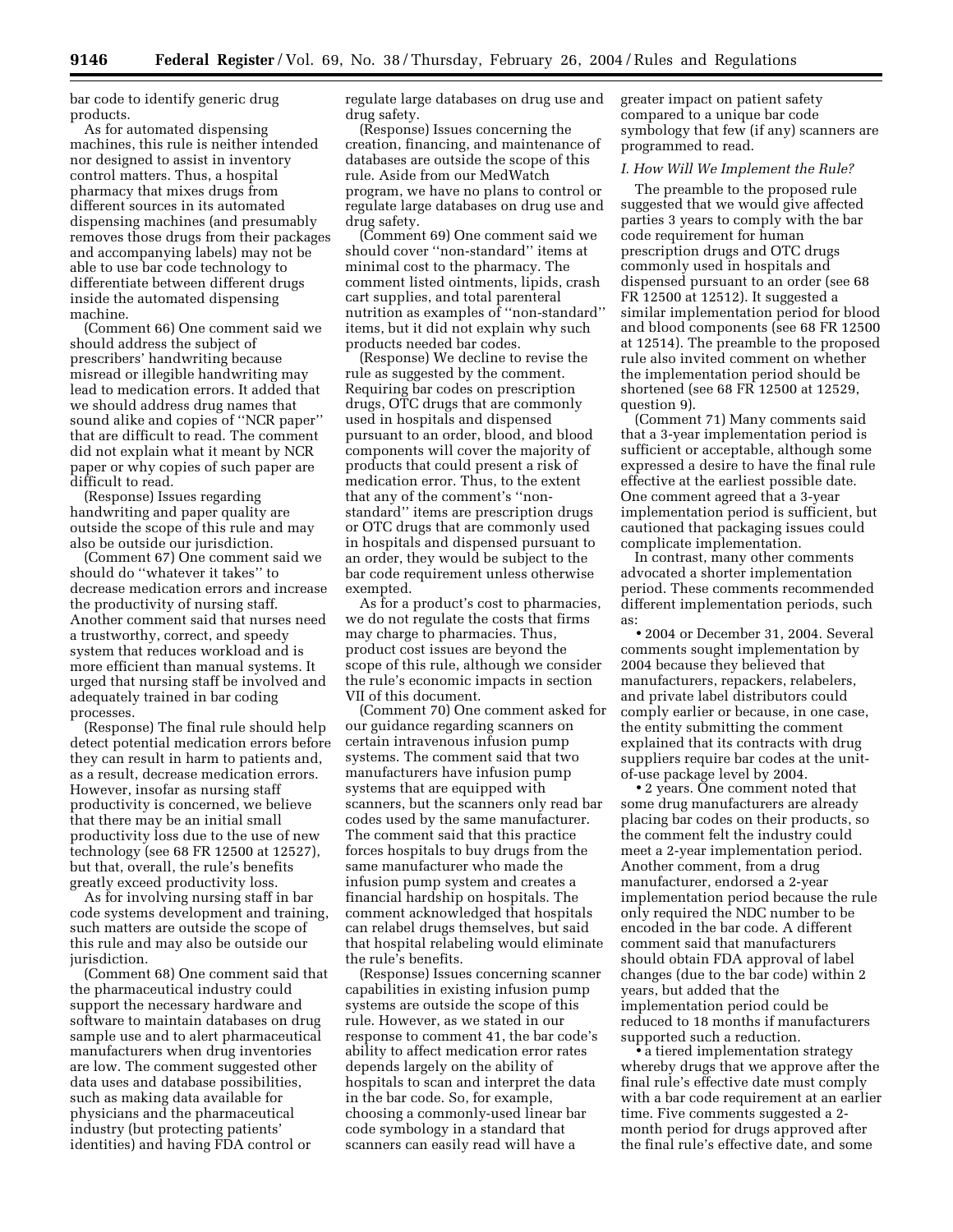comments suggested that drugs approved before the final rule's effective date should have no more than 3 years to comply.

One comment requested that we shorten the implementation period without specifying a different implementation period.

One comment declared that shortening the implementation period would be useless because hospitals would not be ready to use bar codes and because manufacturers have not analyzed possible changes to the NDC number.

One comment asked whether products that are already on the market without a bar code can remain on the market through their expiration date.

Only one comment advocated a longer implementation period. The comment said the implementation period should be 5 years if we refuse to create a general exemptions provision. The comment stated that the additional time would allow for further development of new technologies to address space limitations on small products.

(Response) We have decided to amend the implementation scheme as follows. First, for drugs that are approved on or after the effective date of this rule, we would expect compliance within 60 days after the drug's approval date. Early implementation of a bar code requirement for newly-approved drugs is appropriate because such drugs will not present the same label redesign issues as previously-approved drugs.

Additionally, early implementation of a bar code requirement for newlyapproved drugs will create an incentive for all parties to develop and use bar codes, and this should have a beneficial impact on patient safety.

Second, for drugs approved before the effective date of this rule, we would expect compliance within 2 years after that date. We agree with the comments that companies have already demonstrated their ability to put bar codes on their drug products quickly and agree that requiring only the NDC number in the bar code should facilitate implementation. A 2-year implementation period will also enable firms to exhaust existing stock. If a drug has an expiration date that exceeds 2 years, and the drug was not subject to the bar code requirement at the time it was marketed, we will allow that drug to remain on the market without a bar code.

However, we recognize that we cannot preclude the possibility that some drug products may be difficult to bar code, either because of their containers, size, or other complications.

Therefore, if a manufacturer, repacker, relabeler, or private label distributor can demonstrate to us that, for technological reasons, it cannot comply within 2 years after the final rule's effective date, it should contact us. If we agree that the firm cannot comply within 2 years, we may give the firm an additional year to comply with the rule. We will not entertain any requests for additional time based on non-technological considerations; for example, if a firm is unable to decide on which linear bar code symbologies to use, that indecision would not justify an additional year to comply with the rule. As another example, if a firm decided to encode more information (other than the NDC number) voluntarily, but was experiencing difficulties encoding that additional information, we would not agree to an additional year to comply with the rule.

Firms who believe that technological reasons prevent them from complying within 2 years of the rule's effective date should contact the center responsible for their particular product. For human drug products, the contact office is the Office of New Drugs Compliance (HFD– 020), Center for Drug Evaluation and Research, Food and Drug Administration, 5600 Fishers Lane, Rockville, MD 20857.

For biological products, including blood and blood components, the contact office is the Office of Compliance and Biologics Quality (HFM–600), Center for Biologics Evaluation and Research, Food and Drug Administration, 1401 Rockville Pike, Rockville, MD 20852.

As for those comments that would defer implementation until any regulatory changes to the NDC number occur or would seek a 5-year implementation period if we refuse to create a general exemption provision, we decline to adopt their suggestions. Because we have not yet issued a drug establishment registration and listing proposal (which would include provisions regarding possible regulatory changes to the NDC number), we cannot predict how the NDC number will change or whether it will change at all. We can predict that the NDC numbers for drugs approved after the final rule's effective date should be unique (because we have devoted more attention to NDC numbers recently to ensure that they are unique), will remain unchanged even if we revise the NDC number system, and will be capable of being encoded in bar codes.

Additionally, we decline to extend the implementation period to 5 years to allow for possible technological developments for small products. As we

noted in our response to comment 27, firms have placed linear bar codes on products as small as 1 mL vials, and the UCC itself stated that no pharmaceutical member to the UCC had presented a case of a product that was too small to bear an RSS bar code. Thus, existing bar code symbologies may be satisfactory for small packages. We also remind parties that there may be other options, such as changing packaging, to accommodate the bar code.

(Comment 72) One comment focused on blood and blood components. The comment said the implementation period should be 1 year. The comment explained that ISBT 128 has been approved by CBER and the American Association of Blood Banks (AABB) since 2000 and that a 1988 AABB implementation task force had recommended an 18-month implementation plan.

(Response) For uniformity among products we believe that a 2-year implementation period is appropriate for human drug products, biological products, and blood and blood components. Blood banks are, of course, free to implement the requirements of the rule on a shorter time schedule.

(Comment 73) One comment asked if we could offer any incentives to manufacturers to get them to comply quickly with a bar code requirement.

(Response) We have given manufacturers, repackers, relabelers, and private label distributors considerable flexibility in selecting their own linear bar code symbologies, their data standards (i.e., EAN.UCC or HIBCC), and the bar code's placement on the label. We have even simplified, to the maximum extent we can, the manner in which manufacturers, repackers, relabelers, and private label distributors would report their bar code label changes to us (i.e., through annual reports rather than supplements that require our approval). These efforts should minimize the regulatory burden on manufacturers (and others who are subject to the bar code requirements) and make it easier for them to comply with the rule at the earliest opportunity.

### **III. Legal Authority**

We believe we have the authority to impose a bar coding requirement for the efficient enforcement of various sections of the act. These include sections 201(n), 201(p), 501, 502, 503, 505, and 701(a)) of the act (21 U.S.C. 321(n), 321(p), 351, 352, 353, 355, and 371(a)), and sections 351 and 361 of the PHS Act (21 U.S.C. 262 and 264).

A bar coding requirement for drugs, including biological products, would permit the efficient enforcement of the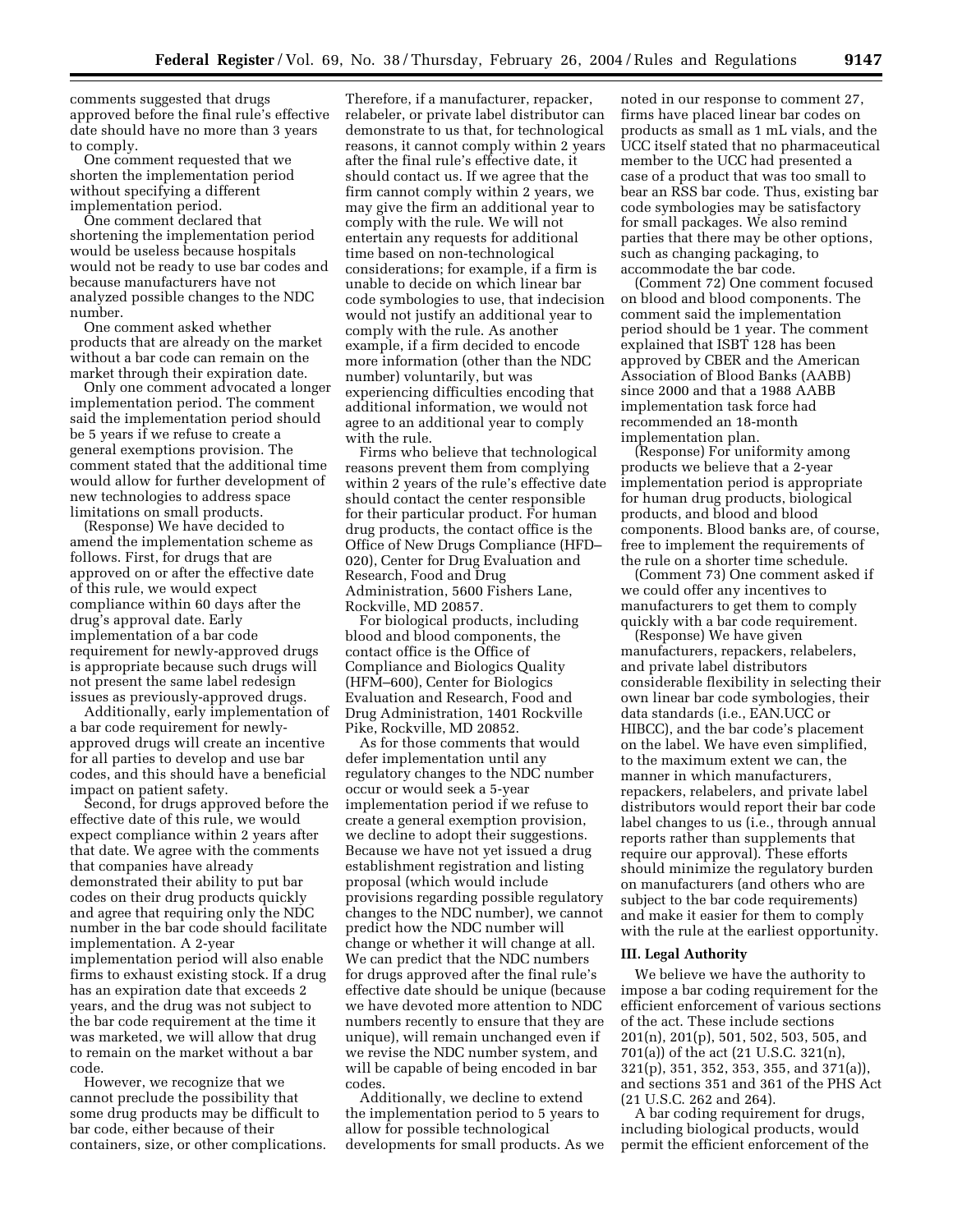misbranding provisions in section 502(a) and (f) of the act, as well as the safety and effectiveness provisions of sections 201(p) and 505 of the act. Bar coding is expected to significantly advance: (1) The provision of adequate directions for use to persons prescribing, dispensing, and administering the drug; (2) the provision of adequate warnings against use by patients where a drug's use may be dangerous to health; and (3) the prevention of unsafe use of prescription drugs.

Section 502(a) of the act prohibits false or misleading labeling of drugs. This prohibition includes, under section 201(n) of the act, failure to reveal material facts relating to potential consequences under customary conditions of use. Information in a database that could be readily accessed through the use of a bar code, such as the drug's strength, dosage form, route of administration, and active ingredient and drug interactions is material with respect to consequences which might result from use of the drug under such conditions of use. Because all of the drugs (prescription drugs and the subset of covered OTC drugs) covered by this final rule may be used in the hospital setting, such use in hospitals can be considered the ''conditions of use as are customary or usual.'' Bar coding can be expected to reduce the incidence of the following types of medication errors:

• Administering the wrong dose to a patient;

• administering a drug to a patient who is known to be allergic;

• administering the wrong drug to a patient or administering a drug to the wrong patient;

• administering the drug incorrectly;

• administering the drug at the wrong time; and

• missing or duplicating doses.

Because information accessed through use of the bar code will reveal material facts relating to potential consequences under customary conditions of use, the bar code requirements are justified under section 502(a) of the act.

Section 502(f) of the act requires drug labeling to have adequate directions for use, adequate warnings against use of a drug product by patients where its use may be dangerous to health, as well as adequate warnings against unsafe dosage or methods or duration of administration, in such manner and form, as necessary to protect users. The bar code would make it easier for the person administering the drug to have full access to all of the drug's labeling information, including directions for use, warnings, and contraindications. Moreover, because the bar code's

information would go to the computer where it could be compared against the patient's drug regimen and medical record, the person administering the drug will be able to determine whether the right patient is receiving the right drug (including the right dose of that drug in the right route of administration) at the right time. The person administering the drug will also be able to avoid giving products to a patient who might be allergic to, or otherwise unable to take, a particular drug. Because the bar code will facilitate access to information including adequate directions for use and adequate warnings, the bar code requirements are justified under section 502(f) of the act.

In addition to the misbranding provisions, the premarket approval provisions of the act authorize FDA to require that prescription drug labeling provide the practitioner with adequate information to permit safe and effective use of the drug product. Under section 505 of the act, we will approve a new drug application (NDA) only if the drug is shown to be safe and effective for its intended use under the conditions set forth in the drug's labeling. Bar coding would allow health care professionals to use bar code scanning equipment to verify that the right drug (in the right dose and right route of administration) is given to the right patient at the right time. Thus, bar coding will ensure the safe and effective use of drugs by reducing the number of medication errors in hospitals and other health care settings.

Section 505(b)(1)(D) of the act requires an NDA to contain a full description of the methods used in, and the facilities and controls used for, the manufacture, processing, and packing of such drug. The same requirement exists for abbreviated new drug applications (see section  $505(j)(2)(A)(vi)$  of the act) and for biological products (see  $351(a)(2)(B)(i)(II)$  of the PHS Act). Information in the bar code would reflect the facilities and controls used to manufacture the product. As described in section II.C.1 of the preamble, the NDC number would identify the manufacturer, product, and package.

A bar coding requirement also would permit the efficient enforcement of the adulteration provisions of the act. A regulation requiring the bar coding of products should avert unintentional mix up and mislabeling of drugs during labeling, packaging, relabeling, and repacking. A bar coding requirement therefore helps prevent adulteration under section 501(a)(2)(B) of the act. It is a manufacturing method or control necessary to ensure that a drug product

has the identity and strength its labeling represents it to have, and meets the quality and purity characteristics which the drug purports or is represented to possess.

Requiring that the bar code be surrounded by sufficient blank space, and remain intact under normal conditions of use, would also further the efficient enforcement of section 502(c) of the act. Section 502(c) of the act provides that a drug product is misbranded if: any word, statement, or other information required by or under authority of the act to appear on the label or labeling is not prominently placed thereon with such conspicuousness (as compared with other labeling) and in such terms as to render it likely to be read and understood by the ordinary individual under customary conditions of purchase and use. The requirement that the bar code be surrounded by sufficient blank space and remain intact under normal conditions of use would help ensure that the bar code can be read easily and accurately so that its safety benefits may be realized.

Because licensed biological products, including blood, are also prescription drug products, the sections of the act discussed elsewhere in the legal authority section provide ample legal authority for issuance of this regulation. However, there is also additional legal authority for the rule's requirements as to biological products regulated under the PHS Act. Section 351(a) of the PHS Act provides for the approval, as well as the suspension and revocation, of biologics license applications. The bar code requirement for biological drugs, and the machine-readable information requirement for blood and blood components, are designed to ensure the continued safe and effective use of licensed biological products. Thus, we may refuse to approve biologics license applications (BLAs), or may revoke already approved licenses, for biological products or blood and blood components that do not have such codes or information.

Additionally, section 361 of the PHS Act authorizes regulations necessary to prevent the introduction, transmission, or spread of communicable diseases. With specific regard to blood and blood components, the requirement for machine-readable information will aid in the control of units that are at risk of spreading communicable diseases.

After the effective date of any final rule, if a product required by the final rule to bear a bar code does not have such a bar code, the product may be considered adulterated or misbranded under the act and would be subject to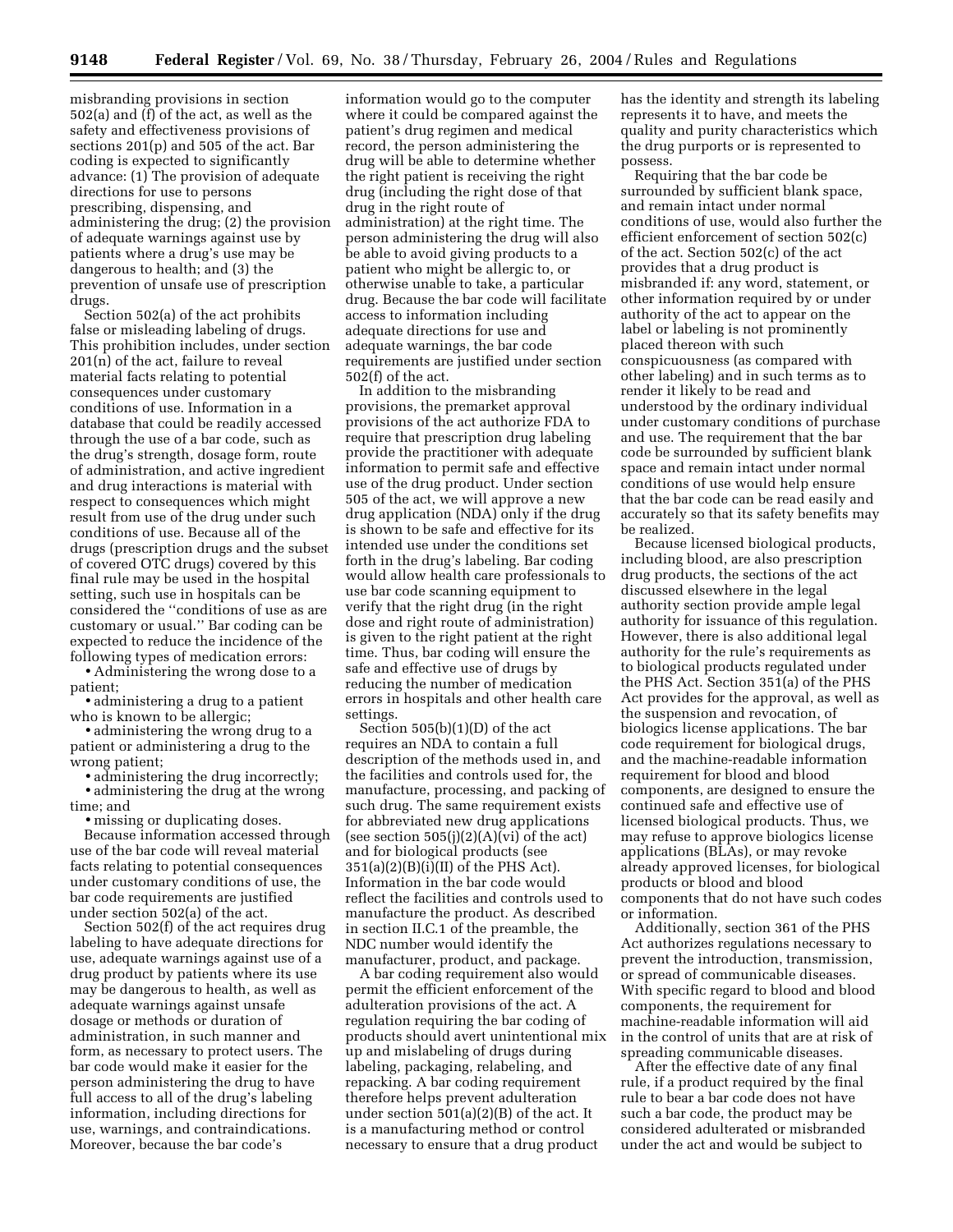regulatory action. Our enforcement actions under the act include, but are not limited to, seizure, injunction, and prosecution, and violation may result in withdrawal of approval of a product's marketing application.

### **IV. Environmental Impact**

We have determined under 21 CFR 25.30(h) and (k) that this action is of a type that does not individually or cumulatively have a significant effect on the human environment. Therefore, neither an environmental assessment nor an environmental impact statement is required.

### **V. Paperwork Reduction Act of 1995**

# *A. What Is the Estimated Information Collection Burden?*

This final rule contains information collection requirements that are subject to public comment and review by the Office of Management and Budget (OMB) under the Paperwork Reduction Act of 1995 (44 U.S.C. 3501–3520). We describe the provisions below in this section of the document with an estimate of the annual reporting burden. Our estimate includes the time for reviewing instructions, searching existing data sources, gathering and maintaining the data needed, and completing and reviewing each collection of information.

*Title*: Bar Code Label Requirement for Human Drug and Biological Products

*Description*: We are issuing a new rule that would require human drug product and biological product labels to have bar codes. The rule requires bar codes on most human prescription drug products

and on OTC drug products that are dispensed pursuant to an order and commonly used in health care facilities. The rule also requires machine-readable information on blood and blood components. For human prescription drug products and OTC drug products that are dispensed pursuant to an order and commonly used in health care facilities, the bar code would contain the NDC number for the product. For blood and blood components, the rule specifies the minimum contents of the machine-readable information in a format approved by the CBER Director as blood centers have generally agreed upon the information to be encoded on the label. The rule will help reduce the number of medication errors in hospitals and other health care settings by allowing health care professionals to use bar code scanning equipment to verify that the right drug (in the right dose and right route of administration) is being given to the right patient at the right time.

Because bar code information for drugs subject to an NDA or ANDA will be reported through an annual report, this rule affects the reporting burden associated with 21 CFR 314.81(b)(2)(iii). Section 314.81(b)(2)(iii) requires the submission of an annual report containing a representative sample of package labels and a summary of labeling changes (or, if no changes have been made, a statement to that effect) since the previous report. Here, the bar code would result in a labeling change. We have previously estimated the reporting burden for submitting labels as currently required under § 314.81(b)(2)(iii), and OMB has

approved the collection of information until March 31, 2005, under OMB control number 0910–0001. We are not re-estimating these approved burdens in this rulemaking; we are only estimating the additional reporting burdens associated with the submission of label changes under § 314.81(b)(2)(iii).

Minor label changes for blood and blood components may be reported as part of an annual report, as described in 21 CFR 601.12(f)(3), and we would consider the machine-readable information on blood and blood component labels to be a minor change. We have previously estimated the reporting burden for submitting labels as currently required under § 601.12(f)(3), and OMB has approved the collection of information until August 31, 2005, under OMB control number 0910–0338. We are not reestimating these approved burdens in this rulemaking; we are only estimating the additional reporting burdens associated with the submission of label changes under  $\S 601.12(f)(3)$ .

Parties may also seek an exemption from the bar code requirement under certain, limited circumstances. Section 201.25(d) requires submission of a written request for an exemption and describes the contents of such requests.

*Description of Respondents*: Manufacturers, repackers, relabelers, and private label distributors of prescription drug products, including biological products, or OTC drugs that are dispensed pursuant to an order and commonly used in hospitals.

We estimate the burden of this collection of information as follows:

# TABLE 1.—ESTIMATED ANNUAL REPORTING BURDEN1

| 21 CFR Section    | No. of Respondents | <b>Annual Fre-</b><br>quency of Re-<br>sponses | <b>Total Annual</b><br>Responses | Hours per<br>Response | <b>Total Hours</b> |
|-------------------|--------------------|------------------------------------------------|----------------------------------|-----------------------|--------------------|
| 201.25 and 610.67 | 1,447              | 31.1                                           | 45,000                           | 24 hours              | 1,080,000          |
| \$201.25(d)       | 40                 |                                                | 40                               | 24 hours              | 960                |
| 314.81(b)(2)(iii) | 1,447              | 5.9                                            | 8,576                            | 10.5 minutes          | 1,497              |
| 601.12(f)(3)      | 211                |                                                | 211                              | 1 minute              | 3.5                |
| 606.121(c)(13)    | 981                | 42,507.7                                       | 41.7 million                     | 1 minute              | 695.000            |
| Total             |                    |                                                |                                  |                       | 1,777,550.5        |

1There are no capital costs or operating and maintenance costs associated with this collection of information.

Our estimates are based on the following assumptions:

• For prescription drugs whose label changes would be reported in an annual report pursuant to § 314.81 or § 601.12(f)(3) for biological products),

there are approximately 1,447 registered establishments that would be reporting. Information on listed drugs indicates there are 89,800 separate, identifiable product packages that will comply with the bar code requirement. These

packages account for 8,576 separate and distinct products (each product is marketed in an average of 10.47 packaging variations). This means that the annual frequency of reports would be 5.9 (8,576 products subject to annual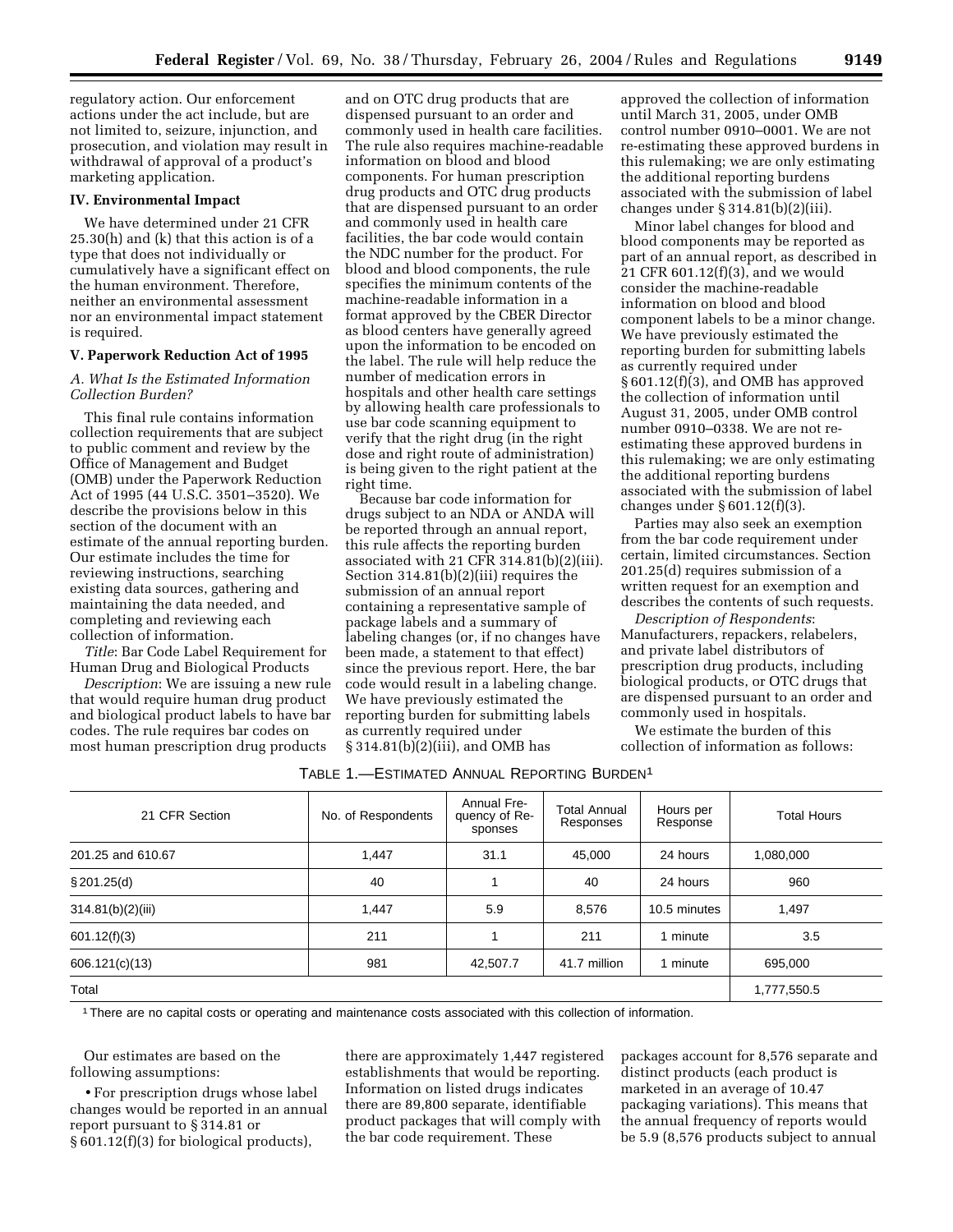reports/1,453 registered establishments = 5.92 products per registered establishment, which we have rounded down to 5.9). Section 314.81(b)(2)(iii) requires firms to submit an annual report that includes a summary of any changes in labeling since the last annual report. Similarly, § 601.12(f)(3)(i)(A) requires manufacturers of biologics to include in their annual reports editorial or similar minor labeling changes. We expect that the addition of a bar code to a label would necessitate a simple statement in the annual report declaring that the bar code has been added, so we have assigned an estimate of one minute for such statements per label. Each product's annual report would include labels for all packaging variations. Thus, the total reporting burden would be 1,496.67 hours ((8,576 reports x 10.47 labels (or one label per packaging variation) per report x 1 minute per report)/60 minutes per hour = 1,496.67 hours), which we have rounded up to 1,497 hours.

• For minor labeling changes for blood and blood components included in an annual report under  $\S 601.12(f)(3)(i)(A)$ , FDA's database indicates there are 211 licensed manufacturers of transfusable blood and blood components. We expect that the addition of machinereadable information to the label of blood and blood components would necessitate a simple statement in the annual report declaring that the machine-readable information has been added, so we have assigned an estimate of one minute for such statements. Thus, the total reporting burden would be 3.5 hours ((211 reports x 1 minute per report)/60 minutes per hour = 3.516 hours), which we have rounded down to 3.5 hours.

• For the requirement in  $§ 601.121(c)(13)$  to include machinereadable information on blood and blood components, FDA's registration database indicates there are 981 blood and plasma establishments. The AABB estimates that approximately 13.9 million blood donations are collected annually. We estimate that each blood donation yields approximately three blood components. This means that the frequency of responses is approximately 41.7 million occurrences (13.9 million blood donations x 3 blood components per donation) divided by 981 establishments or 42,507.645 occurrences per establishment, which we have rounded up to 42,507.7. We estimate that it takes one minute to apply a machine-readable code manually; if a blood collection facility uses an on-demand printer, the time would range between 15–30 seconds. For purposes of this estimate, we adopt

the larger time estimate of one minute per machine-readable information for blood, thus resulting in an annual reporting burden of 695,000 hours ((41.7 million reports x 1 minute per report)  $/60$  minutes per hour = 695,000 hours). However, we reiterate that facilities using on-demand printers would face lower burdens. In addition, blood collection centers are currently allowed and encouraged to apply machinereadable information to collections. This burden estimate accounts for requiring an activity that is currently voluntary and does not reflect an additional activity.

• For exemption requests under § 201.25(d), we believe that few products would warrant an exemption from the bar code requirement. Consequently, based on our experience with other exemption provisions, we estimate that there may be 40 exemption requests per year and that each exemption request will require 24 hours to complete. This should result in an annual reporting burden of 960 hours (40 requests per year x 24 hours per request = 960 hours).

# *B. What Comments Did We Receive on Our Estimates?*

Several comments disagreed with our estimates, and one comment even disagreed that the rule would have practical utility insofar as its products were concerned.

(Comment 74) Specifically, two comments from allergenic extract firms disagreed with our claim that reporting label changes would take only 1 minute. One comment claimed that the estimate would be 400 hours for its firm, based on 15 minutes per label report and 30 product labels per report. It declared the burden to be ''onerous and unnecessary.'' The comment declared that the rule would not enhance our oversight of the allergenic extract industry and would not reduce medication errors because allergenic extracts are administered in physician's offices and clinics where ''mistakes do not normally occur.'' The second comment stated that its firm would have to submit label changes for 1,200 labels and 1,200 packages at 10 minutes per report, for a total burden of over 400 hours, and declared this would be an ''unnecessary hardship'' on a small firm.

(Response) The final rule exempts allergenic extracts from the bar code requirement, so the comments' claims are moot. However, we reiterate that we expect that the addition of a bar code to a label would necessitate only a simple statement in the annual report, which is already a required document (see 68 FR 12516; 21 CFR 314.81). This statement

would simply declare that the bar code has been added to the label. So, for example, if the statement in the annual report was, ''We added a bar code to the label pursuant to 21 CFR 201.25,'' it is difficult to see why such a statement requires 10 or 15 minutes to prepare or insert into an annual report, and even more difficult to see why such a statement results in a 400-hour burden for a firm. The comments did not explain how it arrived at its estimate of 10 and 15 minutes per report, so, because we have no basis to evaluate the accuracy of the comments' larger time estimates, we decline to adopt them.

(Comment 75) One comment from a medical gas firm said that we underestimated the number of firms subject to the rule. The comment said that there are over 3,000 medical gas sites alone.

(Response) Our estimate was based on the number of firms that have registered with FDA, and one should remember that the final rule applies to manufacturers, repackers, relabelers, and private label distributors who are subject to the drug establishment registration requirements (see § 201.25(a)). We do not know whether the comment's claim of over 3,000 medical gas ''sites'' includes firms that are not subject to our drug establishment registration requirements, but if a firm is not subject to the drug establishment registration requirement, then it would not be subject to the bar code requirement.

Yet, even if we were to accept the comment's estimate of 3,000 medical gas establishments and assumed that all were subject to the drug establishment registration requirements, we do not need to change our Paperwork Reduction Act estimates because the final rule exempts medical gases from the bar code requirement.

The information collection provisions in this final rule have been approved byOMB. (OMB control number: 0910– 0537; expiration date 2/28/07).

An agency may not conduct or sponsor, and a person is not required to respond to, a collection of information unless it displays a currently valid OMB control number.

### **VI. Federalism**

We have analyzed this final rule in accordance with the principles set forth in Executive Order 13132. We have determined that the rule does not contain policies that have substantial direct effects on the States, on the relationship between National Government and the States, or on the distribution of power and responsibilities among the various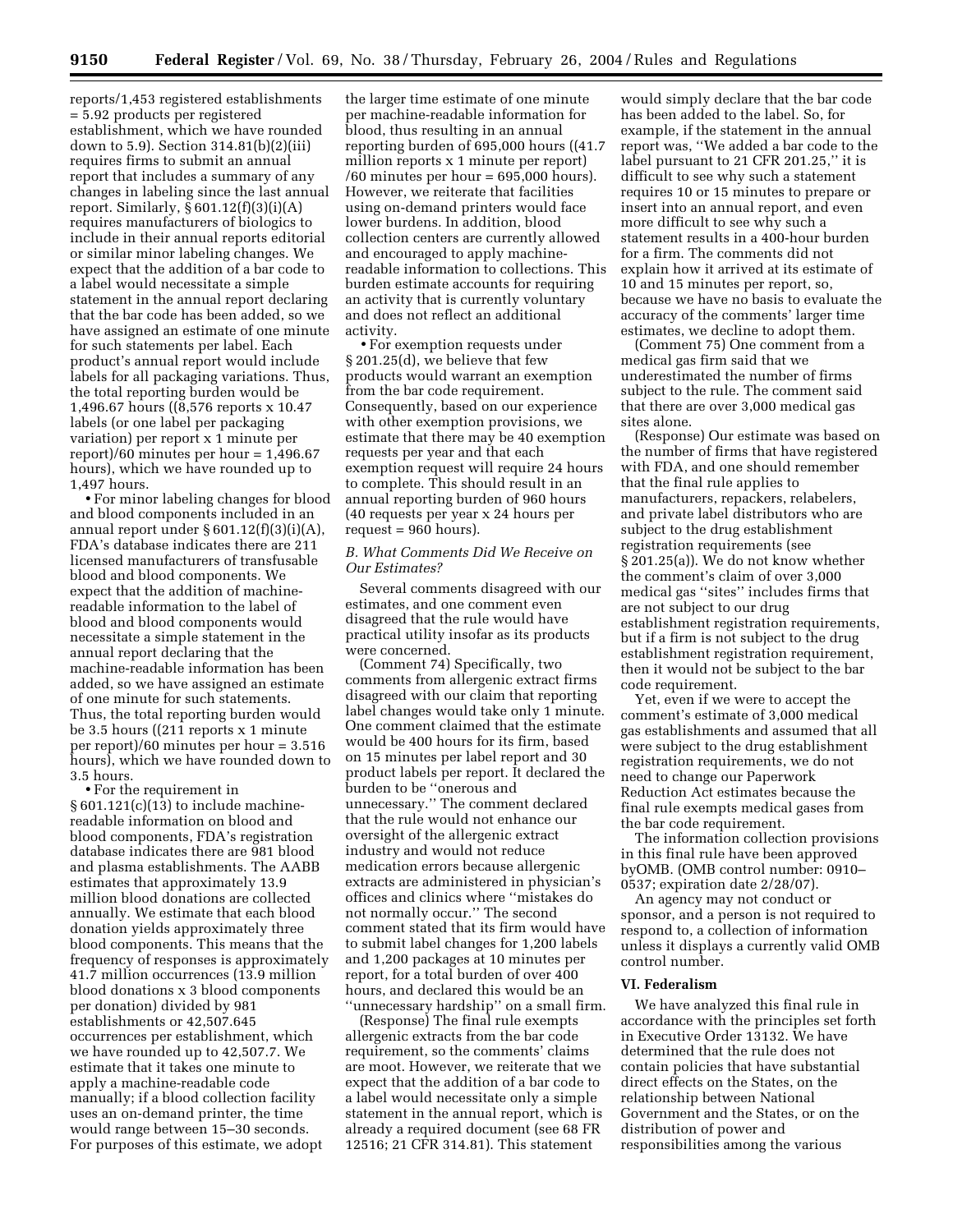levels of government. Accordingly, we have concluded that the rule does not contain policies that have federalism implications as defined in the Executive order and, consequently, a federalism summary impact statement is not required.

### **VII. Analysis of Impacts**

# *A. Introduction*

We have examined the rule under Executive Order 12866, the Regulatory Flexibility Act as amended by the Small Business Regulatory Enforcement Fairness Act, the Unfunded Mandates Reform Act, and the Congressional Review Act. Executive Order 12866 directs agencies to assess all costs and benefits of available regulatory alternatives and, when regulation is necessary, to select regulatory approaches that maximize net benefits (including potential economic, environmental, public health and safety, distributive impacts and equity). Under the Regulatory Flexibility Act (as amended by the Small Business

Regulatory Enforcement Fairness Act), if a regulation has a significant economic impact on a substantial number of small entities, we must analyze regulatory options that would minimize the impact on small entities. Section 202(a) of the Unfunded Mandates Reform Act requires that agencies prepare a written statement of anticipated costs and benefits before proposing any regulation that may result in expenditure by State, local, and tribal governments, or by the private sector of \$100 million in any one year (adjusted annually for inflation). Currently, such a statement is required if costs exceed about \$110 million for any one year. The Congressional Review Act requires that regulations determined to be major must be submitted to Congress before taking effect.

The regulation is consistent with the principles set forth in Executive Order 12866 and the three statutes. We have identified the regulation as an economically significant regulatory action, as defined in Executive Order 12866. We believe the regulation is unlikely to have a significant impact on a substantial number of small entities. The expected impact of this regulation is greater than \$110 million in a single year and therefore is considered a major regulatory action as defined by the Unfunded Mandates Reform Act. The Office of Information and Regulatory Affairs (OIRA) in the Office of Management and Budget (OMB) has determined this regulation to be major under the Congressional Review Act.

We estimate that the rule provides net benefits to society of \$3.4 billion to \$3.6 billion annually, depending on whether a discount rate of 3 percent or 7 percent is used. This estimate relies on work by the Eastern Research Group, Inc. (ERG), which we contracted to collect data, interview industry experts, and analyze the costs and benefits of the rule. The detailed analysis and references in support of the impacts summarized in Table 2 is included in the docket as Reference 46 and is available on FDA's Web site. In section VII.O below, we present our analysis of the substantial uncertainty in the estimates presented in Table 2.

TABLE 2.—ESTIMATED IMPACTS OF THE FINAL RULE IN MILLIONS OF DOLLARS ANNUALIZED OVER 20 YEARS

| Discount Rate | Regulatory<br>Costs | Anticipated<br>Hospital<br>Costs* | Societal<br>Benefits** | Net Benefits (benefits<br>minus costs) | <b>Potential Hospital</b><br>Efficiencies*** |
|---------------|---------------------|-----------------------------------|------------------------|----------------------------------------|----------------------------------------------|
| 7 Percent     | \$8                 | \$660                             | \$5,200                | \$4.500                                | \$380 to \$600                               |
| 3 Percent     | \$7                 | \$600                             | \$4,900                | \$4,300                                | \$360 to \$570                               |

Note: These estimates may not sum because of rounding.

\*Costs due to voluntary accelerated purchase and utilization of bar coding systems

\*\*Benefits to public health due to avoidance of adverse drug events

\*\*\*Potential additional benefits from efficiencies in reports, records, inventory, and other hospital activities.

Table 2 presents the total expected regulatory costs to manufacturers, repackers, relabelers, retail outlets, and FDA. Most of these costs will occur during the first several years after implementation. Table 2 also shows the estimated opportunity costs of the expected accelerated investment in bar coding systems by the hospitals. These investment expenditures are necessary to achieve the societal benefits expected from the rule. Table 2 also shows our estimated range of possible efficiencies in hospital activities associated with accelerated adoption of technology. Both anticipated hospital costs and the societal benefits would occur after hospitals purchase and install the necessary equipment to take advantage of bar codes. The net benefit of the rule is the societal benefit minus the induced expenditures minus the regulatory costs. The net benefits of the rule, which are \$3.6 billion and \$3.4 billion per year if annualized at 7 percent and at 3 percent, are \$38 billion and \$51 billion

in present value terms, if calculated at 7 percent and 3 percent discount rates respectively. These estimates, however, account for neither expected potential hospital efficiencies, nor income transfers following fewer awards for medical malpractice.

While efficiency gains in hospital recordkeeping and reporting procedures produce societal benefits, we are extremely uncertain that hospitals would make the additional investments to achieve them. This final rule focuses on the use of bar code technology only in hospital pharmacies and patient care wards. Such systems could provide the opportunity and incentive for hospitals to expand bar code technology into other areas of operation, such as billing or supply ordering. The installation of bedside systems may make such an expansion more likely, but we believe it would not be a direct effect of this final rule. In addition, the estimated efficiency gains are extremely uncertain. However, we have noted the potential of these additional gains, but have not claimed them as direct benefits of this final rule.

We also note that reductions in income transfers from the potential reduction in medical malpractice awards and reductions in medical liability insurance that may occur with reductions in adverse drug events are not considered societal benefits because they do not represent resource or opportunity savings. These effects are discussed later in this section, but do not contribute to the estimated net benefits shown in Table 3.

### *B. Objective of the Rule*

The objective of the rule is to enable the health care sector to utilize technological solutions to reduce preventable adverse drug events (ADEs)1 and acute hemolytic

<sup>1</sup>For this analysis an adverse drug event (ADE) is an injury from a medicine (or a lack of an intended medicine) (source: American Society of Continued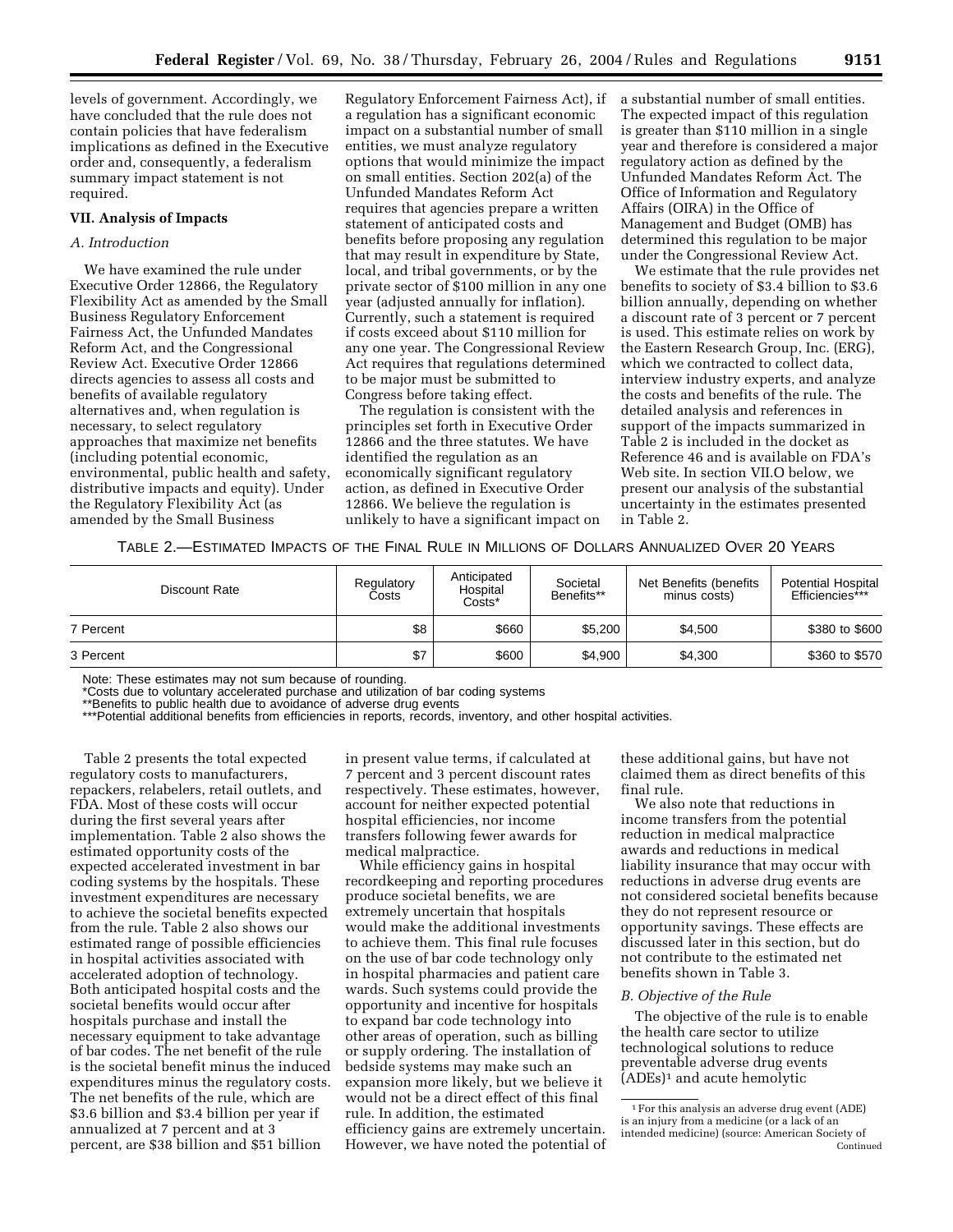transfusion reactions (AHTRs) associated with medication errors2 and transfusion errors in hospitals.3

# *C. Estimate of Preventable Adverse Drug Events and Acute Hemolytic Transfusion Reactions*

In 1999, the Institute of Medicine (IOM) issued a report that drew public attention to the number of deaths that occur each year in the United States from preventable medication errors in hospitals. A significant proportion of the reported deaths, as well as the additional illnesses and morbidities, were associated with errors involving FDA-regulated products, especially medications. This section briefly describes our efforts to estimate the current number of preventable ADEs and AHTRs.

The public health literature includes many attempts to determine the rate of preventable ADEs in United States hospitals, although these studies typically employed varying methodologies and definitions. Our methodology begins by multiplying estimated hospital admissions by reported rates of ADEs per admission. We combined the resulting number of ADEs per hospital per year with the reported ratio of preventable to total ADEs to estimate the number of preventable ADEs per hospital per year. We first developed these calculations for various hospital size classes and then aggregated the data to present national estimates. We relied on published literature to derive ADE rates for each major stage of the medication process in hospitals. We then projected preventable ADEs for the entire evaluation period based on expected future increases in hospital admissions.

We used a similar methodology to estimate preventable AHTRs.

ERG identified four comparable published studies that reported rates of ADEs per hospital admissions (Refs. 2 to 5). The reported incidence rates of

2For this analysis a medication error is a preventable event that may cause or lead to inappropriate medication use or patient harm while the medication is in the control of the health care professional, patient, or consumer (source: NCCMERP, 2002).

3For this analysis a hospital is a facility that provides medical, diagnostic and treatment services that include physician, nursing and other health services to inpatients and the specialized accommodation services required by inpatients (source: NAICS, 2002). We have excluded psychiatric, alcohol and chemical dependency, rehabilitation, and other specialty hospitals. We have included general medical and surgical hospitals in which the average stay is less than 30 days.

hospital admissions with ADEs ranged from 2.4 percent to 6.5 percent with a mean rate of 4.3 percent. According to AHRQ, there were 29.1 million nonobstetric hospital admissions during 2000 4. We multiplied these admissions by 0.043 and found that approximately 1.25 million ADEs occur annually in United States hospitals. The same four studies reported that between 15 percent and 49 percent of all ADEs are preventable. We used the mean of these studies to estimate that about 373,000 (30 percent) of these ADEs were preventable. Based on published reports (Refs. 2 and 6), we also estimated that 1,048,000 potential ADEs5 are either intercepted before reaching the patient or do not cause an injury. According to projected increases in hospital expenditures and population demographics that imply future increases in hospital admissions, the annual number of preventable ADEs would total 478,000 within 20 years.

ERG searched the public health literature to identify stages in the hospital medication process in which errors occur and concluded that the medication stages of prescribing, transcribing, dispensing, and administration provide a useful analytic structure. The most common reported ADE symptom was cardiac arrhythmia followed by itching and/or nausea. Relatively few fatalities have been documented as preventable ADEs, but several published studies conclude that 2.8 percent of all preventable ADEs probably result in fatalities. Another study has asserted that as many as 2.7 percent of all ''negligent'' (as defined in the study) ADEs resulted in permanent disability. We used these estimates in our analysis.

AHTRs resulting from erroneous blood transfusions have been extensively studied and widely reported. Based on data provided by the National Blood Data Resource Center (NBDRC), ERG estimated that United States hospitals currently transfuse approximately 15.7 million units of whole blood and red blood cells to 5.2 million patients per year. According to recent studies (Ref. 27) the frequency of erroneous ABO-incompatible transfusion errors is approximately 1 per 38,000, or 414 errors per year.

Another study (Ref. 7) has estimated that two-thirds of all incompatible transfusions were the result of preventable errors. Using this figure, the current number of annual preventable erroneous blood transfusions that result in AHTRs is 276. In addition, the literature reports that potential blood transfusions that could have resulted in adverse outcomes but did not account have a frequency five times actual errors (Ref. 8). Thus, we have estimated 276 preventable and 1,380 potential AHTRs occur in hospitals each year. The NBDRC has estimated an annual growth rate of transfusions of 6 percent. Discussions with hospital personnel believe this may be an overestimate, so we have used a 3 percent annual growth in transfusions to forecast preventable AHTRs over time. Therefore, within 20 years we expect 498 preventable and 2,492 potential AHTRs in the absence of this regulation.

### *D. The Final Rule*

With certain exceptions, we are requiring linear bar codes on almost all prescription drug and biological products (including vaccines) and all over-the-counter (OTC) drug products commonly used in hospitals and dispensed pursuant to an order. We are also requiring the use of machinereadable information on all human blood and blood components intended for transfusion. For drug products, this information will include National Drug Code (NDC) number identifying the dosage, strength, nature, and form of each administered product and be portrayed in a linear bar code6 and include product-specific and packagespecific NDC numbers. We will maintain a database of all unique NDC numbers and ensure these data are available for use in commercial computerized systems that can provide bedside bar code identification. The bar code requirement would be effective within 2 years. For blood and blood components, the machine-readable information will include information identifying the facility, the lot number relating to the donor, a product code, blood type, and Rh.

We are issuing this rule because private markets have failed to establish the standardized bar codes that are needed to motivate hospitals to adopt an important health-saving technology. In particular, we believe that the private market's failure to develop standardized bar codes has impeded the growth of the technological investment necessary to

Hospital Pharmacists, 1998). The definition used for the analysis in the proposed rule included AHTRs, which are shown separately for the final rule's analysis.

<sup>4</sup>Obstetric admissions are rarely associated with ADEs. The referenced articles have eliminated these admissions in their analyses. Reasons for the low probability of ADEs include the relatively healthy state of most admissions as well as the low number of medications.

<sup>5</sup>A potential ADE is a medication error that could have caused an ADE, but did not. Potential ADEs include medication errors that were intercepted before reaching the patient. Potential ADEs include any errors that do not involve patients.

<sup>6</sup>A bar code is a graphic representation, in the form of bars and spaces of varying width of numeric or alphanumeric data.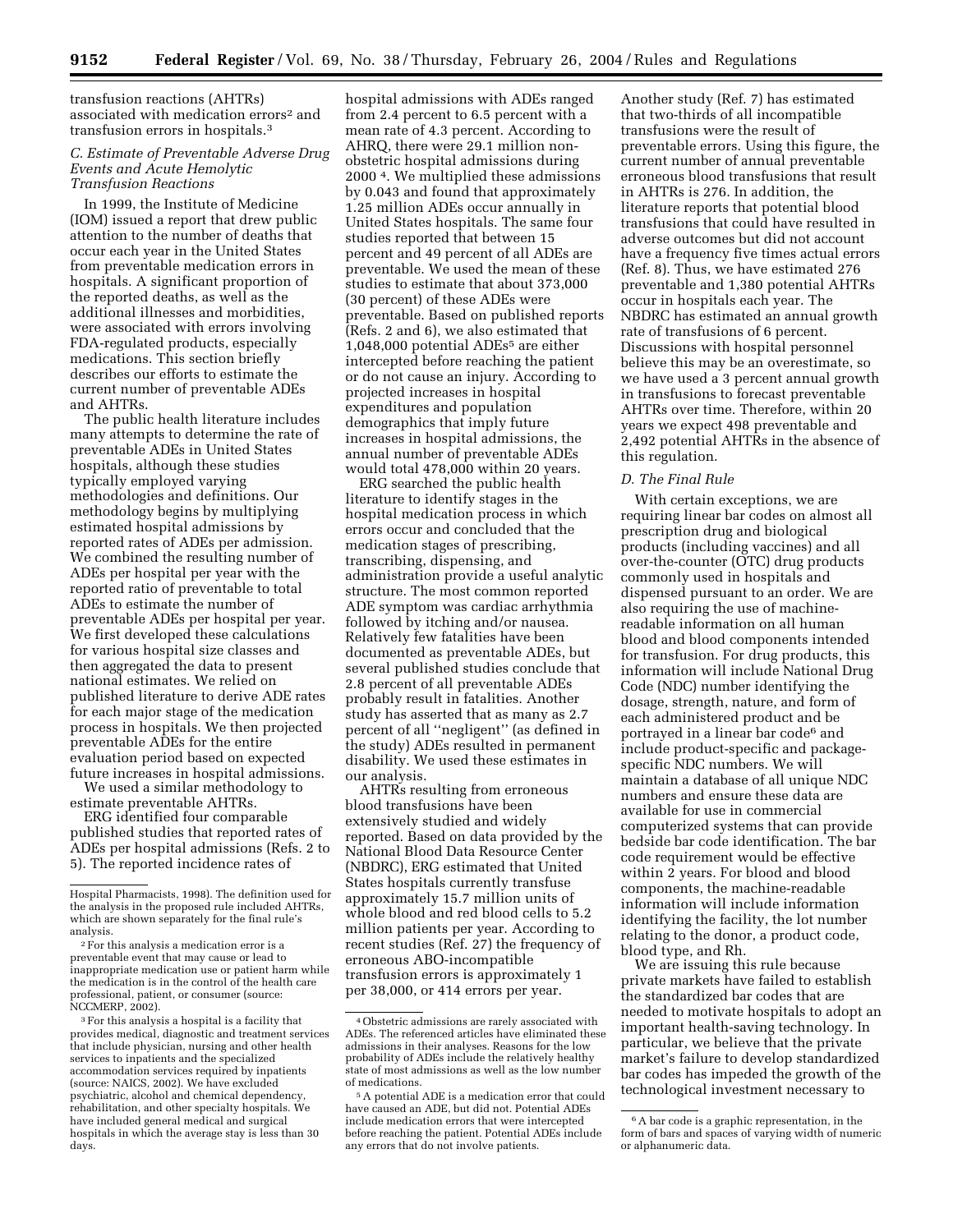reduce the number of ADEs and AHTRs in the nation's hospitals. We find that a regulatory intervention to establish a standardized system of bar codes is needed to address this market failure.

The final rule will increase costs to the manufacturers, repackers, relabelers, and private label distributors of the affected products by requiring changes in manufacturing, packaging, and labeling processes. It will also increase costs to some hospitals by requiring a change in some bar code readers associated with these products. The final rule will also require FDA resources to ensure industry compliance with the bar coding requirement and additional resources to maintain a computerized database of NDC numbers. Once bar codes are standardized, the final rule will enable hospitals to take advantage of the coded information that would permit hospitals to reduce ADEs, while achieving other operational cost efficiencies. The final rule will also enable other sectors to use machine-readable technology in ways that would benefit public health (for example, accessing up to date labeling information from home computers or identifying drugs subject to recalls).

### *E. Description of Affected Sectors*

# 1. Current Machine-Readable Technologies

Prior to developing the rule, we contracted with ERG to examine the current machine-readable technologies available for use by the health care sector and report on trends. The resulting report is included in the docket (Ref. 9), and summarized here.

Bar coding is currently the most widely used machine-readable technology and is also the technology most likely to see increased acceptance in the near future. Health care companies have sponsored two organizations that have each developed different bar code symbologies;<sup>7</sup> the Uniform Code Council's Universal Product Code (UPC) and the Health Industry Business Communication Council's Health Industry Bar Code (HIBCC). UPC codes are more widely used in retail stores while HIBCC is specially designed to safeguard against errors. However, although HIBCC codes have been effectively used in the medical device industry, they have not won wide acceptance within pharmaceutical markets. Within these symbologies, the groups have defined acceptable linear (or one-dimensional) codes, two-dimensional codes, and composite codes (a combination of one-

and two-dimensional symbologies). The advantage of two-dimensional and composite codes is that they can include additional information in the same area. Potential disadvantages of twodimensional and composite symbologies are the higher costs for readers and scanners and the additional risk of uncertain data recovery by misinterpreting coded information.

While these organizations' bar codes are widely used, their use for the prevention of ADEs remains limited. Most pharmaceutical and OTC manufacturers use bar codes to move shipping cases through their distribution chain, but relatively few pharmaceuticals are sold with the specific bar codes required by this rule. Some hospitals use computer-controlled technology to add their own bar codes to incoming products.

Bar code systems require printers, scanners, and software to ensure that correct information is communicated. According to discussions with consultants, pharmaceutical manufacturers prefer to label products as late as possible in the manufacturing process in order to maximize flexibility. Printing technology advancements have allowed more printing options to be available. Manufacturers currently use contract label printers or packagers along with in-house operations. Contract printers are commonly used for preprinted labels that do not carry customized data. Currently, ink jet and thermal printers may be appropriate for production line printing of bar codes, although ink jet printers may cause difficulties in media compatibility, print speed, and resolution. Water-based inks can streak or blur, but non-water soluble inks produce a shine that reflects to the scanner and affects how the bar code is read. Laser printers are subject to toner flaking, which makes them unreliable for long-term bar code printing. Production line speeds may also create problems for bar code resolution levels.

The complexities of bar code scanners have evolved as the codes have become more data intensive. Most scanners in current use are laser-based systems designed to read linear bar codes. In health care settings, scanners are routinely programmed to discriminate among the symbologies they are likely to encounter. Some laser scanners can also read composite or two-dimensional codes, if properly programmed. These scanners are more costly, and some consultants have cautioned that multiple data systems may introduce potential misreading at hospital bedsides. Moreover, in certain situations, health care scanners may not need to use all of the available

information. For example, scanners at bedside point of care may only need to capture limited identifying information while the central dispensing pharmacies may require full database capabilities. At this time, the scanning industry is confident that linear standards<sup>8</sup> will be readily accessible, whereas other standards may require additional market research. We believe that scanners will work in conjunction with hand-held personal digital assistants (PDAs) in hospital wards due to their portability and multi-functional characteristics.

2. Manufacturers and Packagers of Affected Products

A large majority of exterior pharmaceutical packages already include the NDC number in a bar code, according to discussions with staff at two large Veteran Health Administration Comprehensive Mail Order Pharmacies. The final rule, however, by requiring this bar coded information on the drug's label, may result in a bar code on both exterior and interior packaging. In addition, some prescription and OTC drug products are already sold in blister packs, where individual pills or capsules are enclosed in a bubble. Prescription products are often repackaged into blister cards for more convenient use in hospitals. While some blister cards may now be labeled with bar codes for specified concerns, many are not. OTC drug products in blister packs rarely have bar coded information. Moreover, many bar coded exterior packages cannot be read by hospital or retail scanners, because manufacturers use bar codes for sales promotions and other special offers that have separate and distinct NDC numbers that do not appear in all customer databases.

There are currently about 1,218 establishments in the Pharmaceutical and Biologic Preparation industries (NAICS 325412 and 325414). Based on the size distribution of industry establishments, we estimate a total of about 3,513 in-house packaging production lines. In addition, an estimated 229 establishments in the Packaging and Labeling Services industry (NAICS 561910) are dedicated to serving the pharmaceutical industry, accounting for an additional 482 packaging lines. Overall, we estimate that 3,995 packaging lines are used in 1,447 establishments for these products.

In addition, we estimate there are 981 blood collection centers in the United States (NAICS 621991). Each of these collection centers acts as a separate

<sup>7</sup>A symbology refers to a distinct technological, machine-readable language.

<sup>8</sup>A standard refers to a general description of a system of machine-readable languages.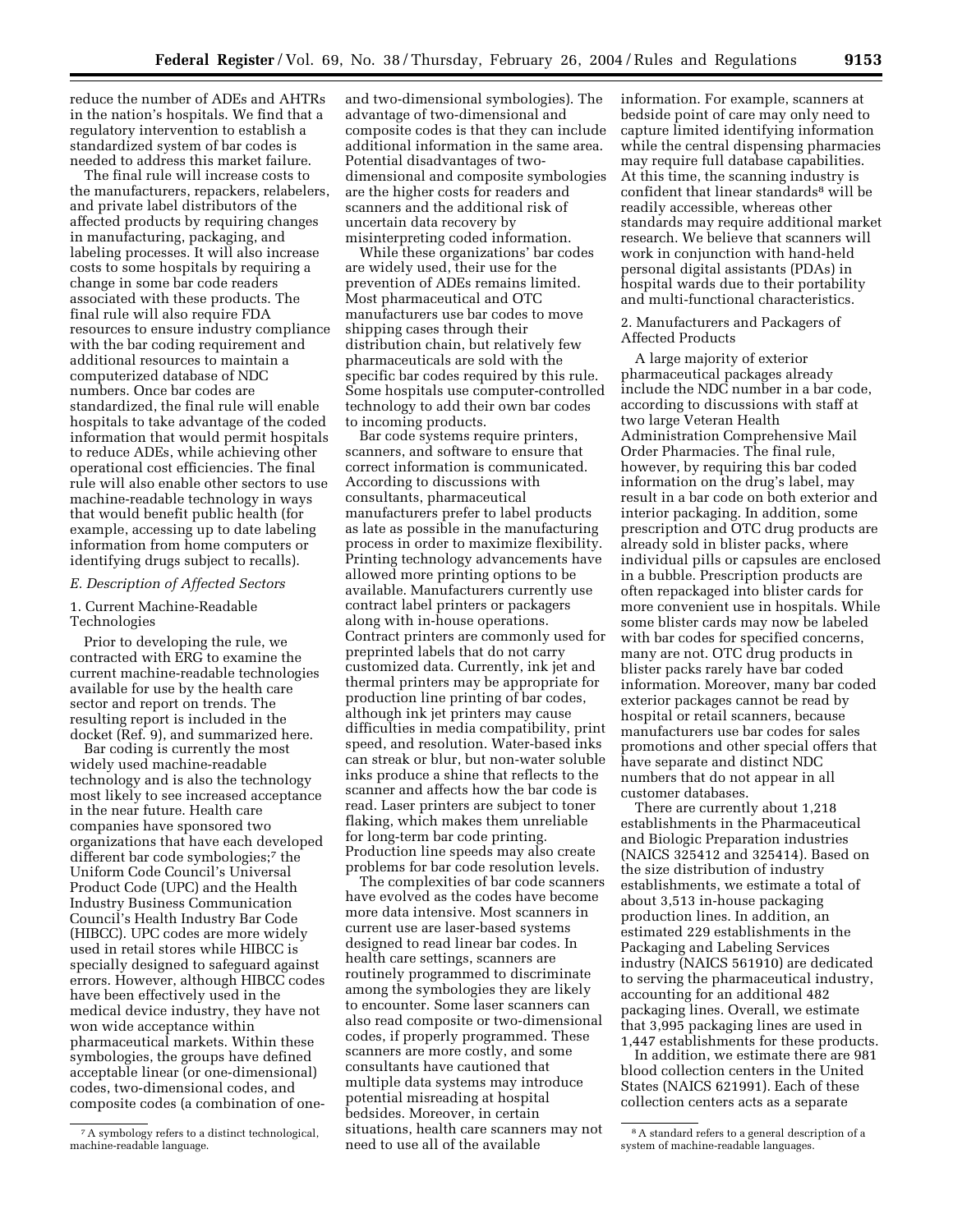packaging line. Consultants have estimated that about 25 percent of these blood collection centers are included in published industry counts. We added blood collection centers to the industry packaging lines for a total of 4,976 affected packaging lines in 2,428 separate establishments.

The number of separate trade and generic named affected products is about 17,000, an increase greater than 500 percent since 1990. Each of these named products may be marketed in varying strengths or dosage forms. Using data from the current NDC number list, we have estimated there are 78,000 separate prescription unit-of-sale packages, 98,000 OTC drug packages, and 2,000 blood/vaccine packages. Over time, the number of distinct packaging units is expected to continue to increase. The OTC drug industry has suggested that as many as 10 percent of OTC packages (9,800 packages) are commonly used in hospital settings and would be subject to the bar code rule. For example, OTC analgesics that may be dispensed to a patient pursuant to an order would be subject to the final rule, but shampoos or toothpastes that may be provided would not. The Consumer Healthcare Products Association (CHPA) estimated that as many as 10 percent of their member's products were regularly dispensed from hospital pharmacies or packaged specifically for sale to hospitals. Other responses include a report from a hospital that only 200 OTC products are routinely dispensed. However, discussions with OTC manufacturers and hospital pharmacists have indicated larger potential coverage. Hospital pharmacists periodically order wide arrays of products from catalogs. While some categories of OTC products are unlikely to be affected by the regulation, ERG has estimated that as many as 75 percent of OTC shelf-keeping units (SKUs) could potentially be used in hospitals and subject to the requirement of this regulation. For purposes of this analysis, because we do not know the specific SKUs that will be ''commonly used in hospitals,'' we have assumed that 75 percent of all OTC drug products (73,500 SKUs) would be required to provide bar coded information. Overall, 153,500 separate unit-of-sale packages are expected to be subject to the final rule.

OTC drug manufacturers frequently redesign labels. Based on discussions with manufacturers, the majority of OTC labels are redesigned within a 6-year cycle for marketing reasons. Many products have redesigned labels every 2 or 3 years. Prescription drug product labels may be redesigned less

frequently, but there is evidence that numerous labeling changes occur. We examined selected NDA files and found that changes to prescription drug product labels occur, on average, more than once per year. While marketing of prescription drug products may not be as sensitive to labeling graphics and package design as OTC products, there are many other reasons why manufacturers change their product labels. For this analysis, we have nevertheless assumed that the final rule will result in significant involuntary relabeling by the industry.

# 3. Retail Outlets

Retail pharmacies currently have the capability to read linear standardized bar codes at their in-house scanners. According to the National Association of Chain Drug Stores, there are 55,000 community and chain pharmacies (NAICS 446110), and pharmacies in supermarkets and mass merchandisers (NAICS 445110) that utilize over 515,000 scanners. The expected useful life of a retail scanner is 5 years.

The current stock of scanners in retail outlets may require upgrades or replacement if the bar code rule were to mandate reduced space symbology (RSS). These upgrades would not be a direct requirement of the alternative, but would have been necessary for these entities to continue with bar coded activity. The retail sector currently relies on UPC or other symbologies and adopting such a standard would not require scanner replacements or upgrades. The final rule covers only those OTC drug products commonly used in hospitals and dispensed pursuant to an order. Although small vials or bottles may require specific RSS symbology, these items are available to consumers in larger packages that accommodate current standards for retail outlets. The regulation is not expected to impact this sector, but, in developing this rule, we have considered alternatives that would affect retail outlets.

#### 4. Hospitals

The final rule does not require hospitals to introduce the new automated technologies, but the development of consistent bar codes on drugs and consistent machine-readable information on blood and blood components will greatly encourage hospitals to implement bar code based systems to reduce ADEs associated with medication errors. Moreover, unit-dose blister packs and other vials and small bottles would probably need bar codes using the RSS symbology. In order to properly scan these products, hospitals

that currently have installed bar code readers would have to upgrade or replace some scanners. According data from the National Center for Health Statistics (NCHS), there are 5,040 hospitals in the United States (NAICS 622) with a total of about 850,000 beds that will be likely to use bar code technology. Estimates of personnel in these hospitals include 48,500 pharmacists, 44,500 pharmacy assistants, and almost 1.2 million nurses. Overall, a nurse is responsible for 3 beds per shift. An average hospital includes 170 beds and employs about 10 pharmacists, 9 pharmacy assistants, and 237 nurses.

Hospitals are currently adopting bar code technology to better control the entire medication process and improve the delivery of care to patients. Virtually all hospital pharmacies use bar code scanners for inventory and stock keeping activities, but only approximately 1 percent of all hospitals have installed bedside, point-of-care systems that use bar coded information. An additional 3 percent of hospitals use some form of computerized system in the medication process, but not all use bar codes. Overall, an estimated 2 percent of all hospitals (101 hospitals) currently use bar codes in everyday operations. Even in the absence of the regulation, we expect the remaining 4,939 hospitals to gradually implement computerized tracking systems. Discussions with industry consultants and the American Hospital Association (AHA), however, suggest that without standardization, hospitals would need an estimated 20 years to adopt and use systems with bar code readers and to use in-house overpackaging and selfgeneration of bar code identifiers. ERG discussed with several consultants whether 20 years is a realistic horizon for acceptance of this technology. While they recognized the uncertainty of future projections in this area, industry experts felt that 20 years was not an unreasonable expectation. We examined the impact of alternative future acceptance rates as a sensitivity analysis.

We requested comments on the potential uses of bar code information on drug products at a public meeting held on July 26, 2002. Comments from that public meeting indicated that while patient safety reasons were the primary goals for installation of scanning systems, there are other potential uses. Industry groups and individual hospitals noted that installation of scanning systems may lead to more efficient inventory control, purchasing and supply utilization, and other potential risk management activities.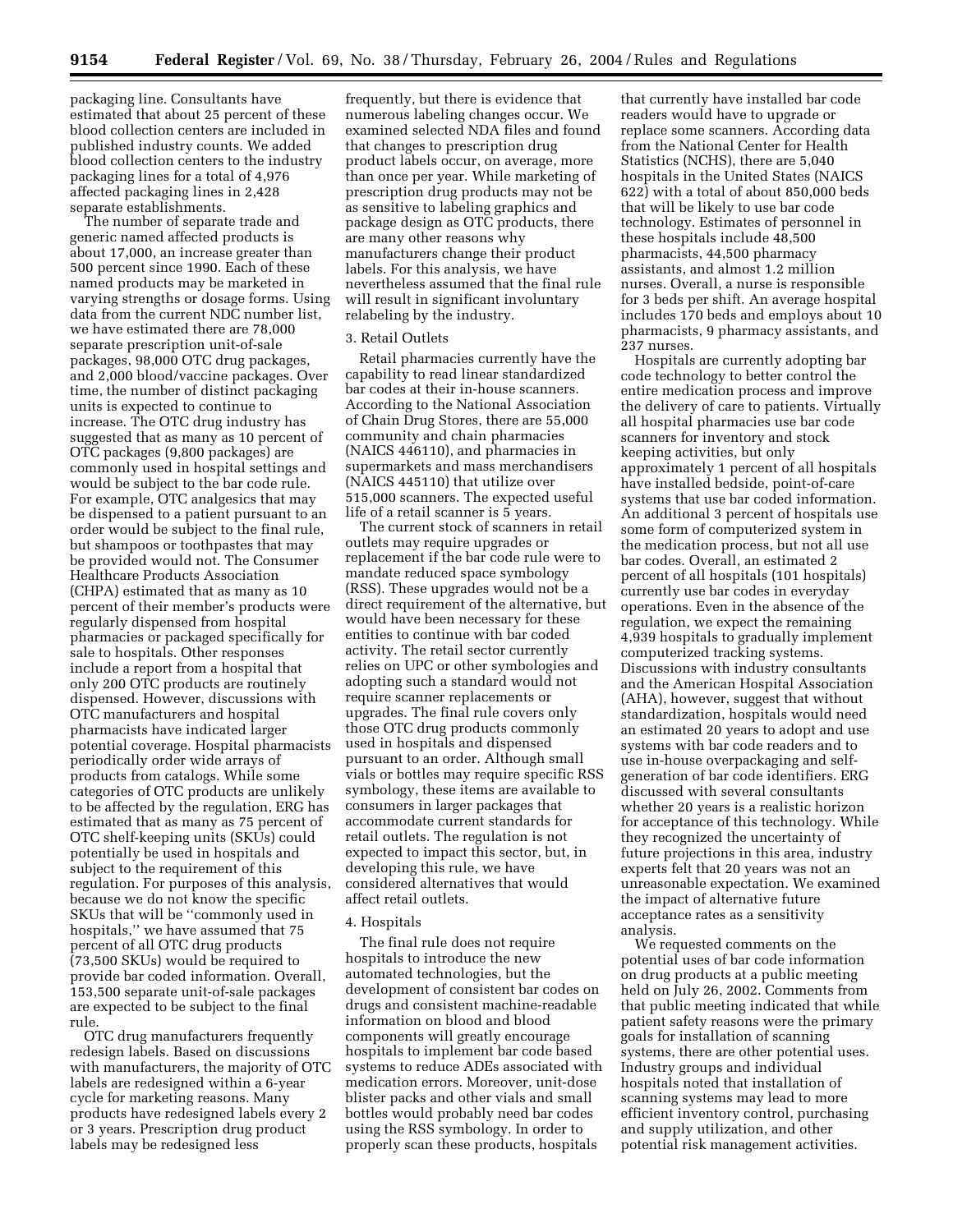Other groups noted that an integrated computerized network would assist billing and laboratory systems as well. The AHA stated that bar codes would improve patient care and safety, increase workforce productivity and satisfaction, streamline payment, billing, and administrative systems, lead to efficient management of assets and resources, and meet consumer expectations for service and access to information. We believe these comments indicate that internal investment decisions concerning the acquisition of computerized systems entail additional returns that are in addition to ADE and AHTR avoidance. While some of these returns to hospitals (such as reduced liability awards and malpractice liability insurance premiums) may be partly transfers, we believe such additional efficiencies are likely.

# 5. Nursing Homes and Long-Term Care Facilities

We analyzed the potential impact of bar code technology for the prevention of preventable ADEs in nursing homes and other long-term care facilities (NAICS 623110). According to the American Health Care Association (AHCA), there are 16,456 nursing homes in the United States, 11 percent of which are hospital-based. These facilities account for about 1.8 million beds with an occupancy rate of over 85 percent. The AHCA estimates there are 561.7 million patient-days in nursing homes each year, with 1.5 million annual admissions. Most nursing homes are serviced by long-term care (LTC) pharmacies. There are approximately 3,000 of these pharmacies, including those that only service nursing homes.

### 6. FDA Oversight and Responsibilities

We would be affected in three areas. For successful bar code use, hospitals need access to the unique NDC numbers that identify specific active ingredients, packages, dosage forms, and units. We would maintain the database containing these unique identifiers and arrange access to it for the private sector.

We would also develop and maintain a process of reviewing and granting exemptions to these regulatory requirements for specific products. Although we estimate that we will receive approximately 40 annual exemption requests, we cannot accurately predict the resources required to process these exemption requests.

The third area in which our activities would be impacted by the final rule would be our use of compliance resources. The final rule requires

affected products to have bar coded information (or machine-readable information in the case of blood and blood components). Although the exact impact on our compliance resources is not quantified, we recognize that the creation of new regulatory requirements will need additional resources to ensure compliance.

# *F. Regulatory Costs of the Final Rule*

# 1. Introduction

We estimated costs for a 20-year evaluation period to reflect the time that hospitals would take to invest in bar code technology in the absence of the regulation. This summary describes these costs and presents both the present value (PV) and the annualized value of the cost streams. We analyzed costs to the affected sectors over the entire evaluation period using both 7 percent and 3 percent annual discount rates. We assume that costs and expenditures accrue at the beginning of each year. The detailed calculations and references that support the following analysis are available as Reference 1.

# 2. Costs to Manufacturers and Packagers of Affected Products

The pharmaceutical industry would face compliance costs from this regulation, because we would require manufacturers, repackers, relabelers, and private label distributors to include NDC numbers in bar code format, using linear bar code symbology for all unit of dosing products. The final rule requires this information within 2 years of the implementation date. The final rule also affects the production processes of the pharmaceutical and biological product industries. Although manufacturers appear to initiate labeling changes fairly often for internal purposes, the final rule could lead to large-scale production line alterations that could affect a manufacturer's entire product line.

a. *Prescription drugs*. Based on ERG's analysis, we expect the overall investment costs to the prescription drug industry to total \$28.1 million over the first 2 years of the evaluation period. Among the major components of these investment costs are \$17.4 million resulting from modifications of unitdose interior packaging to include a unique NDC number in a linear bar code format for every product. Exterior packaging modifications that include NDC information would cost \$6.1 million over the 2-year period. Because the capital equipment installed for these packaging modifications would require upgrading and replacement after an average 10 years of productive life, the industry would invest an additional

\$4.7 million over the 11th and 12th evaluation years for this replacement and upgrade. In addition, the packaging production process would result in additional annual operating and maintenance costs reaching \$0.4 million by the second evaluation year. In total, we estimate that the costs incurred by the prescription drug manufacturers, repackers, and relabelers to comply with the final rule over the 20-year period would be \$3.2 million per year if annualized using a 7 percent annual discount rate, and \$2.5 million if annualized using a 3 percent discount rate.

b. *Over-the-Counter drugs*. The OTC drug industry has estimated that fewer than 10 percent of their products are commonly used in hospitals (CHPA, 2002). However, suppliers and hospitals have asserted that as many as 75 percent of OTC SKUs would at least occasionally be ordered for hospitals. For this analysis, we assume that 75 percent of all OTC drug products could be required by the rule to include bar coded NDC numbers. It is likely the industry would either assign internal production processes that could allow labeling differentiation for these products, or repackers and relabelers would provide the required labeling. We believe that the packaging changes required to install bar coding equipment are so large they would result in manufacturer decisions to bar code entire product lines rather than incremental, specific products. We estimate that the initial investment for OTC drug manufacturers, repackers, and relabelers would total \$19.9 million over 2 years, with additional capital investments of \$1.5 million during the 11th and 12th evaluation years. The estimated annual operating costs to provide bar codes to the affected proportion of the OTC drug market are expected to reach \$0.3 million by the second year. Overall, the estimated annualized costs to the OTC drug industry, using a 7 percent annual discount rate over the 20-year evaluation period, are \$2.2 million. With a 3 percent annual discount rate, the annualized costs to OTC manufacturing firms are \$1.6 million.

c. *Blood and blood components intended for transfusion*. Manufacturers of blood and blood components intended for transfusion could also be minimally affected by the rule, but we could not identify a manufacturer of blood and blood components intended for transfusion that does not currently apply bar coded information that includes information required by this final rule. The final rule does not specify a particular bar code standard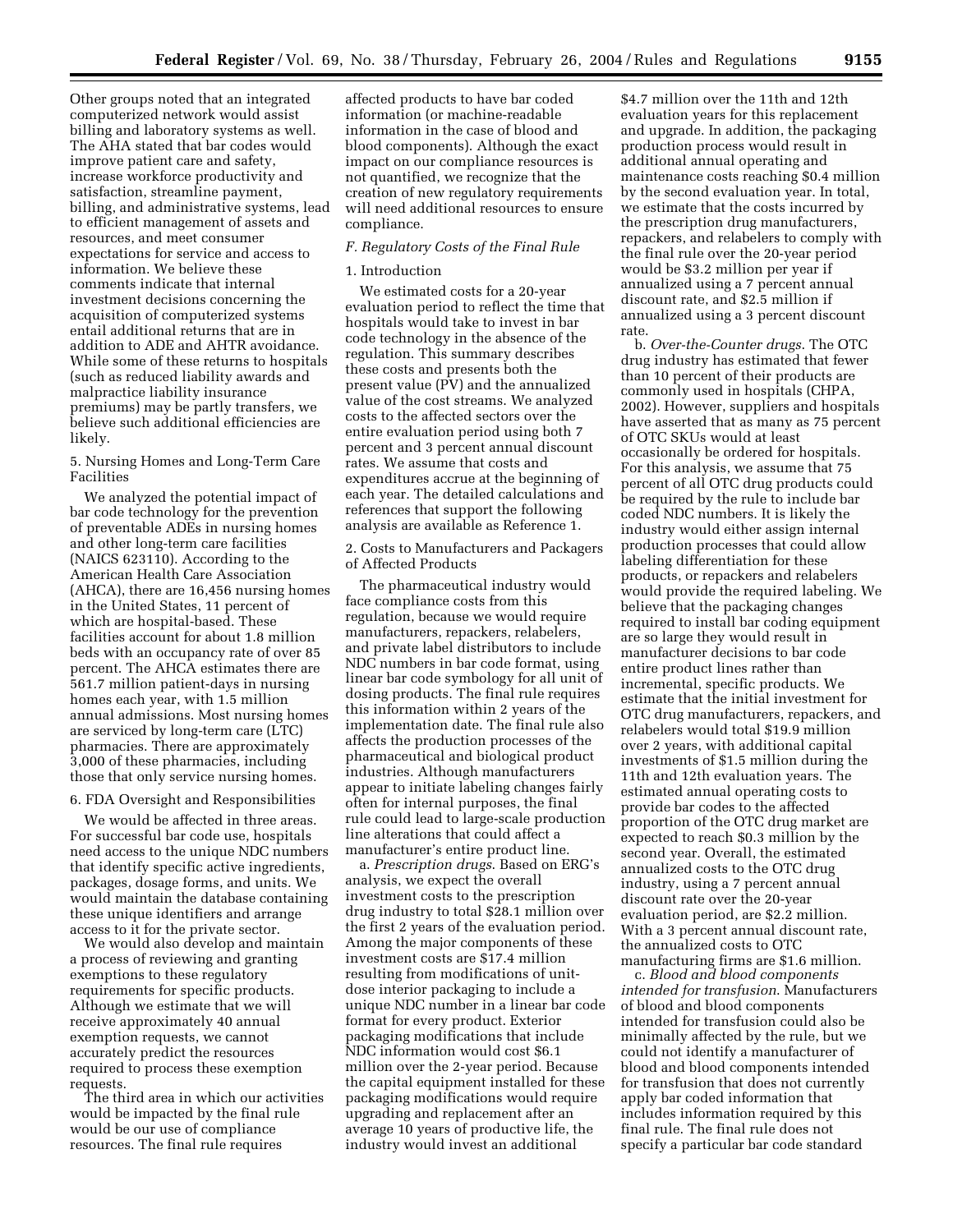for this market segment. Therefore, we do not believe this final rule will pose any incremental costs to this industry.

d. *Total cost to manufactures, repackers, relabelers, and private label distributors*. The annualized costs to manufacturers, repackers, relabelers, and private label distributors of prescription products, OTC products, and human blood and blood components are \$5.4 million using a 7 percent discount rate. Using a 3 percent discount rate, the annualized costs to manufacturers, repackers, relabelers, and private label distributors are \$4.1 million.

### 3. Costs to Retailers and Distributors

We do not expect increased costs to retailers, wholesalers, and distributors. Currently installed scanners and readers are able to read the proposed linear standard bar codes. However, if we issued an alternative regulation requiring specific RSS symbology, independent community pharmacies, chain pharmacies, and pharmacies in chain merchandisers or supermarkets would have had to upgrade scanners in order to take advantage of the proposed standardized information. Given the widespread reliance on bar code information in the retail sector, the currently installed stock of bar code scanners will not be affected by the rule.

### 4. Costs to Hospitals

The final rule requires NDC numbers in linear bar codes on the labels of the affected products. However, because we expect that manufacturers, repackers, relabelers, and private label distributors may find it necessary to use RSS symbology on small unit-dose packages or vials and bottles, hospital scanners and readers must have the ability to capture this information in RSS format. As a result, in order for hospitals with currently installed bar code reading systems to maintain current operating practice, some scanners must be replaced with scanners that are RSScapable. Replacement of these scanners is necessary to maintain current operations.

These costs are somewhat mitigated for the approximately 2 percent of all

hospitals (101 hospitals) that currently utilize bar codes in everyday practice by repackaging medications in unit-dose form and applying internally printed and generated bar codes. According to published reports and discussions with industry experts, ERG estimated that such hospitals now incur costs to repackage and apply bar codes to about 95percent of dispensed medications. These 101 hospitals would avoid some of these expenditures (because 25 percent of all medications will have useable bar codes) under the rule.

The final rule would result in the premature replacement of scanners used in hospital pharmacies and treatment wards. ERG has estimated that the annualized, incremental costs to hospitals of accelerating scanner replacement or upgrades to read RSS symbology is \$0.8 million (at a 7 percent discount rate) or \$0.6 million (at a 3 percent discount rate).

According to literature reports, it costs as much as \$0.03 per unit-dose to apply a bar code in hospital pharmacies. Currently, 25 percent of dispensed medication must have bar codes applied by in-house pharmacy in unit-of-use packages. Avoidance of this activity under the final rule will reduce costs by about \$0.2 million per year.

Overall, we estimate the average annualized costs of the final rule less the cost savings to hospitals to be \$0.6 million using a 7 percent annual discount rate and \$0.4 million using a 3 percent annual discount rate.

# 5. Costs to the Food and Drug Administration

According to a recent study, the number of available pharmaceutical products has increased by 500 percent in 10 years and now totals over 17,000 separate trade and generic names. With the multitude of dose strengths and packages, the total number of unique packaging units is now 178,000 separate identifiable products. Of this total, we expect 153,500 of these packaging units to require bar coded NDC numbers because we estimate that 75 percent of all OTC drug products will be affected. Even if the recent growth rate in new

products were halved (so that the number of available products increased by 500 percent in 20 years), there would be 890,000 new NDC codes over 20 years, or 44,500 per year for the evaluation period.

We expect that the requirement for notification of unique NDC numbers would require the development and maintenance of an accessible agency database. We have assumed 0.5 hours per notification to represent the cost to input and encode a specific NDC number and to maintain an accessible database containing all NDC numbers. This implies an annual resource requirement of 22,250 hours, or approximately 10 full-time equivalents (FTEs). These direct resources require supervision, administration, and support. To account for these indirect resources, we multiplied direct resources by 2, resulting in 20 annual FTEs. The most recent FDA budget documents have used a value of approximately \$120,000 per FTE. Therefore, we expect the annual costs of maintaining a system of unique NDC numbers to be \$2.4 million. Although additional regulatory requirements, such as developing and operating a exemption waiver process or requiring readable bar code information on product labels, would increase our administrative and compliance burdens, we have not quantified these impacts.

### 6. Total Regulatory Costs

The total direct annualized regulatory costs of the final regulation over the 20 year period amounts to \$8.4 million using a 7 percent annual discount rate and \$6.9 million using a 3 percent discount rate. These costs differ from the costs estimated for the proposed rule because of our analyses of the proportion of affected OTC drug products, the human blood and blood component industry, hospital responses to bar codes, and a 2-year implementation period. Table 3 shows future projections for the increased investments and operating and maintenance costs expected from the regulation.

# TABLE 3.—REGULATORY COSTS BY YEAR IN MILLIONS

| Evaluation<br>Year | Investment During Year | Operating and Maintenance Cost |
|--------------------|------------------------|--------------------------------|
|                    | \$32.6                 | \$2.6                          |
| 2                  | \$24.0                 | \$2.9                          |
| 3                  | 0                      | \$2.9                          |
| 4                  | 0                      | \$2.9                          |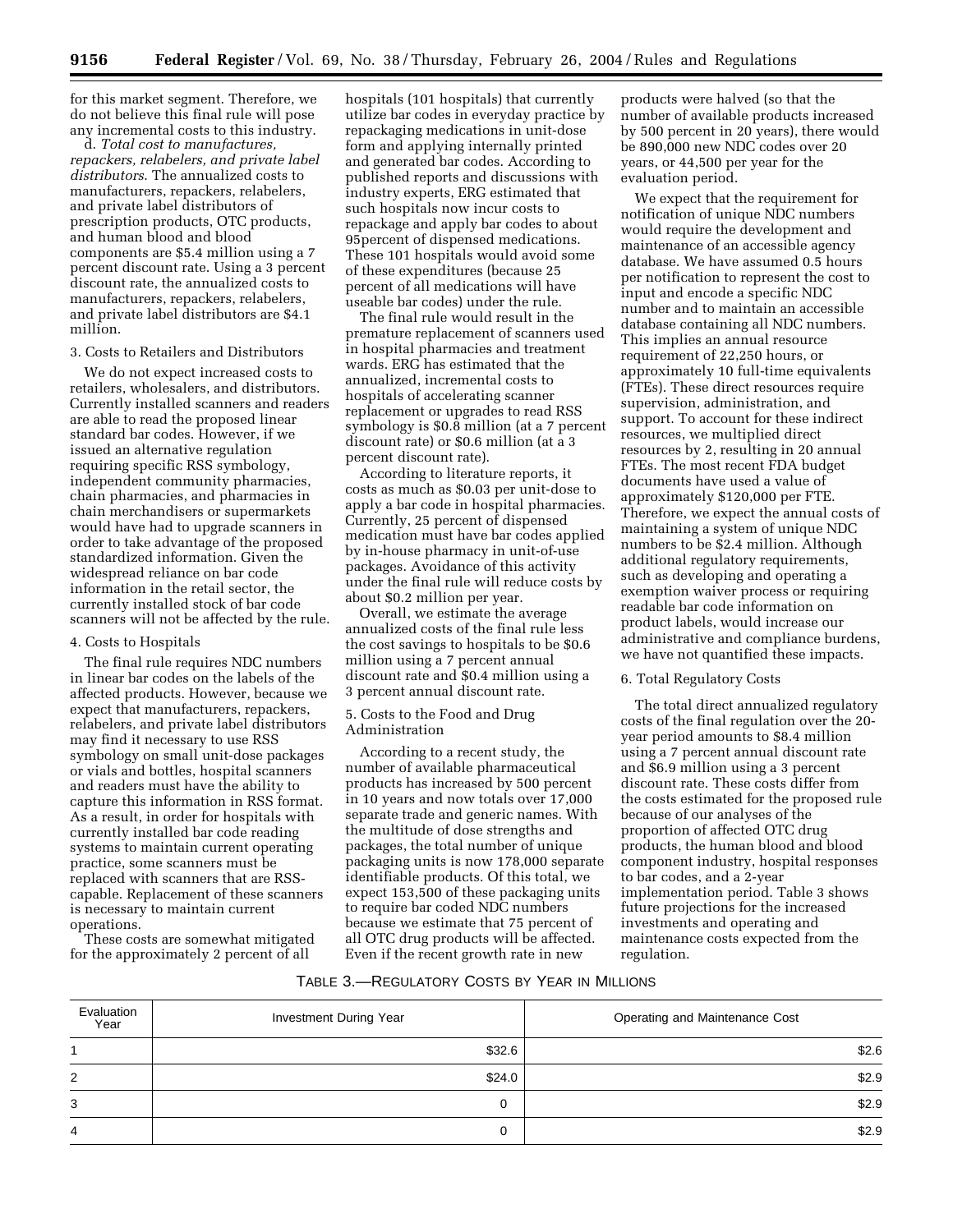| Evaluation<br>Year | Investment During Year | Operating and Maintenance Cost |
|--------------------|------------------------|--------------------------------|
| 5                  | $\mathbf 0$            | \$2.9                          |
| 6                  | $\mathbf 0$            | \$2.9                          |
| $\overline{7}$     | $\mathbf 0$            | \$2.9                          |
| 8                  | $\mathbf 0$            | \$2.9                          |
| 9                  | $\mathbf 0$            | \$2.9                          |
| 10                 | $\mathbf 0$            | \$2.9                          |
| 11                 | \$3.2                  | \$2.9                          |
| $12 \overline{ }$  | \$3.0                  | \$2.9                          |
| 13                 | $\mathbf 0$            | \$2.9                          |
| 14                 | $\mathbf 0$            | \$2.9                          |
| $15\,$             | $\mathbf 0$            | \$2.9                          |
| 16                 | $\mathbf 0$            | \$2.9                          |
| 17                 | $\mathbf 0$            | \$2.9                          |
| 18                 | $\mathbf 0$            | \$2.9                          |
| 19                 | $\mathbf 0$            | \$2.9                          |
| 20                 | $\mathbf 0$            | \$2.9                          |

# TABLE 3.—REGULATORY COSTS BY YEAR IN MILLIONS—Continued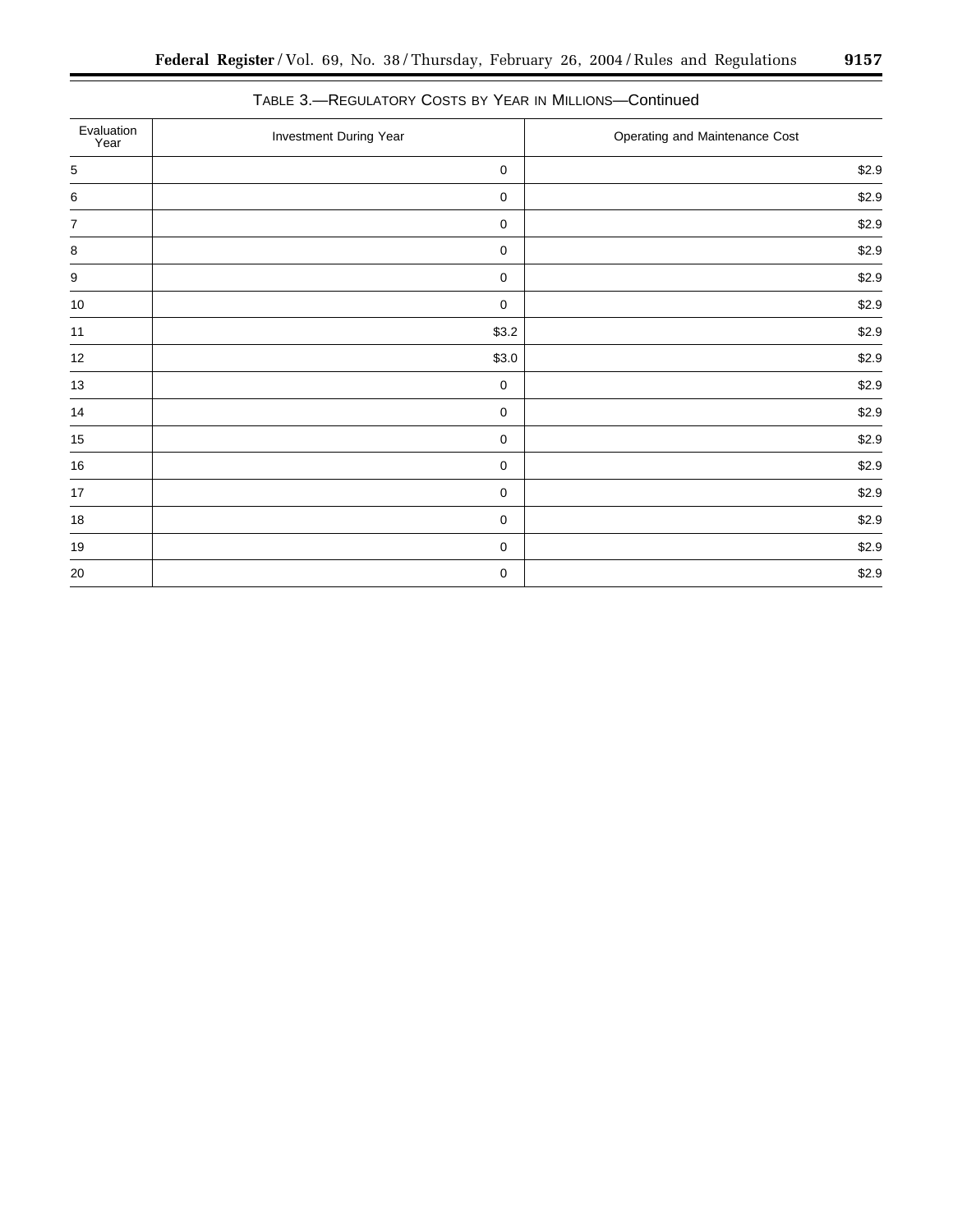# *G. Other Anticipated Expenditures*

We anticipate that the final rule will affect facilities defined as hospitals and included in the NCHS report on Health 2002.9 The final rule would impact hospitals (NAICS 622) by encouraging them to accelerate the efficient use of bar code reading technology in bedside point of care settings. The expected increased investment would lead to a significant reduction in the number of ADEs and AHTRs among hospital patients. We assume that hospital investments in this technology occur at the beginning of each year.

Hospitals have long considered the application of bar code reading technology for their facilities. According to the American Hospital Association (AHA), almost half of United States hospitals have explored the possibility of independently installing this technology. A few (about 4 percent of all United States hospitals) are currently using some form of computerized systems in their medication processes, and half of them use bar codes in everyday practice. However, because hospitals currently have no standardized bar coded information for all therapeutic products, each hospital must generate and internally affix bar codes that are applicable only within that specific facility. In some cases, hospitals overpackage drug products in order to make current scanning systems usable. This extra effort reduces the expected efficiency of the bar code reading systems, introduces potential errors, and has been a barrier to the general acceptance of readable technology. Standardized universal codes would remove this impediment and encourage health care facilities to invest and use technology to reduce patient ADEs and AHTRs.

Hospital facilities will face significant capital investments and significant process changes in order to implement bar code reading and scanning technology. ERG estimated that the average initial cost to a typical hospital for the installation of scanners, readers, software, initial training etc. is \$448,000.10 In addition, although there is considerable uncertainty, hospital industry executives and consultants contacted by ERG agree that negative

productivity effects are likely after installation of a bar code reading system. These contacts noted that using scanners could result in reductions in patient ward productivity because current scanners and administration procedures would have to be revised to accommodate the technology. Difficulties could arise, for example, when multiple doses of medication are required at the same time for different patients; or when current administrative practices, such as pre-preparing certain medication, could not be accommodated with the bar code reading systems. Also, moving the scanner and reader from room to room, not adequately reading the bar code on one swipe, and other procedural changes might result in operational inefficiencies. It is possible (and hopeful) that long-term process changes would moderate or eliminate these potential inefficiencies. While some consultants believed that bar code systems would ultimately be resource neutral, the most detailed analysis of the VA system (Ref. 10) estimated a 10 percent loss of nursing productivity after implementing a bar code system. Our analysis assumes that hospital ward productivity levels would fall by 3 percent annually over the evaluation period. We examine the effects of alternative assumptions in section VII.O below. The annual opportunity costs of these productivity losses, together with the operation and maintenance expenses, amount to \$556,000 per year for the average sized hospital. (Operating costs are slightly higher if installed systems are unable to take advantage of required bar codes on labels). Some of these expected productivity losses would be mitigated by efficiency gains in other hospital procedures as discussed later.

Despite these costs, interviews with consultants in the field of health care technology indicate that hospitals are gradually making this commitment. Experts have predicted that even in the absence of this regulation, hospitals would likely install bar code readable technology within 20 years. Therefore, we believe that while only about 101 hospitals currently use bar codes in everyday operations, the remaining 4,939 hospitals would ultimately invest in this technology. These experts have also predicted, however, that if standardized bar code information on medications were available to allow scanning systems to capture information without requiring in-facility labeling systems, many hospitals would be swayed to make these investments much earlier. Thus, we believe that the regulation would effectively prompt

facilities to accelerate these investments.

Based on ERG's discussions with industry consultants, we predict that the rule could double the rate of hospital investment in this technology, thereby achieving the installation of complete systems within 10 years. For example, for those hospitals that now expect to acquire bar code systems within 10 years, we assume the availability of standardized bar codes on medications would accelerate the purchase to within 5 years. The cost to the hospital of this accelerated investment expenditure is the opportunity cost of the investment capital for 5 years (the difference between making the investment in year 5 as opposed to year 10) as well as the 5 additional years of maintenance expenses and productivity losses. In addition, industry experts suggest that systems of bar code readers and scanners would require software and equipment upgrades within 10 years of installation. For the example facility, the installed system would require upgrades during the 15th project year under the accelerated investment, whereas upgrades would not occur until the 20th year in the absence of regulation. We acknowledge that precise estimates of the rate of acceleration of technology acceptance are uncertain. However, industry experts indicated that doubling the rate of technology acceptance was not an unreasonable assumption. Alternative rates of acceptance were compared and discussed as a sensitivity analysis.

ERG used a probit pattern of adopting bar code reading technology. That is, the percentage of hospitals adopting the technology is modeled as a standard normal cumulative distribution with 0 percent adoption in year 0 and 100 percent adoption in year 20. The standard deviation of the distribution is chosen to ensure at least 1 adoption during the first year. This function has been used to describe rates of technology acceptance for other new products. In the hospital sector, for example, a study of medical technology infusion noted that complete unit dose systems, complete IV (intravenous) admixture systems, and computerized prescribed order entry (CPOE) systems have been accepted in this manner (Ref. 11). Consequently, for the 20-year period, FDA estimates the PV of the costs of the accelerated investment in bar coding technology by hospitals, including the annual operating expenses and productivity losses, to be \$7.0 billion (7 percent) or \$9.0 billion (3 percent). The estimated annualized cost is \$657.2 million (7 percent) or \$602.9 million (3 percent). As discussed in

<sup>9</sup>We have tried to quantify impacts on nursing and residential care facilities (NAICS 623) in response to comments on the proposed rule, but the relatively high costs of installing integrated bar code scanning systems and the relatively low rate of reported ADEs make it unlikely that the rule will affect this sector.

<sup>10</sup>Per hospital expenditures and benefits are based on an average sized hospital based on bed capacity. The average United States hospital has 170 beds (NCHS, 2002).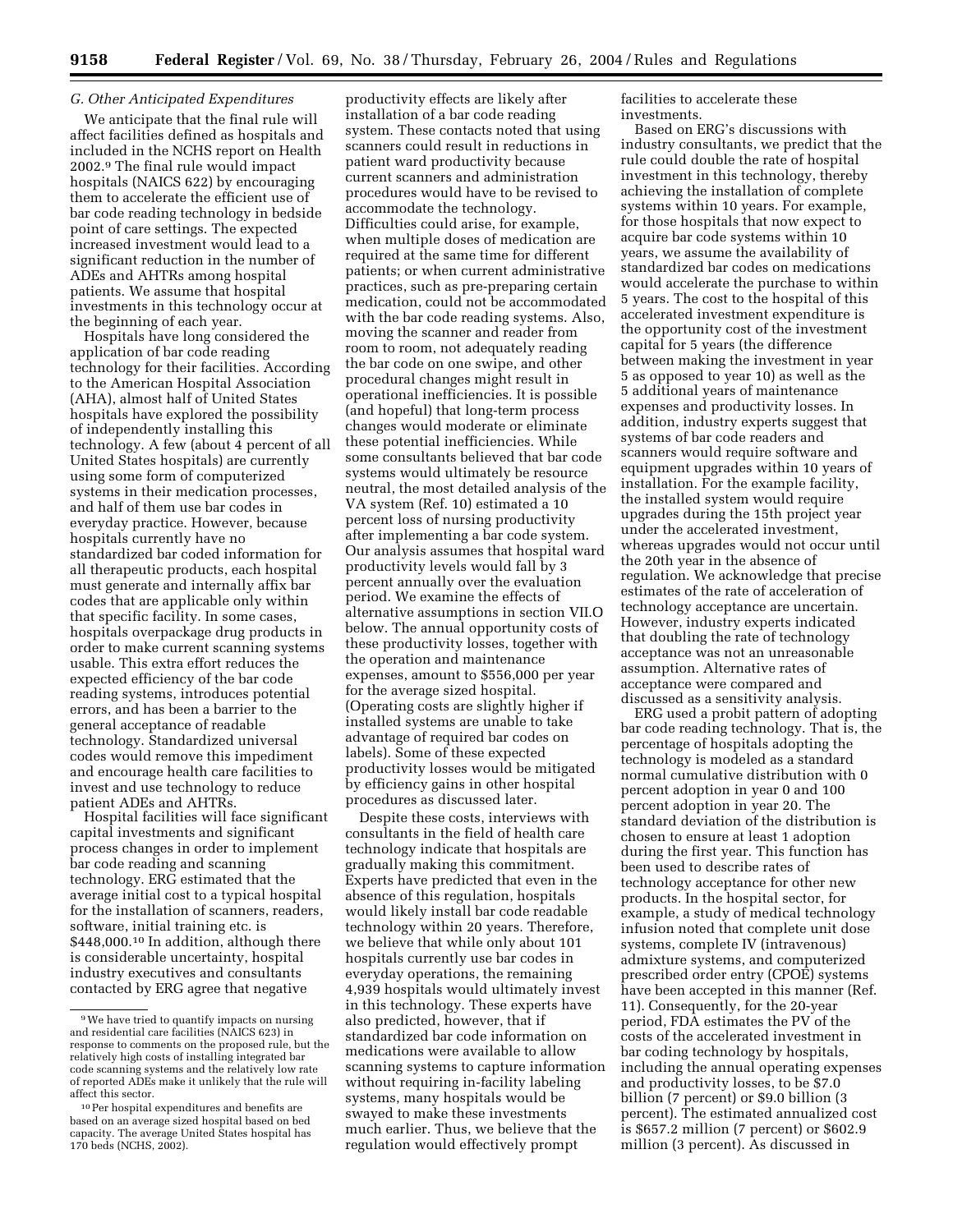section VII.F.4, the regulation would reduce hospital operating costs because pharmacies would not apply in-house bar codes. In baseline, hospitals installing bar code systems would incur these expenses. Therefore, we expect that by the 17th year, annual operating costs for this industry will be lower than those that would occur in the absence of the regulation. Table 4 shows the annual incremental expenditures for adopting hospitals expected under the final regulation.

# TABLE 4.—EXPECTED INCREMENTAL HOSPITAL EXPENDITURES BY YEAR IN MILLIONS

| Evaluation<br>Year | Incremental Cost to Hospitals<br><b>Adopting Bar Codes</b> |
|--------------------|------------------------------------------------------------|
| 1                  | \$0.8                                                      |
| 2                  | \$13.5                                                     |
| 3                  | \$102.8                                                    |
| 4                  | \$426.8                                                    |
| 5                  | \$1,039.3                                                  |
| 6                  | \$1,624.0                                                  |
| 7                  | \$1,852.3                                                  |
| 8                  | \$1,751.9                                                  |
| 9                  | \$1,478.0                                                  |
| 10                 | \$1,129.6                                                  |
| 11                 | \$772.4                                                    |
| 12                 | \$466.6                                                    |
| 13                 | \$243.0                                                    |
| 14                 | \$104.9                                                    |
| 15                 | \$32.6                                                     |
| 16                 | \$0.5                                                      |
| 17                 | (\$11.6)                                                   |
| 18                 | (\$17.0)                                                   |
| 19                 | (\$17.5)                                                   |
| 20                 | (\$17.7)                                                   |

( ) indicates cost reduction from baseline to account for decreased in-house packaging.

# *H. Reduction in Preventable Adverse Drug Events and Preventable Acute Hemolytic Transfusion Reactions*

The benefits of the rule are focused on the reductions in ADEs and AHTRs that would follow the earlier use of bar code reading technology and bar coded drug products. We have not quantified all the other institutional benefits of computerized systems and medical informatics, but have estimated a

potential range of efficiency gains. Any ADEs avoided during a year are analyzed as if they occur at the end of the year.

ERG determined that under current conditions, about 1.25 million ADEs occur each year in the United States, of which 373,000 are preventable. As discussed above, the regulation would substantially reduce the number of ADEs caused by errors originating in the dispensing and administration of pharmaceutical or blood products in hospitals. Studies of medication errors in hospitals that have installed bedside bar coding and use internally applied labels show error interception rates of from 70 percent to 85 percent (Refs. 12 to 15 and 28). Other industry experts, however, suggest that those published interception rates would not be as high if the technology were widely dispersed, because of the likelihood of events such as lost wristbands, erroneous bar codes, or intentional system bypasses. Therefore, FDA and ERG have assumed that bar code system use would produce no reduction in prescribing and transcribing errors, but that its use would intercept one-half of the 45.1 percent of all preventable ADEs that now originate in the dispensing and administration stages of the medication process. Thus, ERG assumed that, if all hospitals adopted bar code systems, the number of preventable ADEs would fall by 22.6 percent (45.1 x 0.5), which would currently prevent about 84,300 ADEs per year (373,000 x 0.226). This equals a reduction of 16.7 preventable ADEs per year for an average hospital. Section VII.O below addresses the effect of alternative assumptions. Given projected increases in hospital admissions, within 20 years, we expect 543,000 preventable ADEs in the absence of this regulation. This analysis suggests that this regulation would prevent 123,000 ADEs, or 24.5 per hospital during the 20th evaluation year. We believe the assumption that bar code readers could intercept one-half of dispensing and administration errors is reasonable and conservative, but specifically tested this assumption as a sensitivity analysis.

Errors occur during any of the numerous steps in the production and delivery of blood and blood components. Several studies (Refs. 8, 16, and 27) have estimated that approximately 55 percent of transfusion errors occur in patient areas and originate from phlebotomy errors or incorrect patient identification. The machine readable information required on human blood products will be readable by installed systems. We expect bedside bar code systems to

intercept 75 percent of these errors based on published case studies of interception rates that vary between 50 and 100 percent. Therefore, installation of bar code systems in hospitals is expected to prevent 114 AHTRs (276 x 0.55 x 0.75), or 0.023 per hospital. During the 20th evaluation year, bar code systems are expected to prevent 206 AHTRs (0.041 per hospital).

We estimate that the final rule, by stimulating earlier hospital investment in bar code scanning systems, will reduce ADEs and AHTRs. To project the aggregate number of ADEs and AHTRs avoided due to the final rule, ERG calculated the number of ADEs and AHTRs per hospital that would be avoided by bar coding systems and multiplied that number by the additional number of hospitals that would use bar coding reading systems during each year of the evaluation period. For example, during the 10th evaluation year, our model predicts that 2,469 more hospitals would have installed bar code reading systems than would have installed them in the absence of the rule. The additional hospitals using bar codes during the 10th year would intercept an estimated 52,600 errors, taking into account expected increases in admissions as well (21.3 ADEs per hospital x 2,469 hospitals), that would otherwise have resulted in ADEs during that year. In addition, there would be 75 fewer AHTRs because of the increased use of bar code systems during that year. Over the entire evaluation period, this methodology predicts that the accelerated investment would avoid over 501,300 ADEs and 700 AHTRs.

### *I. Value of Avoided ADEs and AHTRs*

# 1. Value of Avoided ADEs

Estimating benefits requires estimating the value of the avoided ADEs and AHTRs. FDA and ERG estimated two values of avoided preventable ADEs. First, ERG estimated the avoided direct hospital costs needed to cover additional tests, longer patient stays, and other direct expenses. Based on published studies, the estimated average direct cost of an ADE not attributable to prescribing error is \$2,257 (Refs. 3, 5 and 29). This figure represents a weighted average of direct hospital costs over all degrees of ADE severity and does not include patient pain and suffering or liability. Second, ERG and FDA estimated the monetized value of avoiding decreases in qualityadjusted life years (QALYs) due to ADEs. This latter approach attempts to value a patient's subjective ADE experience, including inconvenience,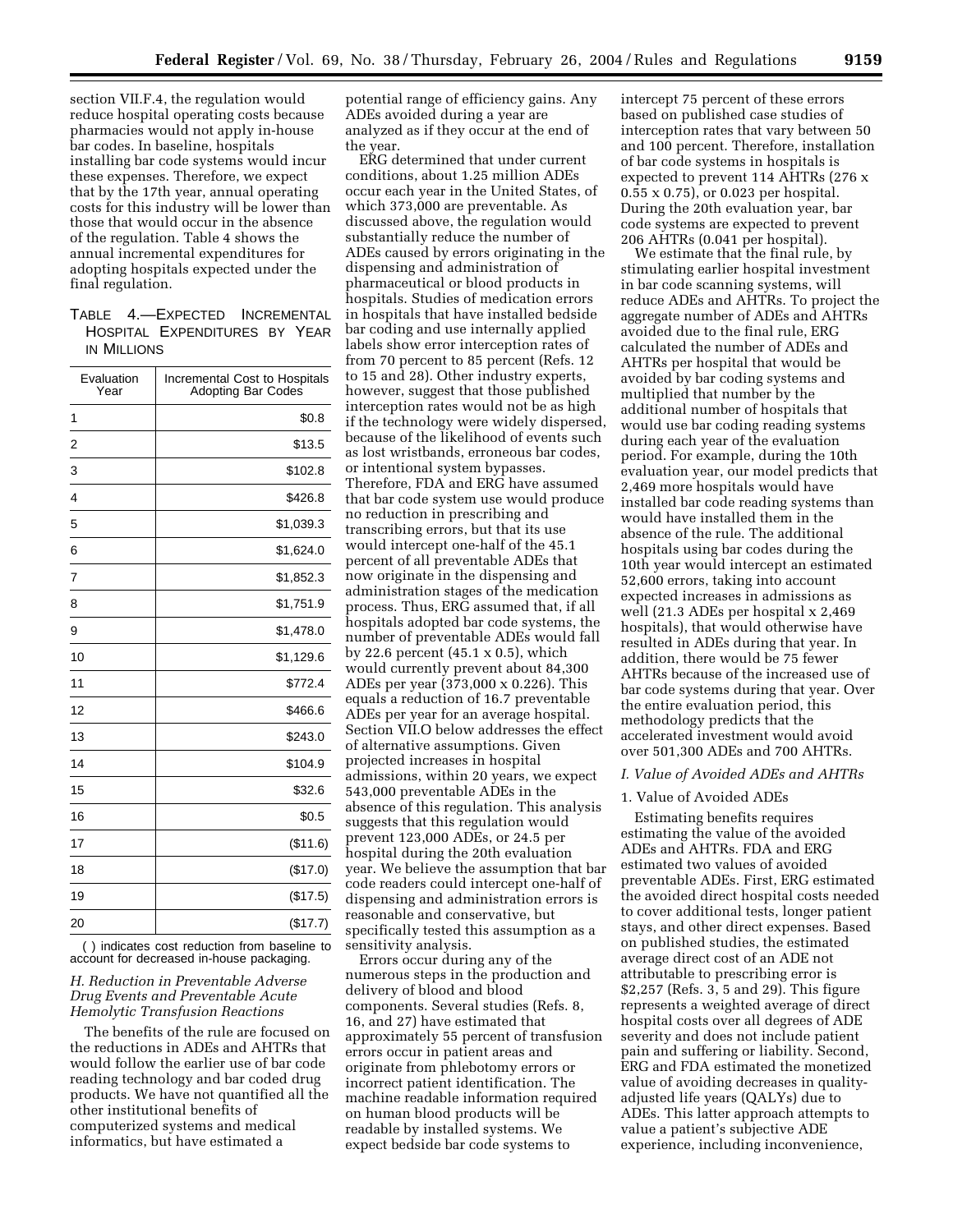pain and suffering, foregone earnings, and other out-of-pocket costs.

ERG examined the literature to determine the probability distribution of specific symptoms associated with ADEs. These reported symptoms range from rashes and itching to cardiac arrhythmia, renal failure, and mortality. The duration of each symptom (additional length of hospital stays) ranged from about 0.7 days to 5.5 days (except for mortality). ERG then examined reported preference scores from the Harvard Center for Risk Analysis' (HCRA) Catalog of Preference Scores, which includes a survey of the health economics literature and presents published estimates of preferences for defined symptoms. The preference scores ranged from 0.95 (for significant but not serious ADEs) to 0.00 for death. Typical symptoms encountered with serious ADEs had a preference score of 0.8, while life-threatening ADEs had a derived preference score of 0.6. We note that the reported preference scores vary widely by definition and methodology and must be interpreted with great caution.

ERG calculated the change in QALYs expected from an avoided ADE as 1 minus the preference score multiplied by the duration of the event. For example, minor drug toxicity (such as a rash) has a derived preference score of 0.95 and a reported duration of 2 days (0.005 years). The change in QALYs expected for such an event is 0.05 (1 minus 0.95) x 0.005, or 0.0003 QALYs. There is no consensus on the best means of valuing QALYs or the best estimates of willingness-to-pay for QALYs. One approach is to derive the value from studies that estimate the willingness-topay to avoid a statistical mortality risk. For example, values derived from occupational wage-premiums to accept measurable work-place risk are about \$2 million to \$10 million per statistical death avoided, with a typical estimate of about \$5 million. Apportioning this value over the remaining life expectancy of the average workforce member and adjusting for future disability implies (at 7 percent discount rate) a value per QALY of about \$373,000. If using a 3 percent discount rate, the adjusted value per QALY is estimated at about

\$213,000. Thus, in the example above, the value of the decrease in QALYs due to minor drug toxicity would be \$102 (7 percent) or \$64 (3 percent).

ERG examined the literature and found that by combining several published accounts, 36.1 percent of the outcomes associated with preventable ADEs were deemed significant, 41.7 percent were deemed serious, 19.4 percent were deemed life threatening (of which 10 percent [or 1.9 percent of the total] resulted in permanent conditions), and 2.8 percent resulted in fatalities. Overall, these assumptions indicate that the weighted average preference value for each avoided preventable ADE is \$183,500 with a 7 percent annual discount rate. A 3 percent annual discount rate would indicate a weighted average preference value of \$181,600. The derived values are similar because the contribution of avoided mortality. We note that these values are very sensitive to the number of fatal preventable ADEs.

### 2. Value of Avoided AHTRs

As for ADEs, AHTRs caused by erroneous transfusions might lead to additional laboratory tests, extended hospital stays, and other direct costs. ERG judged that these direct additional hospital costs would be equivalent to those for ADEs and estimated them to equal \$2,257 per AHTR.

To estimate the monetary value of a change in QALYs resulting from erroneous transfusions, ERG examined the range of potential reactions experienced by patients that receive ABO-incompatible blood. As reported in two studies (Refs. 7 and 27), almost half (47 percent) of patients suffer no ill effects, and 3 percent of patients may die due to an underlying condition. Most of the remaining half of patients may experience fever, chills, chest pain, nausea or other relatively mild symptoms for short durations. However, an AHTR may occasionally lead to acute renal failure or death. The weighted average preference value for each avoided AHTR is \$101,200 using either 7 percent or 3 percent discount rate. As for ADEs, this estimate is dominated by the high value placed on mortality avoidance.

# *J. Aggregate Benefit of Avoiding ADEs and AHTRs*

FDA and ERG estimated the benefit of avoiding ADEs and AHTRs due to the use of bar code reading systems by multiplying the value of each avoided preventable ADE and AHTR by the expected number of ADEs and AHTRs avoided. As stated earlier, an average hospital is expected to have fewer preventable ADEs and fewer preventable AHTRs each year under current conditions after installing bar code reading technology. Within 20 years, these systems are expected to avoid 24.5 ADEs and 0.041 AHTRs per hospital because of increased admissions. The direct cost savings by avoiding treatment (\$2,257 per ADE or AHTR) and the weighted preference values (\$183,500 per ADE and \$101,200 per AHTR) indicate a societal value of \$185,800 per average ADE avoided and \$103,500 per average AHTR avoided (using 7 percent discount rate), and a societal benefit of about \$3.48 million per facility during the first evaluation year. We multiplied this derived value per hospital by the expected difference in the number of hospitals with installed bar code technology under the rule. For example, during the 10th evaluation year, an estimated 2,469 additional hospitals would have installed bar code reading systems due to the rule. We would expect the increased use of these systems to result in 51,500 fewer ADEs and 71 fewer AHTRs than in the absence of the regulation. The estimated PV of avoiding these ADEs and AHTRs during the 10th year is \$4.9 billion (7 percent) or \$7.1 billion (3 percent). The PV of the societal benefits that would result from reductions in ADEs and AHTRs over the entire 20-year evaluation period is \$54.8 billion (7 percent). The annualized societal benefit of the reduced number of ADEs and AHTRs is \$5.2 billion at 7 percent annual discount rate. Table 5 illustrates the expected reduction in ADEs and AHTRs for the entire evaluation period. The PV for AHTR avoidance alone is \$42.2 million and annualized at \$4.0 million at 7 percent.

TABLE 5.—EXPECTED REDUCTION IN ADES AND AHTRS BY YEAR WITH BAR CODE SOCIETAL BENEFITS IN MILLIONS (7

PERCENT)

| <b>Evaluation Year</b> | <b>Additional ADEs</b><br>Avoided | <b>Additional AHTRS</b><br>Avoided | Gain in QALYS | Monetized Benefit of<br>Avoided ADEs/AHTRs |
|------------------------|-----------------------------------|------------------------------------|---------------|--------------------------------------------|
|                        | 37                                |                                    | 57.7          | \$6.8                                      |
| 2                      | 595                               |                                    | 928.4         | \$110.6                                    |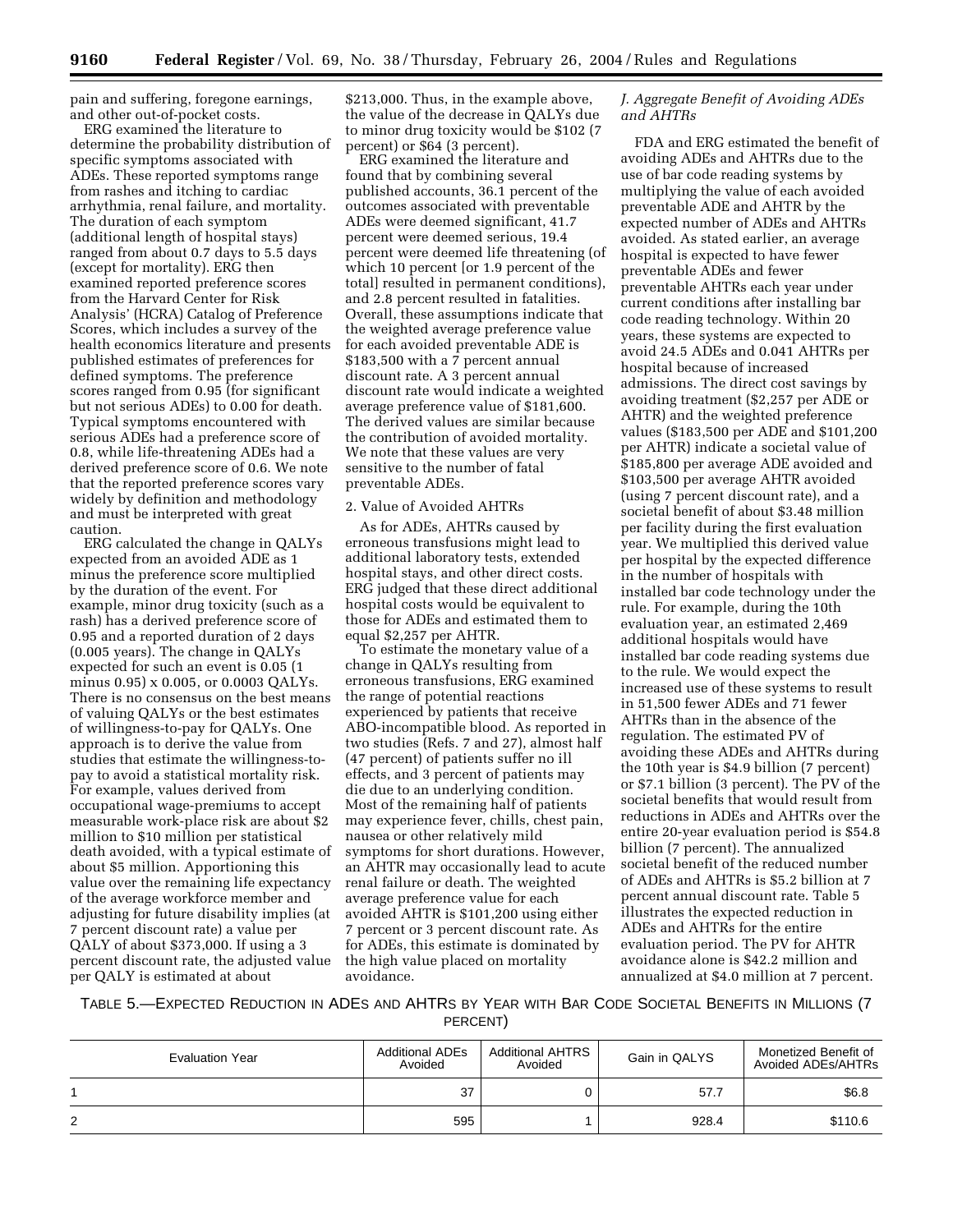| Table 5.—Expected Reduction in ADEs and AHTRs by Year with Bar Code Societal Benefits in Millions (7 |  |                    |  |  |  |
|------------------------------------------------------------------------------------------------------|--|--------------------|--|--|--|
|                                                                                                      |  | PERCENT)—Continued |  |  |  |

| <b>Additional ADEs</b><br>Avoided | <b>Additional AHTRS</b><br>Avoided | Gain in QALYS | Monetized Benefit of<br><b>Avoided ADEs/AHTRs</b> |
|-----------------------------------|------------------------------------|---------------|---------------------------------------------------|
| 4,566                             | 6                                  | 7,129.2       | \$849.2                                           |
| 18,171                            | 25                                 | 28,369.0      | \$3,378.8                                         |
| 46,364                            | 64                                 | 72,384.5      | \$8,621.1                                         |
| 72,898                            | 101                                | 113,808.7     | \$13,554.8                                        |
| 83,230                            | 115                                | 129,938.8     | \$15,476.0                                        |
| 79,083                            | 110                                | 123,464.9     | \$14,704.9                                        |
| 66,933                            | 93                                 | 104,495.8     | \$12,445.7                                        |
| 51,528                            | 71                                 | 80,445.8      | \$9,581.3                                         |
| 35,521                            | 49                                 | 55,455.9      | \$6,604.9                                         |
| 21,828                            | 30                                 | 34,078.4      | \$4,058.8                                         |
| 11,732                            | 16                                 | 18,316.0      | \$2,181.5                                         |
| 5,493                             | 8                                  | 8,575.2       | \$1,021.3                                         |
| 2,232                             | 3                                  | 3,484.2       | \$414.9                                           |
| 774                               | 1                                  | 1,208.6       | \$143.9                                           |
| 239                               | 0                                  | 373.5         | \$44.4                                            |
| 58                                | 0                                  | 90.3          | \$10.7                                            |
| 12                                | 0                                  | 18.3          | \$2.2                                             |
| 0                                 | 0                                  | $\mathbf 0$   | \$0                                               |
| 501,294                           | 693                                | 782,623.2     | \$93,211.8                                        |
|                                   |                                    |               |                                                   |

Using a 3 percent discount rate, the PV of avoided ADEs and AHTRs totals \$73.0 billion with an average annualized equivalent of \$4.9 billion. The benefit attributable to avoided AHTRs alone has a PV of \$56.8 million and an annualized value of \$3.8 million using 3 percent annual discount rate.

# *K. Cost Effectiveness of Bar Coding*

In order to estimate the value of each ADE or AHTR avoided, ERG estimated the decrease in QALYs that would be

expected from each event. As discussed in section VII.I.1, each ADE or AHTR avoided represents a weighted average of potential outcomes. The weighted average decrease in QALYs for an ADE was 1.56 QALYs and 0.87 for each AHTR. These estimates imply that each avoided ADE would contribute 1.56 QALYs to the public. As shown in Table 5, over the entire course of the evaluation period, the number of avoided ADEs and AHTRs account for 782,623.2 QALYs gained. The PV of

these QALYs gained equals 460,508 using a 7 percent discount rate and 618,861 using a 3 percent discount rate.

Table 6 shows the cost-effectiveness per QALY gained at various discount rates. The costs used to estimate the effectiveness include the direct regulatory costs as well as increased expenditures by hospitals. Costeffectiveness shows that the regulation will require costs of between \$9,000 and \$15,000 for each additional QALY gained.

# TABLE 6.—COST EFFECTIVENESS PER QALY GAINED

|                               | Cost-Effectiveness at 7 percent | Cost-Effectiveness at 3 percent |
|-------------------------------|---------------------------------|---------------------------------|
| Undiscounted QALYs            | \$9,009                         | \$11,595                        |
| QALYs Discounted at 7 percent | \$15.311                        | N/A                             |
| QALYs Discounted at 3 percent | N/A                             | \$14,663                        |

Note: Present value of costs are divided by the gain in QALYs. For example, the present value of costs using a 7 percent discount rate is approximately \$7.05 billion. This amount, when divided by approximately 782,600 QALYs, results in \$9,009 per QALY (\$9,008.43, rounded up to \$9,009).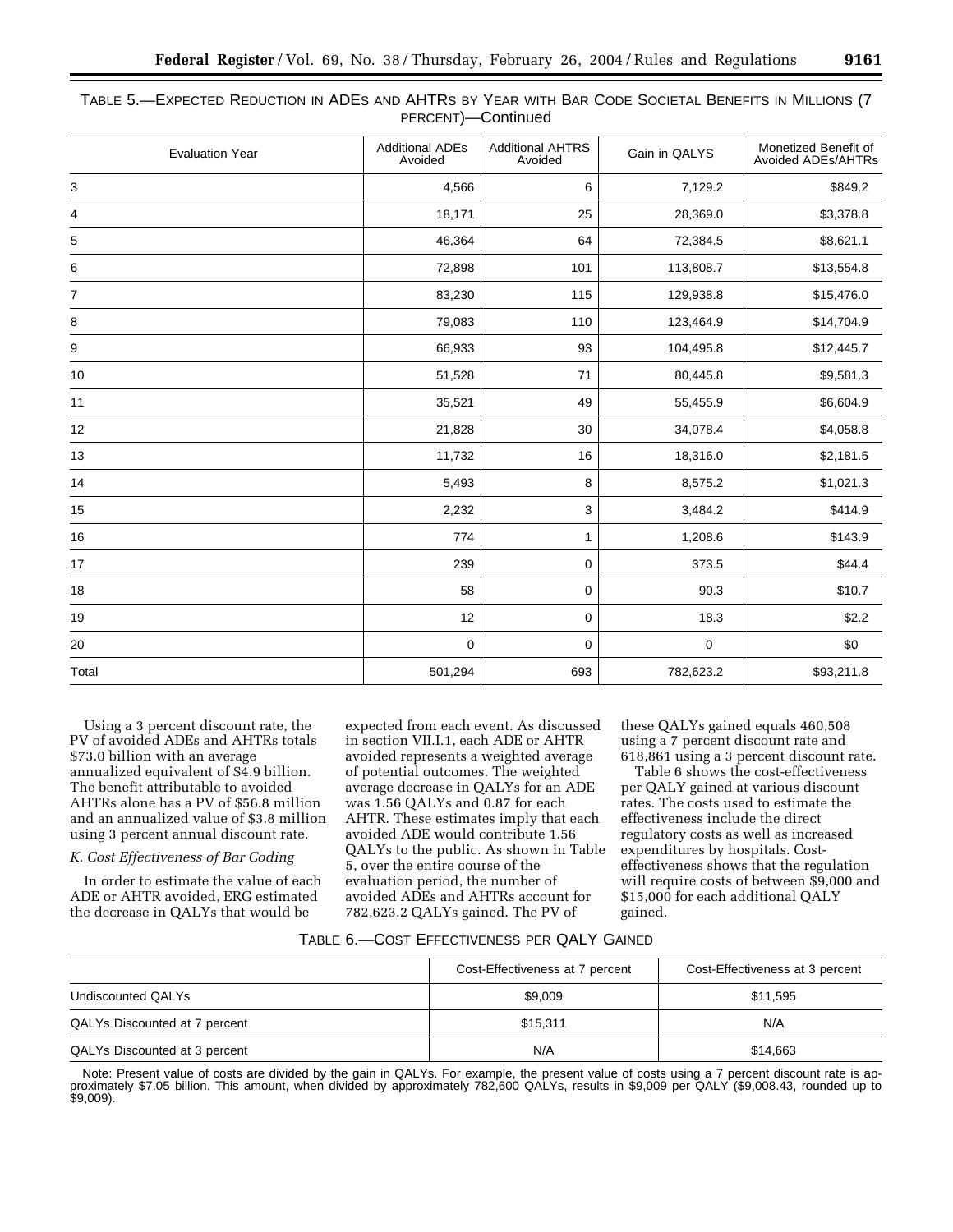# *L. Other Benefits of Bar Code Technology*

The availability of standardized bar codes would result in additional benefits to patients and the health care sector. As bar codes are an enabling technology, their adoption for hospital patient care would foster their use in other hospital and non-hospital settings. With automated systems, hospitals would no longer need to repackage and self-generate bar codes. Hospital pharmacies and wards would likewise take advantage of the availability of bar coded products to generate new production efficiencies for activities such as reporting, record keeping, purchasing, and inventory controls. For example, integrated scanning systems may allow for electronic versions of daily Medication Administration Records (MARs) and pharmacy reconciliation reports. According to industry experts, if these activities could be avoided by automatically generating the records, an average sized hospital could save as many as 397 hours of pharmacist resources and 5,694 hours of nursing resources each year. The estimated annual efficiency savings of avoiding these opportunity costs equals \$218,300 for an average hospital. Moreover, ERG and FDA believe the identified potential gains from electronic MAR and reconciliation reports may account for only between 50 and 80 percent of the potential gains in these areas. Discussions with several hospital administrators indicate that integrated bar code systems could result in reduced ''hallway'' time and improved communication. For example, nurses will spend less time walking between a patient and the nursing station to resolve discrepancies, and a bar code system would require complete consistency of medication orders between pharmacy and nursing staffs. In addition, bar code technology may achieve efficiencies in other laboratories as well. If so, the total estimated annual efficiency gains to an average hospital would range from \$272,900 to \$436,600 from use of bar code scanners in pharmacies and patient care wards. If such gains were obtainable, the PV of these gains for the sector as a whole would be between \$4.0 billion and \$6.4 billion with a 7 percent annual discount rate. The PV of this potential gain would be between \$5.3 billion and \$8.5 billion if a 3 percent discount rate is used in the calculation. The average annualized gains of these potential efficiencies are between \$376.3 million and \$602.0 million (at 7 percent), or \$359.0 million and \$574.2 million (at 3 percent).

The final rule could also increase the use of medical informatics in locations other than hospitals. Health care facilities such as physician offices, nursing homes, long-term care facilities and home health delivery systems would be more likely to adopt bar coding and scanning systems to safeguard the use of patient medications and achieve additional efficiencies. However, ERG's analysis of the adoption of bar code technology in nursing homes and long-term care facilities does not indicate a rapid adoption at this time.

According to the AHCA, there are 16,456 nursing homes in the United States. ERG estimates the initial investment for an average nursing home to install a bar code system to be \$221,400 and to have annual operating, maintenance, and net efficiency costs of \$67,000. Most costs are for purchasing laptop computers for nursing wards as well as training costs. The major study of preventable ADEs in nursing homes (Ref. 17) has estimated that there are only 10,373 preventable ADEs per year in nursing homes attributable to dispensing or administration, or less than 0.67 preventable ADEs per facility. If the use of a bar code system could intercept 50 percent of these ADEs, the benefit per facility per year would equal 0.32 ADEs. There are strong indications that these estimates of prevented ADEs are conservative because the study is based on voluntary reporting.

Comparisons between the drug classes associated with ADEs in nursing homes (Refs 17 and 18) and those in hospitals resulted in a distribution of expected outcomes of ADEs different than those in hospitals. For example, Bates (Ref. 2) found that 38 percent of all preventable ADEs were associated with analgesics and antibiotics, while in nursing homes, only 13 percent of all ADEs were associated with these drug classes. Using the distribution of drug classes associated with preventable ADEs in nursing homes, the weighted average value of a prevented nursing home ADE was \$43,200 (7 percent) and \$63,700 (3 percent). These estimated values are based on very limited analyses conducted to date in nursing homes.

Forecasted adoption rates for nursing homes resulted in PV of costs of \$3.8 billion and PV of benefits of only \$0.5 billion (7 percent). At 3 percent the PV of costs to nursing homes was \$4.9 billion while the PV of ADE avoidance was only \$0.6 billion. With profit margins so slight in this industry, we do not believe the technology will be rapidly adopted at this time in spite of the accessibility of bar coded products. We emphasize the current scarcity of data on ADEs in nursing homes. The

definition of ''preventability'' used to analyze ADEs in hospitals may not transfer to these settings, which may severely under estimate the potential benefit. However, we cannot project impacts of this rule for this industry at this time.

# *M. Distributional Effects of Bar Code Technology*

Bar code usage would likely result in distributional transfers between sectors of society. For example, bar code use could reduce hospital payments due to punitive damage awards from potential lawsuits. According to legal data bases (Ref. 19), there were approximately 35,000 personal-injury and malpractice claims per year between 1995 and 2000 in the health care sector. Approximately half of these claims were for pregnancies with the remainder including surgical claims, misdiagnosis, and medication errors. If these claims are distributed equally by type (surgical, diagnosis, or medication errors) and sector (inpatient or outpatient), we estimate that about 600 legal claims per year are potentially associated with preventable ADEs in hospitals. This implies that only 0.2 percent of all preventable ADEs are likely subject to legal claims (600 divided by 373,000). The average jury award for damages from medication errors was \$636,800 in 2000, although only 40 percent of cases were decided for plaintiffs. Estimated average pre-trial settlements for malpractice claims in 2000 totaled \$318,400. We do not have data on the proportion of settlements, but have assumed 80 percent of claims are settled prior to trial. If so, the average likely award per preventable ADE is \$492. Current bar code systems are expected to avoid 16.7 ADEs per year in an average hospital. This implies an average reduction in annual legal awards of \$8,200 per hospital and \$41.4 million for all hospitals. Fewer awards would result in lower malpractice insurance premiums, which would reduce other hospital expenditures. The General Accounting Office (Ref. 20) reported hospital malpractice insurance rates ranging between \$511 and \$7,734 per bed depending on location. Recent reports have suggested that annual premiums have increased to about \$4,228 to \$11,435 per bed (Ref. 21). Although only a weak relationship has been established between negligent acts and the incidence of malpractice claims (Refs. 22 to 24), we attempted to estimate the potential size of any impact on premiums. Rothchild et al (Ref. 25) estimated that only 6.3 percent of all malpractice claims were the result of ADEs. Given the distribution of ADEs in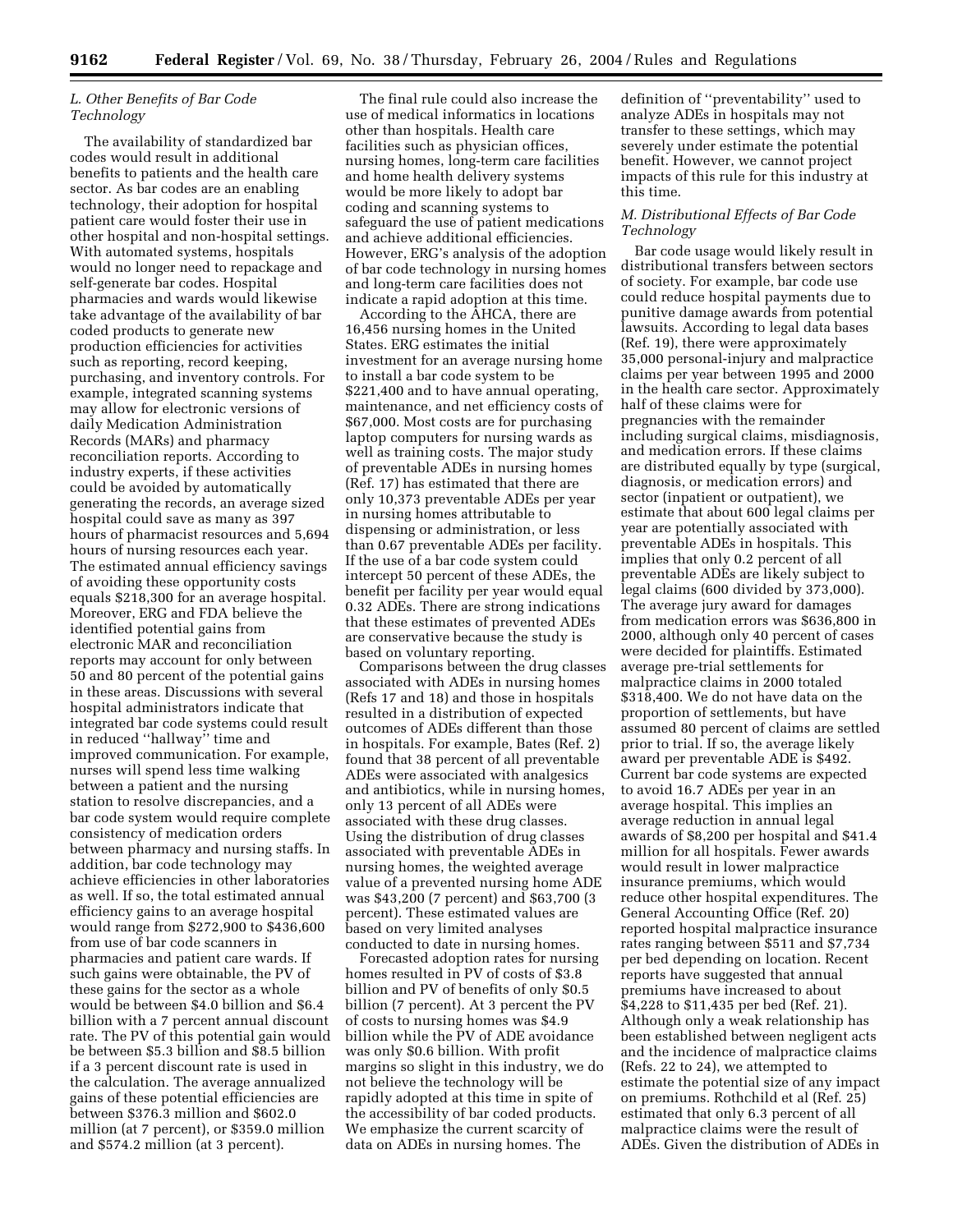the medication process, we expect a 50 percent reduction in ADEs caused by distribution and administration errors to reduce premiums by 0.55 percent, or \$49 per bed to the average hospital. The total expected saving would be \$8,330 per hospital and \$42.0 million for all hospitals. While reductions in legal settlements or liability insurance premiums represent transfers between hospitals, third-party payers, attorneys, and patients and are not opportunity gains or losses, such reductions could increase the efficient allocation of resources by sector.

Bar code systems may also increase hospital revenues by improving the ''cost capture rate.'' One published study (Ref. 26) reported the cost capture rate (the ratio of billed uncontrolled pharmaceuticals to all pharmaceuticals used) increased from 63 percent to 97 percent after installation of computerized systems in nursing wards. According to the authors, this would imply an increase in revenues of about \$65,000 per year for an average hospital. While such accounting improvements

are transfers from patients and thirdparty payers to hospitals rather than reduced opportunity costs, this practice illustrates the potential use of bar code scanning systems in increasing the efficient allocation of resources by sector. Other potential transfers may include avoidance of certain billing errors or increased timeliness of payment.

# *N. Comparison of Costs, Expenditures, and Benefits*

The increase of over 780,000 QALYs over the evaluation period as a result of avoiding over 500,000 ADEs and AHTRs has a monetized present value of \$54.8 billion (discounting at 7 percent) and \$73.0 billion (discounting at 3 percent). This section compares the expected benefits of the regulation to the costs and expected expenditures discussed earlier.

The annualized costs of the final rule to the manufacturing, packaging, and labeling sectors totals \$5.4 million (7 percent) or \$4.1 million (3 percent). Hospitals would be required to incur an annualized cost of \$0.6 million to

continue current operating practices (7 percent) or \$0.4 million (3 percent). FDA's resource costs to support the regulation equal an estimated \$2.4 million per year. Thus, we estimate the annualized regulatory cost of the regulation to be \$8.4 million (7 percent) and \$6.9 million (3 percent). In addition, we expect the rule to spur earlier investment by hospitals in bedside point-of-care systems that read bar coded labels. The annualized opportunity cost of this accelerated investment in technology is \$660 million (7 percent) for the entire industry, or \$600 million with a 3 percent discount rate. Table 7 presents, by sector, the present value of the estimated regulatory costs, the annual costs expected at the end of the 20-year evaluation period, and the annualized costs over the entire evaluation period for both discount rates. The estimated reduction in hospital operating expenses results from the assumption that hospitals could eliminate in-house labeling operations once products have uniform bar code information.

# TABLE 7.—COSTS AND OTHER EXPECTED EXPENDITURES OF THE FINAL RULE

| <b>Industry Sector</b>                                                       | <b>Present Value</b><br>of Costs | <b>Annual Operating Costs</b><br>at End of Period | Annualized<br>Costs |
|------------------------------------------------------------------------------|----------------------------------|---------------------------------------------------|---------------------|
| (in millions of dollars; 20-year evaluation period; 7-percent discount rate) |                                  |                                                   |                     |
| <b>Prescription Drugs</b>                                                    | \$33.6                           | \$0.4                                             | \$3.2               |
| <b>OTC Drugs</b>                                                             | \$23.3                           | \$0.3                                             | \$2.2               |
| <b>Blood Products</b>                                                        | N/A                              | N/A                                               | N/A                 |
| <b>Sub-Total Manufacturers</b>                                               | \$56.9                           | \$0.7                                             | \$5.4               |
| <b>Hospital Regulatory</b>                                                   | \$6.4                            | $(-\$0.2)$ **                                     | \$0.6               |
| Sub-Total Private Sector Regulatory Costs                                    | \$62.3                           | \$0.5                                             | \$6.0               |
| FDA Oversight                                                                | \$25.4                           | \$2.4                                             | \$2.4               |
| <b>TOTAL REGULATORY COSTS</b>                                                | \$87.7                           | \$2.9                                             | \$8.4               |
| EXPECTED EXPENDITURES FROM HEALTH CARE SECTOR                                | \$6,961.6                        | $(-$17.7)**$                                      | \$657.2             |
| (in millions of dollars; 20-year evaluation period; 3-percent discount rate) |                                  |                                                   |                     |
| <b>Prescription Drugs</b>                                                    | \$37.0                           | \$0.4                                             | \$2.5               |
| <b>OTC Drugs</b>                                                             | \$23.8                           | \$0.3                                             | \$1.6               |
| <b>Blood Products</b>                                                        | N/A                              | N/A                                               | N/A                 |
| <b>Sub-Total Manufacturers</b>                                               | \$60.8                           | \$0.7                                             | \$4.1               |
| <b>Hospital Regulatory</b>                                                   | \$5.5                            | $(-$0.2)**$                                       | \$0.4               |
| Sub-Total Private Sector Regulatory Costs                                    | \$66.3                           | \$0.5                                             | \$4.5               |
| FDA Oversight                                                                | \$35.7                           | \$2.4                                             | \$2.4               |
| <b>TOTAL REGULATORY COSTS</b>                                                | \$102.0                          | \$2.9                                             | \$6.9               |
|                                                                              |                                  |                                                   |                     |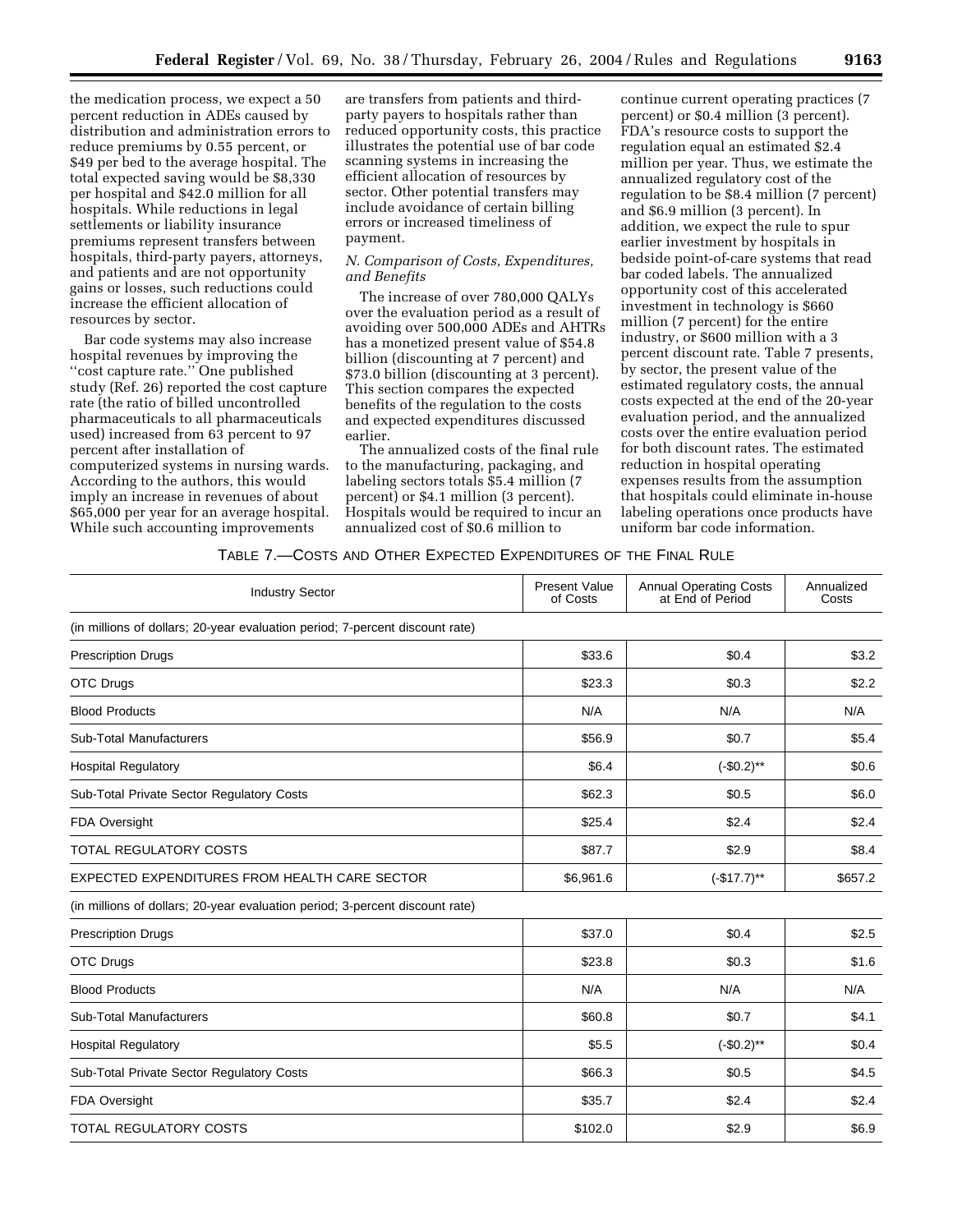| <b>Industry Sector</b>                        | Present Value | <b>Annual Operating Costs</b> | Annualized |  |
|-----------------------------------------------|---------------|-------------------------------|------------|--|
|                                               | of Costs      | at End of Period              | Costs      |  |
| EXPECTED EXPENDITURES FROM HEALTH CARE SECTOR | \$8.971.4     | (-\$17.7)**                   | \$602.9    |  |

# TABLE 7.—COSTS AND OTHER EXPECTED EXPENDITURES OF THE FINAL RULE—Continued

\*Less that \$0.05 million

\*\*Hospital operating costs decrease due to fewer in-house packaging and bar coding operations

As discussed above, we estimate the annualized public health benefit to be \$5.2 billion (7 percent) and \$4.9 billion (3 percent). This estimate includes the societal value of the avoided ADEs and AHTRs as well as the reduced hospital stays expected due to the earlier use of bar code reading technology. We estimate other indirect potential benefits, such as efficient inventory control, patient tracking, electronic generation of daily reconciliation and medication reports, or other administrative gains, to contribute an annualized amount of between \$376.3 and \$602.0 million in efficiency gains to hospitals (7 percent) and between

\$359.0 and \$574.2 million (3 percent). The likely distributional effects of revenue enhancement, other cost capture measures, or reduced legal costs are not included in this comparison.

If all costs and expenditures are combined, the annualized outlays total \$665.6 million (7 percent) and \$609.8 million (3 percent). The expected annualized public safety benefit of over \$5.2 billion (7 percent) and \$4.9 billion (3 percent) far outweighs these outlays. Thus, the annual net benefits for the entire evaluation period are between \$4.5 billion (7 percent) and \$4.3 billion (3 percent). The expected cost effectiveness varies between \$9,000 and \$15,300 for each QALY gained, depending on the discount rate used. Moreover, this calculation does not account for the potential efficiency gains as described above.

# *O. Uncertainty and Sensitivity*

We recognize that the expected impacts of the regulation are based on a large number of uncertain assumptions. We attempted to account for this uncertainty by examining the key assumptions in the analysis. Table 8 summarizes the results of our analyses.

|  |  | TABLE 8.—SUMMARY OF UNCERTAINTY AND SENSITIVITY ANALYSES |
|--|--|----------------------------------------------------------|
|--|--|----------------------------------------------------------|

| Variable                                                      | Base Case As-<br>sumption                        | Alternative As-<br>sumption                      | <b>Effect on Annualized Net Benefits</b><br>(7 percent)                                                            | Total Annualized Net Benefit (mil-<br>lions) |
|---------------------------------------------------------------|--------------------------------------------------|--------------------------------------------------|--------------------------------------------------------------------------------------------------------------------|----------------------------------------------|
| Voluntary Share of Labeling<br>Costs                          | 50 percent                                       | None                                             | -\$2.1 million                                                                                                     | \$4,498.00                                   |
|                                                               | 50 percent                                       | 100 percent                                      | $+$ \$2.1 million                                                                                                  | \$4,502.00                                   |
| Impact of Regulation On<br>Unit of Use Package                | N/A                                              | N/A                                              | No Impact Expected                                                                                                 | \$4,500.00                                   |
| <b>Implementation Period</b>                                  | 2 Years                                          | 1 Year                                           | -\$0.1 million                                                                                                     | \$4,500.00                                   |
|                                                               | 2 Years                                          | 3 Years                                          | $+$ \$0.1 million                                                                                                  | \$4,500.00                                   |
| Mortality Probability With<br><b>ADE</b>                      | 2.8 percent                                      | 1.0 percent                                      | -\$2.6 billion                                                                                                     | \$1,900.00                                   |
|                                                               | 2.8 percent                                      | 0.1 percent                                      | -\$3.8 billion                                                                                                     | \$700.00                                     |
| Value of QALY/VSL                                             | \$373.000/QALY<br>\$5 million/VSL                | \$100,000/QALY<br>\$2 million/VSL                | -\$3.2 billion                                                                                                     | \$1,300.00                                   |
| <b>Boundary Analysis</b>                                      | N/A                                              | N/A                                              | Breakeven point requires gain of<br>103 years of hospital use of bar<br>code technology as compared<br>to baseline | N/A                                          |
| Hospital Rate of Adoption of<br><b>Bar Code Systems</b>       | 20 year baseline<br>10 year with regu-<br>lation | 30 year baseline<br>20 year with regu-<br>lation | -\$1.3 billion                                                                                                     | \$3,200.00                                   |
|                                                               | 20 year baseline<br>10 year with regu-<br>lation | 20 year baseline<br>15 year with regu-<br>lation | -\$2.9 billion                                                                                                     | \$1,600.00                                   |
| Increase in Interception<br>Rate Attributable to Bar<br>Codes | 50 percent                                       | 20 percent                                       | -\$3.1 billion                                                                                                     | \$1,400.00                                   |
|                                                               | 50 percent                                       | 80 percent                                       | $+$ \$3.1 billion                                                                                                  | \$7,600.00                                   |
| Loss of Nursing Productivity                                  | 3 percent                                        | 1 percent                                        | +\$420 million                                                                                                     | \$4,900.00                                   |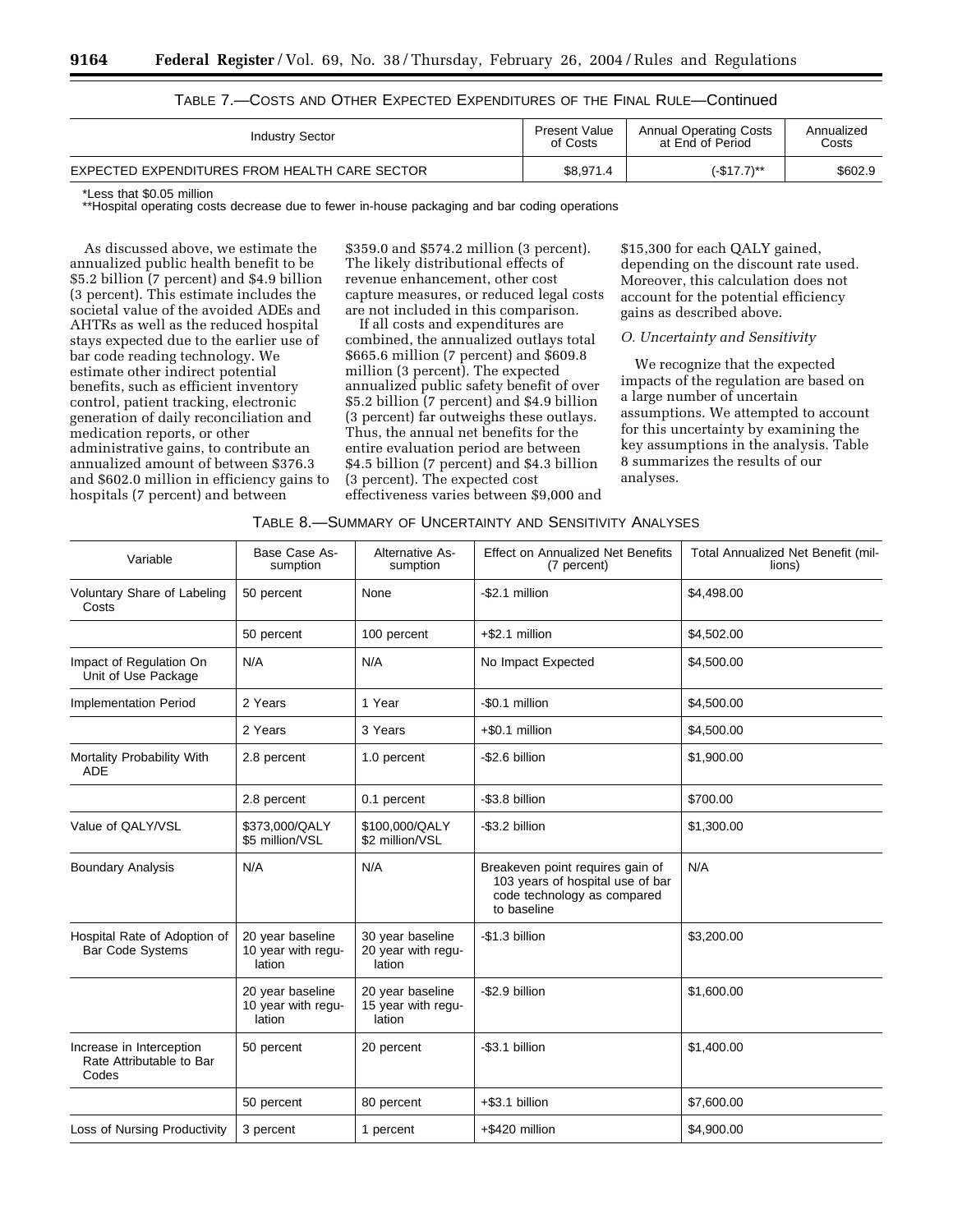| I<br>×<br>v | I<br>×<br>v | ۰. |
|-------------|-------------|----|

| Variable                | Base Case As-<br>sumption | Alternative As-<br>sumption | <b>Effect on Annualized Net Benefits</b><br>(7 percent)                                                                              | Total Annualized Net Benefit (mil-<br>lions) |
|-------------------------|---------------------------|-----------------------------|--------------------------------------------------------------------------------------------------------------------------------------|----------------------------------------------|
|                         | 3 percent                 | 5 percent                   | -\$520 million                                                                                                                       | \$4,000.00                                   |
| Small Hospital Adoption | N/A                       | N/A                         | Annual net benefits of adoption of<br>bar code systems for hospitals<br>with 50 or fewer beds estimated<br>at \$47,000 per hospital. | N/A                                          |

TABLE 8.—SUMMARY OF UNCERTAINTY AND SENSITIVITY ANALYSES—Continued

# 1. Voluntary Share of Labeling Costs

The costs attributable to the final rule are the incremental costs above what the industry would incur in the normal course of business. As briefly discussed earlier, many drug products change labels, on average, as often as once a year for marketing or design reasons. The ERG estimate, however, assumes that 50 percent of the required labeling costs would be attributable to the final rule, due to the production process changes that would be required to use bar coding equipment. In addition, we believe that market driven label changes are not completely comparable to regulatory required changes. We reviewed the sensitivity of this assumption by examining the impact that would occur if no required relabeling costs were attributable to the regulation or all re-labeling costs were attributable to the final rule. ERG found that these scenarios altered the current estimate of \$5.4 million in annualized costs for manufacturers, repackers, relabelers, and private label distributors (7 percent) to a range of from \$3.3 million (if all costs are considered voluntary) to \$7.5 million (if no additional labeling costs are considered voluntary). Using a 3 percent discount rate, the annual labeling costs to manufacturers could vary from between \$2.6 million and \$6.1 million.

### 2. Packaging Decisions

We are sensitive to industry packaging decisions and asked our contractor to specifically assess the impact of the regulation on the future of unit-dose packaging (e.g. blister packs) trends. The concern was whether bar code printing would reduce the use of unit-dose packaging, because it would add more to its cost than to other formats. In general, ERG found that although the overall demand for the product is inelastic, the demand for a particular package type is more elastic, in that it is affected by relative prices to a greater degree. Industry contacts, however, noted that this impact is moderated because consumers of some OTC drug product are accustomed to blister packs, and manufacturers could

lose market share if they abandon this format. Also, many hospitals require drug purchases to be in unit-dose form.

ERG concluded that although a bar code requirement would increase the relative cost of the unit-dose version of a product, the cost increment would not be great enough to significantly impact the market. In fact, ERG found that the expected reduction in hospital overpackaging could increase market demand for unit-dose products despite the cost difference. Thus, we expect that the final rule will not have a significant impact on product packaging choices.

### 3. Implementation Period

We were interested in the effects of shortening or lengthening the implementation of the regulation. However, discussions with hospital administrators indicated that the adoption rate of bar codes would not be noticeably accelerated with shorter implementation period. They felt that it was unlikely that investments would be made earlier. Therefore, benefits would be unlikely to change whether the implementation period was longer or shorter. The regulatory costs of compliance would increase with shorter implementation periods. At a 7-percent annual discount rate, the average annualized regulatory cost would increase from \$8.4 million with a 2-year implementation period to \$8.5 million with a one-year implementation period and decrease to \$8.3 million with a 3 year period.

If a 1-year implementation date persuaded one hospital to invest 1 year earlier, 16.7 ADEs could be avoided. The value of avoiding these events is \$3.1 million. In comparison, if a hospital invested in a bar code reading system a year earlier than it otherwise would have, it would have increased costs of about \$620,000 based on amortization of investment and one additional year of operating costs. The net benefit (\$2.5 million), when amortized over 20 years, would result in average annualized benefits of over \$0.2 million. This is greater than the average annualized cost of the shorter implementation period. However, as

noted earlier, discussions with hospital administrators and budget planners have not indicated that a shorter implementation period would have an effect on these investment decisions.

4. Value of Mortality Associated with ADEs

ERG estimated that 2.8 percent of preventable ADEs and 2 percent of all AHTRs are fatal. This was derived by averaging results from several medical studies. These studies relied on relatively small samples and varying methodologies. Due to the uncertainty attached to this estimate and the major impact this assumption has on valuing public health benefits, we tested two additional mortality rates: 1 percent and 0.1 percent. These rates reduce the expected value of an avoided ADE from \$185,800 to \$93,700 and \$48,400, respectively, by changing the probability distribution of the expected outcomes of ADEs. The impact on the expected annualized benefits of ADE avoidance falls from \$5.2 billion to \$2.6 billion and \$1.4 billion respectively. These estimated benefits continue to exceed the costs.

### 5. Value per QALY

There is no precise measure of value for a quality-adjusted life-year. We have used average published estimates of society's implied value of a statistical life (VSL) of \$5 million derived from wage premiums required to attract employment to higher risk occupations. The life expectancy of a 35 year-old blue-collar male employee (the basis for most of the wage premium data) was adjusted for expected future bed and non-bed disability. When the implied VSL is amortized over the 41.3 years of adjusted life-expectancy using a 7 percent discount rate, the resulting value (\$373,000) implies societal willingness-to-pay for a QALY. Costeffectiveness studies have claimed that lower values, as low as \$100,000, may better represent QALYs. In addition, the VSL value is based on research conducted in the early 1990's and relies on relative risk and relative wages. Other estimates of VSL have ranged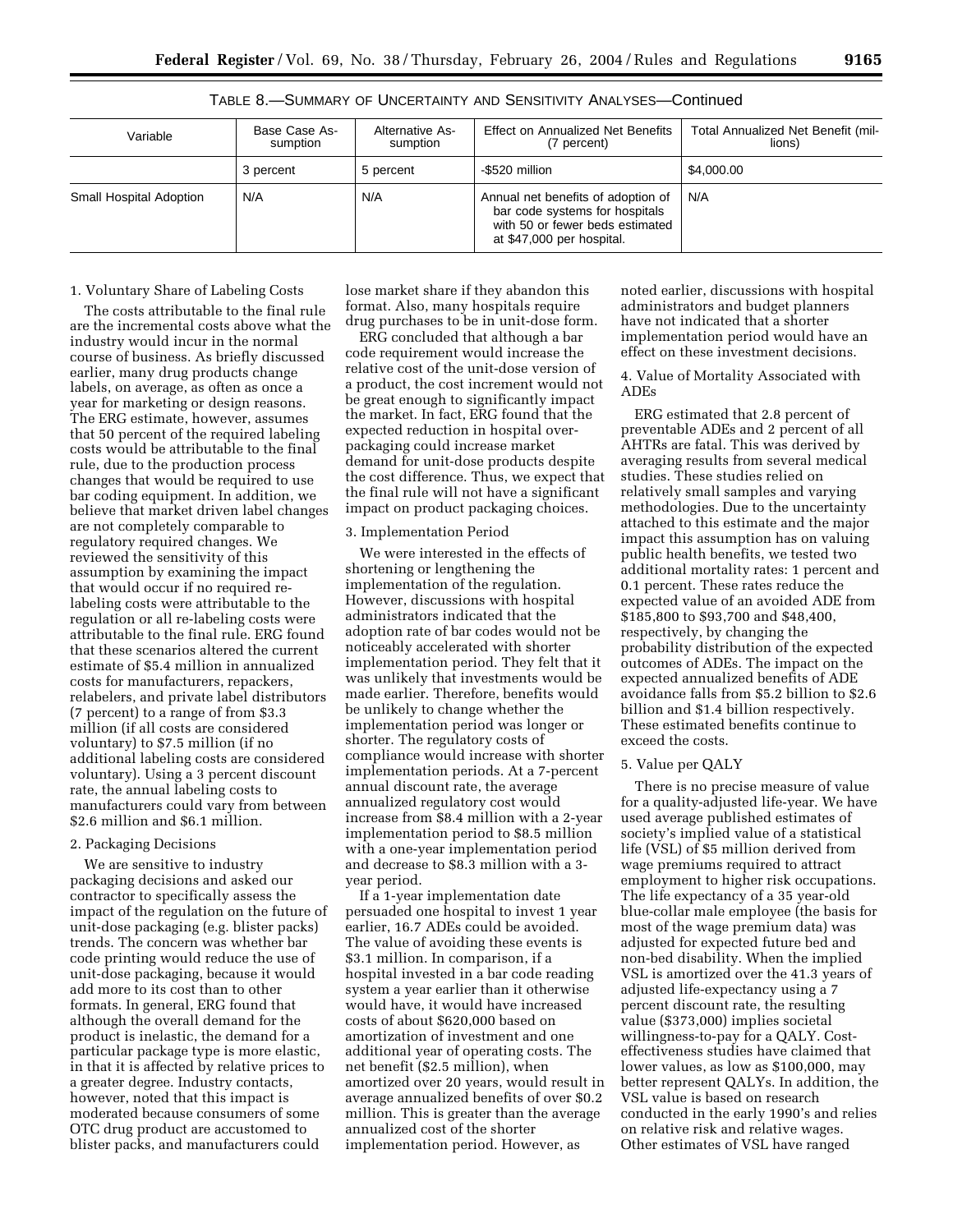from as low as \$2 million to as high as \$10 million.

We analyzed the societal benefit of the regulation using \$100,000 as the QALY value and the low VSL estimate (\$2 million) as the representative of societal willingness to pay (WTP) to avoid the probability of a fatality. The WTP to avoid an ADE decreased from \$185,800 to \$71,600 using these parameters. Overall, the annualized benefit of the proposed regulation fell from \$5.2 billion to \$2.0 billion.

# 6. Boundary Analysis

We analyzed the minimum number of hospital-years of bar code adoption necessary for estimated benefits to exceed costs. The regulatory costs of the regulation account for only 0.2 percent of the net societal benefits. This implies that the regulation would need to encourage early adoption of bar code technology by at least 0.2 percent in order for benefits to exceed costs. In baseline, we expect 51,410 hospitalyears of installed bar codes. (The 101 current user of bar code systems will use it for all 20 years, the remaining 4,939 hospitals will have installed systems for an average of 10 years each.) The regulation would have to encourage 103 additional hospital-years (0.02 percent). This could occur by 103 hospitals investing 1 year earlier than they would in baseline.

### 7. Hospital Response Rates

The expected benefits rely on a faster rate of hospital acceptance of bar code technology than the rate expected in the absence of the regulation. The current estimate of public health benefits is based on all hospitals acquiring bar coding systems within 10 years as compared to 20 years without the rule. However, because we are not requiring hospitals to make this investment, we examined the impact of different diffusion rates. ERG examined 2 additional scenarios; one in which the technology is accepted within 20 years with a rule as compared to 30 years without a rule as well as one in which technology is accepted within 15 years as compared to 20 with the rule. Both cases decrease costs and benefits. The first case reduced expected annualized net benefits from \$4.5 billion to \$3.2 billion. Annualized hospital expenditures declined from \$657 million to \$493 million and benefits decreased from \$5.2 billion to \$3.7 billion. The second case reduced annualized net benefits to \$1.6 billion. Annualized hospital expenditures declined from \$657 million to \$320 million and benefits decreased from \$5.2 billion to \$1.9 billion. The public

health benefits of the rule would still exceed costs and expenditures with these slower diffusion rates.

# 8. Hospital Intercept Rates with Machine-Readable Technology

Avoidance of patient ADEs depends on the expected rate of error interception. For this analysis, ERG found that about 45 percent of the errors that lead to preventable ADEs originate in the dispensing and administration stages of the medication process and that the use of bar coded information and installed systems would intercept about 50 percent of these errors. Because of the direct relationship between expected interception rates and avoided ADEs, we tested the impact of the assumed rates. Although the literature has implied that interception rates as high as 85 percent are obtainable, ERG assumed a 50 percent rate to account for potential non-optimal use of technology. If the true increase in interception rates were between 80 percent and 20 percent, the total number of avoided ADEs would be between 805,700 and 198,500. The monetized annualized value of these avoided ADEs would vary from the current estimate of \$5.2 billion to the lower and higher values of \$2.1 billion (with a 20 percent improvement in interception rates) or \$8.3 billion (with an 80 percent improvement in interception rates). From a societal perspective, therefore, the accelerated technology investment appears reasonable even with significantly lower interception rates.

9. Productivity Losses in Hospital Wards

The decision by hospitals to make significant investments in bar code reading technology is highly dependent on expected productivity changes in the delivery of bedside care by nurses. Our current analysis assumes a 3 percent productivity loss of ward nurses due to the use of this new technology (see section VII.G). We examined the sensitivity of this estimate and found that if long-term productivity loss approximated only 1 percent of the current workload, the average annualized cost of accelerated hospital investments would decrease from \$657.2 million to \$238.4 million. However, if the productivity loss of nursing resources were as great as 5 percent, the annualized expenditures by hospitals would increase to \$1.2 billion. In order for the productivity losses to outweigh the expected benefits, however, there would have to be an almost 700 percent estimated productivity loss.

# 10. Investments by Hospital Size

The internal decision to acquire and use new bar code reading technology could be affected by the size of the purchasing hospital. Hospitals that have already installed this equipment are, for the most part, fairly large or part of a large network of hospitals. Because the benefits of error interception are dependent on the number of annual admissions, we were concerned about the likelihood of technology adoption by small hospitals.

According to the most recent census, there are 1,218 hospitals in the United States with capacities fewer than 50 beds. These hospitals account for only about 3 percent of the estimated annualized opportunity cost of investment from this rule, because the potential productivity losses are not as great as for larger hospitals. The annualized opportunity costs per facility with fewer than 50 beds is about \$69,200. However, because of the fewer admissions to hospitals of this size, we estimate that the interception rate of the bar code technology is expected to result in an average of 2.2 avoided ADEs per year per facility. The estimated societal benefit of avoiding 2.2 ADEs is \$408,800. If these small hospitals adopt technology at the same accelerated rate as all hospitals, the annualized benefit per hospital is \$116,900, or more than the investment.

We are aware that the estimated direct annual hospital cost savings of avoiding ADEs alone (\$2,257 per avoided ADE) may not cover the costs of the expected earlier investment pattern. For example, the average facility with fewer than 50 beds would experience direct annual cost savings of \$4,965 (2.2 ADEs avoided x \$2,257) and annualized costs of \$69,200. As noted, the investment decision to install bar code reading technology is voluntary and would include consideration of patient safety and other cost-savings. We have estimated that potential reductions in resources needed to generate reports and keep track of records may likely vary between \$27,400 and \$43,700 per year for a small hospital. Other institutional gains, including transfers such as increased revenue capture rates and reduced malpractice awards, may also affect internal decisions. Many industry representatives have indicated their willingness to invest in this technology. Nonetheless, even if some hospitals choose to delay or not to invest, this rule would still produce substantial societal benefits.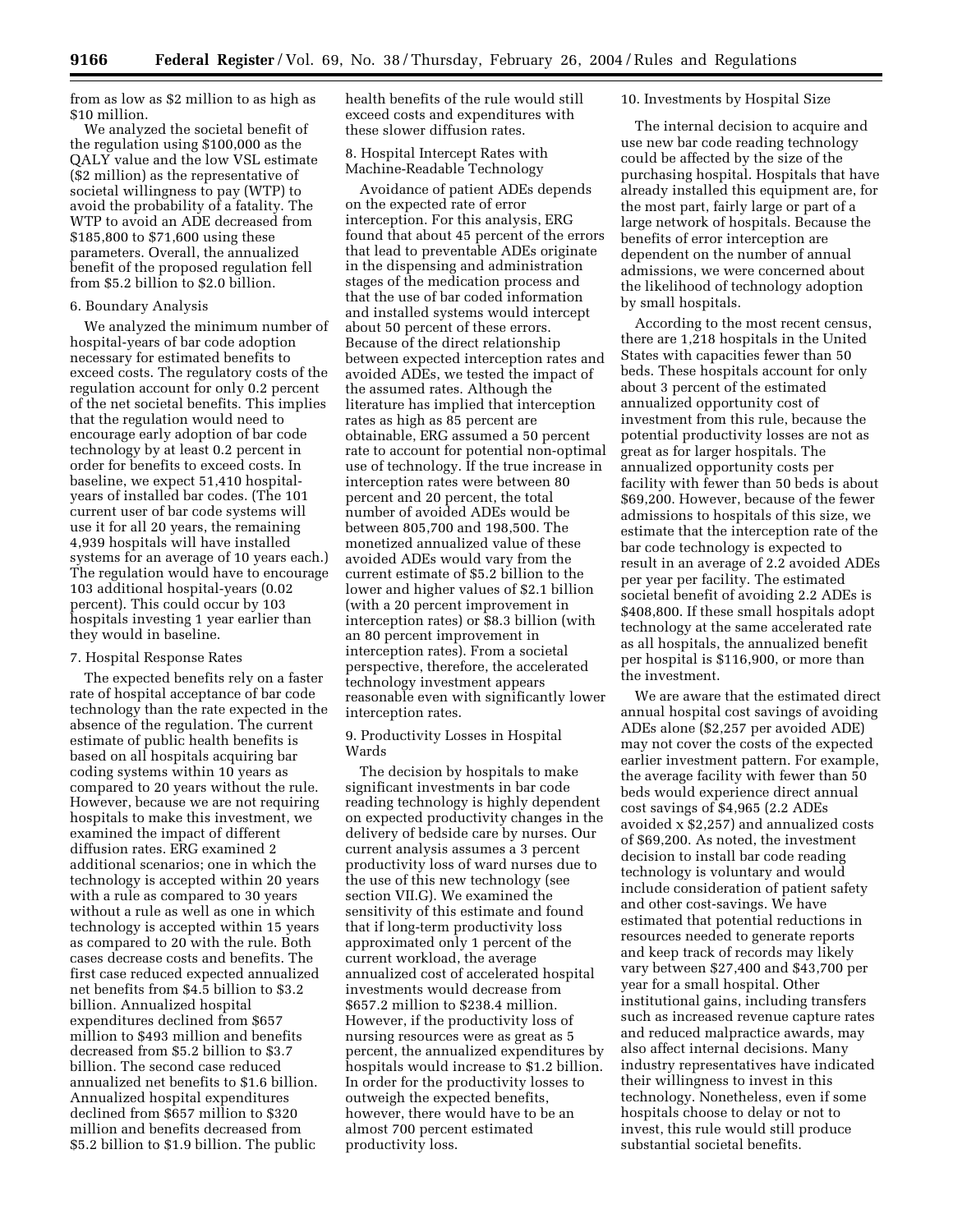# *P. Small Business Analysis and Discussion of Alternatives*

We believe the final rule is unlikely have a significant impact on a substantial number of small entities. Despite this, in the proposed rule, we prepared an initial Regulatory Flexibility Analysis (IRFA) and invited comment from affected entities. In addition, the final rule is considered a significant economic impact under UMRA and alternatives are examined and briefly discussed here.

1. Affected Sectors and Nature of Impacts

We described the affected industry sectors earlier in this section. The final rule directly affects manufacturers of pharmaceutical and biological products (NAICS 325412 and NAICS 325414), packaging services (NAICS 561910), and indirectly affect hospitals (NAICS 622). The regulation does not affect blood and organ banks (NAICS 621991). We accessed data on these industries from the 1997 Economic Censuses and estimated revenues per establishment. Although other economic measures, such as profitability, may provide preferable alternatives to revenues as a basis for estimating the significance of regulatory impacts in some cases, any reasonable estimate of profits would not change the results of this analysis. These revenues were updated to 2000 values by using the Consumer or Producer Price Index as appropriate.

a. *Pharmaceutical manufacturers (NAICS 325412)*. The Small Business Administration (SBA) has defined as small any entity in this industry with fewer than 750 employees. According to census data, 84 percent of the industry is considered small. The average annual revenue for these small entities is \$26.6 million per entity. Small manufacturers of prescription and OTC drug products dispensed pursuant to an order and commonly used in hospitals would be required to generate and label products with bar coded information. We estimate the annualized compliance costs for small entities in this industry at \$1,800 per entity. This is less than 0.1 percent of their annual revenues. We believe this does not constitute a significant impact on a substantial number of small entities in this industry.

b. *Biological product manufacturers (NAICS 325414)*. The SBA has defined as small any entity in this industry with fewer than 500 employees. According to census data, 68 percent of the industry is considered small. The average annual revenue for these small entities is \$4.7 million per entity. Small manufacturers

of biological products would be required to label products with bar coded information. We estimate the annual compliance costs for small entities in this industry at \$600 per entity. This is less that 0.1 percent of their annual revenues. We believe this does not constitute a significant impact on a substantial number of small entities in this industry.

c. *Packagers (NAICS 5619190)*. The SBA has defined as small any entity in this industry that has less than \$6 million in annual revenues. On this basis, almost 75 percent of the industry is considered small. The average annual revenue for small entities is \$1.7 million per entity. Small packagers would be required to apply bar coded information to all affected products. This would require printing and process improvements to packaging operations. We estimated the annualized compliance costs for small entities in this industry at \$240 per entity. This is less than 0.1 percent of their annual revenues. We believe this does not constitute a significant impact on a substantial number of small entities in this industry.

d. *Blood and organ banks (NAICS 621991)*. The SBA has defined as small any entity in this industry that has less than \$8.5 million in annual revenues. On this basis, 40 percent of the industry is considered small. The average annual revenue for small entities is \$1.4 million per entity. Small blood banks and collection centers currently apply bar coded information to all blood products and would not be affected by this regulation.

e. *Hospitals (NAICS 622)*. The SBA has defined as small any entity in this industry with less than \$29.0 million in annual revenues. According to census data, 35 percent of the industry is considered small. The average annual revenue for small entities is \$12.6 million per entity. There is no specific regulatory requirement for hospitals to respond to this regulation. We anticipate that the rule would make the investment in bar code technology more attractive to hospitals, but the final rule does not require hospitals to make such investments. Hospitals that have already installed bar code reading systems and internally affix self-generated information might find it necessary to prematurely upgrade or replace currently installed scanners in order to capture bar coded information on small vials or bottles. These hospitals would also achieve productivity gains by avoiding the resources now used to selfgenerate bar code readable information. The total annual net cost of the regulation is estimated at \$3,300 per

facility, which is equal to less than 0.1 percent of their annual revenues. We believe this does not constitute a significant impact on a substantial number of small entities in this industry.

### 2. Alternatives

We considered several alternatives to the regulation. Each is discussed below.

a. *Do nothing*. This alternative would not result in any change in current labeling or packaging practices. We believe that in the absence of agency action, hospitals would gradually purchase and utilize independent bar code reading systems, but that it would take 20 years before they were installed in all facilities. We rejected this alternative because of the expected positive net benefits of the rule. Also, we believe that standardizing bar codes would generate additional health and production efficiencies for a variety of different health care sectors.

b. *Requiring variable information*. We considered requiring additional information in bar codes, such as expiration dates and lot numbers. The incremental benefit of this data would include improved inventory control and ease of recalls. In addition, we are aware that some firms are voluntarily applying this information. However, we were unable to quantify the potential public health benefits of this additional information and the estimated additional annualized cost of this alternative was \$59.1 million. We did not select this alternative because we could not demonstrate that the added benefits would exceed the added costs.

c. *Covering all OTC drug products*. We considered requiring all OTC drug products to include bar coded information. This alternative is rejected because the additional costs do not appear to be justified by the expected benefits. At this time, most noninstitutional settings are unlikely to have access to bar code reading systems. Therefore, we could not identify any significant reductions in ADEs due to this alternative. Including all OTC drug products would create estimated additional annualized costs to the manufacturing sector of \$0.7 million. The expected annualized regulatory costs of the regulation therefore would increase from the current estimate of \$8.4 million to \$9.1 million with no additional quantifiable benefit.

d. *Exemption for small entities*. We considered exempting small entities, but rejected the alternative due to the modest projected impact of this initiative on small businesses and the lack of label standardization that would result. We will consider exemptions on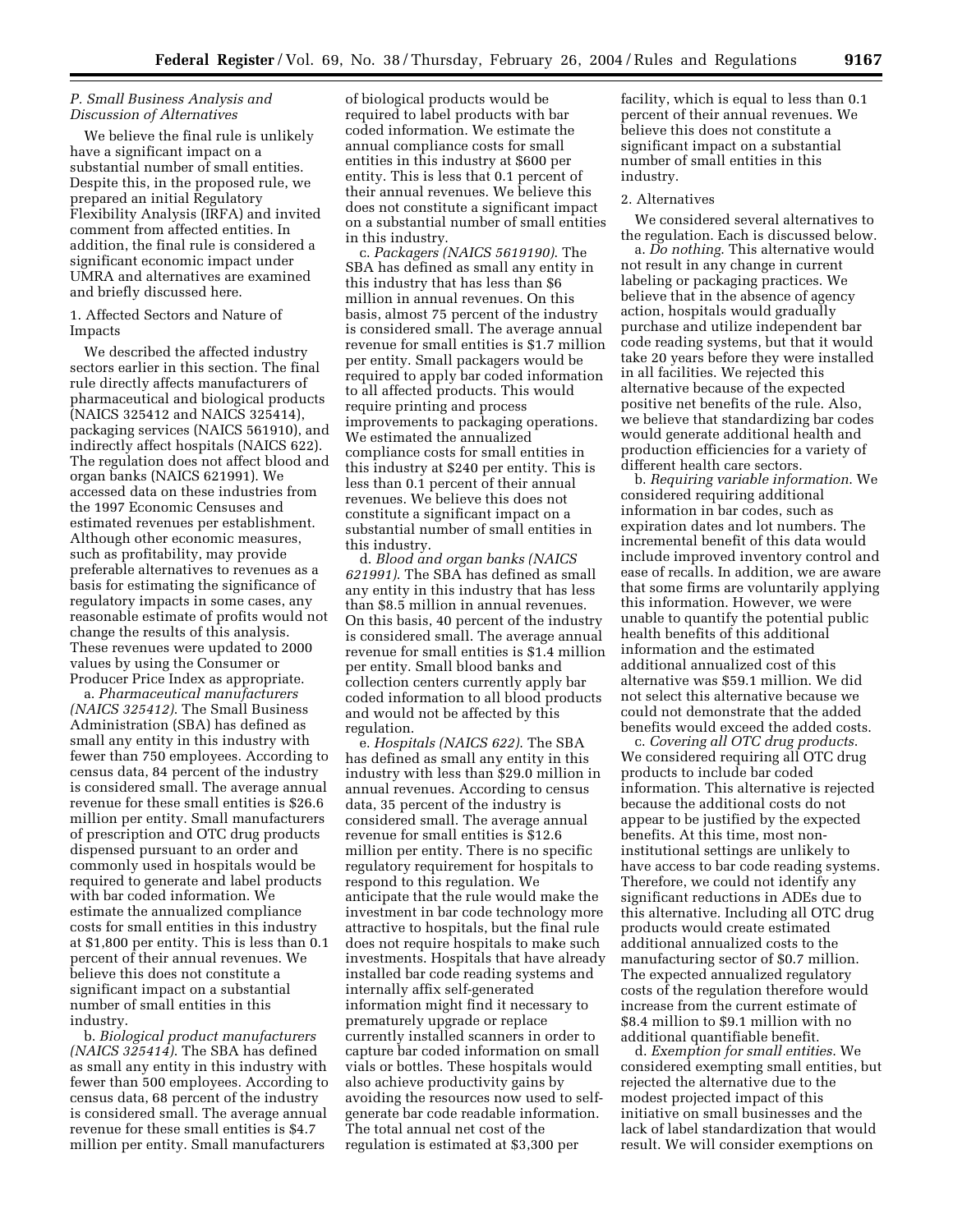a product basis, not on the size of the affected entity.

e. *FDA selecting a specific symbology*. We considered requiring bar coded information with a specific symbology. The rationale for considering this option was to minimize uncertainty to hospitals in selecting systems that would be able to confidently read the specific language. We decided, however, that identifying a specific symbology might adversely impact future innovations in other machine-readable technologies. The selected alternative would allow individual facilities and suppliers to devise systems that would maximize their own internal efficiencies, as long as the standardized information could be accessed. The lack of consistent universal standards has been a major impediment to the use of this technology. As long as symbologies could be read within a single standard, however, the identified market failure would be overcome. In addition, the expected costs of this alternative would be much greater than the selected alternative. Annualized costs to manufacturers would increase to \$19.0 million and significant costs would occur to the retail sector due to the need for accelerated upgrade or replacement of currently installed scanners. Retail pharmacies would incur annualized costs of \$27.6 million. Consequently, we rejected the alternative of identifying a specific symbology.

### 3. Outreach

We conducted a public meeting on July 26, 2002, to solicit comments from the affected sectors. Interested parties from the health care sector, manufacturing sector, retail sector, and equipment suppliers provided comment and insight to the agency. In addition, we met with various industry groups in order to ensure viewpoints were appropriately considered. These insights affected the regulatory considerations, and additional outreach is planned during the regulatory process.

We also received over 190 comments on the proposed rule.

4. What Comments Did We Receive on Our Economic Analysis?

Several comments focused on the proposed rule's ''Analysis of Impacts'' discussion. The analysis summarized the rule's costs and benefits.

(Comment 76) The preamble to the proposed rule estimated that 4,229 packaging lines are used in 1,447 establishments (68 FR at 12519). One comment disagreed with this estimate. The comment, submitted by a medical gas firm, claimed that the rule would

affect more than 1,000 members of the gases and welding distributors association and that 600 members package or distribute medical gases. The comment said there are approximately 10 major manufacturers of medical gas products in the United States, and many either own or control approximately 200 locations that repackage or distribute medical gas.

(Response) We agree that the proposed rule did not take this industry into account. However, because the final rule exempts medical gases from the bar code requirement, we do not need to adjust our analysis.

(Comment 77) The preamble to the proposed rule estimated the present value of the total costs to manufacturers, repackers, relabelers, and private label distributors as \$33.2 million and average annualized costs of \$3.2 million (68 FR 12520 through 12521).

Several comments claimed this estimate was too low. One comment from a medical gas firm said implementing the rule would cost \$5 million for one firm and that annual maintenance and material costs cannot be accurately determined. The comment said that the cost to the medical gas industry alone would be over \$100 million.

Two comments from allergenic extract firms also claimed high costs. One comment said that the firm would need to add 800 new NDC numbers and create new labels for its products. The comment claimed that the new labels would have to be printed by another company and it projected those costs as being \$37,000 for required equipment and artwork, \$39,000 for 640 hours of computer programming time to test and validate the new label format, \$17,000 for inventory control, purchasing, and regulatory personnel time for internal control of each label and package change (based on an estimate of more than 530 hours at \$31 per hour), \$18,000 for changes in their standard operating procedure, and ''unknown, but substantial'' costs for locating a new vendor to prepare the new labels. The comment said these costs would be three or four times the firm's current \$4,000 label costs and estimated its total costs as approximately \$120,000. Another firm estimated its total cost as \$166,500, excluding ''unknown, but substantial hidden costs required due to the small nature of some of our final containers.''

Three comments from pharmaceutical companies and a trade association also claimed the industry cost estimate was low. The comments said that manufacturers would have to purchase new or upgraded equipment to print

high quality bar codes. One comment said that manufacturers would have to upgrade existing packaging equipment or buy new equipment, and those purchases would result in substantial investments that would exceed FDA's initial cost estimates.

(Response) We agree that specific firms will experience higher compliance costs than the average costs presented in the proposal and discussed in Reference 1 in the docket. However, ERG interviewed many companies, vendors, and industry consultants to arrive at their estimates of the incremental compliance costs for the affected industry. We agree that costs to medical gas and allergenic extract manufacturers were not explicitly accounted for in the proposal and that these industries are exempted from the final rule. We believe the methodology described in Reference 1 results in reasonable incremental costs of the final rule to industry. Our interviews with industry consultants have noted that many pharmaceutical manufacturers either currently use bar codes in their labels or are in the process of voluntarily applying bar codes. The costs attributable to the final rule are only those costs incurred in addition to voluntary costs. We disagree that the cost estimates to manufacturers, repackers, relabelers, and private label distributors do not reflect typical costs to typical firms.

(Comment 78) The preamble to the proposed rule estimated the regulatory costs to hospitals as being \$6.1 million, with an average annualized cost of \$0.6 million (68 FR 12521). One comment disagreed with this estimate, claiming that the rule would be very expensive for small State mental hospitals because manufacturers will pass on their costs to customers, and because wireless equipment (for reading the bar codes) will be even more expensive. The comment added that increases in package size will mean that automated drug dispensing machines will have to be stocked more frequently or small hospitals will have to carry more floor stock that is not controlled by such machines, which will reduce patient safety.

(Response) We disagree that the final rule will be very expensive for small hospitals. The final rule does not require small hospitals to invest in bar code technology, and we recognize that any such decision will be affected by individual circumstances. ERG did not find definitive evidence that regulatory costs are automatically passed on to customers, and we have analyzed these costs at the manufacturer level. In addition, we found no indication that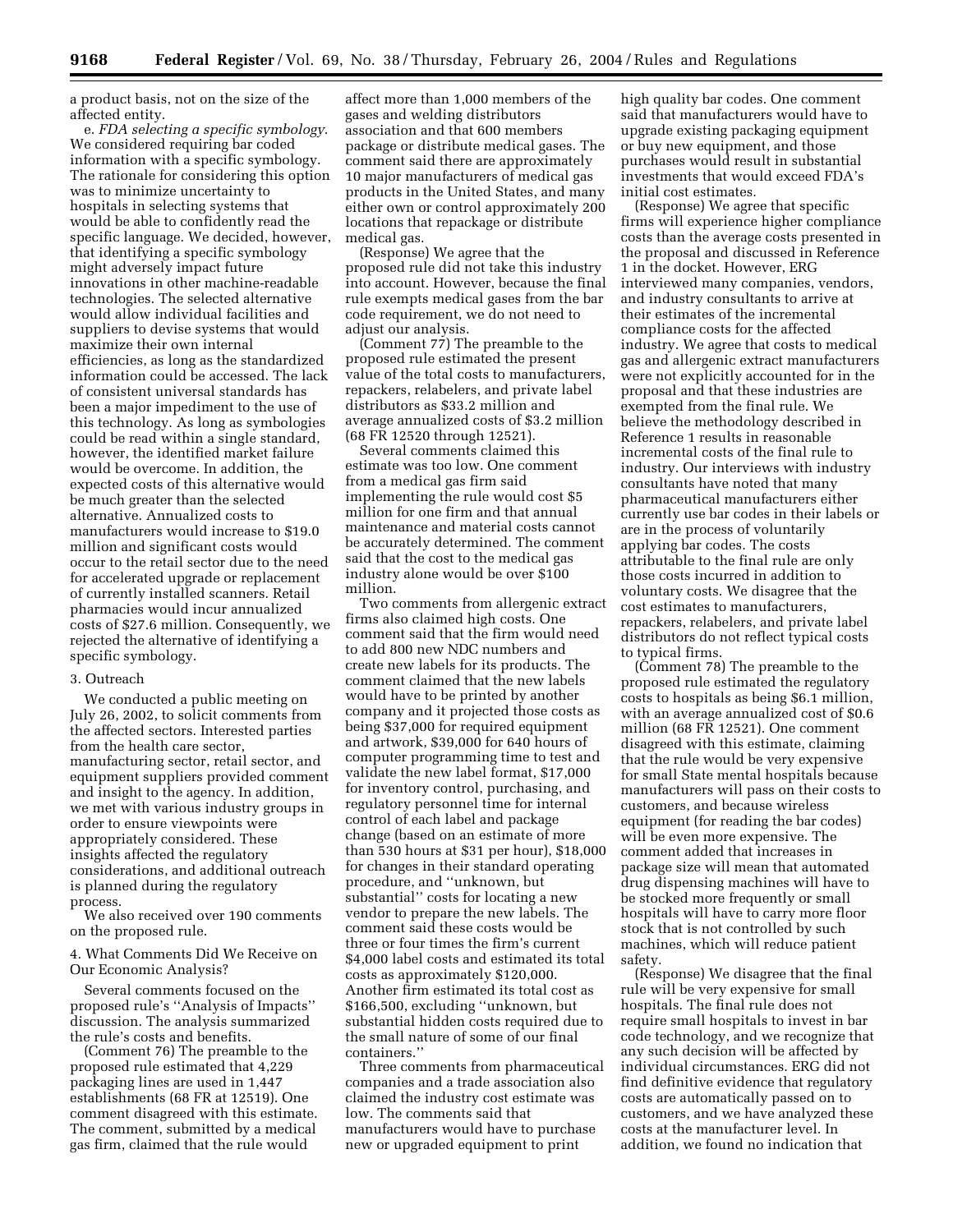package sizes would definitely change as a result of this regulation. RSS symbology could be used so that no changes would occur in package size. We examined the impact of bar code technology on small hospitals as a sensitivity analysis.

(Comment 79) The preamble to the proposed rule mentioned that the American Hospital Association had stated that bar codes would help streamline payment, billing, and administrative systems and lead to efficient management of assets and resources (68 FR 12520).

One comment said that most inpatient reimbursement involves a high proportion of Medicare and Medicaid patients under a prospective payment or per diem basis, so increased accuracy of charge does not necessarily result in increased revenue. The comment said that costs associated with implementing bar code scanning would not be offset by increased reimbursement.

(Response) The comment may have misinterpreted the preamble to the proposed rule. We did not claim that bar codes would increase hospital revenue due to increased accuracy in billing. While we did present results that indicated the possibility of increased cost capture rates in the preamble, those distributive effects did not indicate reimbursement. Instead, the preamble to the proposed rule focused on cost savings in avoiding adverse drug events (68 FR at 12527), and we recognized that the estimated direct annual hospital cost saving of avoiding unnecessary treatment might not cover the costs of earlier investments. We stated that a hospital's decision to acquire and use bar code technology could be affected by the hospital's size. We only noted that increased reimbursement might be an additional benefit of the technology.

(Comment 80) The preamble to the proposed rule stated that the rule would result in premature replacement of scanners currently used in hospital pharmacies and treatment wards (68 FR at 12521). We estimated that the present value of the incremental costs of accelerated scanner replacement or upgrade to be approximately \$13.7 million, with an average annualized cost to hospitals of early replacement of \$1.3 million.

One comment claimed that the ''halflife'' of scanners is less that the proposed rule's 3-year implementation window. The comment claimed ''at least half of all scanners currently in use will have been retired or replaced'' by the time we would require all drugs to have a bar code. The comment said the remaining scanners would have some

useful life remaining and could be used for other purposes.

(Response) We agree with this comment. The estimate of expected costs of replacing scanners in hospitals uses the expected useful life of scanners and the costs of upgrading current scanners. ERG estimated that scanners are replaced within 5 years. After the implementation period, scanners that do not have the capability to read RSS symbology that have not been replaced must be either replaced or upgraded. This was explained in Reference 1.

(Comment 81) One comment from a pharmaceutical manufacturer said that the health care system would not benefit if hospitals are forced to pay more for bar-coded products before they have systems in place to use those bar codes. The comment argued that hospitals should be able to keep buying OTC drugs at the lowest cost (usually the largest package size and without a bar code). The comment said this would let hospitals keep their costs down while they invest in bar code technology.

(Response) The comment misinterpreted the proposed rule. Neither the proposed rule nor the final rule requires hospitals to purchase only bar-coded OTC drugs. Hospitals will continue to be free to make purchasing decisions based on criteria that are best for individual facilities.

(Comment 82) One comment said that there was little analysis of the implementation costs on those who would use the bar codes other than to estimate that the speed of adoption will double. The comment said we should evaluate the implementation costs.

(Response) We disagree with this comment. ERG and FDA have conducted detailed analyses to estimate implementation costs to users. These analyses are available in Reference 1, in the docket for the proposed rule, and summarized in the Analysis of Impacts.

(Comment 83) The preamble to the proposed rule considered various regulatory alternatives, including selection of a specific symbology (68 FR 12529).

One comment supported requiring the use of DataMatrix, claiming that DataMatrix has a minimal cost difference to implement when compared with linear bar coding symbologies, and that such costs will continue to decline. The comment claimed that 70 percent of packaging lines are already DataMatrix capable, and this would allow implementation at the lowest cost and in the shortest time.

(Response) Although the comment discussed DataMatrix in the context of our economic analysis, the comment's focus is the use of DataMatrix rather

than a linear bar code. We discuss issues regarding linear bar codes and other technologies, including DataMatrix, at comment 38, and we refer to our response there to explain why the final rule continues to require a linear bar code.

#### *Q. Conclusion*

We have examined the regulation and find that the expected benefits outweigh the costs and that the regulation would improve public health. Reference 1 provides a detailed analysis that includes references and support for the assumptions and estimates of this section.

### *R. References*

The following references have been placed on display in the Division of Dockets Management (see **ADDRESSES**) and may be seen by interested persons between 9 a.m. and 4 p.m., Monday through Friday. (FDA has verified the Web site address, but FDA is not responsible for any subsequent changes to the Web sites after this document publishes in the **Federal Register**.)

1. Eastern Research Group, ''Impact of Final Bar Code Regulations for Drug and Biological Products,'' Contract Number 223– 03–8500, Task Order Number 2, December 11, 2003.

2. Bates, D. W. et al., ''Incidence of Adverse Drug Events and Potential Adverse Drug Events,'' *Journal of the American Medical Association*, 274:29–34, July 5, 1995.

3. Classen, D. C. et al., ''Adverse Drug Events in Hospitalized Patients,'' *Journal of the American Medical Association*, 277:301– 306, January 22 and 29, 1997.

4. Jha, A. K. et al., ''Identifying Adverse Drug Events,'' *Journal of the American Medical Informatics Association*, 5(3):305– 314, May/June 1998.

5. Senst, B. L. et al., ''Practical Approach to Determining Costs and Frequency of Adverse Drug Events in a Health Care Network,'' *American Journal of Health-System Phamacy*, 58:1126–1132, June 15, 2001.

6. Leape, L. L. et al., ''Systems Analysis of Adverse Drug Events,'' *Journal of the American Medical Association*, 274:35–43, July 5, 1995.

7. Sazama, K., ''Reports of 355 Transfusion-Associated Deaths: 1976 Through 1985,'' *Transfusion*, 30:583–590, July 1990.

8. Callum, J. L. et al., ''Reporting of Near-Miss Events for Transfusion Medicine: Improving Transfusion Safety,'' *Transfusion,* 41:1204–1211, October 2001.

9. Eastern Research Group, ''Profile of Machine-Readable Technologies for Medical Applications,'' Contract Number 223–94– 8031, in partial fulfillment of Task Order Number 8, November 29, 2001.

10. Coyle, G. A., ''Bar Code Medication Administration: 5 Deal Breakers, Pearls, and Perils'' Proceedings, Bar Code Medication Administration Conference (P. J. Schneider, ed.), Alaris@ Center for Medication Safety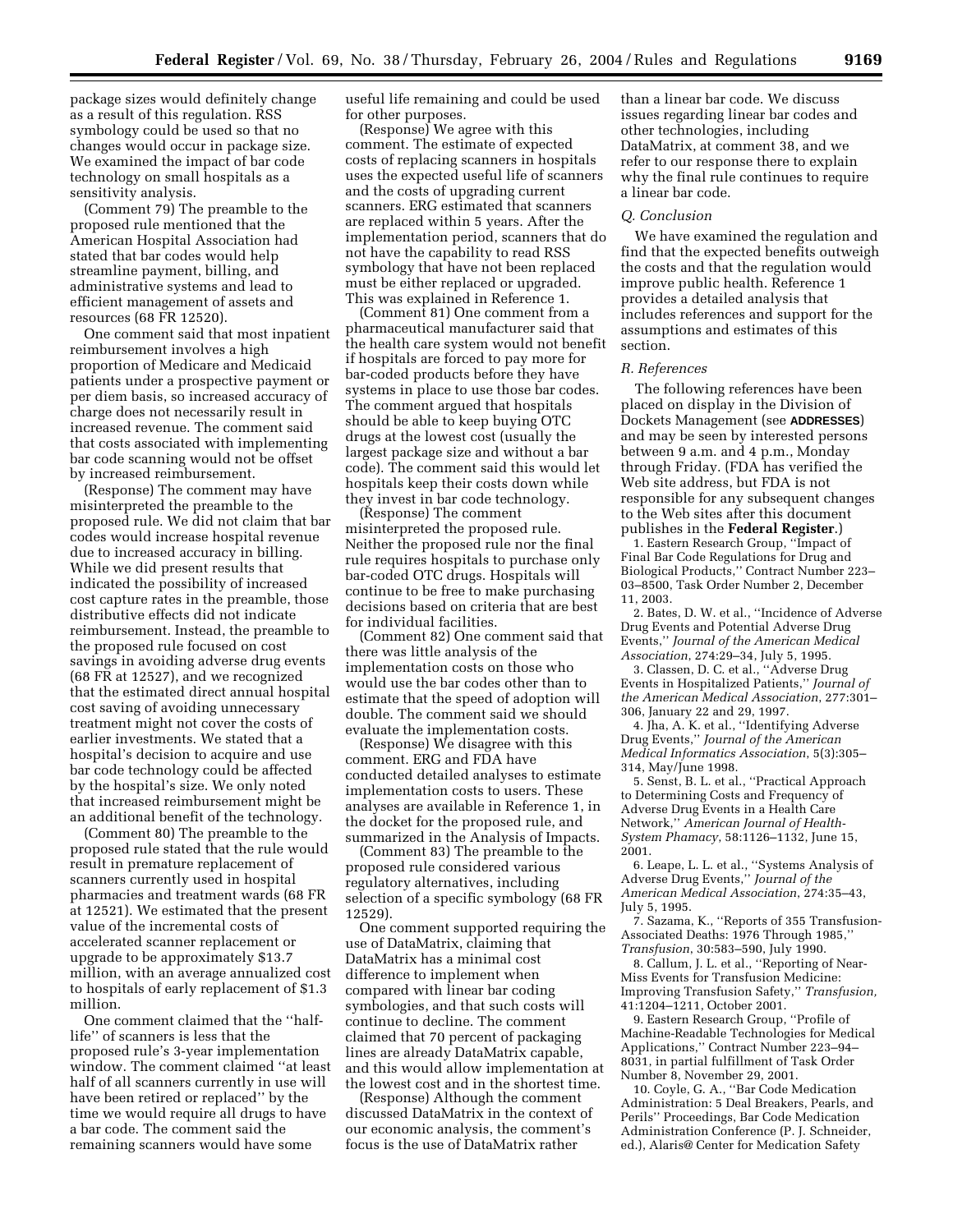and Clinical Improvement, San Diego CA, April 21-22, 2003.

11. Schneider, P. J., ''Framing the Opportunity for Bar Code Medication Administration,'' Proceedings, Bar Code Medication Administration Conference (P. J. Schneider, ed.), Alaris@ Center for Medication Safety and Clinical Improvement, San Diego CA, April 4–5, 2003.

12. Yang, M. et al., ''The Effect of Barcode Enabled Point of Care Technology on Medication Administration Errors,'' Bridge Medical, Inc., April 2001.

13. Brown, M. M., personal communication between M. M. Brown, Senior Clinical Consultant Bridge Medical, Inc., and C. Franz of Eastern Research Group, April 16 and 19, 2002.

14. Rough, S., personal communication between S. Rough, Pharmacy Service Organization, University of Wisconsin Hospital and Clinics, and C. Franz of Eastern Research Group, April 22 and 23, 2002.

15. Churchill, W. W., site visit with W. W. Churchill, Director of Pharmacy Services, Brigham and Women's Hospital, Boston MA by J. Eyraud and C. Franz both of the Eastern Research Group, April 7, 2002.

16. Linden, J. V. et al., ''A Report of 104 Transfusion Errors in New York State,'' *Transfusion*, 32:601–606, July 1992.

17. Gurwitz, J. H. et al., ''Incidence and Preventability of Adverse Drug Events in Nursing Homes,'' *The American Journal of Medicine*, 109:87–94, August 1, 2000.

18. Barker, K. N. et al., ''Medication Errors Observed in 36 Health Care Facilities,'' *Archives of Internal Medicine*, 162:1897– 1903, September 9, 2002.

19. Jury Verdict Research, ''Medical Malpractice Verdict and Settlement Study Released,'' *www.juryverdictresearch.com,* accessed February 27, 2003.

20. U. S. General Accounting Office, ''Impact on Hospital and Physician Costs Extends Beyond Insurance,'' GAO/AIMD–95– 169, September 1995.

21. American Hospital Association, ''Medical Liability Crisis Affects

Communities Access to Care,''

*www.hospitalconnect.com/aha*, accessed April 28, 2003.

22. U. S. Department of Health and Human Services, ''Update on the Medical Litigation Crisis: Not the Result of the 'Insurance Cycle,' '' Office of the Assistant Secretary for Planning and Evaluation, September 25, 2002.

23. Mello, M., personal communication between M. Mello, Assistant Professor of Health Policy and Law, Harvard University and R. Motwane of the Eastern Research Group, September 19, 2003.

24. Wu, A. W., "Handling Hospital Errors: Is Disclosure the Best Defense?'' *Annals of Internal Medicine*, 131:970–972, December 21, 1999.

25. Rothchild, J. M. et al., ''Analysis of Medication-Related Malpractice Claims,'' *Archives of Internal Medicine*, 162:2414– 2420, November 25, 2002.

26. Lee, L. W. et al., ''Use of Automated Medication Storage and Distribution System,'' *American Journal of Hospital Pharmacistis*, 49:851–855, April 1992.

27. Linden, J.V. et al., ''Transfusion Errors in New York State: An Analysis of 10 Years'

Experience,'' *Transfusion*, 40:1207–1213, October 2000.

28. Malcolm B. et al., ''Veteran's Affairs: Eliminating Medication Errors Through Point-of-Care Devices,'' Technical Paper for 2000 Annual HIMSS Conference, November 30, 1999.

29. Bates, D. W. et al., ''The Cost of Adverse Drug Events in Hospitalized Patients,'' *Journal of the American Medical Association*, 277:307–311, January 22 and 29, 1997.

30. Ernst, F. R. and A. J. Grizzle, ''Drug Related Morbidity and Mortality: Updating the Cost-of-Illness Model,'' *Journal of the American Pharmaceutical Association*, 41:192-199, March/April 2001.

31. Bates, D. W. et al., ''The Cost of Adverse Drug Events in Hospitalized Patients,'' *Journal of the American Medical Association*, 277:301–311, January 22 and 29, 1997.

# **List of Subjects**

#### *21 CFR Part 201*

Drugs, Labeling, Reporting and recordkeeping requirements.

### *21 CFR Part 606*

Blood, Labeling, Laboratories, Reporting and recordkeeping requirements.

### *21 CFR Part 610*

Biologics, Labeling, Reporting and recordkeeping requirements.

■ Therefore, under the Federal Food, Drug, and Cosmetic Act and under authority delegated to the Commissioner of Food and Drugs, 21 CFR parts 201, 606, and 610 are amended as follows:

### **PART 201—LABELING**

■ 1. The authority citation for 21 CFR part 201 continues to read as follows:

**Authority:** 21 U.S.C. 321, 331, 351, 352, 353, 355, 358, 360, 360b, 360gg-360ss, 371, 374, 379e; 42 U.S.C. 216, 241, 262, 264.

■ 2. Section 201.25 is added to read as follows:

### **§ 201.25 Bar code label requirements.**

(a) *Who is subject to these bar code requirements*? Manufacturers, repackers, relabelers, and private label distributors of a human prescription drug product or an over-the-counter (OTC) drug product that is regulated under the Federal Food, Drug, and Cosmetic Act or the Public Health Service Act are subject to these bar code requirements unless they are exempt from the registration and drug listing requirements in section 510 of the Federal Food, Drug, and Cosmetic Act.

(b) *What drugs are subject to these bar code requirements*? The following drug products are subject to the bar code label requirements:

(1) Prescription drug products, however:

(i) The bar code requirement does not apply to the following entities:

(A) Prescription drug samples;

(B) Allergenic extracts;

(C) Intrauterine contraceptive devices regulated as drugs;

(D) Medical gases;

(E) Radiopharmaceuticals; and

(F) Low-density polyethylene form fill and seal containers that are not packaged with an overwrap.

(ii) The bar code requirement does not apply to prescription drugs sold by a manufacturer, repacker, relabeler, or private label distributor directly to patients, but versions of the same drug product that are sold to or used in hospitals are subject to the bar code requirements.

(2) Biological products; and (3) OTC drug products that are dispensed pursuant to an order and are commonly used in hospitals. For purposes of this section, an OTC drug product is ''commonly used in hospitals'' if it is packaged for hospital use, labeled for hospital use (or uses similar terms), or marketed, promoted, or sold to hospitals.

(c) *What does the bar code look like*? *Where does the bar code go*?

(1) Each drug product described in paragraph (b) of this section must have a bar code that contains, at a minimum, the appropriate National Drug Code (NDC) number in a linear bar code that meets European Article Number/ Uniform Code Council (EAN.UCC) or Health Industry Business Communications Council (HIBCC) standards. Additionally, the bar code must:

(i) Be surrounded by sufficient blank space so that the bar code can be scanned correctly; and

(ii) Remain intact under normal conditions of use.

(2) The bar code must appear on the drug's label as defined by section 201(k) of the Federal Food, Drug, and Cosmetic Act.

(d) *Can a drug be exempted from the bar code requirement*?

(1) On our own initiative, or in response to a written request from a manufacturer, repacker, relabeler or private label distributor, we may exempt a drug product from the bar code label requirements set forth in this section. The exemption request must document why:

(i) compliance with the bar code requirement would adversely affect the safety, effectiveness, purity or potency of the drug or not be technologically feasible, and the concerns underlying the request could not reasonably be addressed by measures such as package redesign or use of overwraps; or